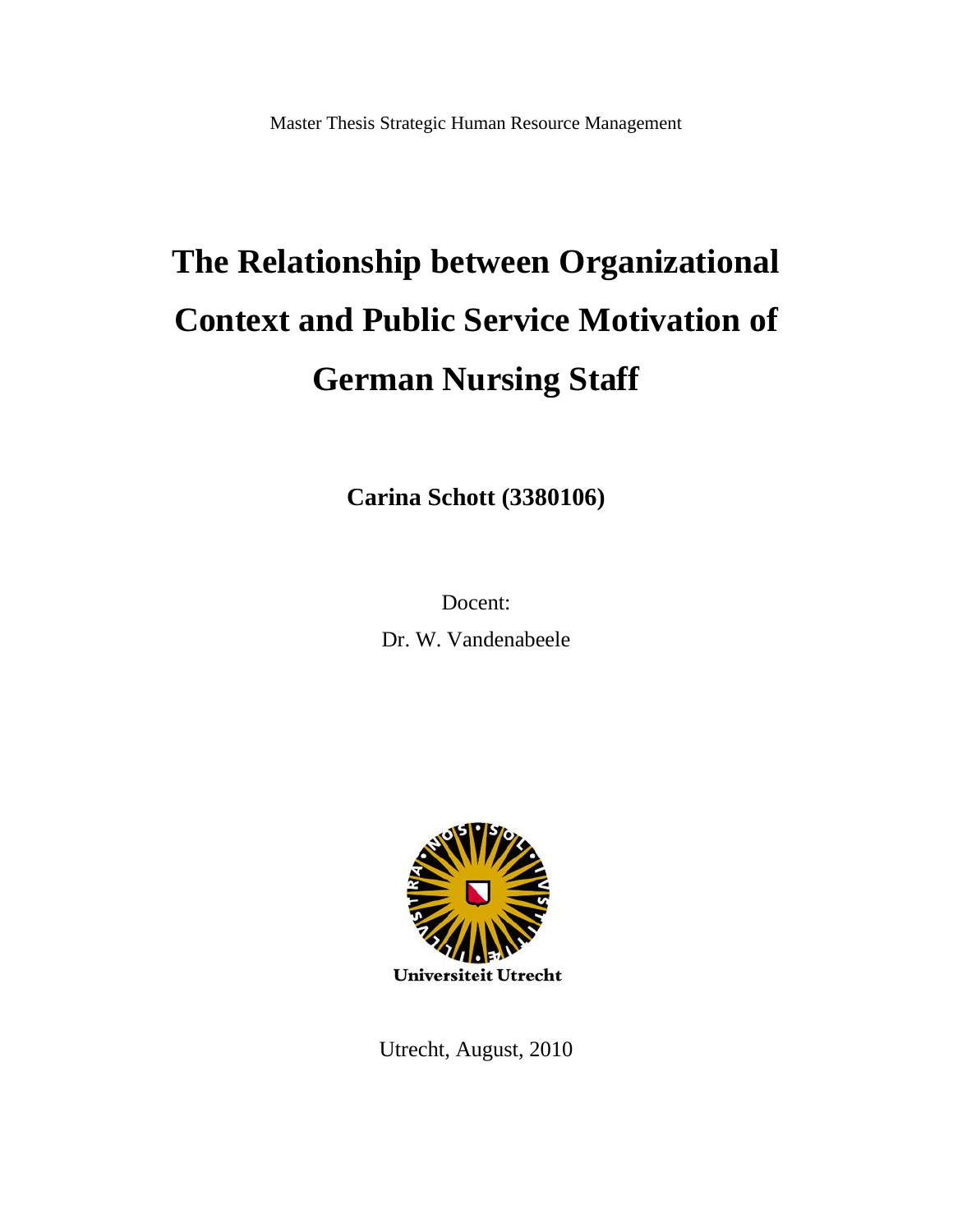# *Contents*

| Preface            |
|--------------------|
| Abstract           |
| Tables and Figures |

| 1.0 | <b>Introduction</b> |  |
|-----|---------------------|--|
|     |                     |  |

| 2.0 |  |                                                                                      | <b>15</b> |
|-----|--|--------------------------------------------------------------------------------------|-----------|
|     |  |                                                                                      |           |
|     |  |                                                                                      |           |
|     |  | 2.1.2 PSM: a Concept with three Distinct Motivational Bases and                      |           |
|     |  |                                                                                      |           |
|     |  |                                                                                      |           |
|     |  | 2.1.4 The Construct of PSM Explained: Self -Determination                            |           |
|     |  |                                                                                      |           |
|     |  | 2.2.0 Organizational Institutions: High Performance Work Systems 26                  |           |
|     |  |                                                                                      |           |
|     |  | 2.3.0 Integrating HPWS, Basic Psychological Needs, and PSM_______________________ 30 |           |
|     |  |                                                                                      |           |
|     |  | 2.3.2 Relating Dimensions of HPWS to the three Basic Psychological                   |           |
|     |  |                                                                                      | 32        |
|     |  | 2.3.3 Integrating Basic Psychological Needs in the Relationship between              |           |
|     |  |                                                                                      |           |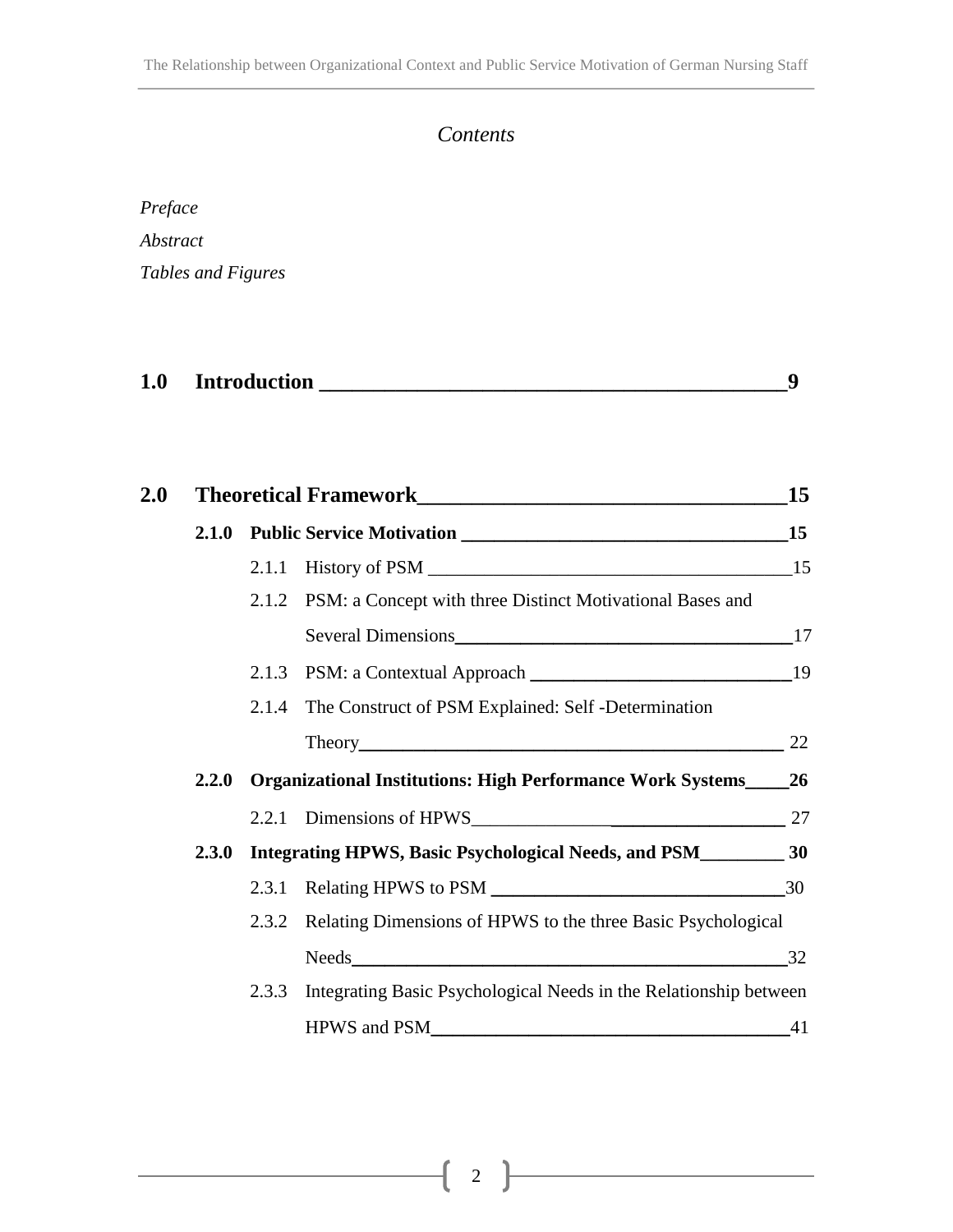| 2.4.0 PSM in Public and Private Organizations___________________________________ |                                                                                                                                                                                                                                | 45 |
|----------------------------------------------------------------------------------|--------------------------------------------------------------------------------------------------------------------------------------------------------------------------------------------------------------------------------|----|
|                                                                                  | 2.4.1 Literature Review of PSM in Public and Private Organizations in                                                                                                                                                          |    |
|                                                                                  | General Communication of the communication of the communication of the communication of the communication of the communication of the communication of the communication of the communication of the communication of the comm | 45 |
|                                                                                  | 2.4.2 Criteria of Distinctions between Public and Private                                                                                                                                                                      |    |
|                                                                                  | Organization                                                                                                                                                                                                                   | 46 |
|                                                                                  | 2.4.3 Criteria of Publicness Applied to Private and Public German                                                                                                                                                              |    |
|                                                                                  | Hospitals_<br><u> 1989 - Johann John Stein, markin fan it ferstjer fan de ferstjer fan it ferstjer fan it ferstjer fan it fers</u>                                                                                             | 48 |

| 3.0 |              |                                               | 52 |
|-----|--------------|-----------------------------------------------|----|
|     |              | 3.1.0 Sample and Procedure                    | 52 |
|     |              |                                               | 54 |
|     | <b>3.2.0</b> |                                               | 54 |
|     |              | 3.2.1 Measuring Public Service Motivation     | 54 |
|     |              |                                               | 55 |
|     |              | 3.2.3 Measuring High Performance Work Systems | 55 |
|     | <b>3.3.0</b> |                                               | 56 |

| 4.0 | <b>Results</b> |                                                          | 59 |
|-----|----------------|----------------------------------------------------------|----|
|     |                | 4.2.0 Test of Measurements: Confirmatory Factor Analysis | 59 |
|     |                | 4.1.0 Descriptive Statistics                             | 60 |

ſ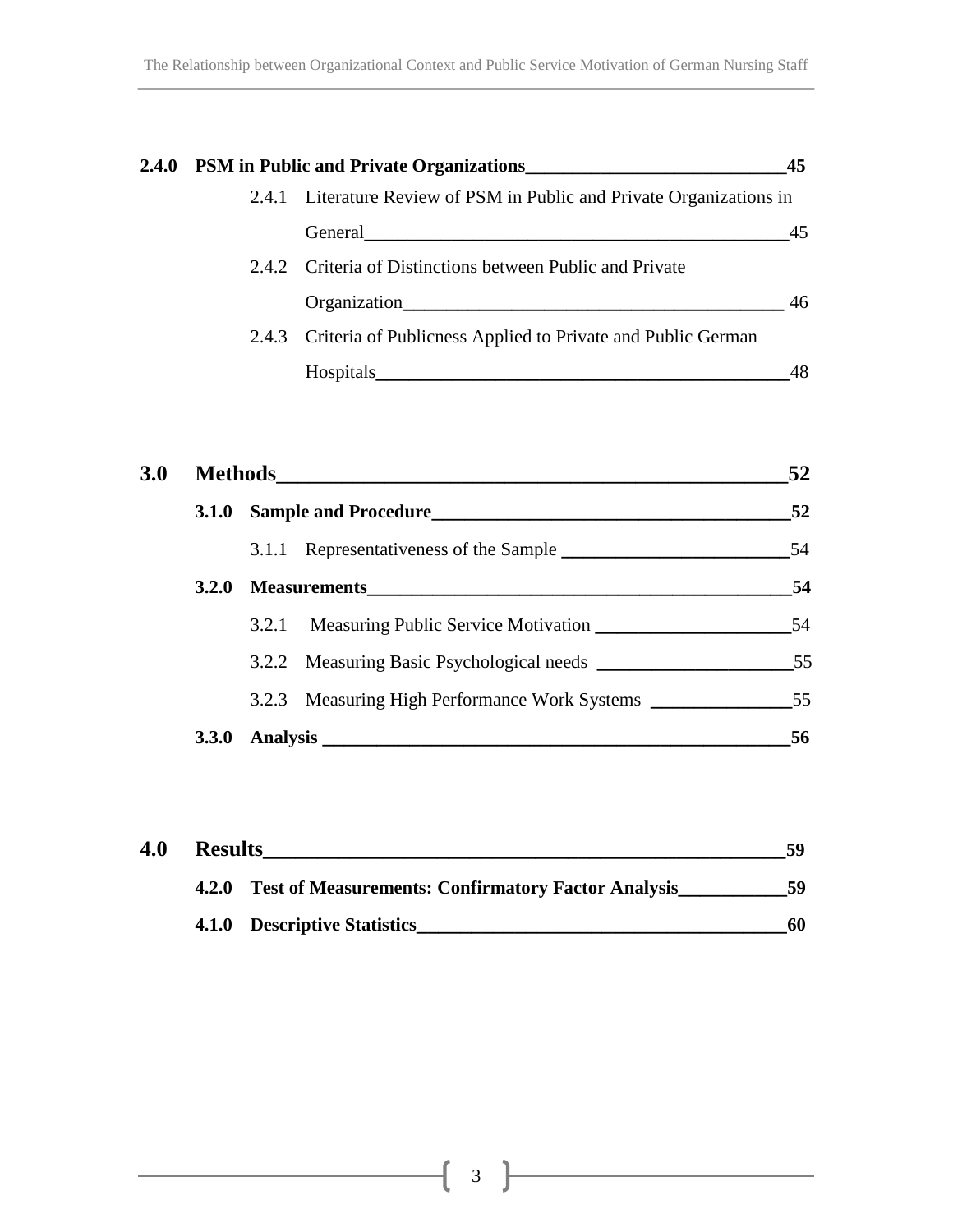|                                                                    |  |                                                 | 63 |
|--------------------------------------------------------------------|--|-------------------------------------------------|----|
| 4.3.1 Test of Correlations: Hypothesis 1 to 8                      |  |                                                 |    |
|                                                                    |  | 4.3.2 Test of Mediation Effect: Hypothesis 9 66 |    |
| 4.3.3 Testing Differences in Group's mean Level of PSM: Hypothesis |  |                                                 |    |
|                                                                    |  | 10                                              | 68 |
|                                                                    |  | 4.3.4 Summary of Results                        | 70 |
|                                                                    |  |                                                 |    |
|                                                                    |  |                                                 |    |

| 5.0 | <b>Discussion and Conclusion</b> |                               |    |
|-----|----------------------------------|-------------------------------|----|
|     |                                  | <b>Practical Implications</b> | 78 |

*References Appendix*

 $4$ 

ſ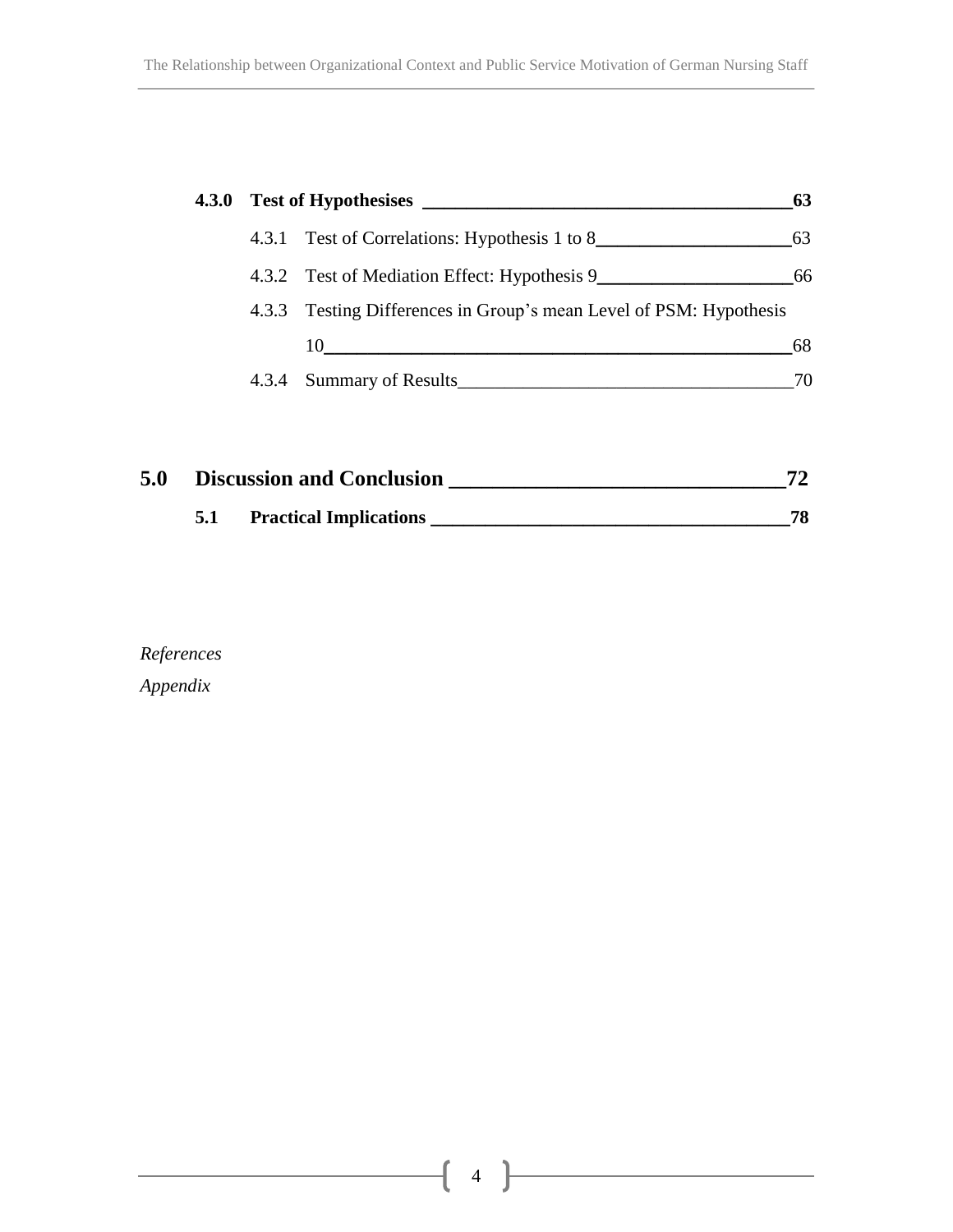## *Preface*

This master thesis about the relationship between the organizational context and public service motivation is the product of my fundamental interest in the fields of human resource management, public administration, the relatedness of these two academic disciplines, and excellent supervision by Wouter Vandenabeele, my supervisor at the Utrecht School of Governance, University of Utrecht. Without his support throughout the process of literature research, data analysis, and writing process, this thesis would not have been possible in this form. Therefore, I want to thank him for giving advice and feedback. Next to this, I want to thank my parents for supporting me over the last 24 years without any constrictions. In addition, I want to thank Marten for listening to me when I was complaining or talking enthusiastically over the progress of this piece of work and his effort to try to understand the essence of it and giving constructive advice. Moreover, I want to thank the management team of the hospitals, especially the heads of nursing service, for making it possible to collect the data used in this study. Last but not least, I want to thank all employees who participated in this study by completing and returning the questionnaire. Without their contribution, this study could not have been done.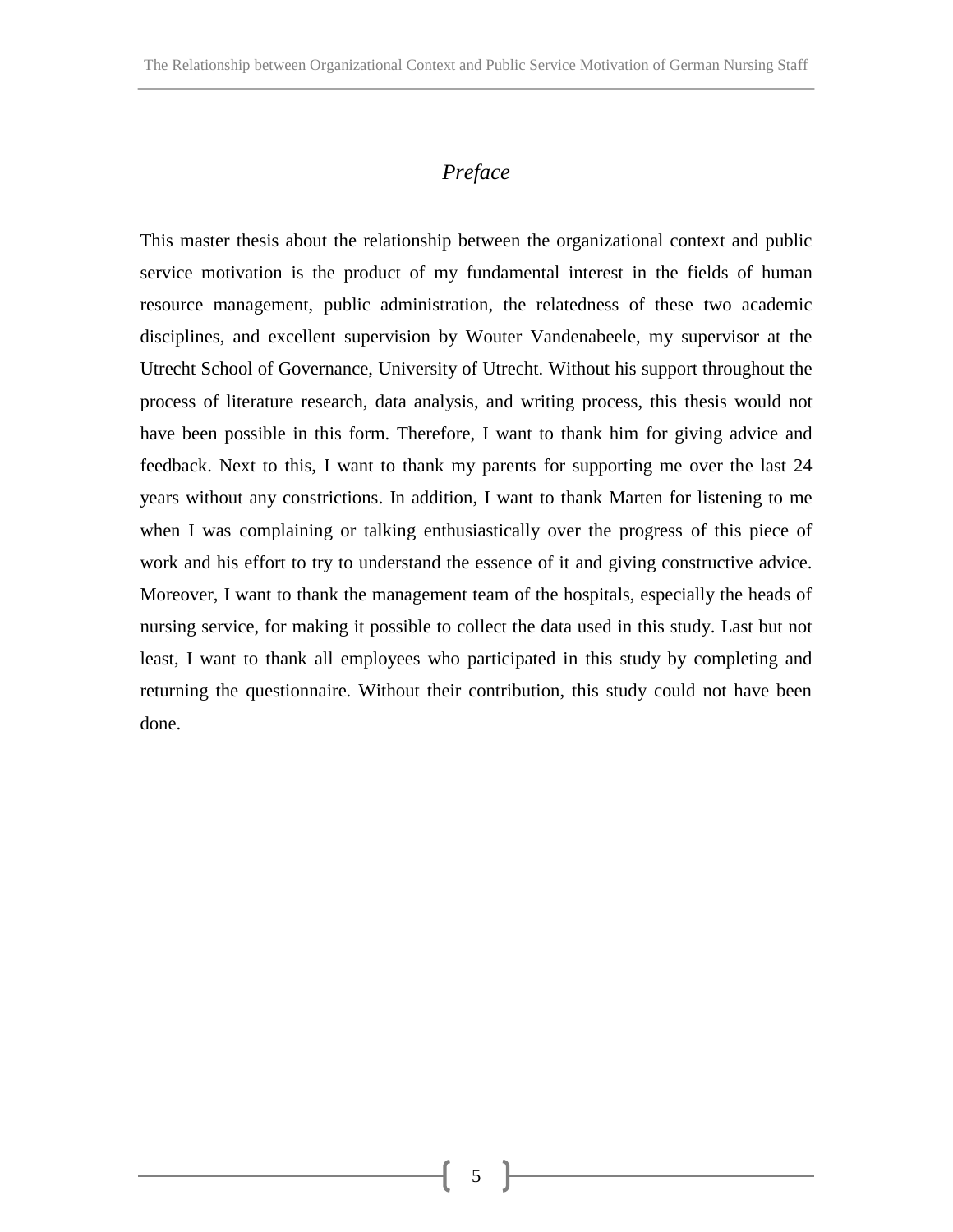#### *Abstract*

Over the last two decades, public service motivation (PSM) has received a considerable amount of attention, because it is thought to result in a range of desirable work related attitudes and behaviors. However, empirical research on PSM's antecedents, specifically the organizational context, which is claimed to influence PSM strongly, is limited. In this study, the transmission from organizational context (referred to as HPWS) to an individual level of (public service) motivated behavior is explained by the selfdetermination. Next to limited research addressing the organizational context as antecedent of PSM, there is no empirical research investigating the question whether the wildly spread claim 'the level of PSM in public organizations is higher than in private ones' can be generalized to organizations operating in one single sector. This empirical survey study aims to shed light on this lack of knowledge by using the data of 251 nurses working in four different hospitals (two private and two public ones), both located in Germany, gained by means of questionnaires. Based upon the data presented in this study, one can conclude that HPWS basic psychological needs and PSM are interrelated. Training', 'job characteristics', 'teamwork', and 'say in decision making' play a crucial role in fostering PSM. In addition, the three psychological basic needs 'competence', 'relatedness', and 'autonomy' are significant antecedents of PSM as well, since they have correlated strongly with PSM and the organizational context. However, based upon the data, it cannot be concluded that the basic needs mediate the relationship between PSM and organizational context completely. Consequentially, even though the selfdetermination provides a good explanation for the transmission of institutional variables to an individual level of analysis, it cannot explain the whole process exclusively. For this reason, more research needs to be done, which investigates this relationship in combination with other relevant variables, such as organizational commitment and job satisfactions, to clarify this complex interrelatedness. Finally, as hypothesized, there was no significant difference between the nurses' level of PSM working in private, compared to public hospitals.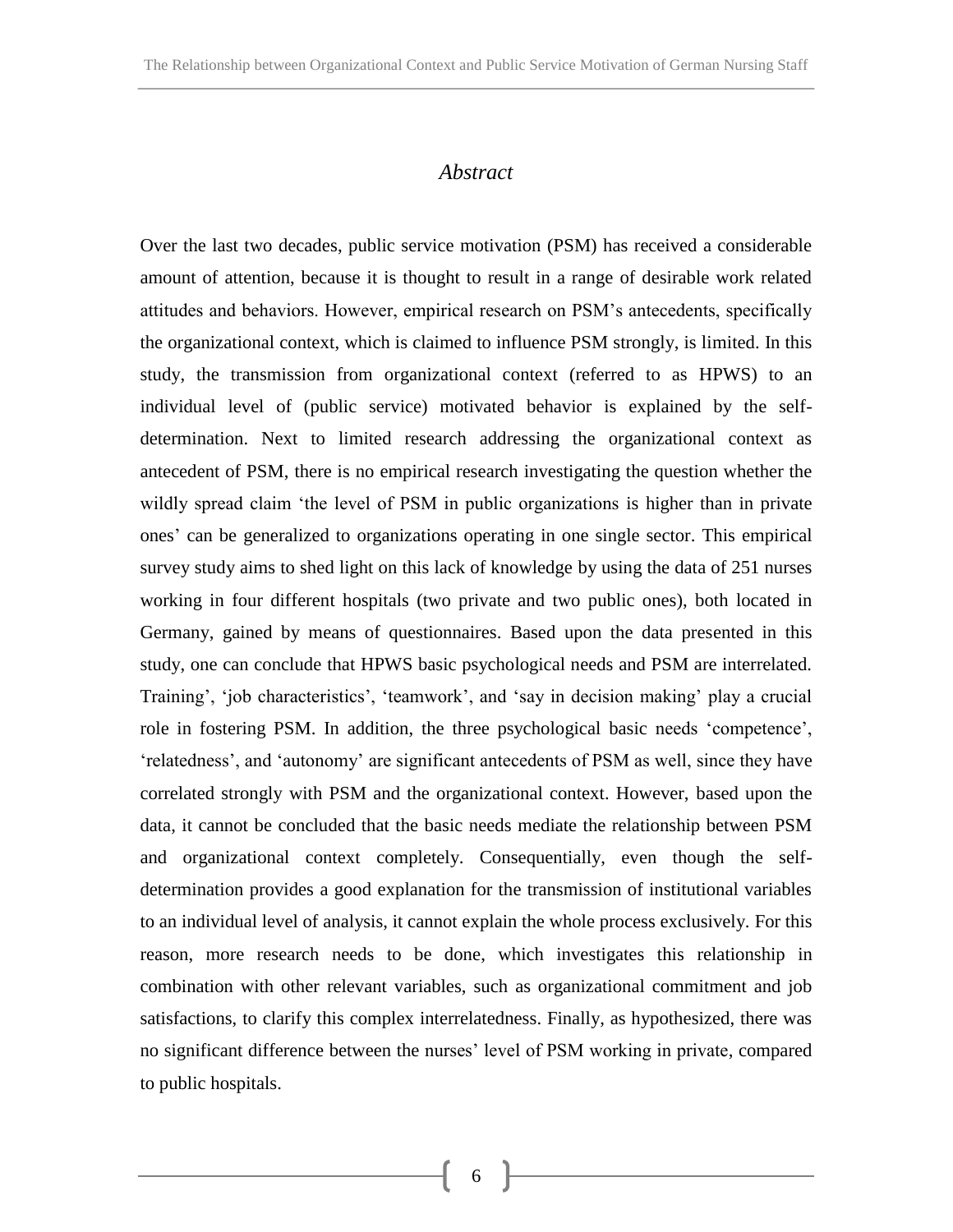# *Tables*

| <b>Figure 1</b>  | Schematic Review of the Relationship between HPWS and PSM_   | 11        |
|------------------|--------------------------------------------------------------|-----------|
| <b>Figure 2</b>  | Schematic Review of Research Question 3                      | 13        |
| <b>Figure 3</b>  | Theoretical Model of PSM                                     | 21        |
| <b>Figure 4</b>  | Relationship between HPWS and PSM                            | 31        |
| Figure 5a-i      | Relationship between HPWS and Basic Psychological Needs ____ | $30 - 40$ |
| <b>Figure 6</b>  | Relationship between Basic Psychological Needs and PSM       | 42        |
| <b>Figure 7</b>  | HPWS, Basic Psychological Needs PSM Integrated               | 43        |
| <b>Figure 8</b>  |                                                              | 48        |
| <b>Figure 9</b>  | Objectives of Private and Public Hospitals under Study_      | 50        |
| <b>Figure 10</b> | Schematic Review of the Results                              | 70        |

# *Figures*

| <b>Table 1</b> |                                                                        | 16 |
|----------------|------------------------------------------------------------------------|----|
| Table 2        |                                                                        | 26 |
| Table 3        | <b>Fit Statistics Calibration Model</b>                                | 59 |
| Table 4        | Items and Composite Reliability, SD and Means of Self-Reported         |    |
|                | PSM Scale                                                              | 61 |
| Table 5        | Means, Standard Deviations, and Pearson's Correlation Coefficients for |    |
|                |                                                                        | 62 |
| Table 6        |                                                                        |    |
| Table 7        | Regression Statistics for HPWS and PSM While the Mediator is Fixed 67  |    |
| <b>Table 8</b> |                                                                        |    |

 $\big($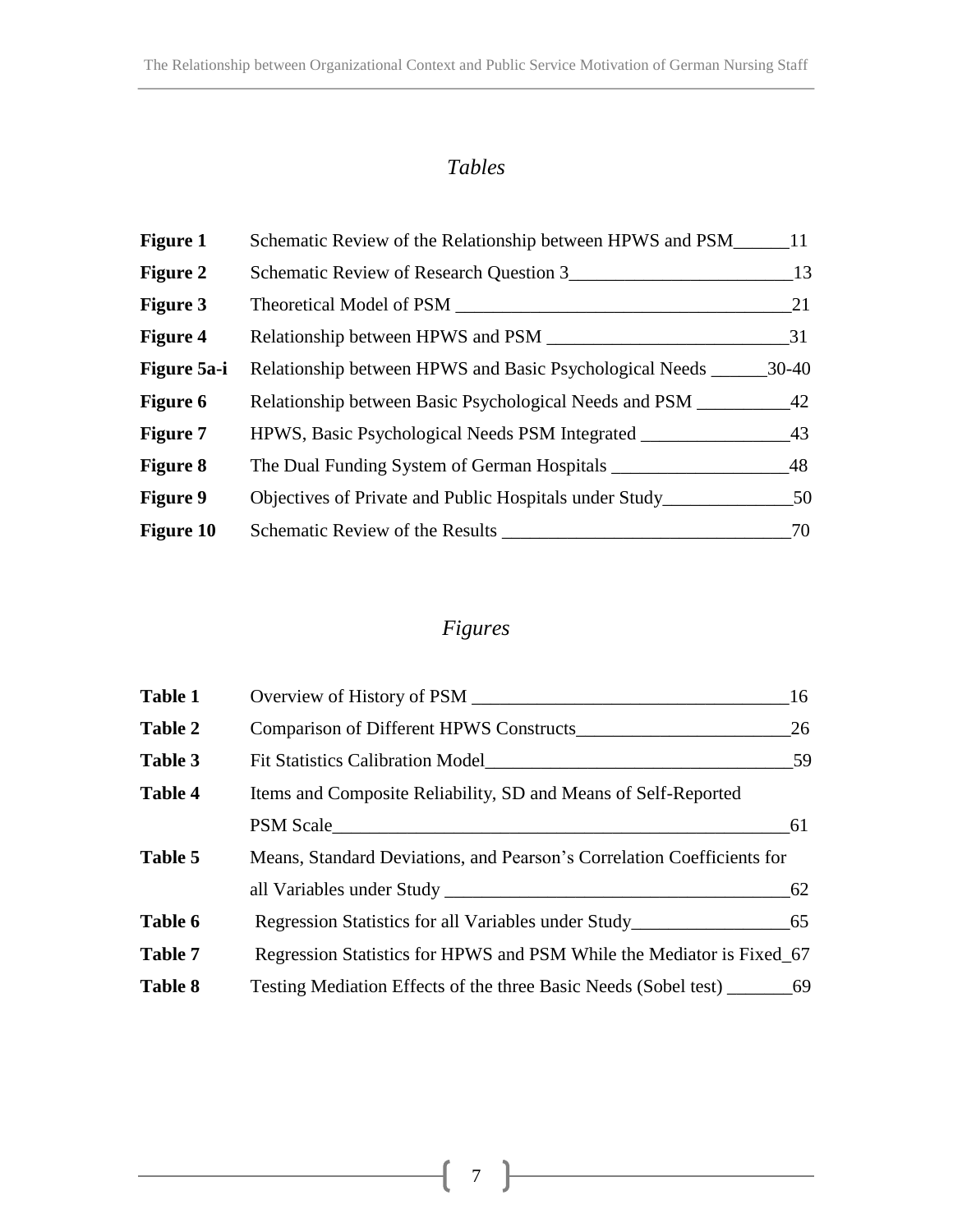# *Abbreviations*

| <b>CFA</b>  | <b>Confirmatory Factor Analysis</b>                      |
|-------------|----------------------------------------------------------|
| <b>HPWS</b> | <b>High Performance Work Systems</b>                     |
| ΗR          | <b>Human Resources</b>                                   |
| <b>HRM</b>  | Human Resource Management                                |
| IfSG        | Infektionsschutzgesetz                                   |
| KFG         | Krankenhausfinanzierungsgesetz                           |
| NPM         | New Public Management                                    |
| PSM         | <b>Public Service Motivation</b>                         |
| RWI         | Rheinisch-Westfälische Institut für Wirtschaftsforschung |
| SDT         | Self-Determination Theory                                |

ſ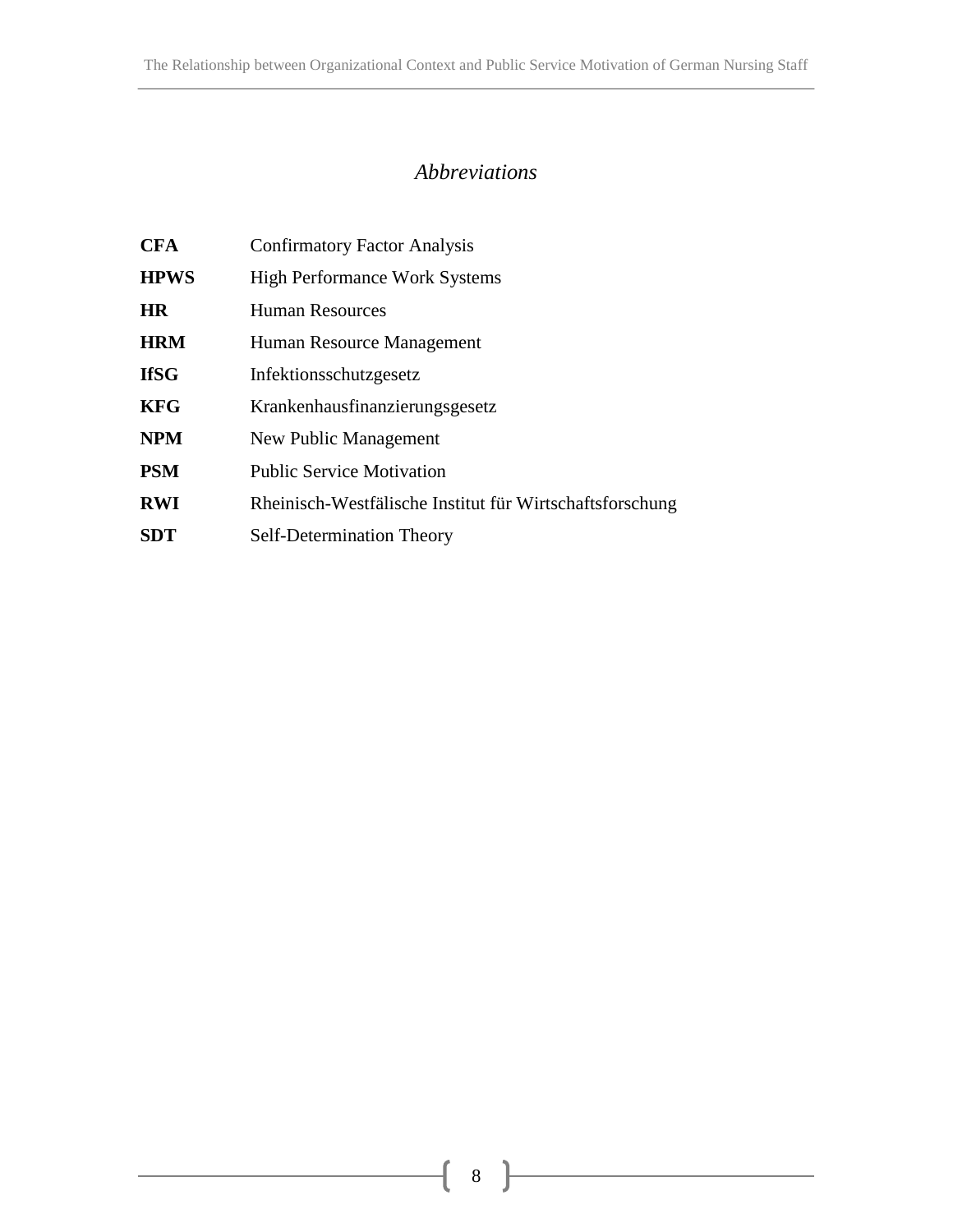## **1.0 Introduction**

We live in a time of considerable and universal shortage of nurses (Tourangeau  $\&$ Cranly, 2006; Coomber & Barriall, 2007; Escury & Alma, 2008). This has led to increased concern, both in the professional and the governmental world, about the question whether the present stock of nurses can meet the future health service needs of a society which is characterized by social changes. More specifically, we can think of demographic changes (Shields & Ward, 2001, Nationaal Kompas Volksgezondheid, 2009), an increased demand for health care due to the advantages in medical technology, longer life expectancies and the resulting increase in the number of people living with serious illness and chronic disease (Buchan & Seccombe, 2003), and individualization (Bovens, Hart & van Twist, 2007).

In addition, we are confronted with sector specific problems. The turnover rate among nursing staff is extremely high. Many employees working in the health sector seem to be extremely unsatisfied with the current working conditions and leave their organizations within few years (Coomber & Barriall, 2007). Next to this, national healthcare systems are short of several milliard Euros (RWI, 2009). One way to compensate the future deficit of nurses is to maximize the motivation, and in turn, the performance of the present nursing staff by being aware of their personal needs.

This is an attempt to contribute to the issue of nursing shortage by addressing the problem from a motivational point of view.

One type of motivation which has received a considerable amount of attention over the last two decades is called *public service motivation* (PSM) (Perry & Hondeghem, 2008). PSM is of interest for both, academics and practitioners as it can help to identify predictable linkages between what drives employees and organizational outcomes. Practitioners are concerned about this relationship, because PSM is thought to result in a range of desirable work related attitudes and behaviours (Perry & Wise, 1990). Contemporary, in the field of public administration, PSM is defined as 'the belief, the values and attitudes that go beyond self-interest and organizational interest, that concern the interest of a larger political entity and that motivate individuals to act accordingly

9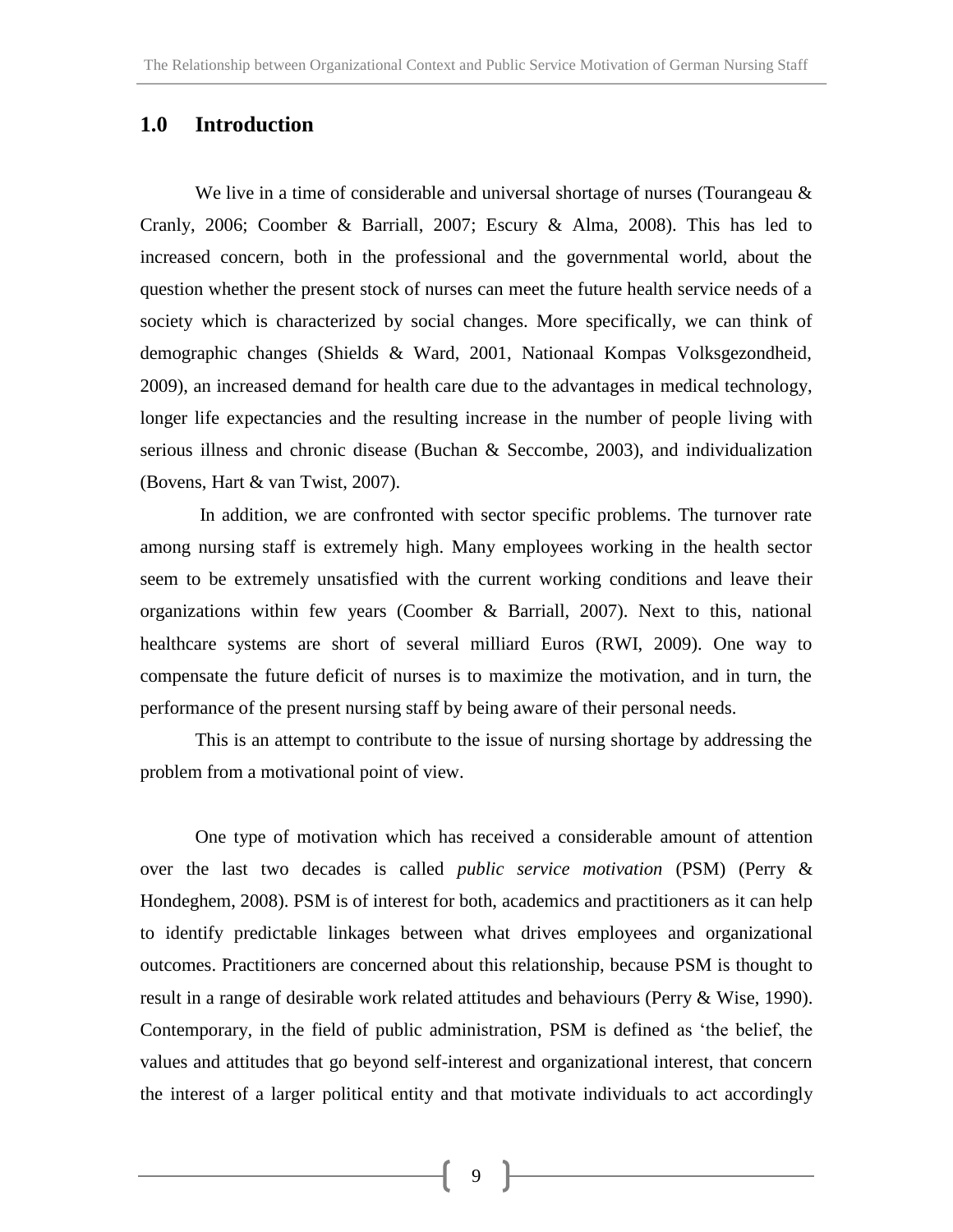whenever appropriate' (Vandenabeele, 2007, p.547). In other words, PSM can be regarded as the motives and actions, grounded in public institutions, which are intended to do others good, and shape their well-being (Perry & Hondeghem, 2008).

This study aims to generate more insight in the role of PSM in private and public hospitals, where it might be a help in the fight against nursing shortage. This leads to the first research question:

#### *1) What is the role of PSM in German hospitals, especially among nurses?*

There is some evidence that organizations might play an important role in fostering and sustaining PSM (Perry, 1997; Mayonihan & Pandey, 2007; Camilleri, 2007). Pandey and Hondeghem (2008) contend that organizations should play a more active role in reinforcing and sustaining PSM. This assumption is supported by Leisink (2004) who claims that personnel politics may assist the creation of conditions at work that help to regenerate PSM. Unfortunately the research focusing on the effect of organizational institutions on PSM is limited (Pandey & Stazyk, 2008). More knowledge about the relationship between organizational institution and PSM is needed, because it might help to identify to the most effective organizational activities that facilitate PSM, and in turn, address the issue of nursing shortage.

In this study, organizational institutions will be examined by the concept of *high performance work systems* (HPWS) which imply the systematic use of mutually reinforcing human resource (HR) policies emphasizing on selecting, developing an organizing work so that employees commitment to and involve with the organizational goals and that their behaviour is self-regulated rather than controlled by pressure and sanctions (Wood & Albanese, 1995).

The question remains how the values of organizational institutions are transmitted to an individual level of behaviour. Gagne's et al (2005) *self-determination theory* (SDT), a highly developed self-regulation framework, provides a plausible and detailed explanation for the phenomenon of PSM at an individual level of analysis. According to the theory, the transmission of the values is based on a continuum of motivation, ranking from autonomous to controlled, which in turn, depends on the satisfaction of three basic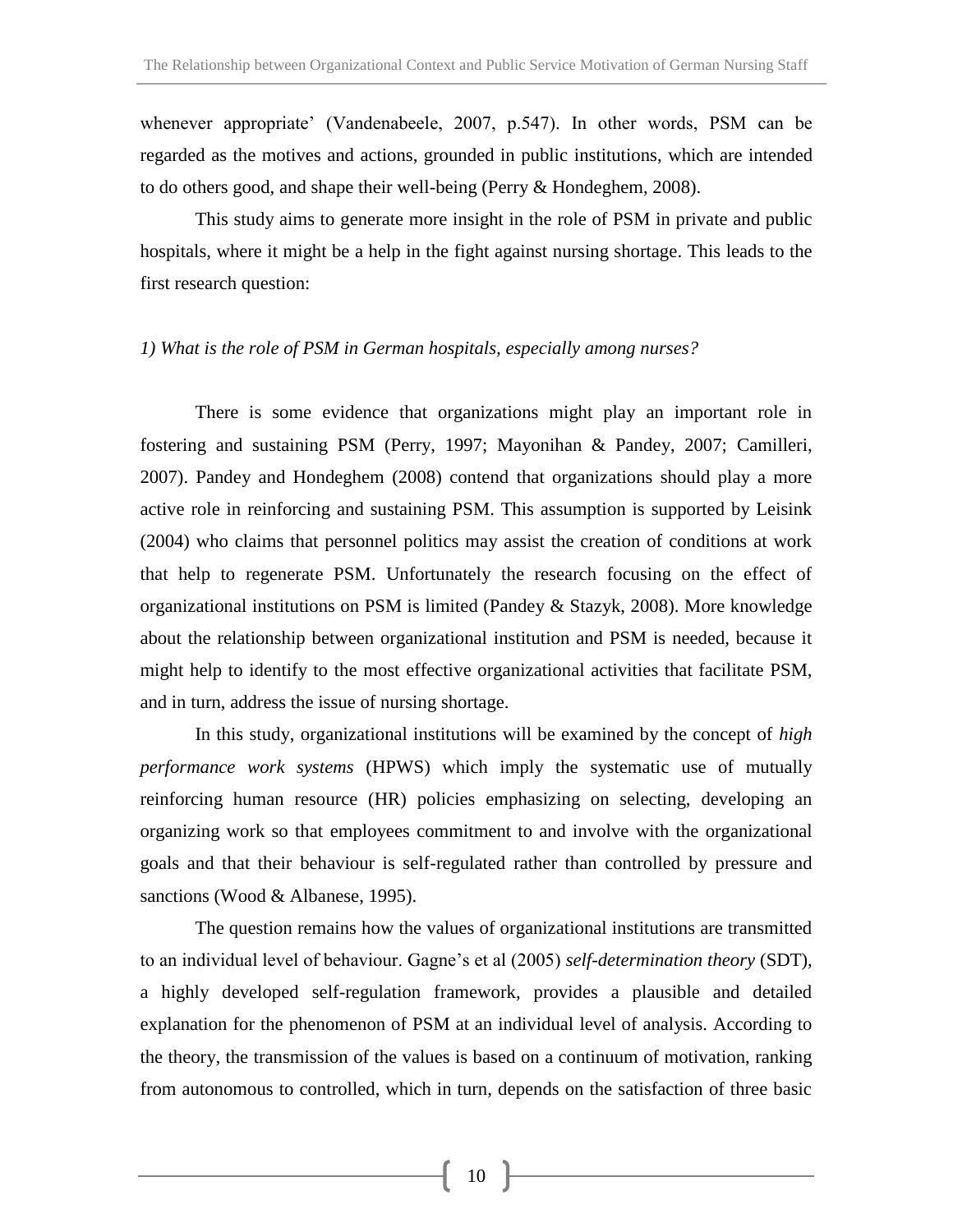psychological needs (*need for autonomy*, *need for competence*, and *need for relatedness;*  Gagne & Deci, 2005). This idea is supported by Perry and Hondegehem (2008) who contend that no public service motivated behaviour will occur unless these needs are satisfied.

Therefore, the second objective of this study is to close the lack of knowledge about the relationship between organizational institutions and PSM through providing a universal theoretical model (see Figure 1) which helps to identify correlations between HPWS en PSM. This theoretical model can be used by professionals to rethink their current HR politics in order to improve PSM and, in turn, the issue of nursing shortage. This leads to following research question:

*2) What is the relationship between high performance work systems and public service motivation, and which role do basic psychological needs play in this relationship?*



**Figure 1** Schematic Review of the Relationship between HPWS and PSM

11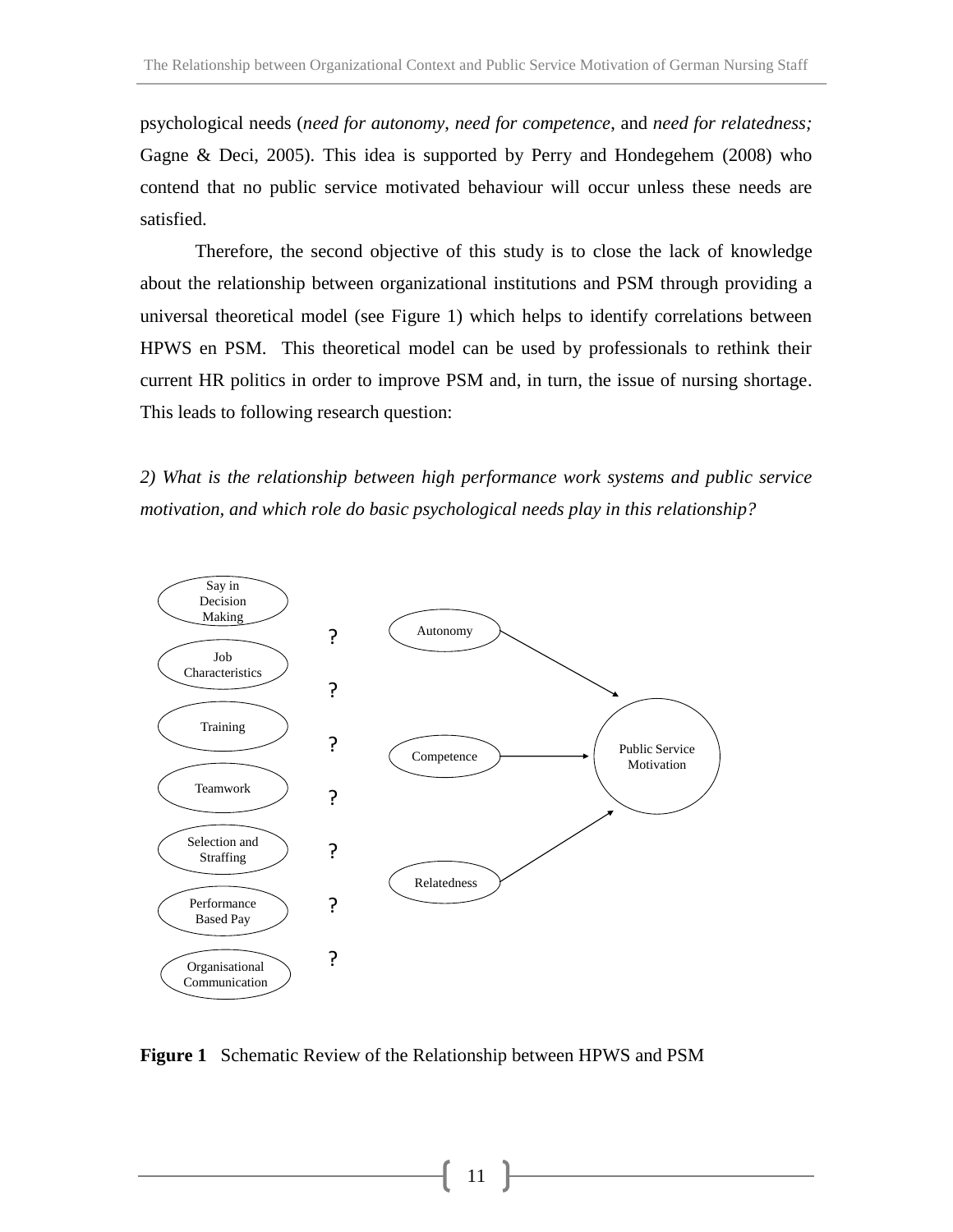A bulk literature claims the existence of a higher level of PSM in public organisations compared to private organizations (Rainy, 1982; Wittmer, 1991; Houston, 2000; Mayonihan & Pandey, 2007). However, only little research exists which investigates this assumption empirically (Mann, 2006). Moreover, no research can be found that compares the level of PSM in private and public organizations in one single sector where influencing factors, such as the tasks of individual employees, the degree of publicness of the organizations, and the sociohistorical context, are the same. Comparing the level of PSM in a private and a public organization in one single sector empirically has the advantage that the number of possibly influencing factors of PSM is reduced.

This study investigates whether the common claim 'PSM is higher in private than in public organizations' holds for organizations, too which operate in the same sector. Empirical information on this subject can be used to verify the widely excepted belief that PSM is predominantly a 'public thing'. Therefore, the third research question is as followed: (For a schematic review of this question see Figure 2)

*3) What are the differences in the level of PSM in private organisations compared to public organizations operating in one sector?*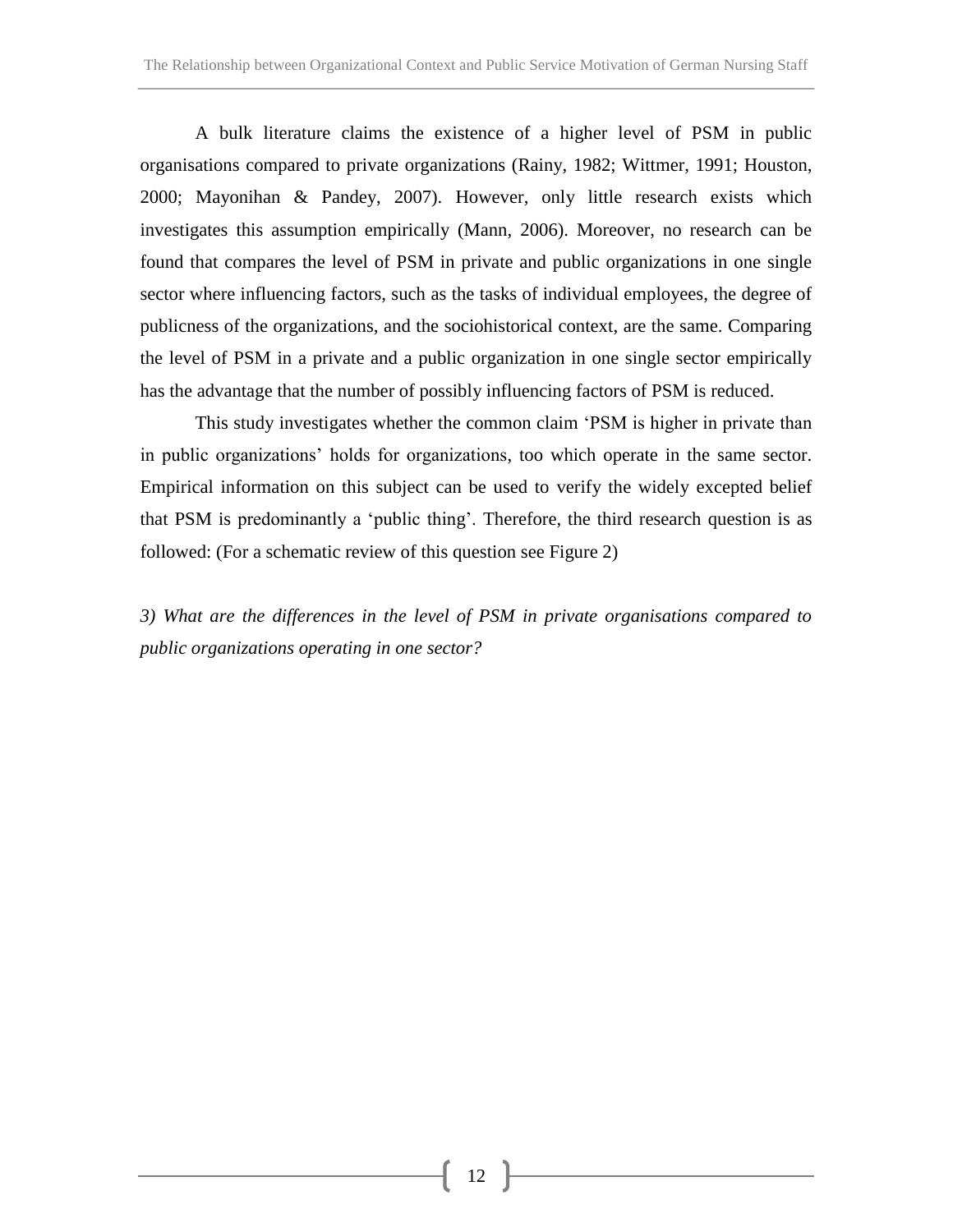

For a detailed description of this relationship go back to Figure 1 **Figure 2** Schematic Review of Research Question 3

In order to answer the first research question, relevant literature concerning the theoretical framework of PSM is reviewed (section 2.1). In section 4, descriptive statistics of PSM, which were obtained via questionnaires in two private and two public German hospitals, are analysed.

The second research question is answered by the same literature review of PSM mentioned above. Next to this, the seven dimensions of organizational institutions are summarized (section 2.2). Thirdly, PSM, the basic psychological needs, and the dimensions of HPWS are linked (section 2.3) and their relations are tested by the means of hypothesises in order to verify the theoretical model (section 4).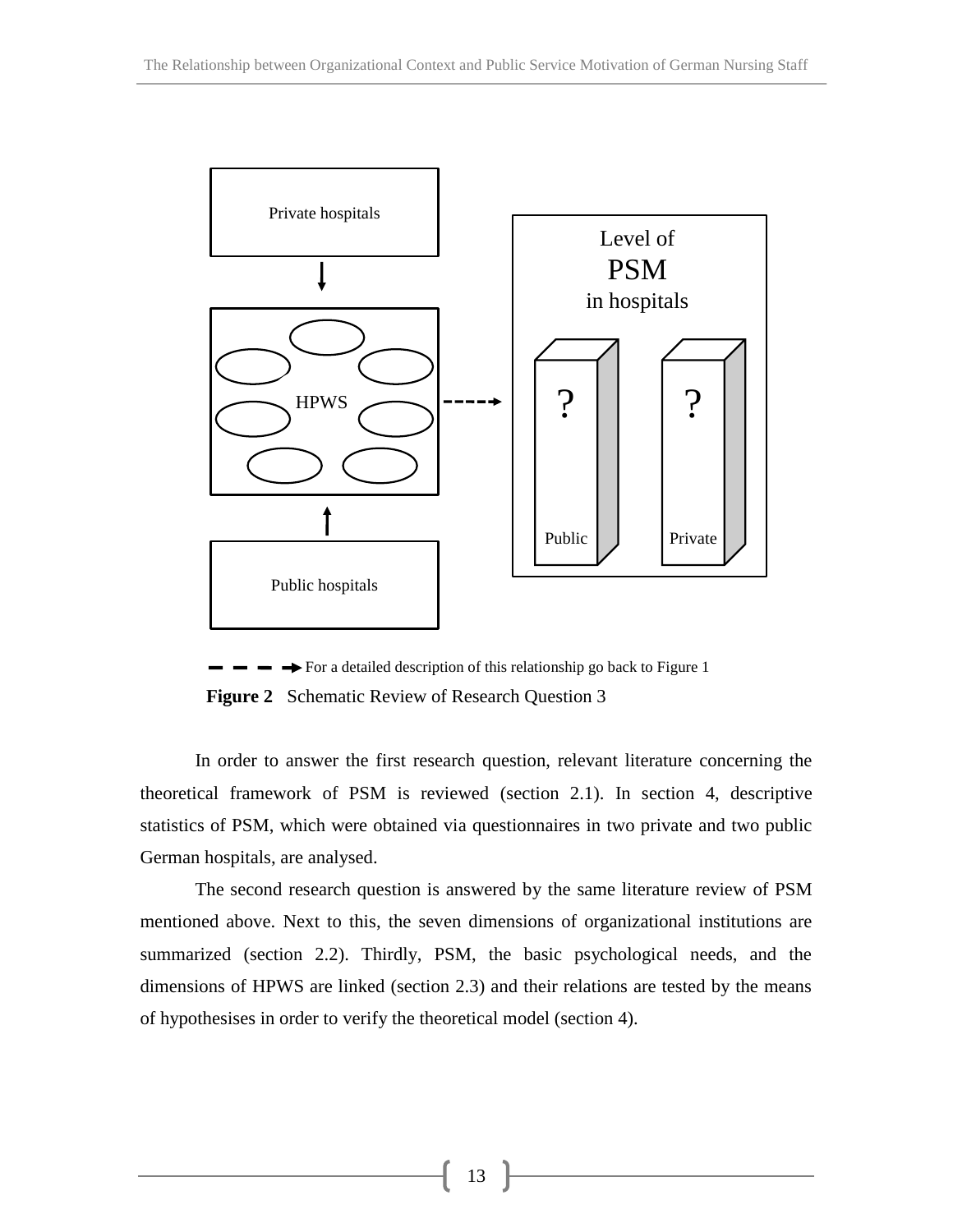In order to answer the third research question, relevant literature concerning the distinctive level of PSM in private versus public organisations, is reviewed (section 2.4.1). Secondly, formal criteria of distinctions between public and private organizations are summarized (section 2.4.2) and applied to the hospitals under study (section 2.4.3.). In the next step, the level of PSM is tested in both types of hospitals by means of a hypothesis (section 4).

Finally, the findings of all analyses are discusses, conclusions are drawn, and practical implications are given (section 4).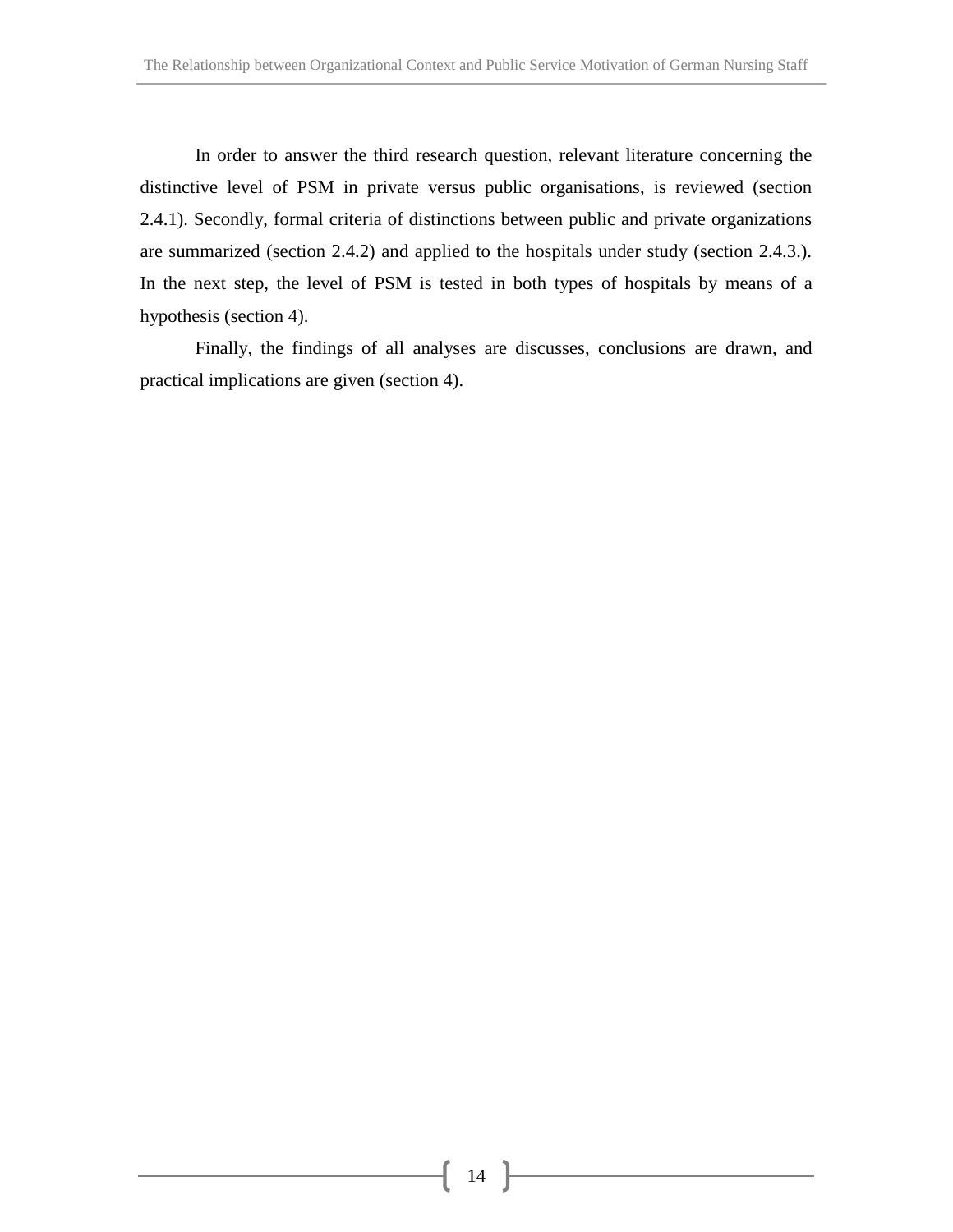#### **2.0 Theoretical Framework**

In the following sections, the theoretical framework upon which the research questions are based will be given. Section 2.1 focuses PSM. Section 2.2 addresses HPWS. In section 2.3, the concepts are linked and the theoretical model is developed. Finally, in section 2.4 differences between public and private organizations, specifically the differences between private and public hospitals, are discussed.

#### **2.1.0 Public Service Motivation**

In this section, the concept of 'Public Service Motivation' (PSM) is introduced. First, a short summary of the history of PSM will be given. In the next step, the motivational basis and the theory behind the concept will be discussed in more detail.

#### 2.1.1 The History of PSM

The study of the public motivation is among the largest in the science of public administration (Perry & Vandenabeele, 2008). As early as in the ancient world, works by Aristotle and Plato are evidence for the interest in the nature and origin of political societies (Vanadenabeele, 2008b).

However the research of motivation in public organisational settings is limited (Perry & Vandenabeele, 2008). Several explanations might explain this phenomenon.

Most of the empirical literature about motivation is based upon research in private organizations (Perry & Porter, 1982, Porter, 2000). In 2000, Porter identified five themes as missing in motivational research. Among them were motivation theory's individualistic bias, goals-clarity, individual –organizational match, and the measurability of individual performance. More recently, Kelman (2005) contends that there is a lack of knowledge concerning several issues of organizational behaviour research which can be found predominately in public institutions.

According to Vandenabeele (2008b), shortage of motivational research in public settings might be explained by the rise of new public management (NPM) since the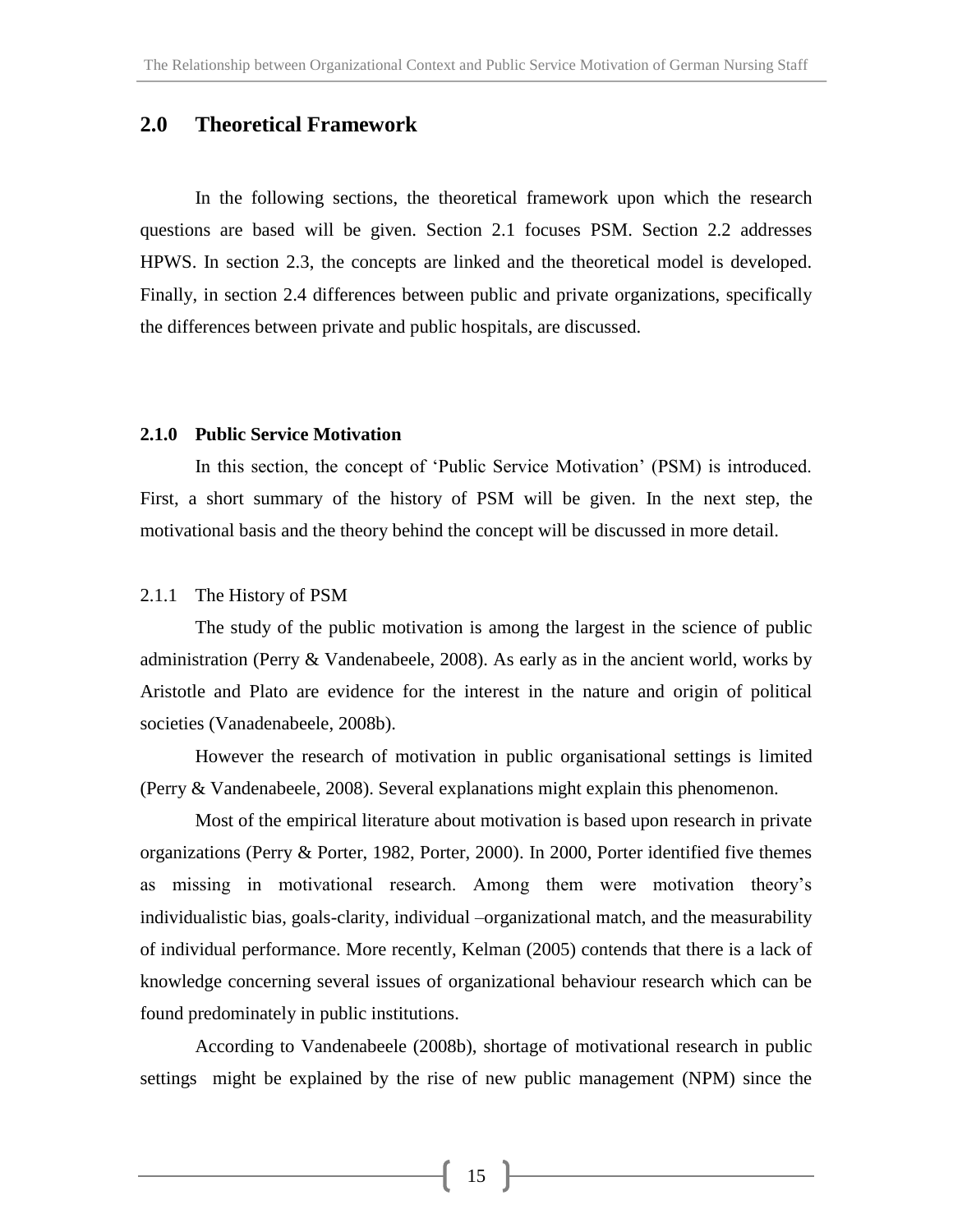1980s (Hood, 1995) which is characterized by the attempt to transfer private sector techniques to the public sector and the dominance of rational choice theory (Pollitt & Bouckaert, 2004). In line with the author (2008b), this development has replaced a balanced outlook on motivation with a much narrower conceptual perspective which treats self-interest as the primary force of motivation. Unfortunately, this perspective on motivation entails some problems which will be discussed more in detail in section 2.1.3.

Next to the rise of NPM, research on PSM has also been confronted with methodological problems and disunity concerning the terminology (Vandenabeele, 2008b). Not until 1990, the first attempt to construct PSM formally has been published (Perry, 1990). This date marks the beginning of empirical research on PSM. In 1996, Perry devised series of scales to measure PSM. In 1997, he was able to provide empirical evidence on the causes of PSM. Around the same time, scholars of public administration became interested in the utility of PSM (Crewson, 1995a; 1995b; Lewis & Alsonso, 1999; Brewer & Selden, 1998).

Over the last decade, the number of the empirical studies about PSM and its relationship with desirable work behaviours continue to grow (Perry & Hondeghem, 2008). Among these studies, PSM is most of time treated as an independent variable (Vandenabeele, 2008b). Scholars link PSM to various desirable outcomes such as job satisfaction (Bright, 2008; Stijn, 2008), organizational commitment (Taylor, 2008), intentions to leave (Bright, 2008; Steijn, 2008), social capital (Brewer, 2003; Houston 2006) and ultimately higher performance (Brewer, 2008; Lewis & Alonso, 2001; Bright, 2007). In contrast, only a few studies tried to address the origin of the concept (Vandenabeele, 2008b). Among those, two lines of research can be distinguished: one which explicitly tests antecedents of PSM and one which is primarily concerned with the components of PSM.

The latter is initiated by Perry (1992) who is a pioneer in addressing PSM from an institutional point of view. In 2008, Perry and Hondeghem elaborated this line of research and Vandenabeele (2008a) extended it to the European context. Examples of research exploring the antecedents of PSM are studies of Camilleri (2007) and DeHart-Davis et al. (2006) who focused on PSM 'demographic antecedents. Bright (2005) and Stijn (2006) concentrated on the socio-historical antecedents of PSM. Perry's (1997) research is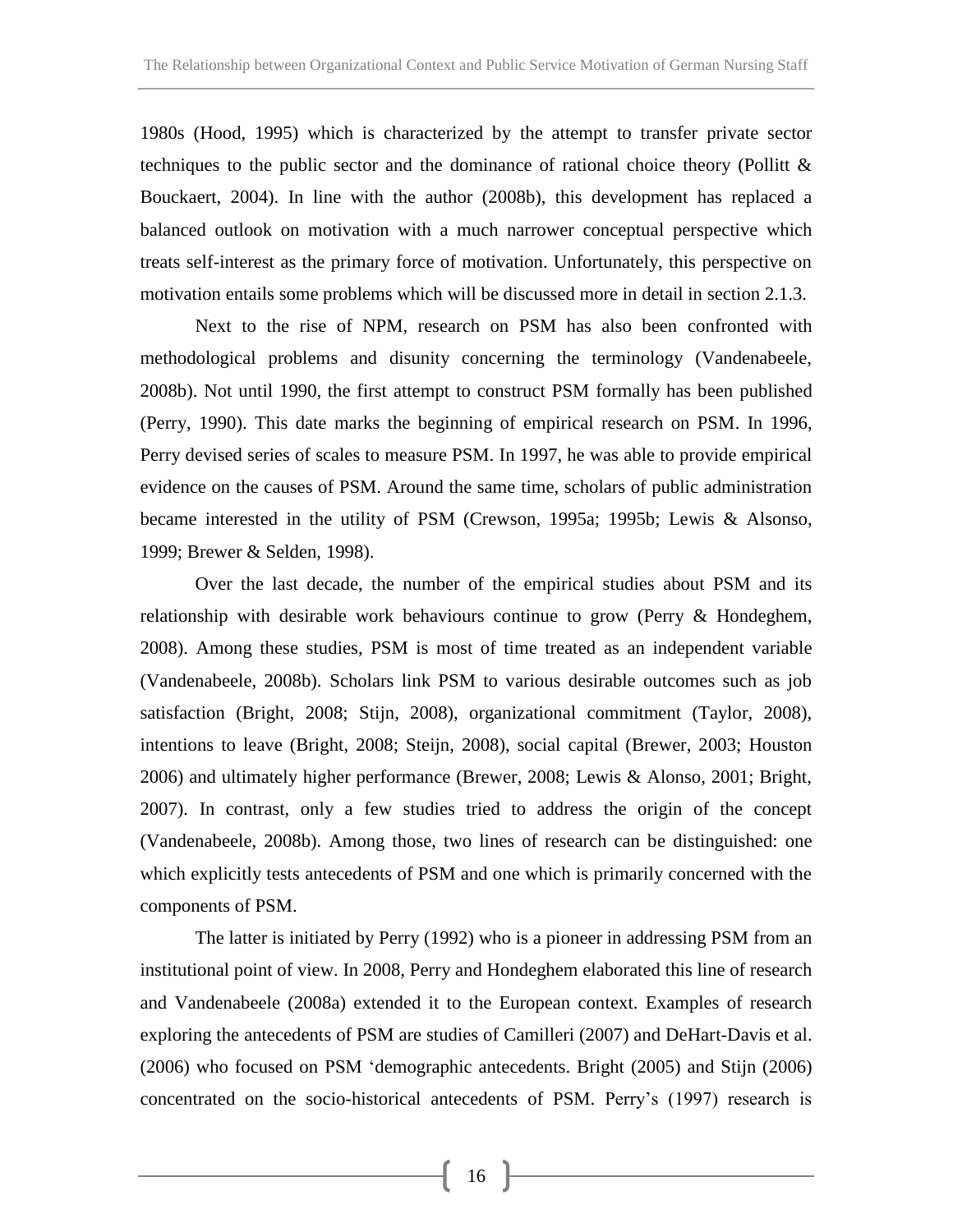directed towards institutional effects of PSM, and Moynihan and Pandey (2007) place organizational antecedents in the centre of attention. Finally, Pandey and Stazyk (2008) summarize all categories mentioned above in one recent literature review. For an overview of PSM's history, see Table 1.

| • Ancient world<br>$({\sim} 400$ b.c.)<br>$\bullet$ 1980s<br>•1990 | Interest in the nature of political<br>societies<br>Rise of NPM<br>First attempt of formal construct<br>of PSM | Methodological and<br>terminological problems |
|--------------------------------------------------------------------|----------------------------------------------------------------------------------------------------------------|-----------------------------------------------|
| •1997                                                              | Empirical evidence of PSM                                                                                      |                                               |
| $\bullet$ Since 2000                                               | PSM is treated as independent<br>variable                                                                      |                                               |
| $\bullet$ Since 2005                                               | - PSM is treated as dependent<br>variable<br>- Elaborations on the construct<br>of PSM                         | Interest in the utility of<br>PSM grows       |

**Table 1** Overview of the History of PSM

2.1.2 PSM: a Concept with three Multiple Motivational Bases and Several Dimensions Back in the early 90's, Perry and Wise define PSM 'as an individuals' predisposition to respond to motives grounded primarily or uniquely in public institutions and organizations'. This older definition of PSM places psychological motives in the centre of attention (Perry & Wise, 1990). Knoke and Wright- Isak (1982) differentiate three manifold categories of motivations: rational, norm-based and affective motivations. Those are used by Perry (1996) in order to identify distinct dimensions of PSM as will be discussed later in this section. Consequentially, it can be concluded that PSM has a multiple motivational basis.

In this context, *rational motives* are concerned with the maximization of utilities. Academic literature claims that working in the public sector can be a way to satisfy one's personal needs and one's image of self importance while serving public interests (Rawels, 1971; Kelman, 1987). *Norm-based motives* involve actions generated to please recognized norms (Perry & Wise, 1990). They can be described as a desire to serve the public interest driven by altruism (Downs, 1967). *Affective motives* refer to the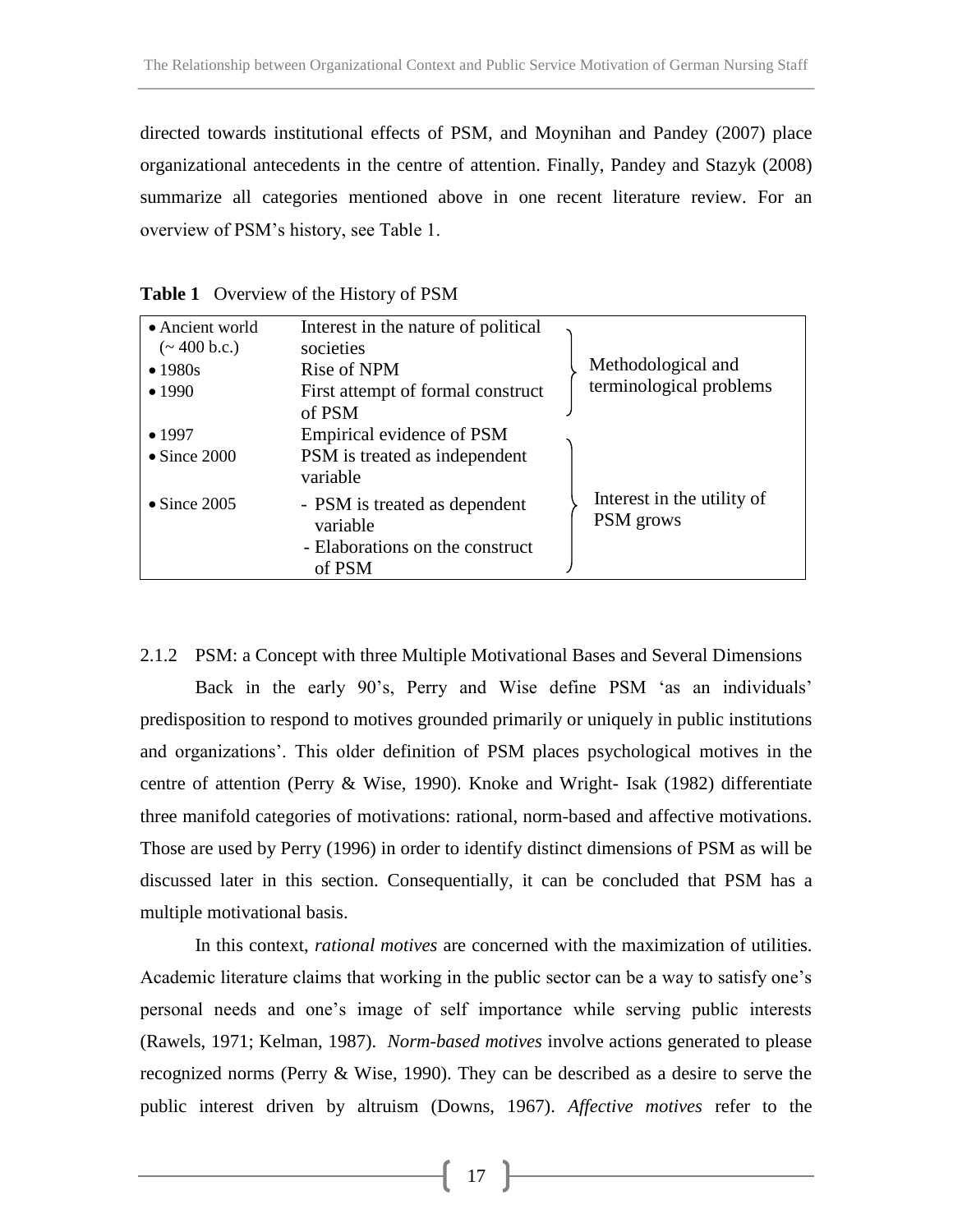commitment to a program because of personal identification with it (Perry & Wise 1990). In this sense, employees commit to a public organization because they are convinced that the public organization serves the public good and that one's work is socially important (Perry & Wise, 1990).

Initially, Perry (1996) empirically distinguishes six dimensions of PSM (attraction to public policy making, commitment to public interest, social justice, civic duty, compassion, and self-sacrifice). In 2000, he reduces the number of PSM-dimensions based upon the theory, that humans are motivated by pluralistic dispositions, namely rational, norm-based, and affective motivations. The remaining subscales of PSM are: 'attraction to public policy making', 'compassion', 'commitment to civic duty/public interest', and 'self-sacrifice'. According to Perry (2000), three of the fours scales are directly related to the motivational foundations of PSM identified by Knoke and Wright-Isak (1982). 'Attraction to policy making' maps with rational choice processes (Perry, 2000). 'Commitment to civic duty/public interest' is related to normative motivation, and finally, a link exists between 'compassion' and affective motivation (Perry, 2000).

However, Perry (2000) fails to link the last dimension (self-sacrifice) to PSM. In addition, neither Perry and Vandenabeele (2008) in their theoretical approach of the PSM- concept, nor Moynihan and Pandey (2007) in their empirical one, emphasize this one-to-one relationship between the dimensions of PSM and the three motivational foundations. Therefore this relationship might be taken with caution.

Through specification research, Vandenabeele (2008a), who initially supposed that PSM is a seven-dimension-construct, was able to demonstrate empirically that the dimension 'service delivery' could be removed from the scale and that the dimensions 'bureaucratic values' and 'equity' collapsed into one single factor, namely 'democratic governance'. What remains is a five dimensional construct of PSM.

The dimension *attraction to public policy making* can be addressed as the desire to work in the public sector based on the given opportunity of making public policy (Perry, 1996). Nurses are not in the position to participate in the formulation of public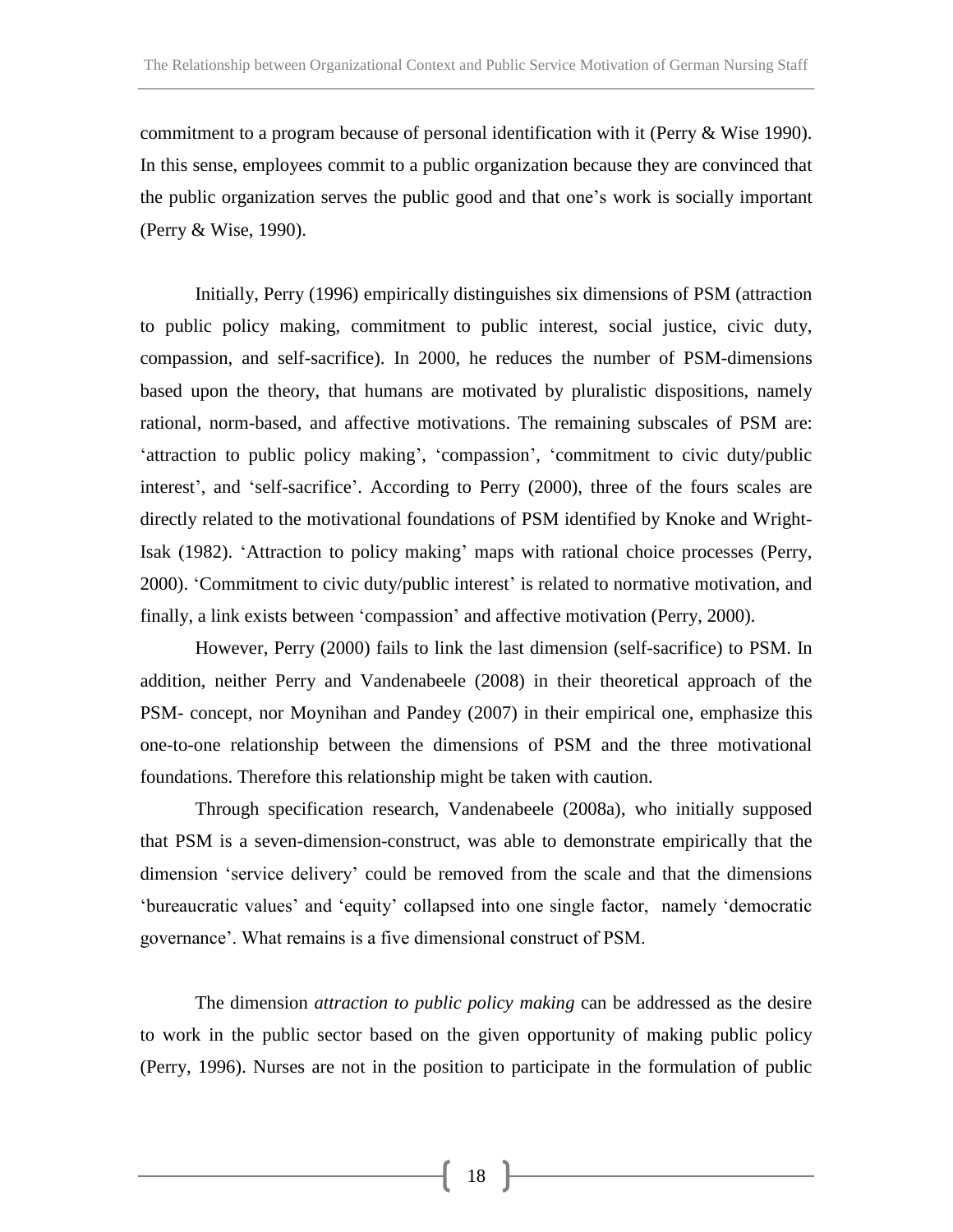policy at any point of their carrier. For this reason, it can be assumed that PSM' dimension 'attraction to policy making' does not play a crucial role among nursing stuff.

*Commitment to public interest* is the desire to serve the public interest grounded in altruism (Perry, 1996). This dimension might be found in the fact that nursing staff is working night-shifts for relatively low earning and prestige.

*Compassion* can be regarded as a sense of patriotism and benevolence, which is described by Frederickson and Hart (1985) as an extensive love for all people within the community the imperative to protect them (Perry, 1996). Nurses who go beyond their formal tasks by consoling needy patients affectionately are examples of the dimension 'compassionated' bahaviour.

The dimension s*elf-sacrifice* regards to willingness to substitute services to others for tangible personal rewards (Perry, 1996). In the praxis, we can think of nursing staff who uses own financial researches to cheer patients up.

Finally, *democratic governance* refers to a set of values, such as equality, permanence and accountability, which can be considered typical for public services in democratic regimes (Vandenabeele, 2008b). In the case of hospital management we can think equal treatment of all employees and the fact that policies do not change from one moment to the other.

#### 2.1.3 PSM: a Contextual Approach

In this study, PSM is addressed by Perry and Vandenabeelen's (2008) contextual approach of PSM, because it has been argued persuasively in the past that motivation cannot be addressed without taking the context into account (Camilleri, 2007; Mayonihan & Pandey, 2007; Perry &Porter, 1982; Rainey, 1983). This contextual approach provides an alternative to the recognized rational choice model (Perry & Vandenabeelen, 2008) which argues that peoples' actions are based upon their utility maximization (Herrenstein, 1990). However, this model fails to explain behaviours we are familiar with from the public sector (Perry & Vandenabeele, 2008), such as protecting public money and striving for public and organizational goals (DiIulio, 1994). According to Perry (2000), behaviour knows many causes. The author (2000) contends that we cannot just focus on Knoke and Wright-Isak's multiple categories of behavioural motivations (discussed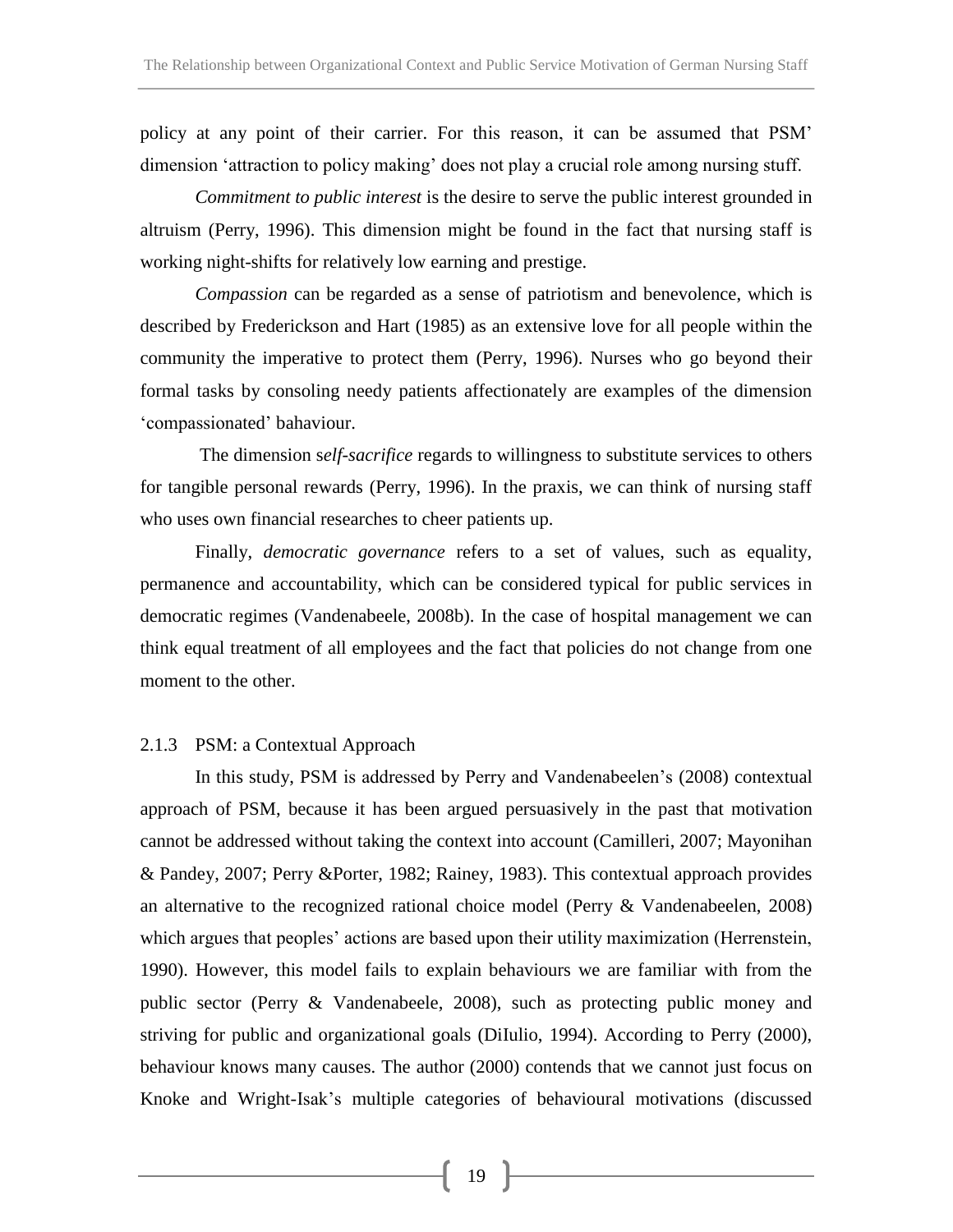above, section 2.1.2), but we also have to pay attention to the context which is thought to shape individual preferences and motives (Perry, 2000). Perry and Vandenabeelen (2008) argue that a PSM-theory must involve three components: 'institutions', 'self-concept' and its constituting 'identities' (mediator), and 'self-regulation'. For a schematic overview see Figure 3. All three components will be discussed in more detail in the following sections.

*Institutions* can be understood as social structures infused with values and rules which are embedded across societies (Perry & Vandenabeele, 2008). In particular, we can think of institutions as schools, families and churches and all kinds of organizational institution (Moynihan & Pendey, 2007), like as hospitals. They play a crucial role in public service motivated behaviour, as will be explained in the next section. Through the process of internalization, they guide, identify, and force behaviour in several ways (Perry & Vandenabeele, 2008). (For more information about this process, see section 2.1.4). In addition, institutions have an impact on individual preferences, too (March  $\&$ Olsen, 1989). In other words, institutions can be understood as social structures that shape peoples' values and guide them about appropriate behaviour (Perry & Vandenabeele, 2008). Even shorter, they form identities.

Next to institutions, the *self-concept* plays a major and mediating role in the theory of PSM. The self-concept can be defined as an overreaching empirical sense people have about themselves (Perry & Vandenabeele, 2008). Even though research by Piliavin et al. (2002) suggests that variations in the self-concept have motivational consequences concerning public services, the 'self' remains a complex and a fluid concept which is hard to measure (Perry & Vandenabeele, 2008). For this reason, the concept *identities* is used which can be considered as the building blocks of the 'self' with the advantage that an identity is 'a typified self at a stage in the life course situated in a context of organizational relationships' (Stone & Farberman, 1970) as cited in Weigert at al. (1986, p.53). (In contrast, the self is a general sense the 'self'). According to Ryan and Deci (2003), each individual has multiple identities which are more or less well assimilated to the self. Depending on a fit or misfit between institutional values and identities, institutional values are conveyed (or internalized) to individual identities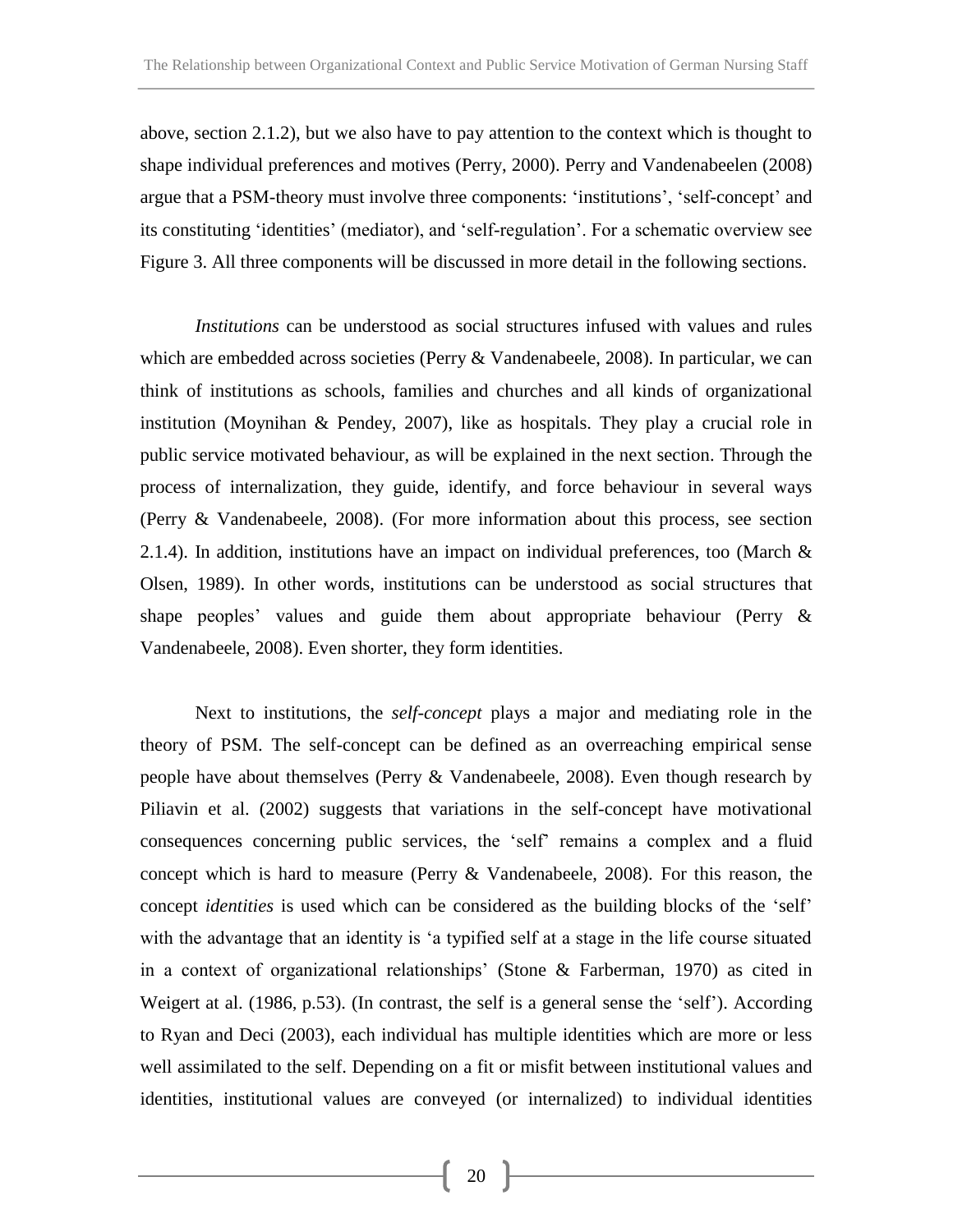which, in turn, are the basis for self-regulated behaviour (Perry & Vandenabeele, 2008). Therefore, identities can be considered as a key concept, mediating the relationship between institutions and individual behaviour (Perry & Vandenabeele, 2008).

The last component of PSM is a *behavioural* component. Self-regulation is thought to be the general framework in which individuals develop public service motivated behaviour (Perry & Vandenabeele, 2008). This implies that people make selfgenerated choices which are not necessarily triggered by a prior event (Locke, 1991).



**Figure 3** Model of the Concept PSM

In summary, PSM is a very complex concept. It has a multiple motivational basis, five different dimensions and is influenced by three components. Therefore, the likelihood that PSM will occur depends on: the presence institutional values, the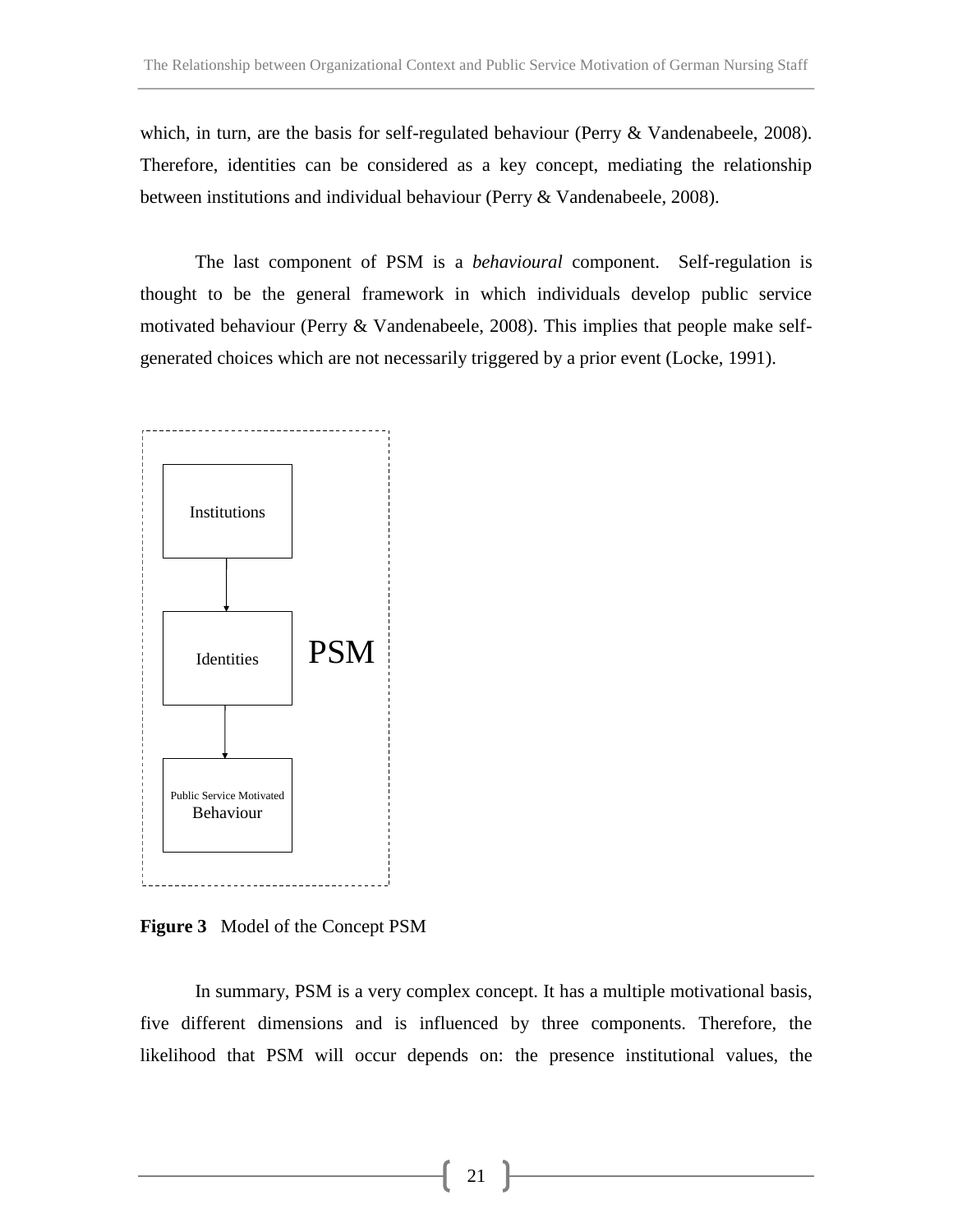publicness of individual identities and its alignment with institutional values, and finally, the degree of self-regulation.

#### 2.1.4 The Construct PSM Explained: Self-Determination Theory

The question remains how the components of PSM (institutions, identities and behaviour) are interrelated. Put it differently, how are the organizational influences (or institutions) transmitted to identities and public service motivated behaviour?

Gagne and Deci's (2005) *self-determination theory* (SDT), a highly developed self-regulation framework, which is supported by a growing body of evidence (Deci  $\&$ Ryan, 2000), provides a plausible and detailed explanation for the phenomenon of PSM at an individual level of analysis.

According to Gagne and Deci (2005), institutional values are transmitted to individuals by the process of internalization which depends on the satisfaction of three basic psychological needs (autonomy, competence, and relatedness).

More in detail, internalization can be defined as taking in values and attitudes, to varying degrees, in such a way that the external regulation of behaviour is transferred into an internal regulation and therefore does not longer require the presence of external contingency (Gagne & Deci, 2005). According to Ryan and Deci (2005), identities are formed through the process of internalization of values, which in turn, are the origin of motivation. (Notice, socialization is the same process as internalization from a social environmental point of view (Deci & Ryan, 2005)).

In short, identities, the source of our motivation, are formed through internalization of institutional values, a process depending on the satisfaction of three psychological basic needs.

Gagne and Deci (2005) distinguish four types of extrinsic motivation on a controlled-to-autonomous continuum to describe the degree to which external regulations can be internalized (external regulation, introjected regulation, identified regulation, and intergraded regulation). In other words, the enactment of identities can be of different origin (Ryan and Deci, 2005).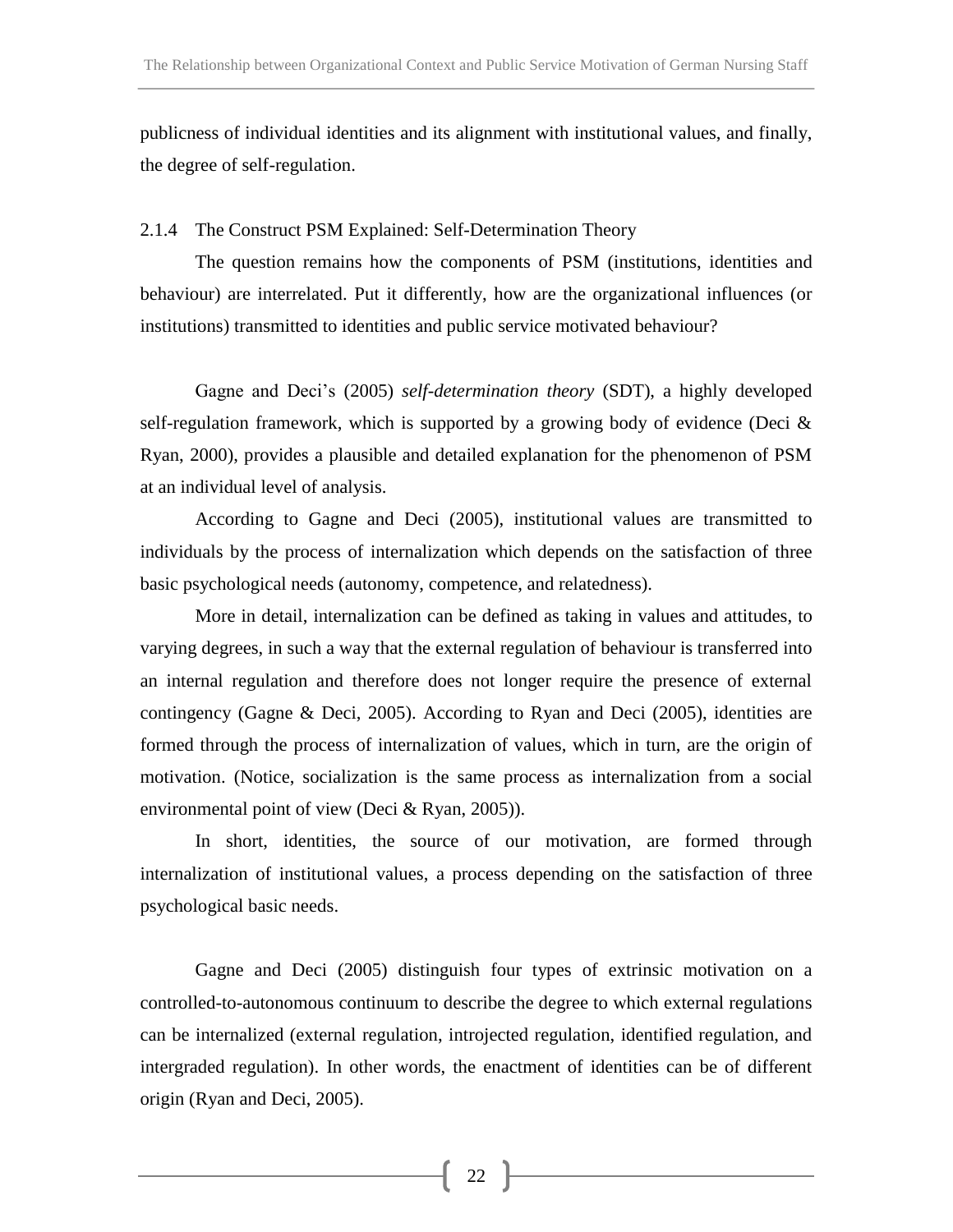Autonomous motivation involves acting with a sense of volition and having the freedom of choice (Gagne & Deci, 2005). Intrinsic motivation is prototypically autonomous motivation, because it is characterized by doing an activity wholly volitionally while finding it interesting (Ryan & Deci, 2000). Integrated regulation is the most autonomous and self-regulated type of extrinsic motivation.

However, it is important to keep in mind that integrated motivation and intrinsic motivation are not the same. While intrinsic motivation stems from an activity's own interest value, integrated motivation is still a type of extrinsic motivation, because it stems from its instrumental values or utility (Ryan & Deci, 2005). However, what they do have in common is that both are the origin of fully autonomous and self-regulated behaviour (Ryan & Deci, 2005).

In contrast to autonomous motivation, there is controlled motivation. This type of motivation involves some kind of pressure and the sense of being forced to engage in certain activity (Gagne & Deci, 2005). The use of extrinsic rewards (or regulations) is one example of controlled motivation (Deci, 1971). External regulated motivation is the least self-determined and most controlled version of extrinsic motivation. Extrinsic motivation is less desirable because strong control and contingencies impair the process of internalization (Ryan & Deci, 2005). Consequentially, the incentives to stay motivated are unlikely to be maintained and transferred.

Relating this elaboration to the institutional context of a hospital, we can conclude that nurses who have wholly integrated regulations are more likely to provide unrestricted health care. Next to this, they might appreciate the importance of doing uninteresting activities, even without supervision and lack of external contingency, because they have developed a sense that their profession and behaviours are integrated parts of who they are (Gagne & Deci, 2005). These are kinds of behaviours we are familiar with from intrinsically motivated individuals.

There is some evidence that PSM might be addressed as an integrated type of motivation.

Koestner et al. (1996) found that integrated ways of embracing political concerns yield not only different experiences, but also different qualities of political involvement.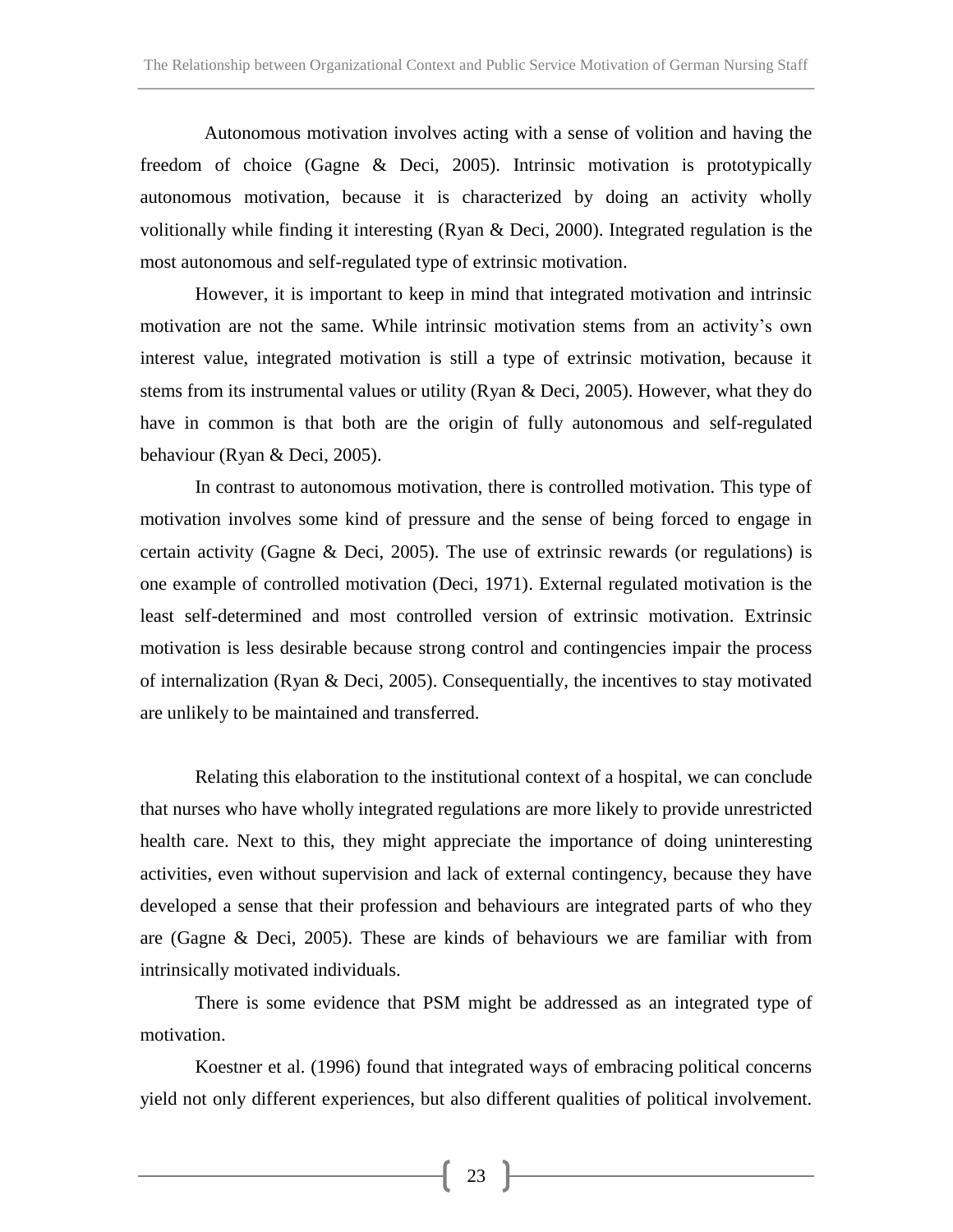In detail, they found (1996) that identification with political issues was associated with seeking more actively out information regarding relevant political decisions and having a more complex, and more differentiated viewpoint of politics in general (Ryan & Deci, 2005). In contrast, people whose political involvement was based on intojected forms of internalization was characterised by vulnerability to persuasion and reliance on other's opinions (Ryan & Deci, 2008).

Next to this, Vandenabeelen (2008b) was able to demonstrate a positive relationship between PSM and the relative autonomy index (RAI), an indicator of the degree to which an employee feels self-determined and autonomous. Remember, identified motivation is the most autonomous form of motivation. Therefore, in turn, a relationship between identified- and public service motivation might be suspected. Put it differently, PSM might be a form of identified motivation.

As mentioned above, the SDT contends that both; intrinsic motivation and the internalization of integrated- and identified regulation require the satisfaction of three basic psychological needs autonomy, competence, and relatedness (Gagne & Deci, 2005).

According to Ryan and Deci (2006), the need for *autonomy* can be defined as the desire of individuals to be the origin and source of their own behaviour. The need for *relatedness* refers to the feeling of being connected with significant others, cared for, or that one belongs in a given milieu (Vloachopoulos & Michailidou, 2006). The need for *competence* refers to one's tendency to interact effectively with ones environment and to look for opportunities to exercise and express one's capabilities (Ryan & La Guardia, 2000).

Being aware of the basic psychological needs is very important because they provide a basis for predicting which aspects of the organization will support intrinsic motivation and enhance the internationalization of extrinsic motivation (Gange & Deci, 2005). As a logical consequence, organizations which provide an organisational context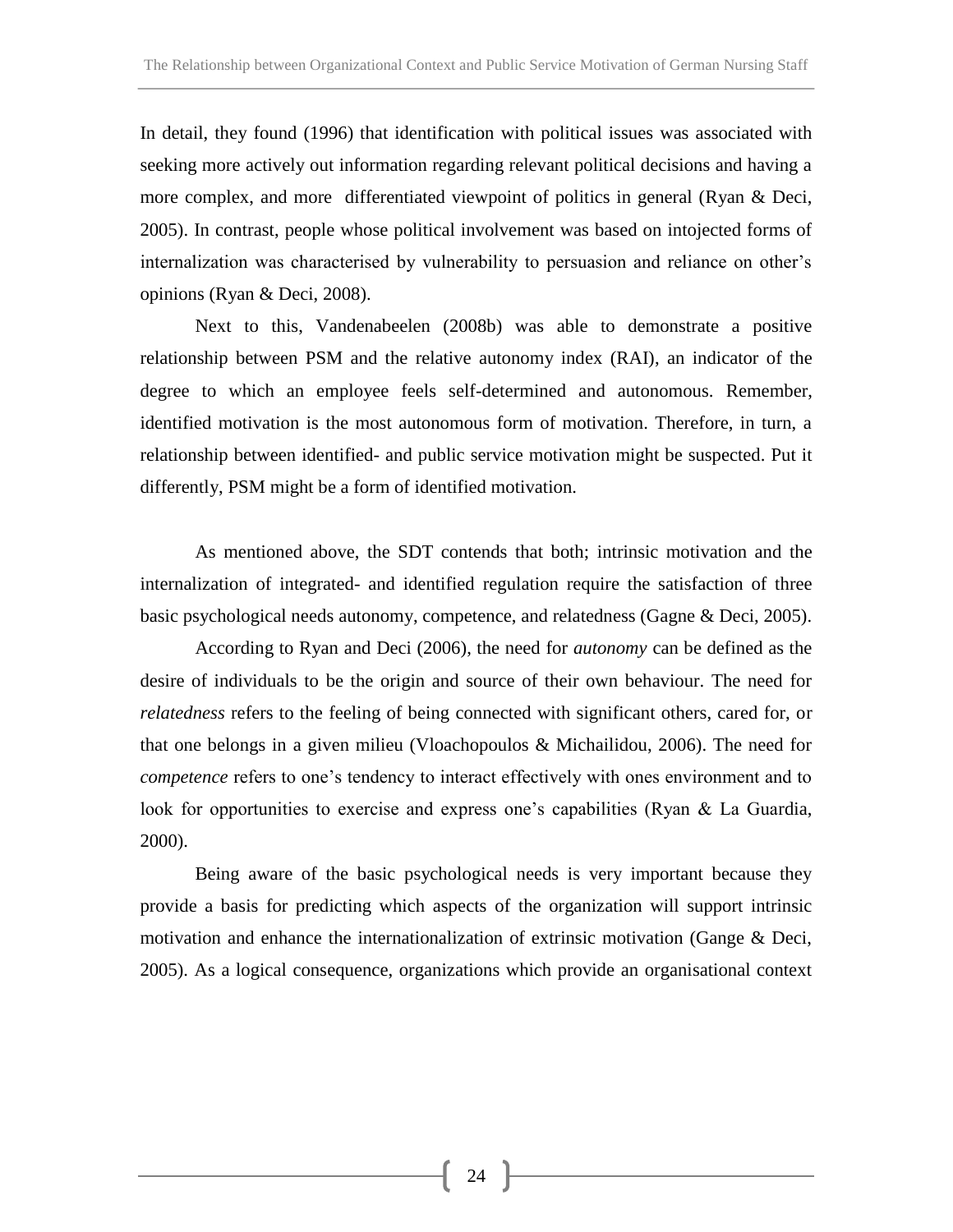which enhance the employees' feeling of relatedness, autonomy and competence might increase the level of PSM within the organisation. For this reason, HR policies, in order to facilitate PSM, need to be arranged so that employees feel a sense of autonomy, competence and relatedness. This idea is supported by Perry et al. (2008) who contents that an environment, which fosters the basic needs of employees, enhances the internalization of organizational values. Put it differently, unless their needs are not satisfied, no public service motivated behaviour will occur autonomously.

Next to the satisfaction of basic psychological needs, public values must be present in and propagated by institutions, because they are thought to influence the presence of PSM by the process of internalization (Vandenableelen 2008a, Perry & Vandenableelen, 2008). Remember, PSM is defined as 'the beliefs, values, and attitudes that go beyond self interest (...) and that motivate individuals to act accordingly whenever appropriate' (Vandenabeelen, 2007, p.547). Logically, when no public values are present in organization, no values can be internalized. Consequentially no public service motivated behaviour is likely to occur.

In summary, SDT provides a plausible explanation for the interrelatedness of the three components of PSM (institutions, identities, and self-regulated behaviour). Identities, which are the source of motivation, are formed by internalization, a process which varies with regard to a controlled-to-autonomous continuum, and which depends on the satisfaction of the three basic psychological needs and the presence of public values in organizations.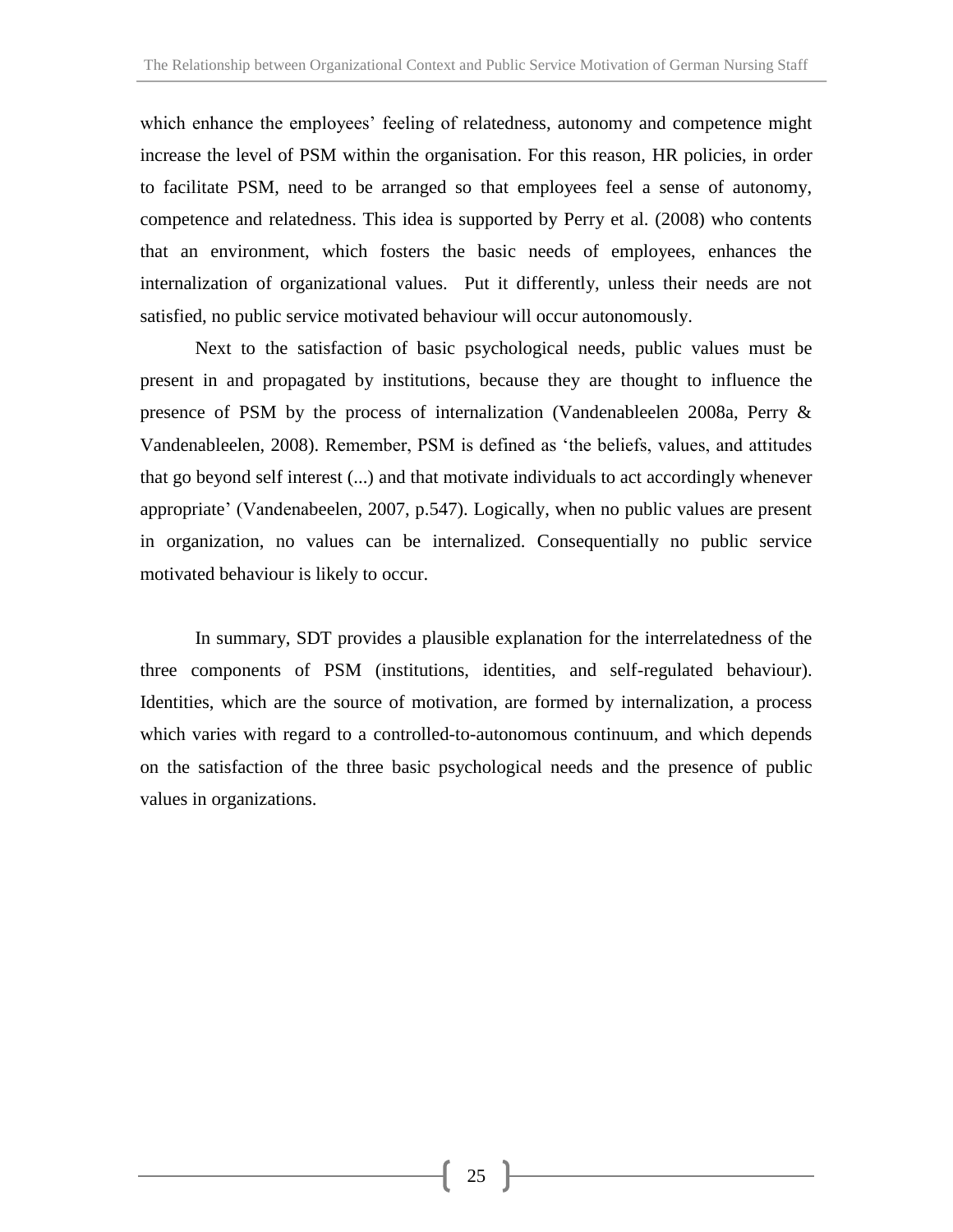#### **2.2.0 Organizational Institutions: High Performance Work Systems**

In this study, organizational institutions will be examined by the concept of *high performance work systems* (HPWS) which can be regarded as a set of HR practices that help to translate organizational goals to employees needs through eliciting employees' commitment and involvement with organization goals so that peoples' behaviours is selfregulated rather than controlled by pressure and sanctions (Walton, 1985; Wood & Albanese, 1995).

Although no consensus has yet been reached regarding these practices (Guest, 1997; Wright & Gardener, 2003), in this study it is considered that HPWS consist out of seven dimensions: 1) selection , 2 ) training, 3) performance-based pay , 4) say in decision-making process, 5) teamwork, 6) organizational communication, and 7) job characteristics. In line with several scholars (Beltrán-Martín, Roca-Puig, Escring-Tena & Bou-Llusar, 200; Guthrie, Flood, Lieu, MacCurtain, 2009, Pfeffer, 1998, Snell, & Dean, 1992; Wright, Moynihan & Gardener, 2003), Harley et al. (2007) consider these dimensions to represent the major areas of HPWS. They can be found in a large body of empirical research. For a schematic overview see Table 2. In the next section, each dimension will be discussed separately.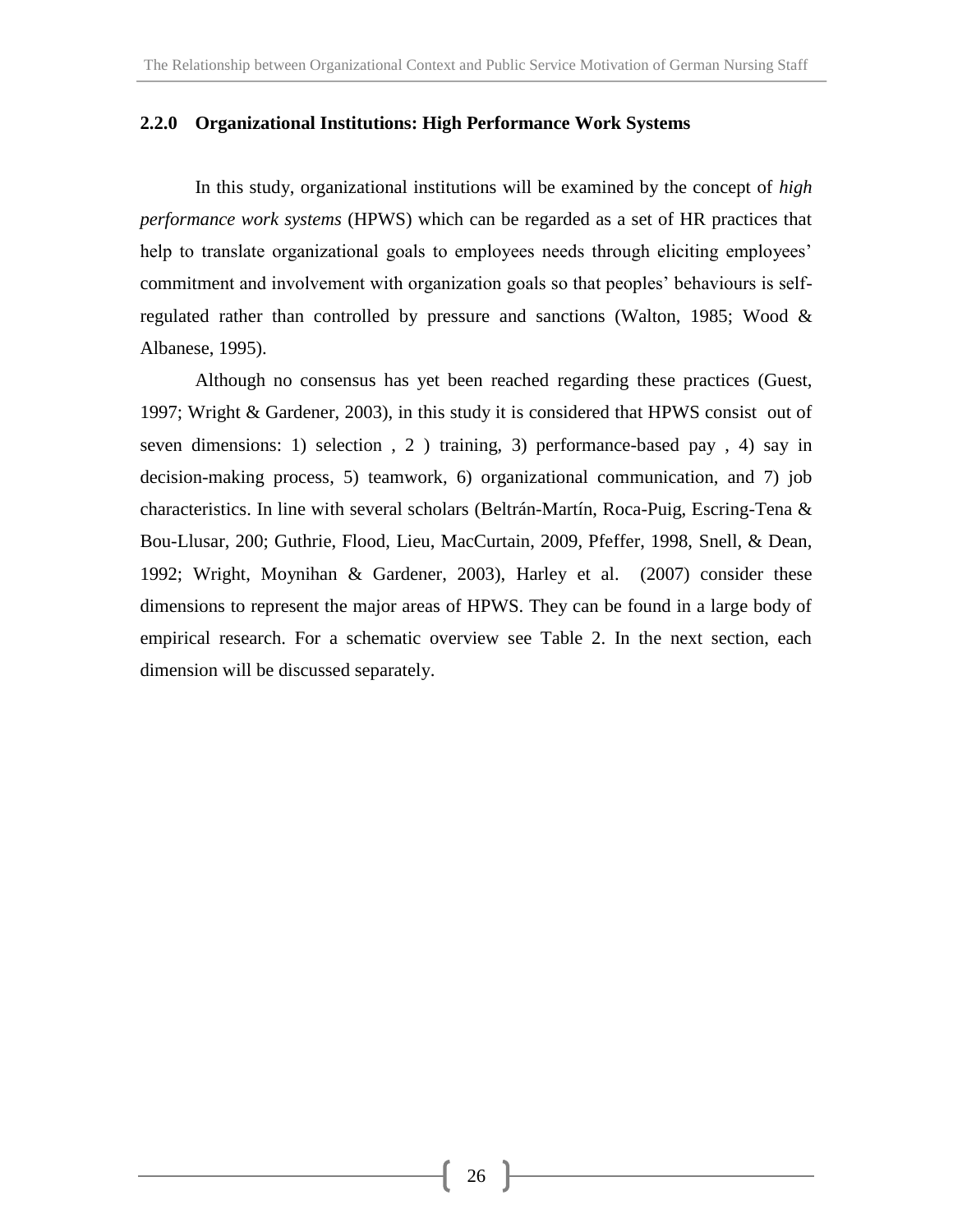| Snell & Dean,<br>1992                                                     | Pfeffer, 1998                                                                                         | Wright, Gardner<br>& Moynihan,<br>2003 | Harley, Allen &<br>Sargent, 2007 | Beltrán-Martín,<br>Roca-Puig,<br>Escrig-Tena, &<br>Bou-Llusar, 2008                                     |
|---------------------------------------------------------------------------|-------------------------------------------------------------------------------------------------------|----------------------------------------|----------------------------------|---------------------------------------------------------------------------------------------------------|
| Selective staffing                                                        | Selective hiring of<br>new personnel                                                                  | Selection                              | Selection en<br>staffing         | Selective staffing                                                                                      |
| Comprehensive<br>training                                                 | Extensive training                                                                                    | Training                               | Training                         | Comprehensive<br>training                                                                               |
| Equitable reward<br>systems,<br>Developmental<br>performance<br>appraisal | Comparatively<br>high<br>compensation<br>contingent on<br>organizational<br>performance               | Pay for<br>performance                 | Performance<br>based pay         | Performance-<br>based pay,<br>Equitable reward<br>systems,<br>Developmental<br>performance<br>appraisal |
|                                                                           | Decentralization<br>of decision<br>making                                                             | Participation                          | Say in decisions                 |                                                                                                         |
|                                                                           | Self managing<br>teams                                                                                |                                        | Teamwork                         |                                                                                                         |
|                                                                           | Extensive sharing<br>of financial and<br>performance<br>information<br>throughout the<br>organization |                                        | Organizational<br>Communication  |                                                                                                         |
|                                                                           |                                                                                                       |                                        | Job characteristics              |                                                                                                         |
|                                                                           | Reduced status<br>distinctions and<br>barriers                                                        |                                        |                                  |                                                                                                         |
|                                                                           | Employment<br>security                                                                                |                                        |                                  |                                                                                                         |

**Table 2** Comparison of Different HPWS Constructs

#### 2.2.1 Dimensions of High Performance Work Systems

The dimension *say in decision making* is a process in which influence is shared among individuals who are otherwise hierarchically unequal (Wagner, 1994). Through participatory management practices the involvement of managers and their subordinates in information-processing decision-making or problem-solving endeavors is balanced (Wagner, 1994). In the case of nursing staff, for instance, you can think of linking the introduction of new nursing methods to the opinion of a commonly elected group of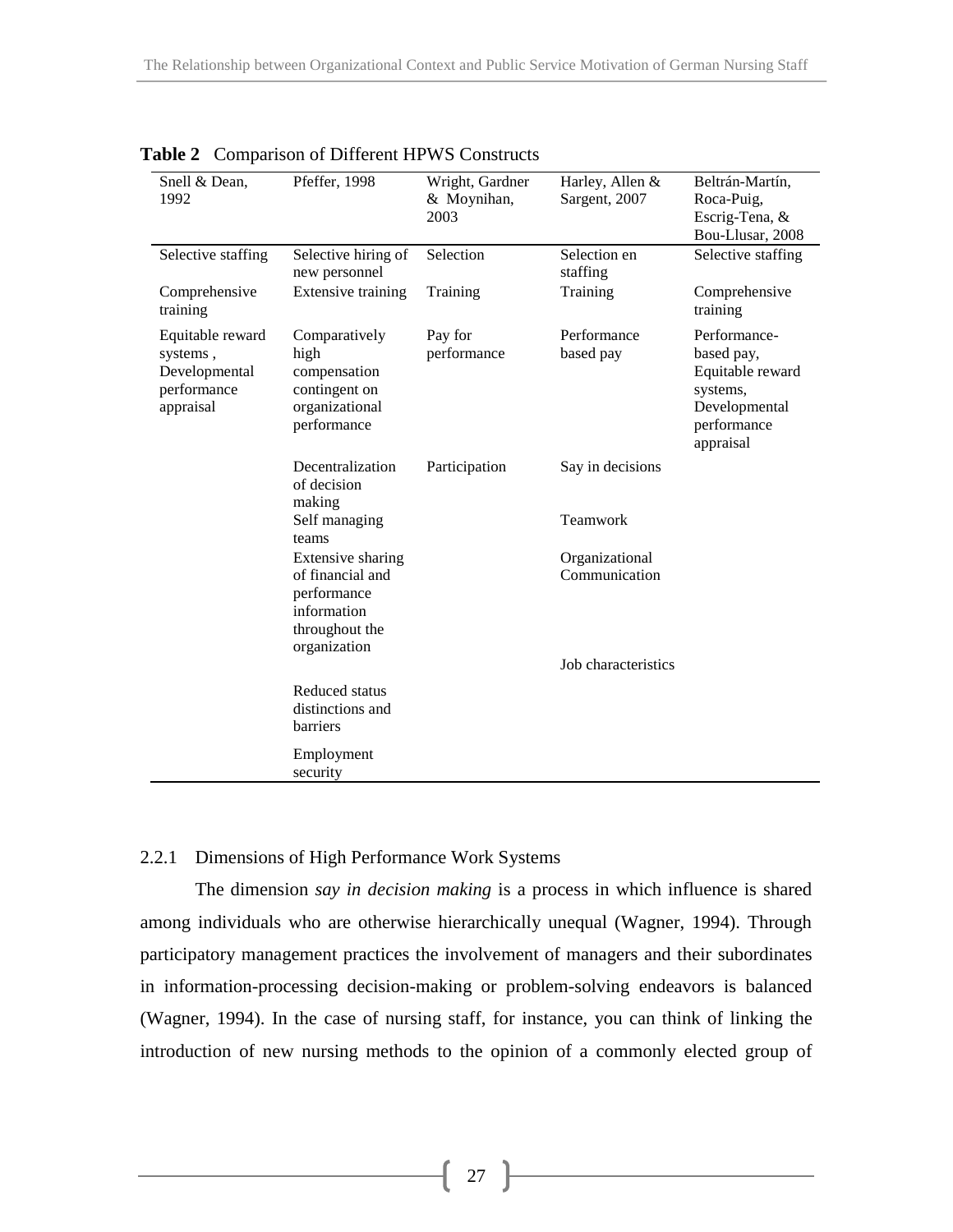employees. Because of the nurses' practical insight and expertise, coupling new nursing methods to employee's opinions might come along with a benefit for the hospitals.

The dimension *job characteristics* can be described effectively by the use of five task dimensions, namely: 'skill variety', 'task identity', 'task significance', 'feedback significance' and employee's 'autonomy' with which he or she is able to perform the job (Martel & Dupuis, 2006). In other words, if employees are autonomous to chose among different tasks, if they can identify with the tasks they are doing and experience their work as meaningful, and if they receive feedback concerning performed efforts their score on the dimension 'job characteristics' is expected to be high. As Hulin (1971) put it, non-routine, non-repetitive jobs are likely to serve as positive motivators of behaviour. In the case of hospitals, we can think of organizing work in such a way that nurses are able to accompany the whole recovery process of patients. By doing so, employees are likely to experience their work as meaningful (task significance) since their efforts easily can be seen in the health of a patient.

In conformity with Beardwell and Claydon (2007), *training* can be addressed as a set of activities which reacts to the present needs and is focused on the instructor. In other words, under the guidance of an instructor, skills, competencies, know-how and tacit knowledge are developed that are necessary to be able to handle challenging situations at the workplace. Most common types of training methods are on-the-job trainings, external conferences, workshops and events, formal education courses and instructor-led training delivered off-the –job (Beardwell & Claydon, 2007). Through the process of training, the employee is able to increase his or her performance which, in turn, benefits the employer.

Katzenbach and Smith (1993) define *teams* as a small number of people with complementary skills who are committed to a common purpose, performance goals, and approach for which they hold themselves mutually accountable' (p.45). According to the authors (1993), a team's performance includes both, individual results and what they call 'collective' effort. The sum of both outperforms achievements of individuals. For this reason, teams are a benefit for organizations.

In line with Beardwell and Claydon (2007), the *selection and staffing* process is concerned with identifying, attracting and choosing suitable people to meet an organisation's human resource requirements. In detail, recruitment is the process of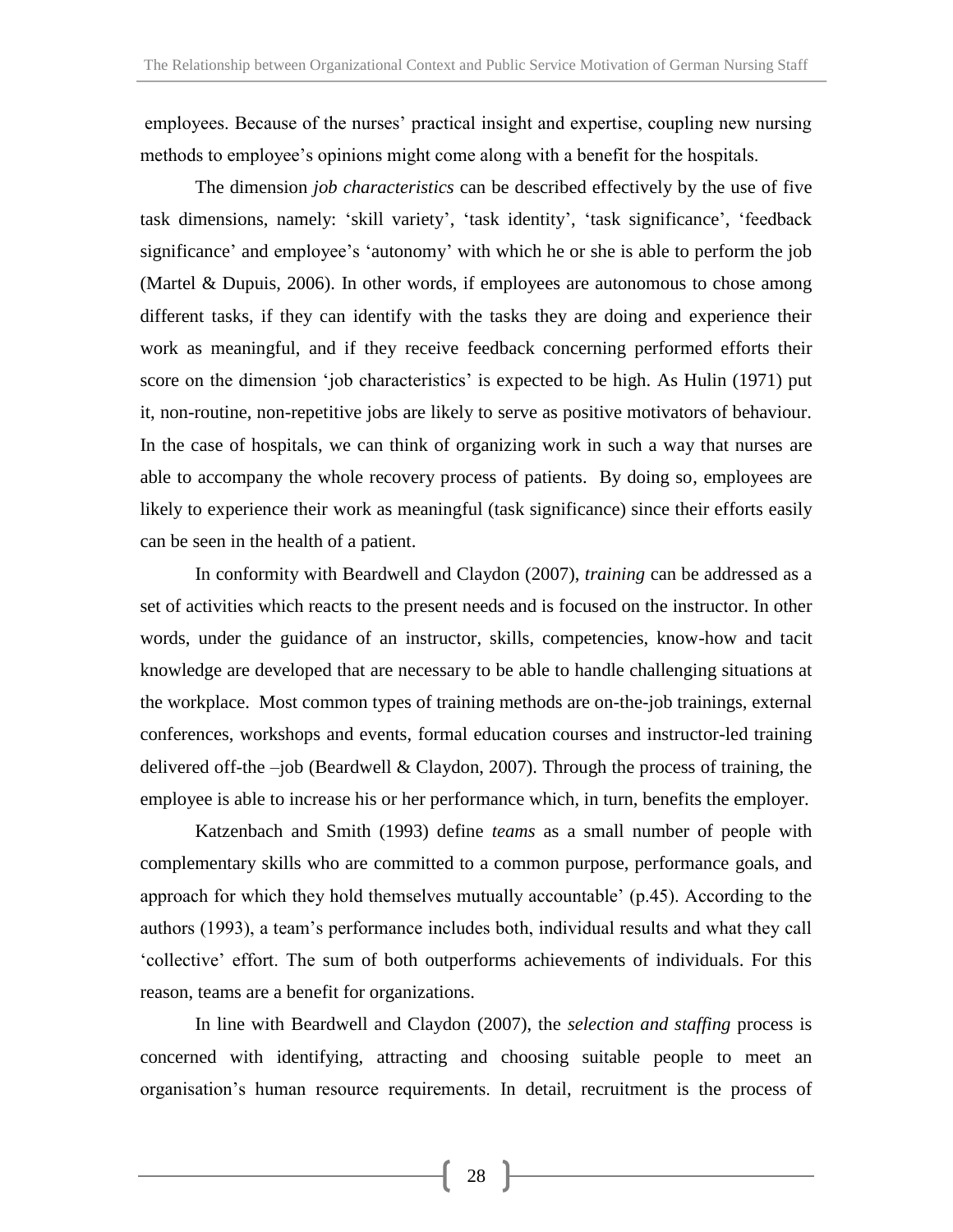identifying that the organization needs to employ someone up to the point that applications have arrived at the organizations. Selection concerns the next step; choosing from the applicants the best person to fill the position. Organizations can choose from a wide variety of selection methods, such as informal personal contacts, formal contacts, advertising, and external existence including job centres, careers devices and employment agencies (Beardwell & Claydon, 2007), which aim to attract to 'right' candidates. Examples of selection techniques are assessment centres, (un-) structured interviews, work samples, ability test, personality en intelligence test, etc. (Beardwell & Claydon, 2007). These techniques aim to predict the skills, competencies and attitudes of job candidates. No single technique is perfect; however choosing the right set of techniques increases the probability that the 'right' employee is selected which will benefit the organization the most (Beardwell & Claydon, 2007).

The dimension *performance based pay* refers to a payment system, usually based on a developed appraisal system, which in some way relates rewards either to organizational or individual performance in order to motivate (most of the time) white collar-workers (Beardwell & Claydon, 2007). Performance based pay is based on the principles of the relative price effects, a traditional economic idea, which holds that individuals who are confronted with changed relative prices for available opportunities will quickly adjust to them (Frey, 2000). Practically this means, performance based pay will increase the effort of workers. In case of hospital settings, bonuses for nursing staff could be based on patients' feedback concerning the quality of the performed job during the stay at the hospital. Coupling performance to qualitative values increases the risk that the patients' health is not in the centre of attention anymore. Instead, employees might try to outperform the value, no matter the costs.

*Organizational communication* can be addressed as the degree to which employees are kept up-to-date about changes in their organisation (Myers & Myers, 1982). An example of organizational communication in hospitals setting (which can easily applied to any other institutions) is the in time information of employees about what happens if a worker in a higher position leaves the organization, so that employees know whom to turn to. Otherwise, the organization runs the risk of disorder. Employees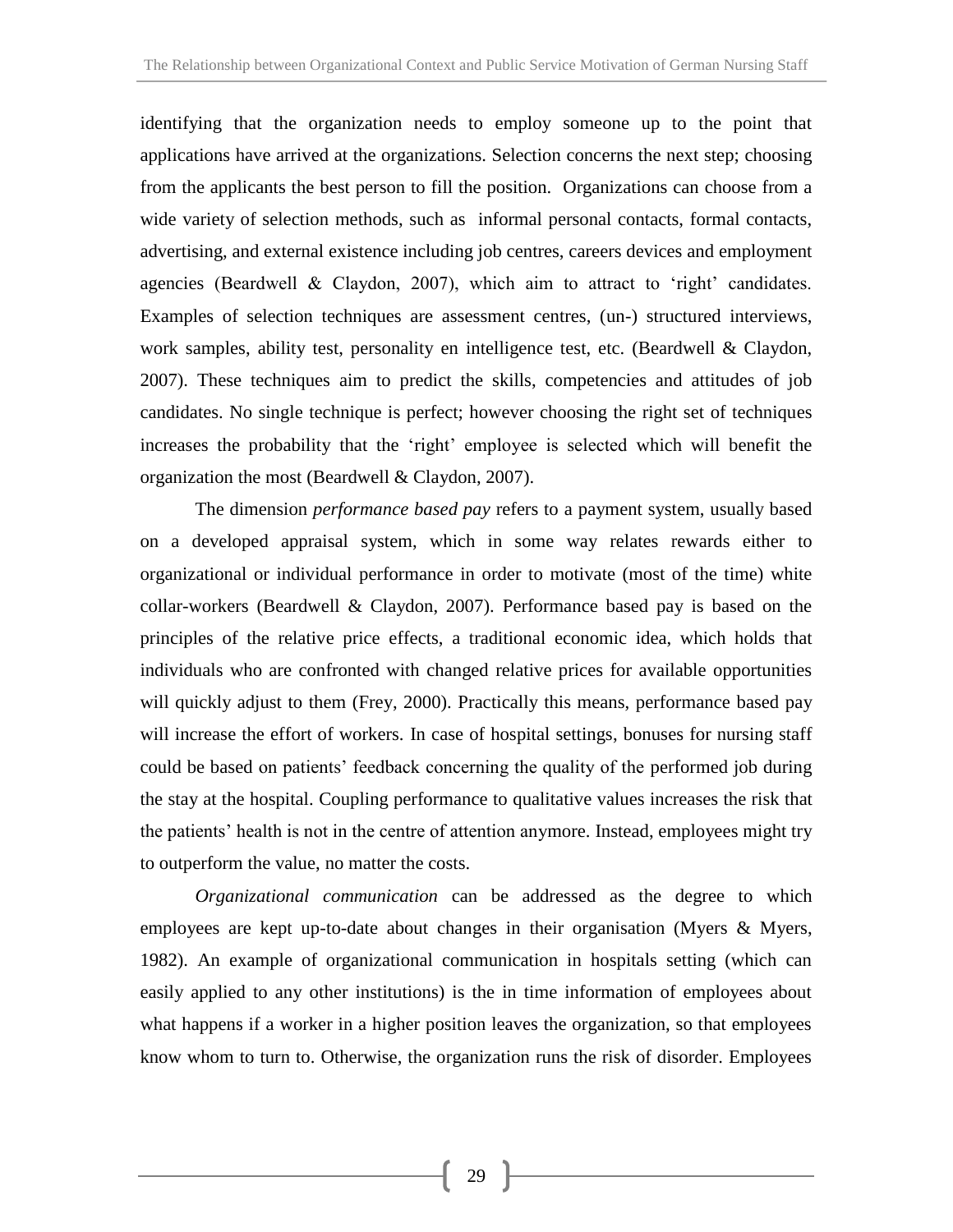are likely to feel ignored and become unmotivated, which in turn, might have a negative impact on performance.

#### **2.3.0 Integrating HPWS, Basic Psychological Needs, and PSM**

In this section, all variables under study (HPWS, basic psychological needs, and PSM) will be integrated. Moreover, it will be demonstrated how the self-determination theory can be used to explain the link between the organizational institutions.

In the first place, all dimensions of HPWS and PSM are related. Secondly HPWS and the basic psychological needs are linked. Thirdly, the needs are related to PSM. Finally, all variables are integrated within one theoretical model.

#### 2.3.1 Relating HPWS to PSM

Already in 1997, Perry explicitly calls for a study which investigates the impact of organizations on PSM. According to Perry and Vandenabeelen (2008), organizations can be regarded as value loaded institutions, which form identities through the process of internalization, which are in turn the origin of motivation (Ryan & Deci, 2005). Theat means, without organizations, nothing can be internalized and PSM is unlikely to occur. There are few authors who tested organizational influences on PSM empirically. Mayonihan and Pandey (2007) were able to demonstrate that 'hierarchical authority', 'red tape', and 'reform orientation' are related to PSM. Camilleri (2007) was able to proof a positive relationship between PSM and 'employee-leader-relationship' and 'job characteristics' and Vandenableelen (2008b) focused on the impact of 'leadership' and 'peer-worker's values' on PSM. Moreover, these empirical findings are supported by the theoretical work of Leisink (2004), who claims that personnel politics may assist the creation of conditions at work that help to regenerate PSM.

This study extends the understanding of institutions that shape PSM by included organizational institutions, addressed as HPWS, in the analysis. Remember, HPWS can be regarded as HR practices that align employees' commitment and involvement to organizational goals. Hence a positive correlation between commitment and motivation can be assumed (Meyer, Becker & Vandenberghe, 2004), the first hypothesis is: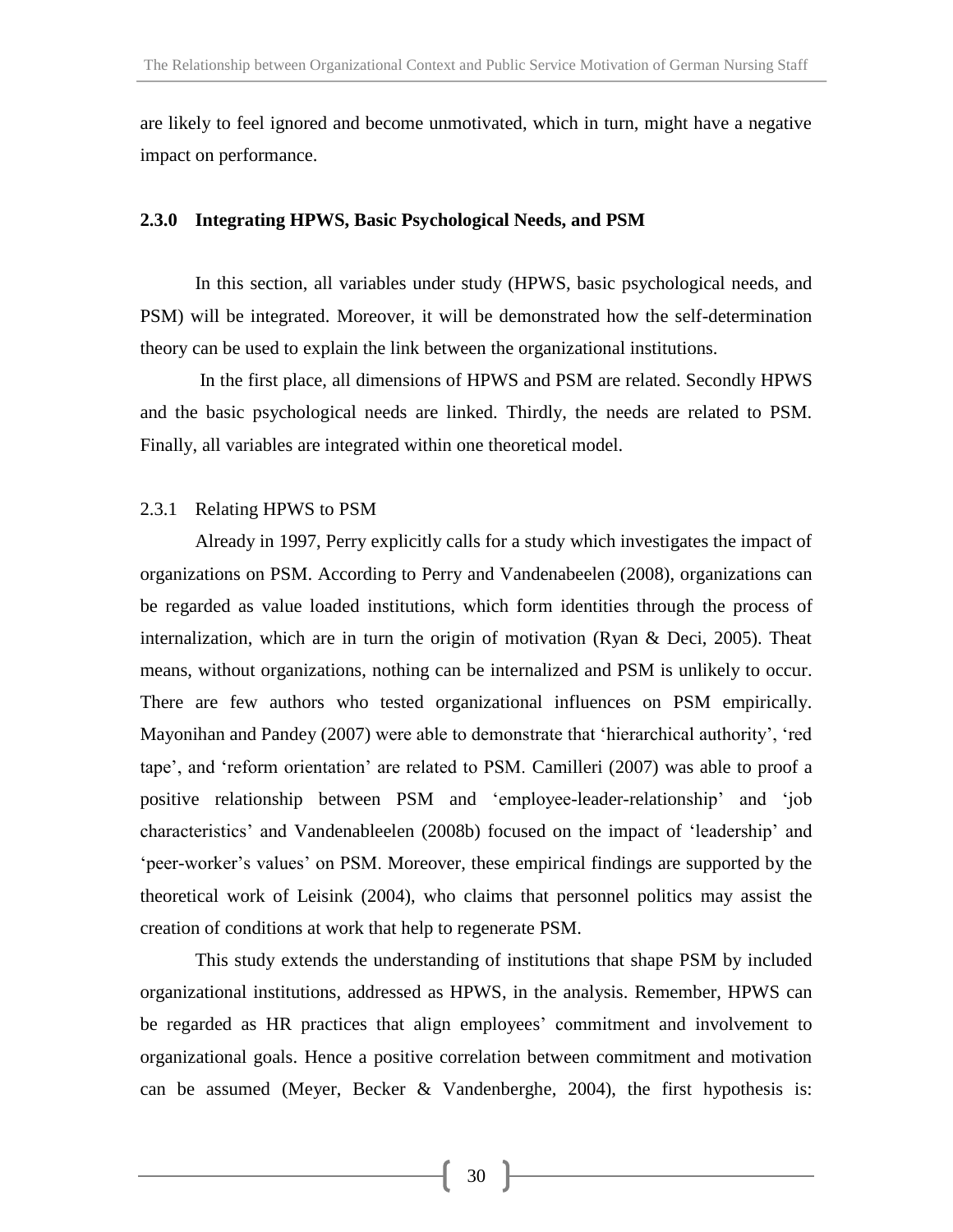- *H1a: 'Say in decision making' is positively related to PSM.*
- *H1b: 'Job characteristics' is positively related to PSM.*
- *H1c: 'Training' is positively related to PSM.*
- *H1d: 'Teamwork' is positively related to PSM.*
- *H1e: 'Selection and staffing' is positively related to PSM.*
- *H1f: 'Performance based pay' is positively related to PSM.*
- *H1g: 'Organizational commitment' is positively related to PSM.*



**Figure 4** Relationship between HPWS and PSM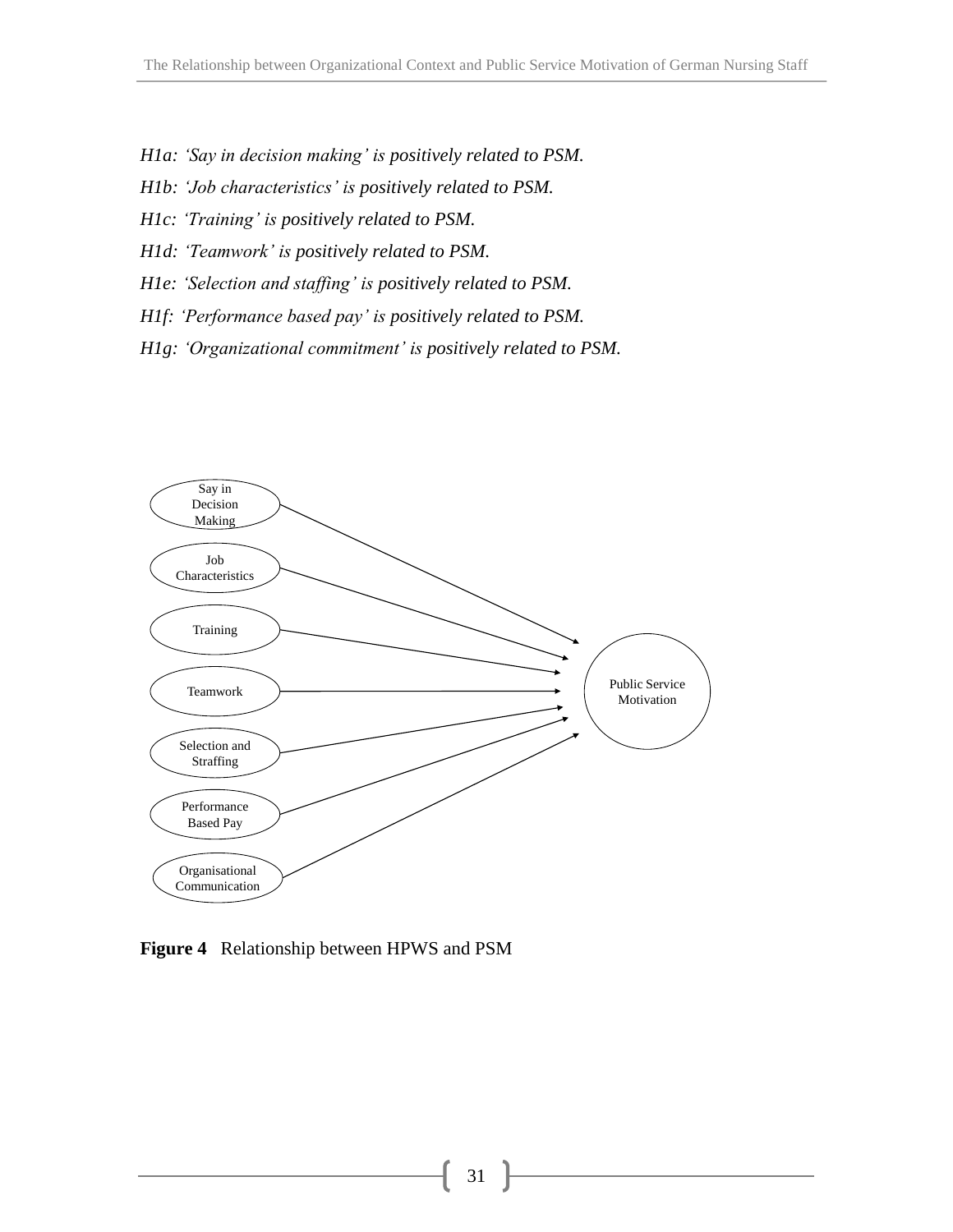#### 2.3.2 Relating Dimensions of HPWS to the three Basic Psychological Needs

In conformity with Latham et al. (1994), 'say in of decision-making' is positively related to the concept self- efficacy, which can be described as the belief that one is capable to realize a certain goal. As mentioned earlier, the basic psychological need 'competence' refers to one's tendency to look for opportunities to exercise and express one's capabilities (Ryan & La Guardia, 2000). The belief that one is capable of realizing a goal is a crucial aspect of competence. Without this trust, the need for competence cannot be fulfilled. For this reason, next to self-efficacy, participation in decision-making is also related to competence because it stimulates the feelings of employees that their opinions matter and that others believes in their capability of accomplishing certain goals (Ray, Turkel & Marino, 2002). In other words, employees who have the possibility to participate in the process of decision-making are more likely to feel competent and empowered.

Next to this, a relationship between decision making and the psychological need 'autonomy' can be expected, too. When individuals are engaged in 'decision- making', they have more control over work processes and policies. This makes it easier for them to live up to the desire to be the source of their own behavior. This findings lead to the second hypotheses:

- *H2a: The dimension 'say in decision-making' is positively related to the basic psychological need 'competence'.*
- *H2b: The dimension 'say in decision-making' is positively related to the basic psychological need 'autonomy'.*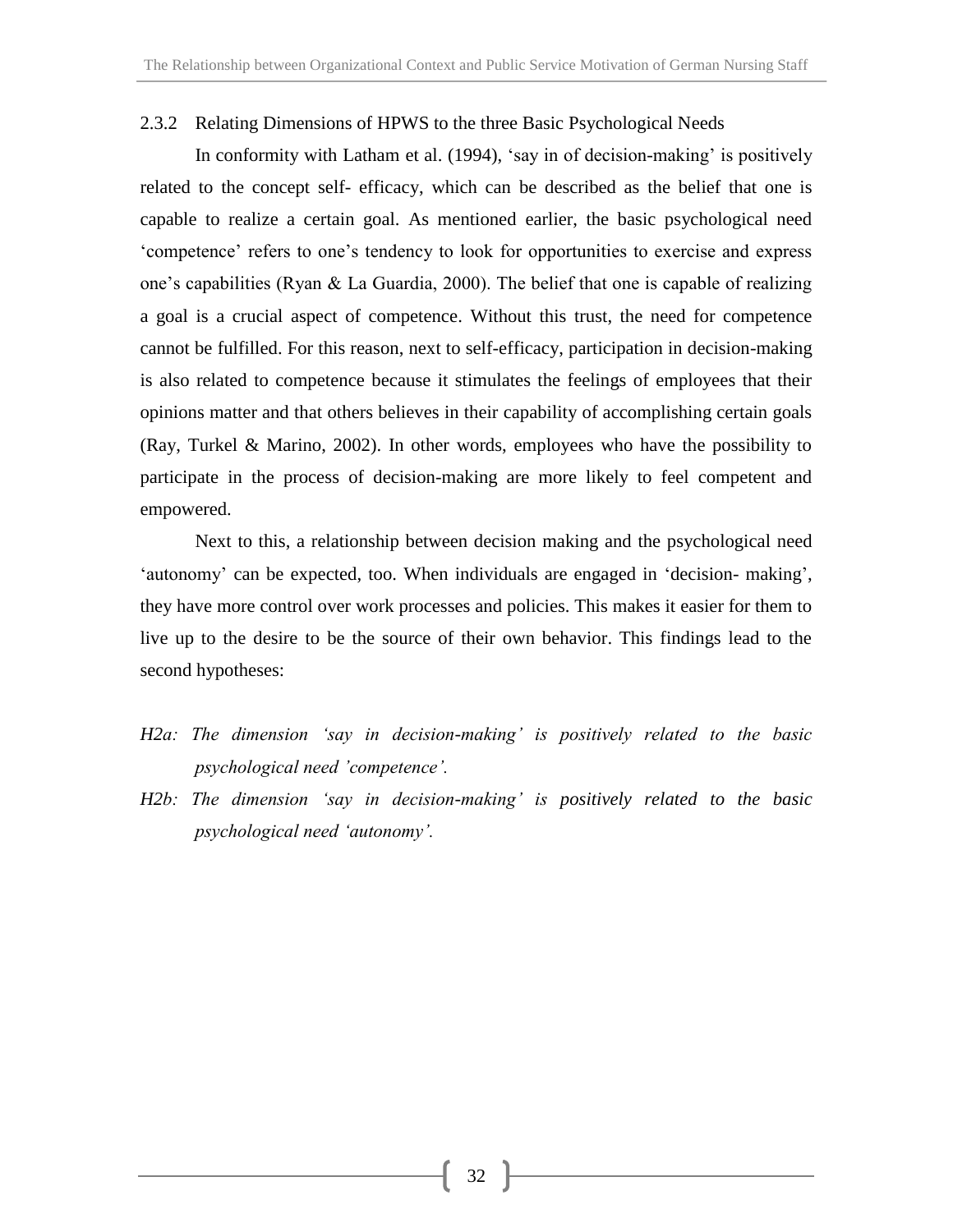

**Figure 5a** Relationship between HPWS and Basic Psychological Needs

The dimension 'job characteristics' is thought to be related to two basic psychological needs. A high score on the dimension 'job characteristic' implies that workers experience a high level of task significance and feedback on their job (Martel & Dupuis, 2006). The need for 'competence' refers to individuals' desire to manage their job successfully and to look for opportunities to exercise and demonstrate their capabilities (Vloachopoulos & Michailidou, 2006). Therefore, a relationship between 'job characteristics' and 'competence' can be expected.

In addition, a high score on job characteristics also implies that the employee's job contents a high degree of autonomy (Martel & Dupuis, 2006). This leads us to the next hypotheses: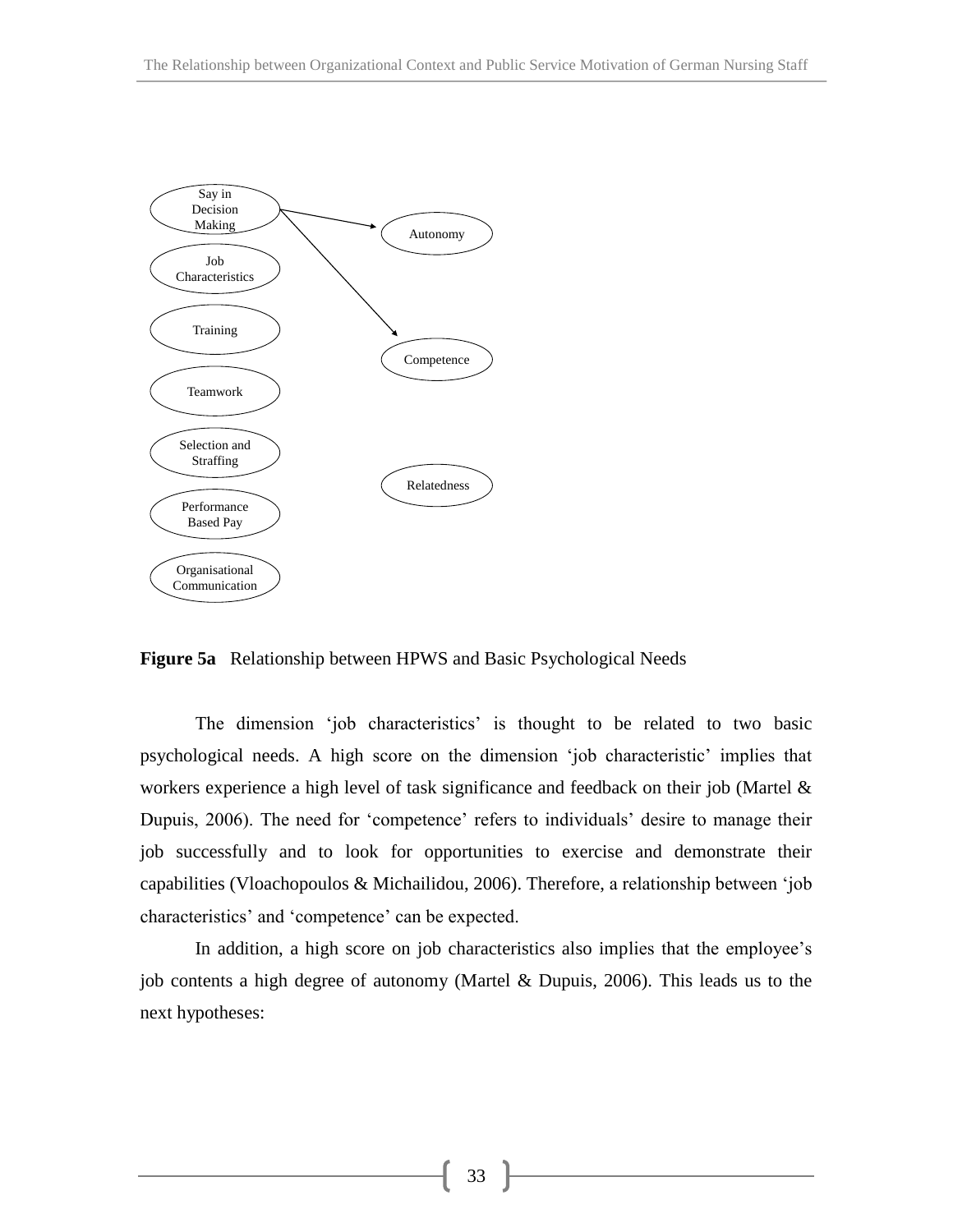- *H3a: The dimension 'job characteristics' is positively related to the basic psychological need 'autonomy'.*
- *H3b: The dimension 'job characteristics' is positively related to the basic psychological need 'competence*.



**Figure 5b** Relationship between HPWS and Basic Psychological Needs

The HPWS' dimension 'training' presents a set of activities which react to the present needs of the work setting by developing skills, competencies, know-how and tacit knowledge (Beardwell & Claydon, 2007). Through the positive effects of training, employees are more likely to handle the demands of challenging situations successfully. In turn, their need for 'competence' is more likely to be fulfilled. Consequently the fifth hypothesis is as followed:

*H4: The dimension 'training' is positively related to the basic psychological need 'competence'.*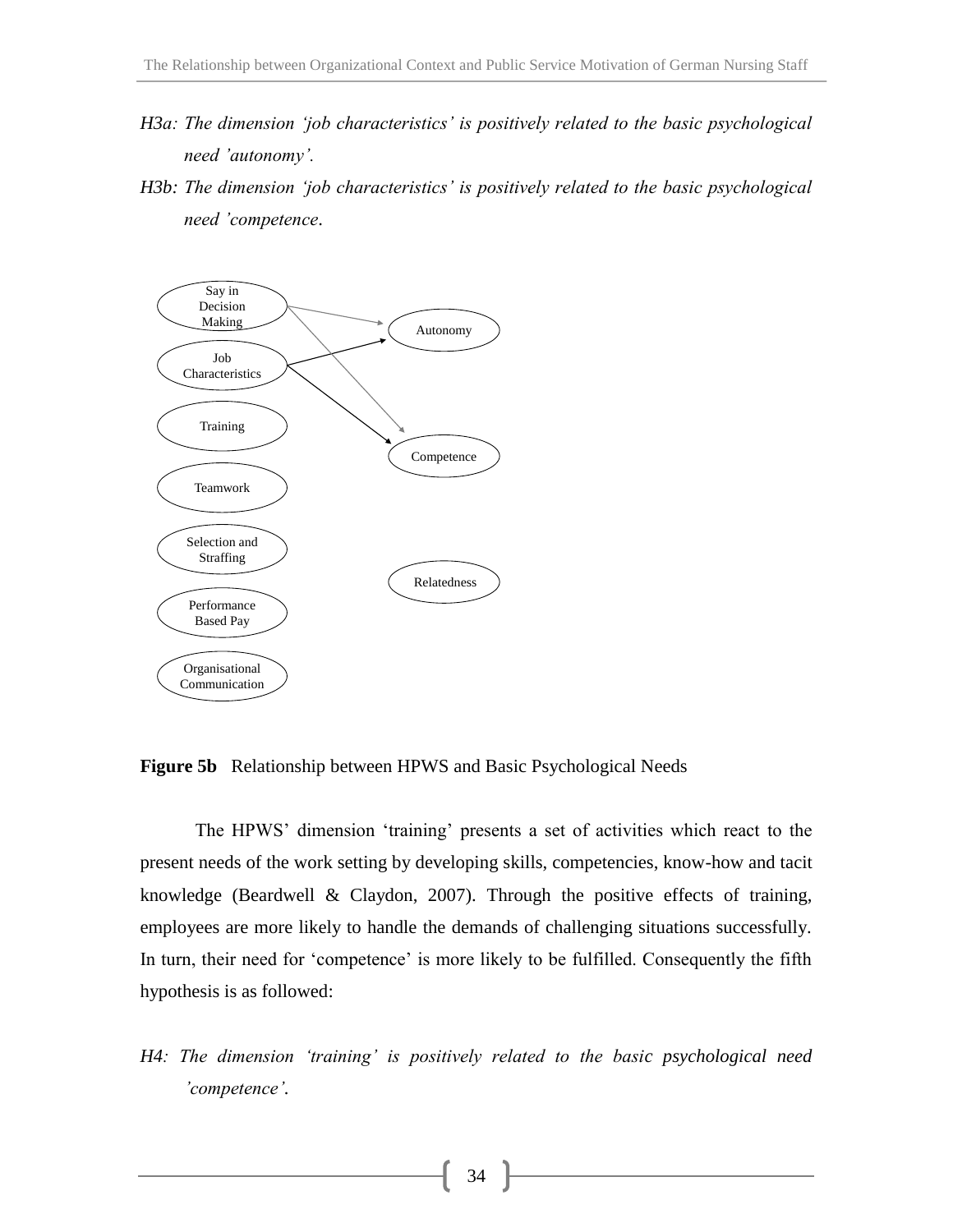

**Figure 5c** Relationship between HPWS and Basic Psychological Needs

According to Gillian (2009) 'teamwork' can be seen as providing employees with a sense of autonomy, empowerment, and sense of relatedness to one another (Gillian, 2009). More in detail, teams are characterized by a flat structure and shared responsibilities. Therefore, teamwork stimulates 'autonomy' by empowering employees through increased control over their work (Gillian, 2009). Teamwork and 'competence' are related because there is some evidence that teamwork results in employees being able to make better use of their skills and developing commitment and positive feelings towards their work (Gillian, 2009).

Finally, in conformity with Gillian (2009), teamwork has also been viewed as providing the potential for the development of positive peer relations as teamwork stimulates interdependency. Colleagues are more likely to care for one another and to make commitments. These findings lead to the following hypotheses.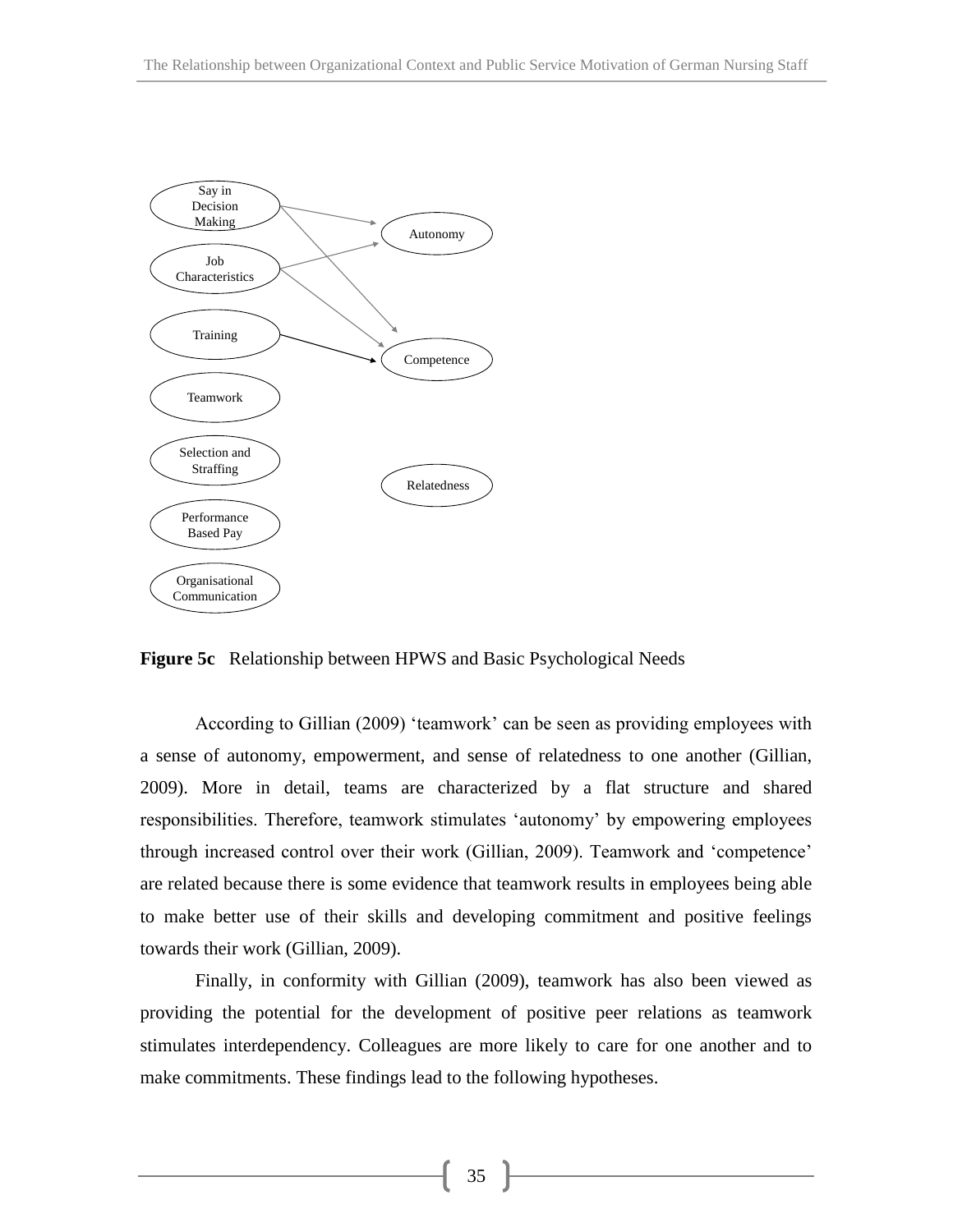- *H5a: The dimension 'teamwork' is positively related to the basic psychological need 'relatedness'.*
- *H5b: The dimension 'teamwork' is positively related to the basic psychological need 'autonomy'.*
- *H5c: The dimension 'teamwork' is positively related to the basic psychological need 'competence'.*



**Figure 5d** Relationship between HPWS and Basic Psychological Needs

As mentioned above (section 2.2.1), choosing the 'right' set of selection and staffing techniques and methods helps to realize an optimal match between job candidate and open position. Appropriate selection methods help to predict the skills, attitudes and competencies which are needed to do a job successfully (Beardwell & Claydon, 2007). In other words, it becomes more likely that capable individuals are selected for open positions. In turn, employees' need for 'competence' is more likely to be satisfied, because they are able to handle the new position successfully.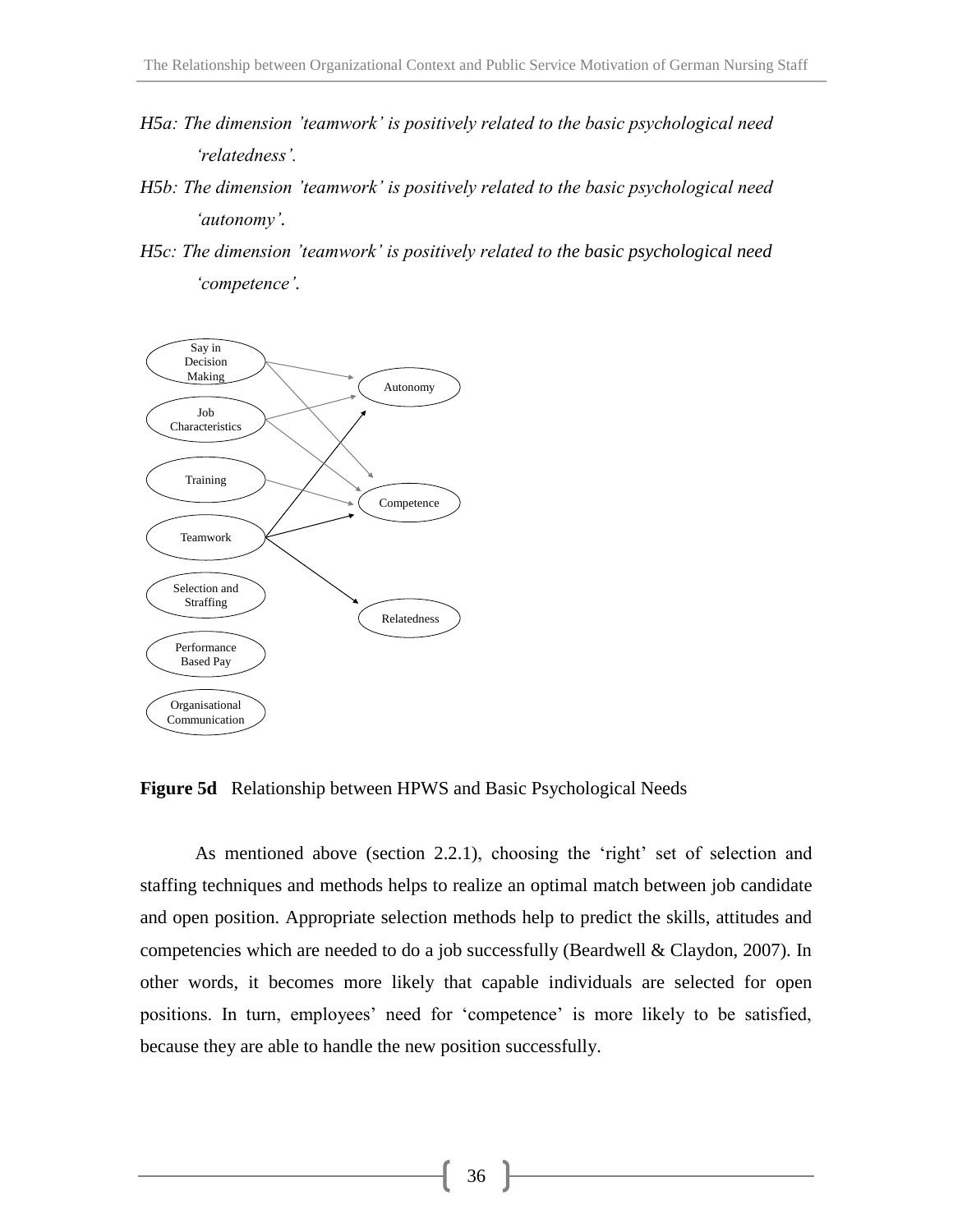Next to this, recruitment tools also help to determine if a potential employee will fit into an organization from a more social point of view. For instance, work samples, personality tests, and interviews can give a good overall impression of the characteristics of the job candidate and make it easier to decide whether he or she will fit into the organizational culture and climate Beardwell & Claydon, 2007). Consequentially, the employee is more likely to develop a sense of 'relatedness'. This leads to the following hypotheses:

- *H6a: The dimension 'selection and staffing' is positively related to the basic psychological need 'competences'.*
- *H6b: The dimension 'selection and staffing' is positively related to the basic psychological need 'relatedness'*



**Figure 5e** Relationship between HPWS and Basic Psychological Needs

37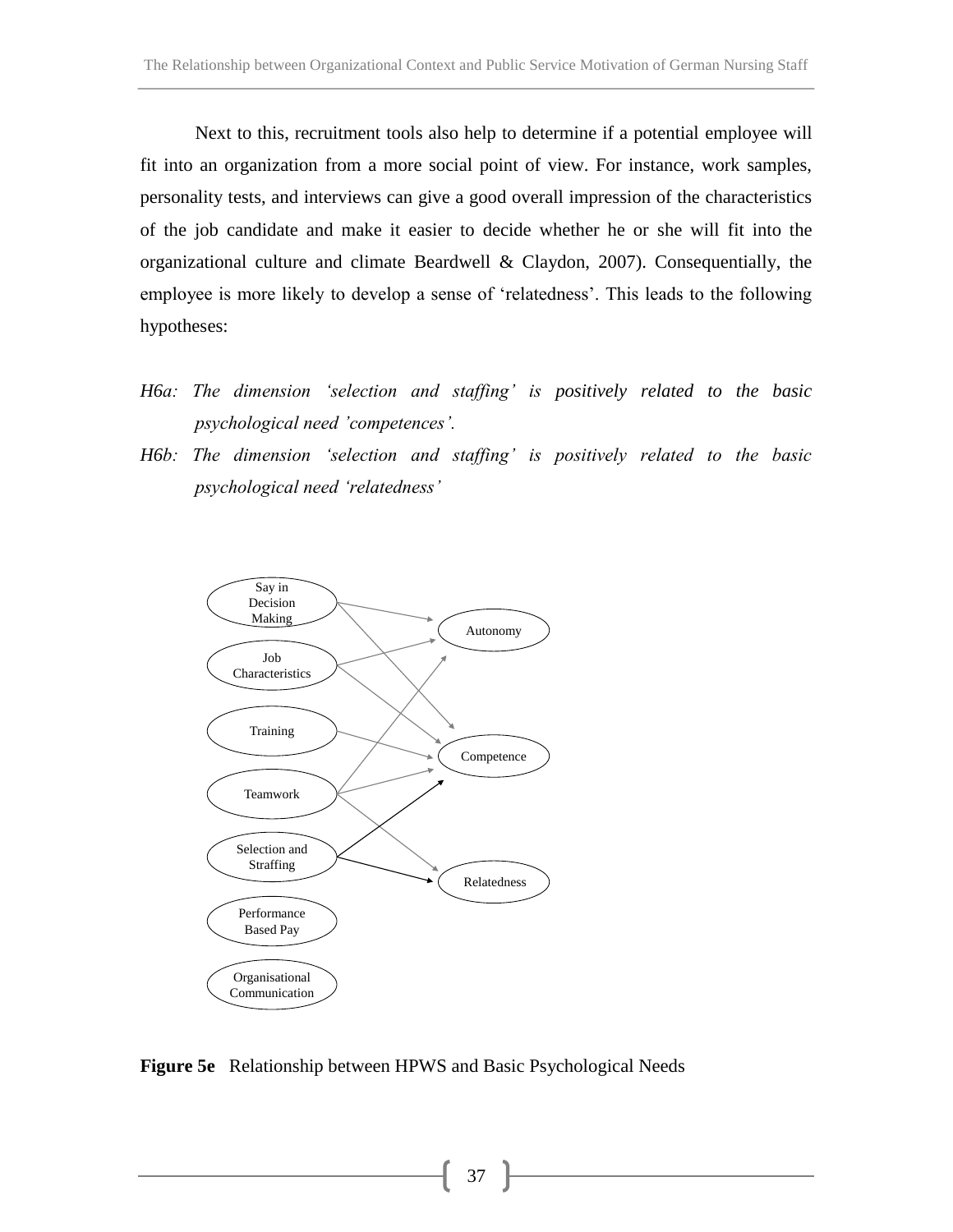As mentioned above (section 2.2.1), 'performance based pay' is based on the economic idea of 'relative price effects', which holds that individuals adjust their efforts to the relative prices for available opportunities (Frey, 2000). According to Frey (2000), there are certain conditions, which facilitate the positive effect of external interventions on intrinsic motivation (crowding in) (Frey, 2000). In detail, we can think of situations, where team-based structures are provided, that support the acknowledgement of one's own obligations and responsibilities as being valued by friends; where employees have the possibility to be part of the decision-making process, because co-determination facilitates the adoption of decisions as their own; and where workers are able to see their personal efforts back in the 'final product or service' (Frey, 2002). In other words, if HPWS' dimensions 'say in decision- making', 'teamwork', 'job characteristics', and 'performance based pay' are combined, the greatest benefit for the organization can be expected. Remember, the basic psychological need 'competence' refers to one's tendency to look for opportunities to express one's capabilities (Ryan & La Guardia, 2000). If employees receive extra pay for showing their capabilities, they are more likely to feel competent. This leads to the following hypothesis:

*H7: The dimension 'performance based-pay' is related to the three basic psychological 'competence'.*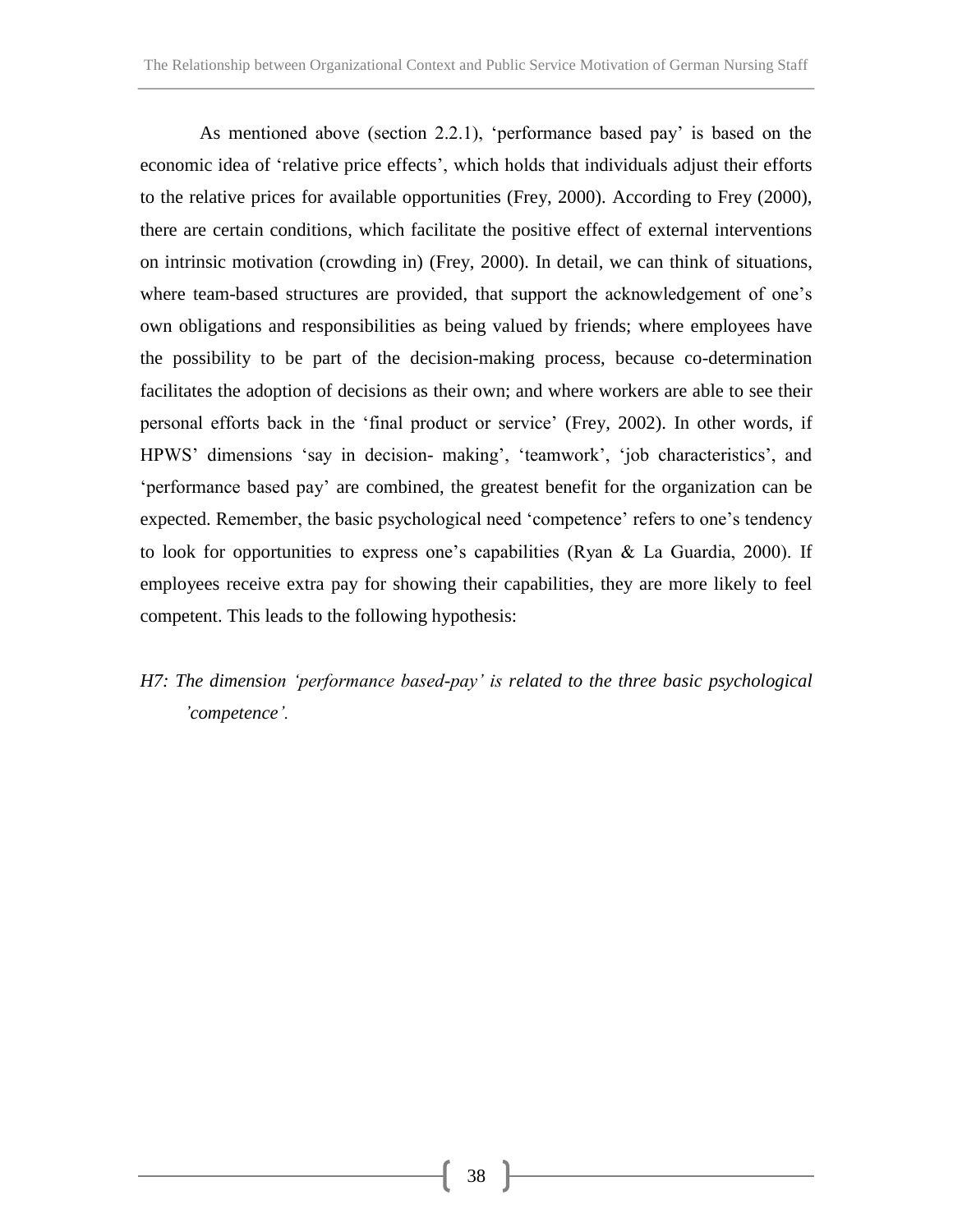

**Figure 5f** Relationship between HPWS and Basic Psychological Needs

Finally, 'organizational communication', as discussed, can be addressed as the degree to which employees are kept up-to-date about changes in the organisation (Myers & Myers, 1982). According to Visser (2000), communication strengthens employees' organizational identification by giving workers the feeling that they have been include in the development of shared meanings through interaction and participation. Other research has supported this argument by suggesting that the frequency with which individuals communicate with each other leads to intensified identification, because organizational communication stimulates the sense of active participation within an organization (Huff, Sproull & Kiesler, 1989). In turn, identification implies some degree of belongingness, loyalty, and shared characteristics (Lee, 1971; Bhattacharya, Rao & Glynn, 1995). For this reason, a positive relationship between 'organizational communication', and 'relatedness' is expected. This leads to the following hypothesis.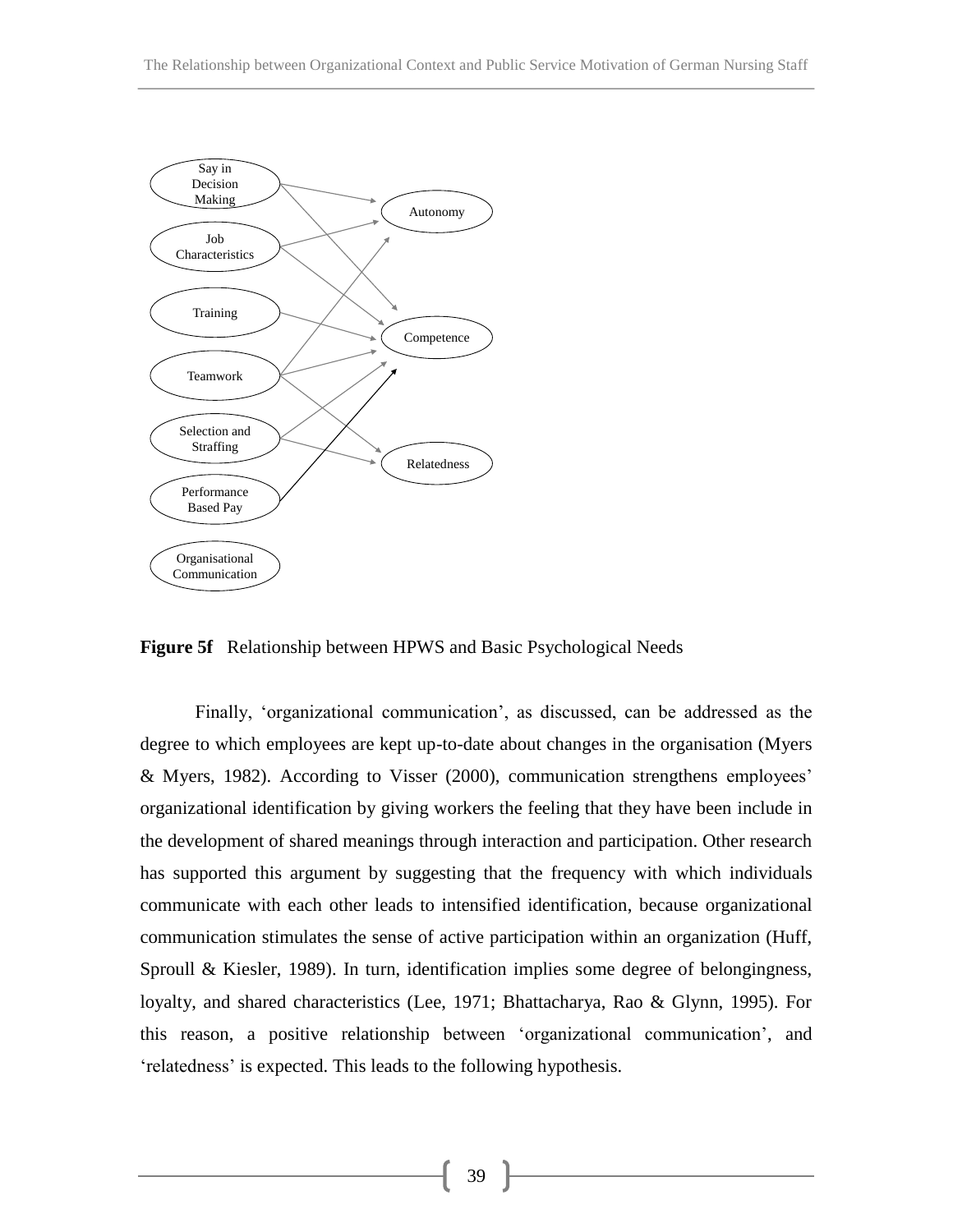*H8: The dimension 'organizational communication' is positively related to the basic psychological need 'relatedness'.*



**Figure 5g** Relationship between HPWS and Basic Psychological Needs

In summary, it is expected that: 'say in decision making' is linked to 'autonomy' and 'competence'; 'job characteristics' are positively related to 'autonomy' and 'competence'; 'training' is positively related to 'competence'; 'teamwork' is positively related to 'autonomy', 'competence', and 'relatedness'; 'selecting and staffing' is positively related to 'competence' and 'relatedness'; 'performance based pay' is related to 'competence'; and finally, 'organizational communication' is positively related to 'relatedness'.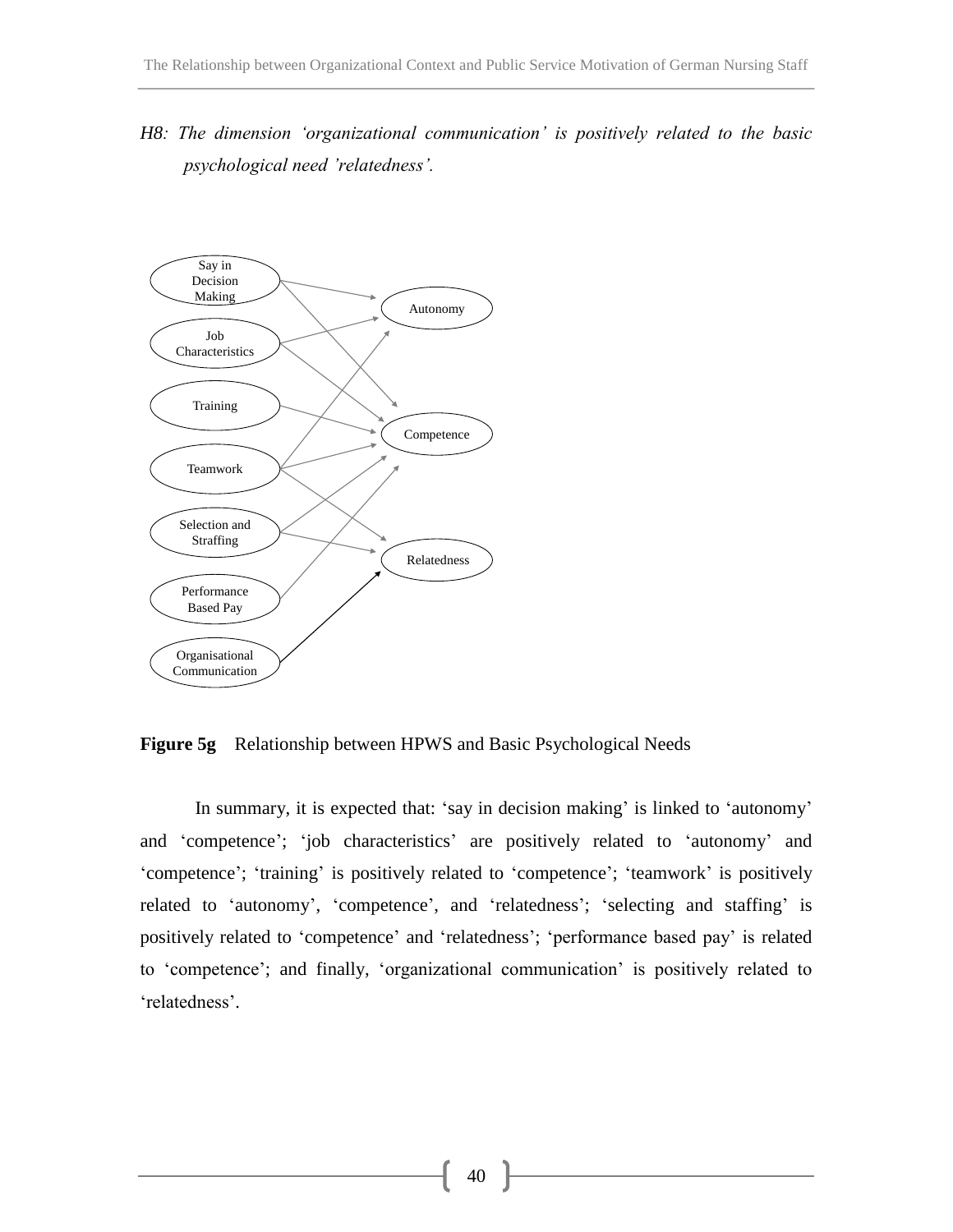2.3.3 Integrating Basic Psychological Needs in the Relationship between HPWS and PSM

Gagne's et al. (2005) self-determination theory is used to explain the relationship between the three psychological basic needs (autonomy, relatedness, and competence) and PSM (for detailed descriptions go back to section 2.4.1). According to Vandenabeele (2008b), the three basic psychological needs are presented within each individual and they can be considered as the base of the internalization process of values. This means, the degree to which organizational values are internalized successfully depends on the organisation's responsiveness to employee's needs. Put it differently, if an environment does not foster the basic needs of individuals, no values can be internalized, no identities are formed, and in turn, no public service motivated behaviour is likely to occur.

According to Vlachopoulos and Michailidou (2006), the three basic psychological needs vary with respect to the relative importance in their prediction of motivated work behaviour. The origin of these differences can be found in the nature of work (Vlachopoulos & Michailidou, 2006). In conformity with the authors (2006), in cases where physical and athletic work elements dominate, competence is expected to correlate the most with motivational consequences, because progress, with respect to the end result, can be identified directly. If work has to be done in isolation, relatedness is expected to correlate the least (Vlachopoulos & Michailidou, 2006). In this study, teamwork is required and physical work elements do not dominate. For this reason, it is assumed that the relative importance in the prediction of PSM does not vary significantly among the three basic psychological needs. This leads to the following hypothesises: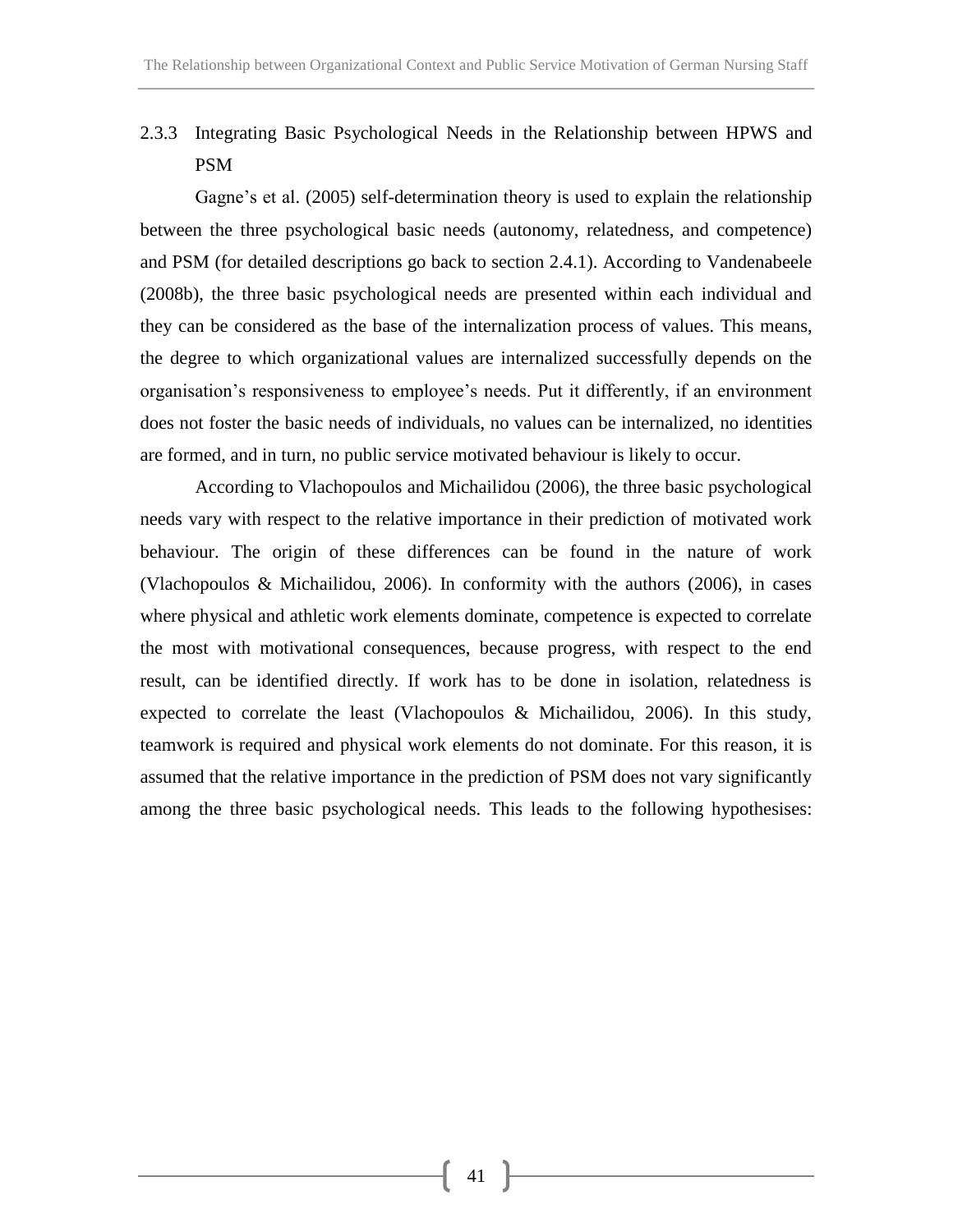*H9a: The basic psychological need 'relatedness' and PSM are positively related. H9b: The basic psychological need 'autonomy' and PSM are positively related. H9c: The basic psychological need 'competence' and PSM are positively related.*



**Figure 6** Relationship between Basic Psychological Needs and PSM

As theorized above, different dimensions of the HPWS are related to different basic psychological needs of employees (for further information, go back to section 2.3.2) and the psychological basic needs are the foundation of motivated work behaviour (Gagne & Deci, 2005). To the degree that organisations respond to employee's basic needs, the public service values will be better internalized within individuals' public service identity (Vandenabeele, 2008b). Consequentially, the three psychological basic needs are expected to become a mediator between certain dimensions of HPWS and PSM. Put it in statistical terms, there might be no causal relationship between HPWS (independent variable) and PSM (depended variable), but HPWS is the foundation of the three psychological basic needs, which in turn, causes PSM. In order to investigate the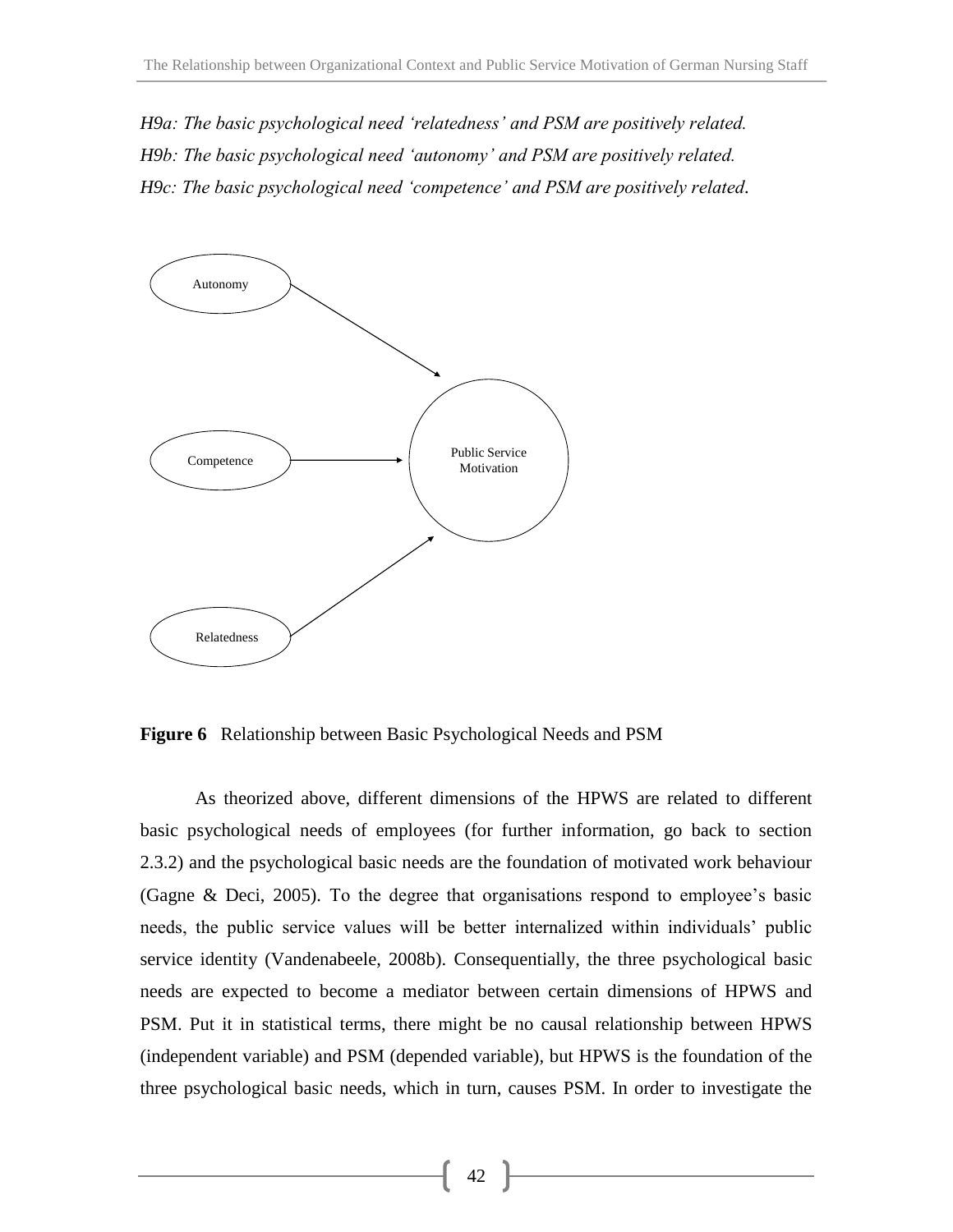mediating effect of autonomy, relatedness and competence, the following hypothesizes are tested:

- *H10a: The relation between 'say in decision making' and PSM is mediated by 'autonomy' and 'competence'.*
- *H10b: The relation between 'job characteristics' and PSM is mediated by 'autonomy' and 'competence'.*
- *H10c: The relation between 'training' PSM is mediated by 'competence'.*
- *H10d: The relation between 'teamwork' PSM is mediated by 'competence' 'autonomy', and relatedness'.*
- *H10e: The relation between 'selective staffing' and PSM is mediated by 'competence', and relatedness'.*
- *H10f: The relation between 'performance based pay' and PSM is mediated by 'competence*
- *H10g: The relation between 'organizational communication' and PSM is mediated by relatedness'*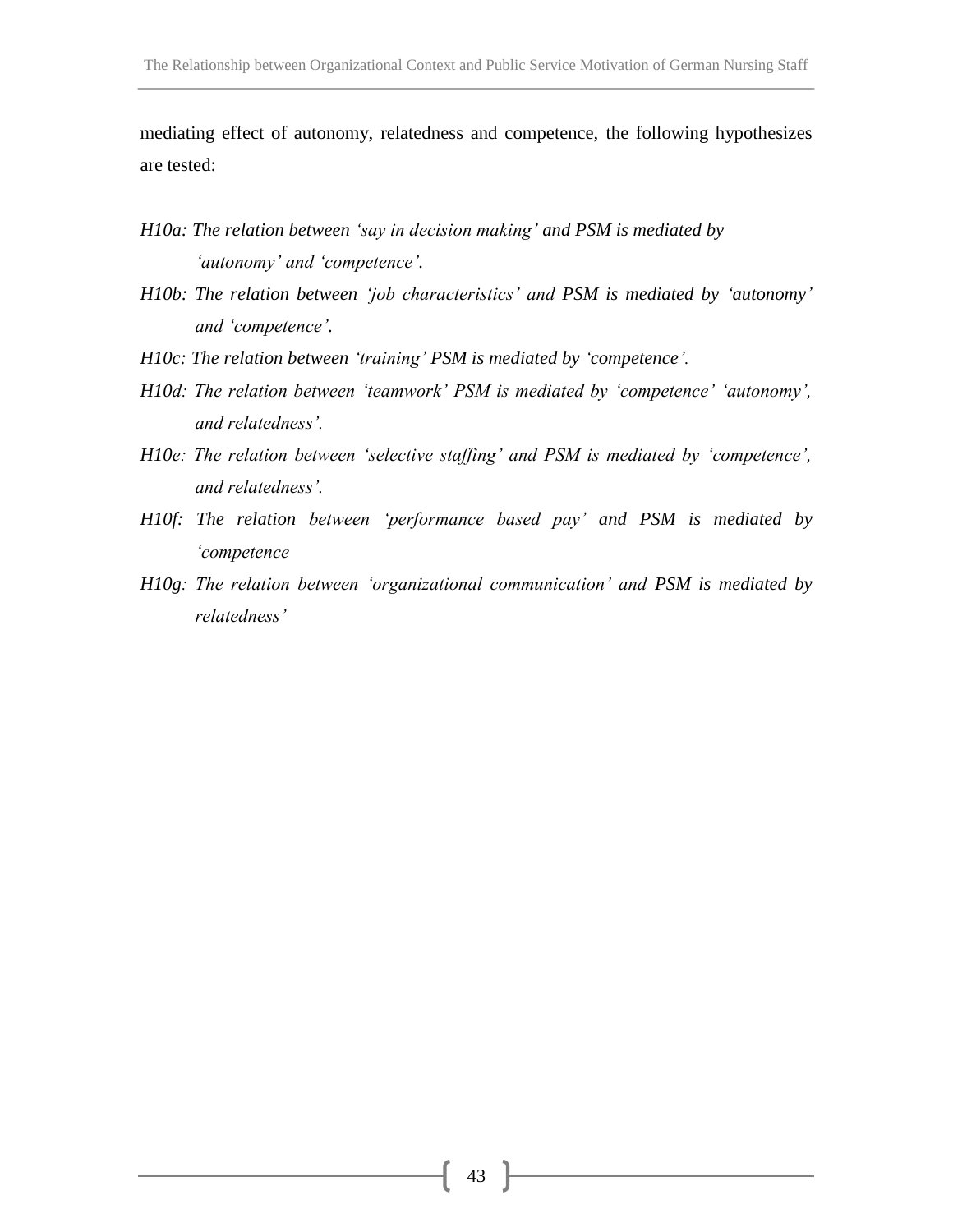

**Figure 7** HPWS, Basic Psychological Needs and PSM Integrated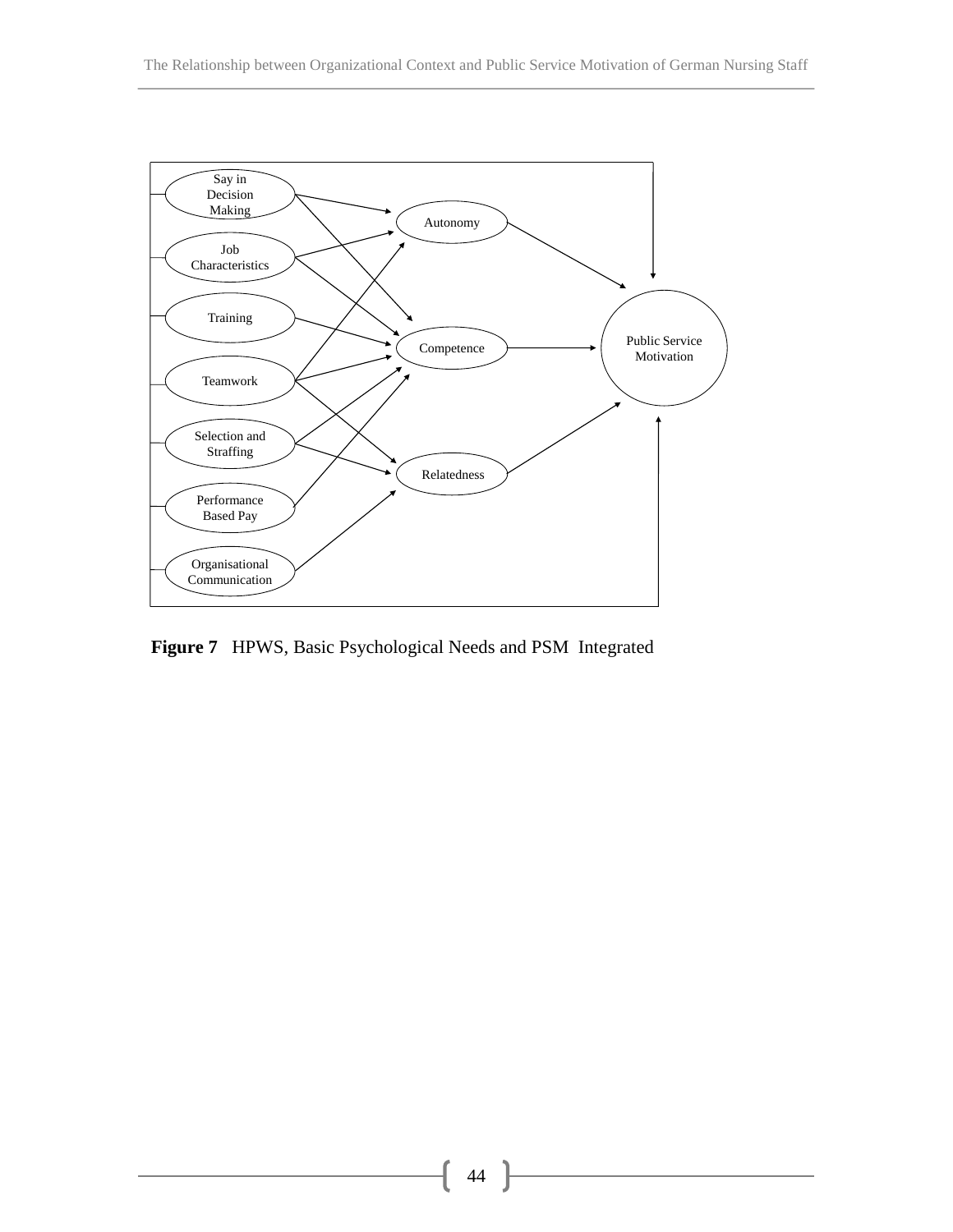### **2.4.0 PSM in Public and Private Organizations**

In this section, the predisposition: 'the level of PSM is higher in private than in public organizations' is addressed. First, relevant literature concerning this topic in general is reviewed. Secondly, formal criteria of distinctions between public and private organizations are summarized. In the third place, these criteria are applied to the hospitals under study.

#### 2.4.1 Literature Review of PSM in Public and Private Organizations

A bulk of empirical evidence supports the existence of different levels of PSM in public compared to private organizations (Rainey, 1982, Wittmer, 1991, Houston, 2000, Mayonihan & Pandey, 2007). Three possible explanations for this phenomenon will be summarized.

 One frequently discussed cause for this finding is 'self selection' (Mann, 2006; Lewis & Frank 2002). According to Perry and Wise (1990), individuals who experience a high sense of public interest are more likely to posses and prefer public service carriers over private ones. In line with this, there is a large body of research that claims that individuals working in the public sector value intrinsic incentives more than individuals employed in the private market where financial rewards and performance based pay is more common. (Boyne, 2002; Mayonihan & Pandey, 2007; Rainy, 1982; Wittmer 1991; Leisink, 2004).

In contrast, you could think of 'internalization' as a reason for the unbalanced level of PSM in the different types of organizations. Once entered a public organization, public values, which are more present in public organizations (Noordengraaf & Teeuw, 2003), are internalized. In this case, not employees scoring high on PSM are attracted to public organizations, but the level of PSM increases after the individuals have entered the organization.

Finally, 'retention' might explain the different levels of PSM in private and public hospitals. Naff and Crum (1999) found some evidence that employees with low scores on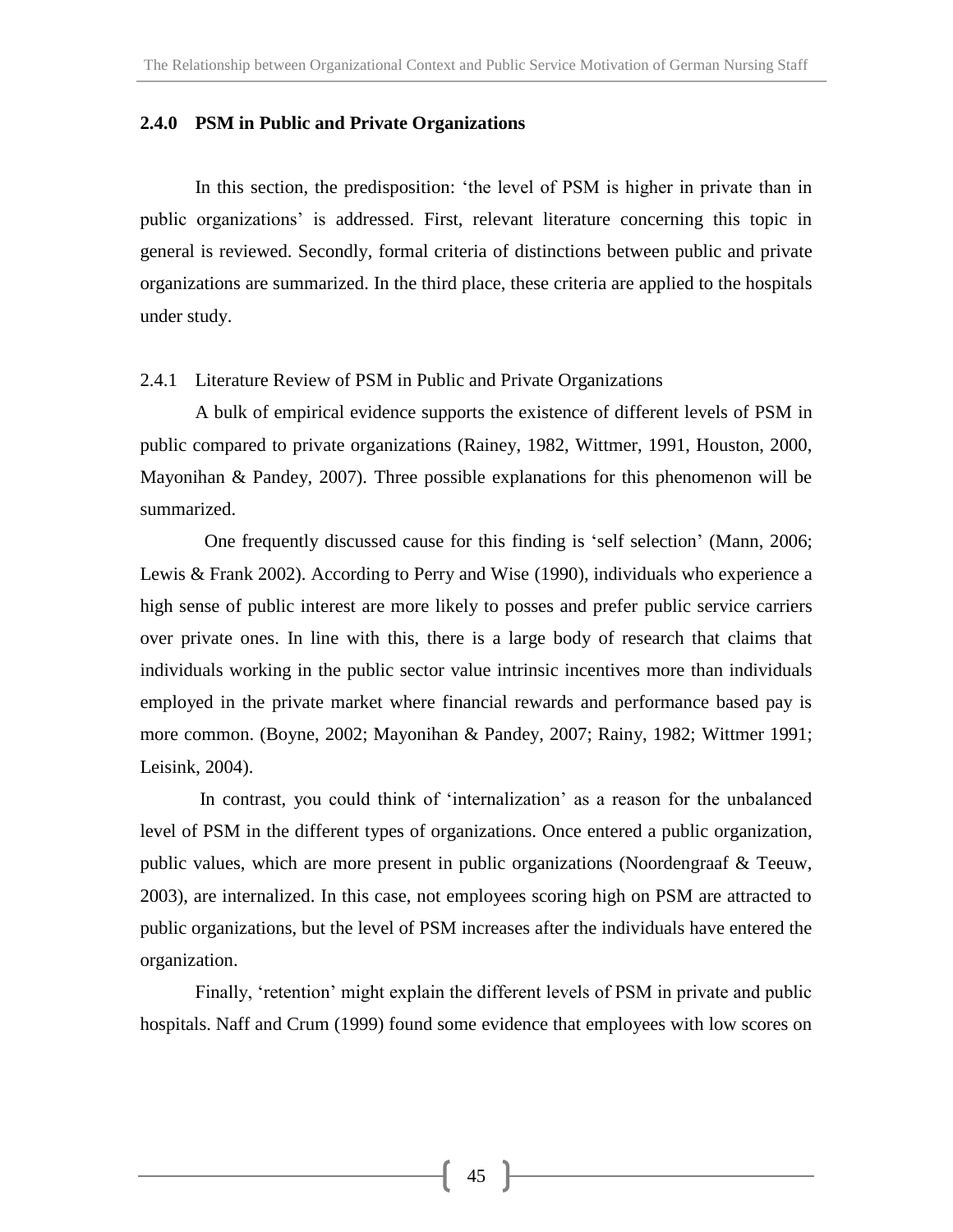PSM are more likely to consider leaving the public institution they are working for within a few years. This idea is supported by Mann (2006) who refers to a study which demonstrates an indirect relationship between PSM and retention.

However, only one study can be found which compares the levels of PSM in public, private and non-profit organizations empirically (Mann, 2006). Following the author (2006), the level of PSM is highest in the non-profit sector. Next to this, there is no literature which investigates the distinctive level of PSM in private and public organization in one single sector where potentially influencing variables, such as the sociohistorical context (which can be regarded as the level and kind of education and the membership of a certain professional society (Moynihan & Pandey, 2007)), are the same.

# 2.4.2 Criteria of Distinctions between Public and Private Organizations

Boyne (2002) contends that the main conventional distinction between public and private organizations can be addressed by an organization's degree of publicness on the three dimensions 'ownership', 'funding' and 'control'. This idea is supported by Bozeman (1987) and Rainey (2003). Antonsen and Jorgensen (1997) add a fourth dimension to the construct publicness, namely 'public values'.

Examples of *public values* are due process, democratic accountability, production of public goods, and social welfare (Antonsen and Jorgensen, 1997). According to Antonsen and Jorgensen (1997), it is not the tasks performed by the organization which determine whether an organization is public, but the values the organization feels obligated to that matter. The criterion 'identity', given by Noordengraaf and Teeuw (2003), knows similarities with Antonsens' 'public values'. According to Noordegraaf and Teeuw (2003), 'identity' refers to the pursuit of sustainable objectives. While private organizations are primarily interested in short-term profit maximizing, public organizations focus on long-term strategies and the contribution to the public good (Noordegraaf & Teeuw, 2003).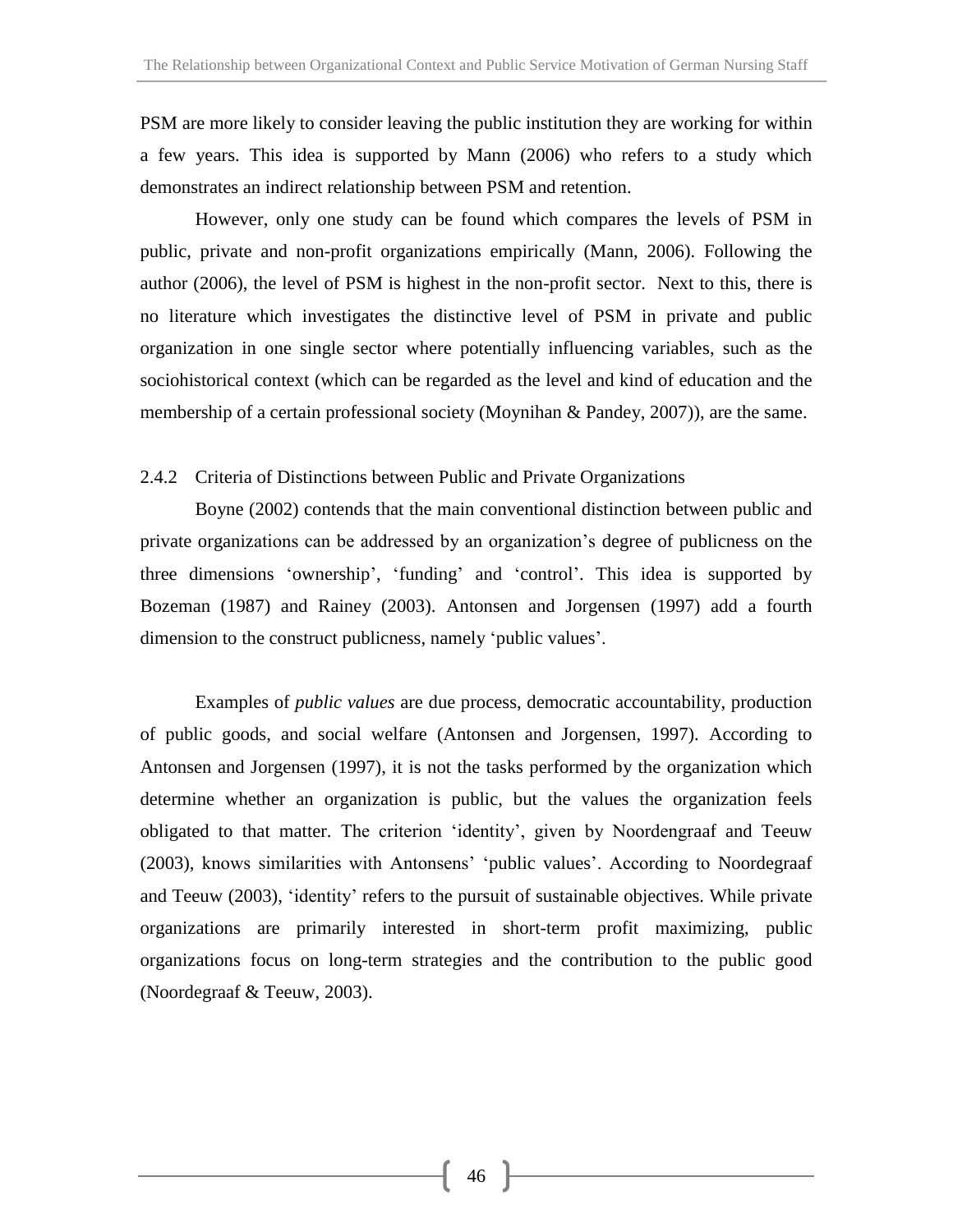The dimension *ownership* holds that private firms are owned by entrepreneurs or stakeholder. In contrast, public organizations are owned collectively by members of political communities (Boyne, 2002).

As the name suggests, *funding* concerns the financing of firms. Public firms are largely funded by taxation, whereas private organizations draw their liquidities directly from customers (Boyne, 2002).

Finally, public organizations typically are subject to political, rather than economic *control* (Boyne, 2002). Consequentially, public firms face multiple sources of authorities that are potentially conflicting (Boyne, 2002). This issue plays a minor role in private organizations, which are controlled by economic authority managed by one (team of) CEO.

However, no organization is wholly public or private (Bozeman, 1987, Antonsen & Jorgensen, 1997; Rainey, 2003). Instead, the distinction between public and private organization needs to be arrayed around the four dimensions of publicness. In other words, the distinction between public and private is not that clear, but needs to be addressed as a continuum on the dimension ownership, funding, control and public values. That means, when public authority is absent, public funding and common ownership counts for nothing (Boyne, 2002). In fact, privately owned and funded organizations may be even more public than organizations of the governmental sector, when they comply with state policies, such as health and safety regulations, rather than public agencies that ignore the public values (Boyne, 2002).

For instance, a growing number of private organizations can be recognized which integrate public value into their business plan, just as their public counter partners do. However, in contrast to public organizations, private organizations often use public values for instrumental reasons (Garria  $\&$  Mele, 2004). Examples from the business world are: the Krombacher's rainforest project in central Africa which aims to reduce wildlife crime and illegal timber trade. In addition, it supports the equipment and schooling of rangers and the set up of an ecological forestry (Krombacher, 2010); the Pampers' project which focuses on the expatriation of tetanus among newborn (Pampers,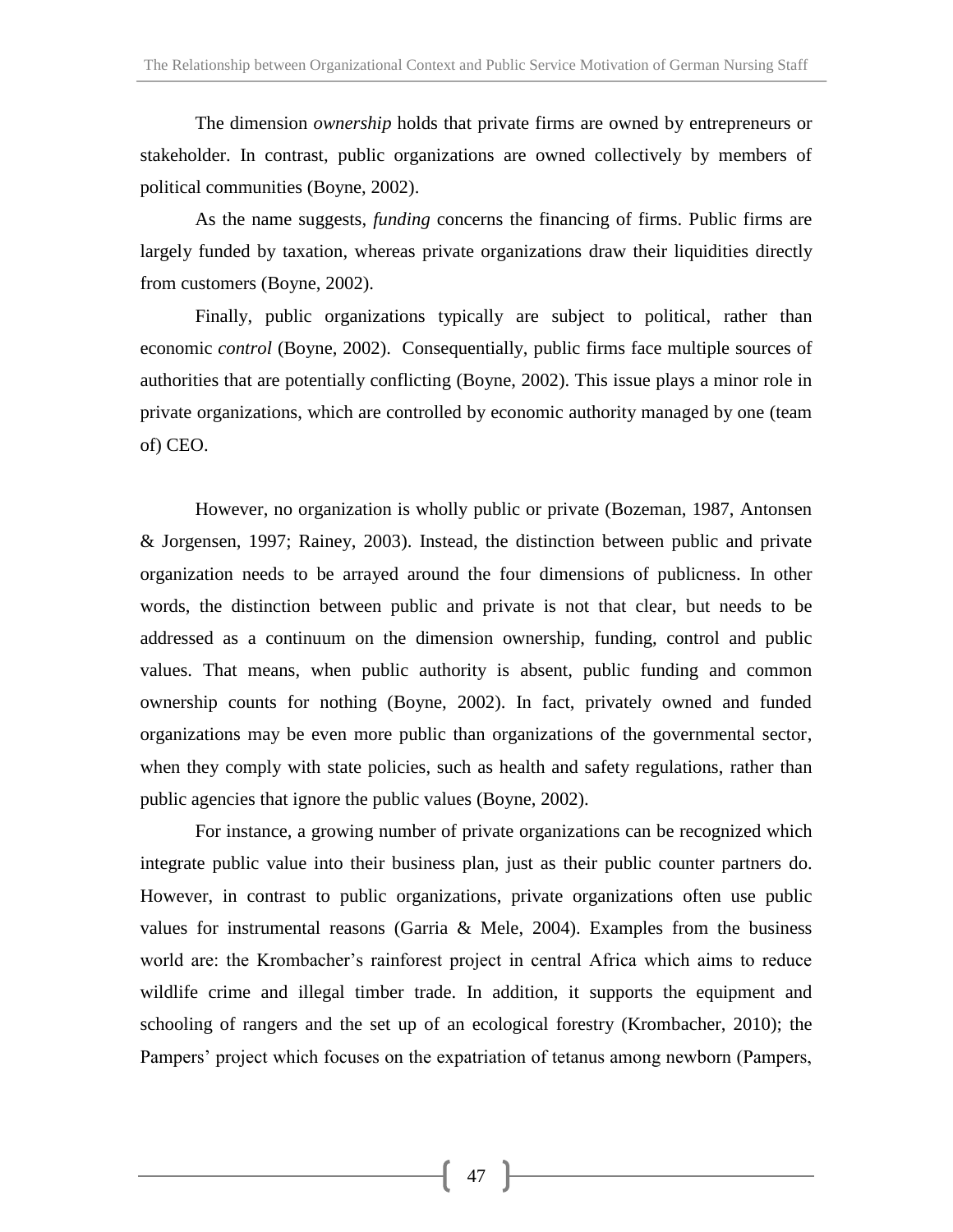2010); and Shell's voluntarily published developmental goals which commit them (among others) to support the eradication of extreme hunger and poverty, the achievement of universal primary education, and the promotion of gender equity (Shell, 2010).

# 2.4.3 Criteria of Publicness Applied to Public and Private Hospitals

In this section, the criteria of publicness are applied to the two types of hospital under study in order to determine whether they are really that different on their degree of publicness.

*Ownership*: In Germany, the total number of hospitals shrinks while the number of private hospitals increases (RWI, 2009). Public hospitals are owned commonly by the federal states (Bundesländer) of Germany and the federal government. In contrast, private hospitals are wholly or partly owned by private shareholders or shareholder's cooperations (RWI, 2009).

*Funding:* In Germany, the federal states are responsible for the provision of adequate, economic and highly productive health care for all inhabitants of their governmental district (RWI, 2009). In order to be able to guarantee comprehensive healthcare, each federal state has an official plan of hospital management (Krankenhausplan). Since the introduction of the hospital funding law (Krankenhausfinanzierungsgesetz, KFG) in June  $29<sup>th</sup> 1972$ , the funding of German hospitals is based on a dual system. This system is characterized by separating large investments costs from running expenses. The latter is covered by healthcare insurances; the former by the federal states of Germany (Figure. 8) (§ 4 KHG).

The fees for work performed are pegged by the federal government (RWI, 2009). As a logical consequence, the German healthcare system is highly regulated. Through the dictation of the tax level, the government is able to regulate the flow of investments in the medical sector. The reason for the KFG was the protection of the liquidity (RWI, 2009). Only hospitals which are included in the plan of hospital management and which can prove contracts of collaboration with medical insurance providers receive federal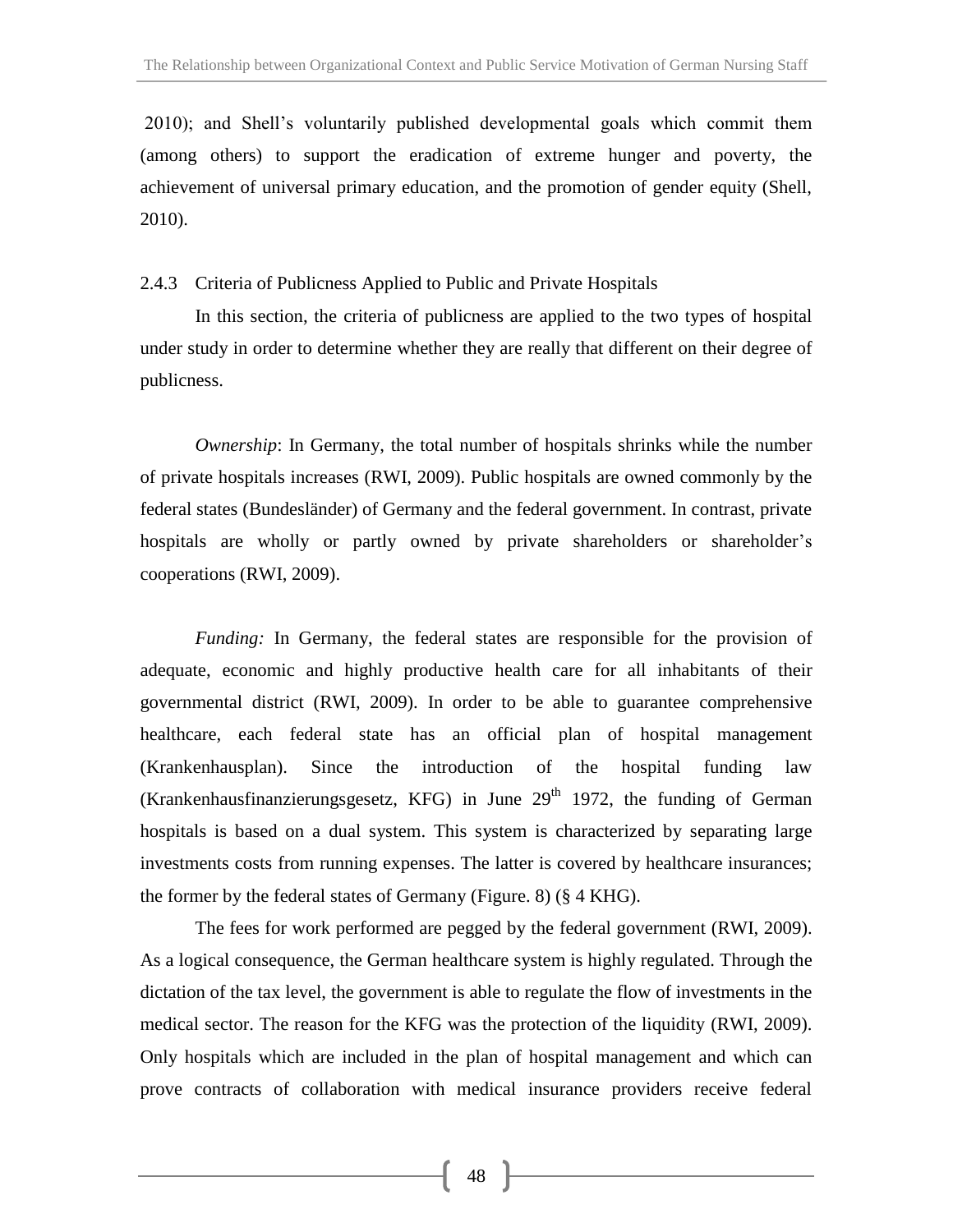funding. Those hospitals are called 'Plankrankenhäuser'. The largest percentages of the total number of hospitals are Plankrankenhäuser. In 2006, 1 549 out of 1817 (85 %) were Plankrankenhäuser. According to a study by the Rheinisch-Westfälische Institut für Wirtschaftsforschung (RWI, 2009), private hospital receive less governmental funding than public hospitals do. Next to this, private hospitals are required to pay taxes. In contrast, public hospitals are most of the time exempted from tax (RWI, 2009).



**Figure 8** The Dual Funding System of German Hospitals

C*ontrol:* In Germany, both types of hospitals are controlled by the public healthcare department. The legal basis of the control is the infection protection act (*Infektionsschutzgesetz*, IfSG), the legal act of hospitals (Krankenhaugesetz), and the legal act of the public health department (Gesundheitsamt). It is the task of the public health department to inspect both types of hospital regarding their compliance with legal regulations. Next to this, the public health department is responsible for checking complaints and making arrangements if necessary.

As mentioned above, fees for work performed are regulated by the federal government for both types of hospital (RWI, 2009). That means, fees cannot be raised by individual hospitals and economic authority of both types of hospitals is limited to costreduction.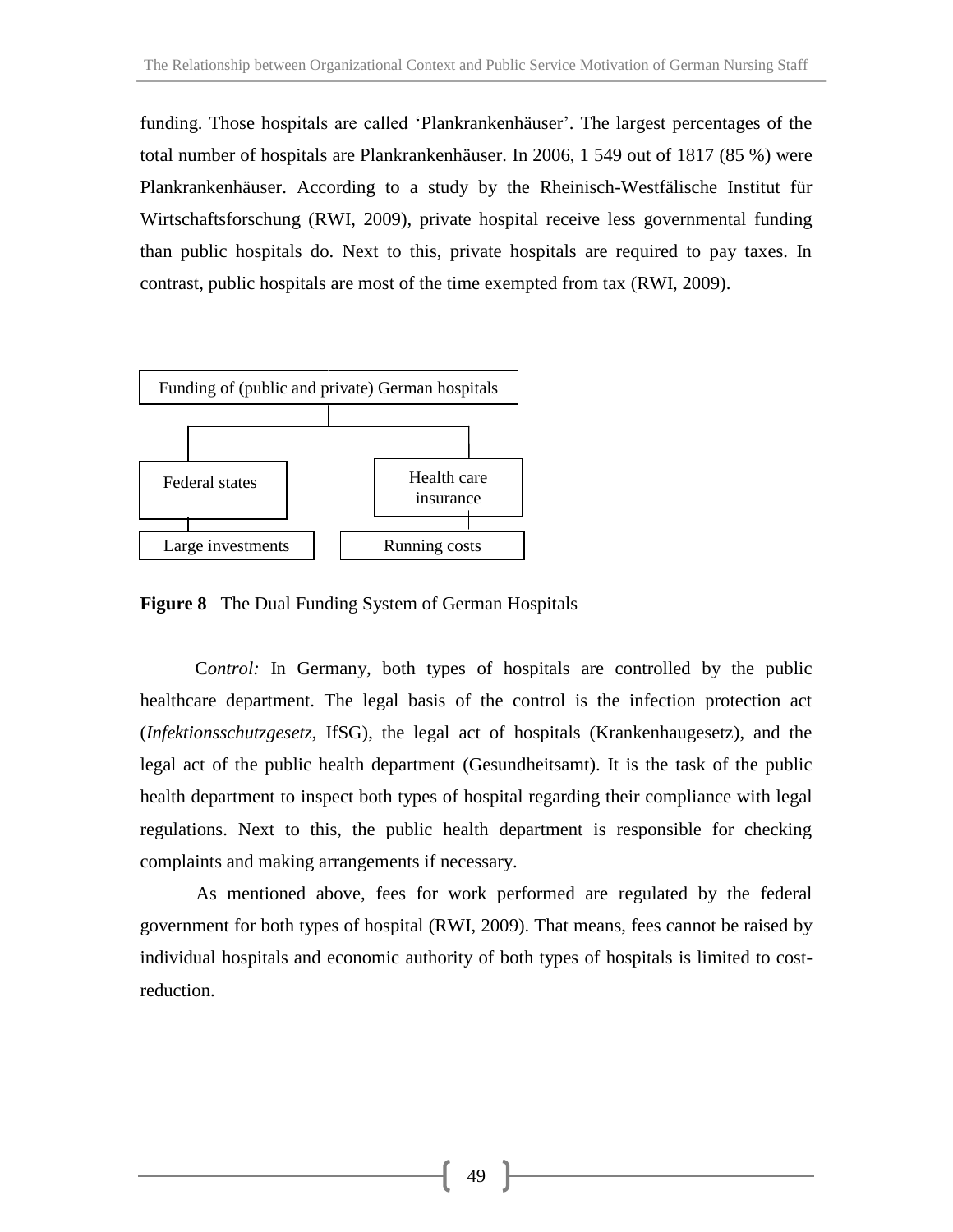*Public values:* in order to determine whether both types of hospitals adhere to public sector values, the recent annual reports of the hospitals under study are analysed and compared. Based upon this study, it can be concluded that both types of hospitals primarily aim to satisfy patients by providing high quality healthcare services and high standard safety regulations. Secondly, both, public and private hospitals are concerned about their employees. All hospitals under study carry out employee attitude surveys on a regular basis and guarantee good working conditions. In addition, they commit themselves to advance our current level of medical knowledge by investing in research and teaching. Next to this, both types of hospitals engage in projects which support economic efficiency, innovation and sustainable usage of common resources. Finally, only the private hospitals under study explicitly names selective growth and the strengthening of its market position as a strategic objective. (For a schematic overview see Figure 9).



**Figure 9** Objectives of Private and Public Hospitals under Study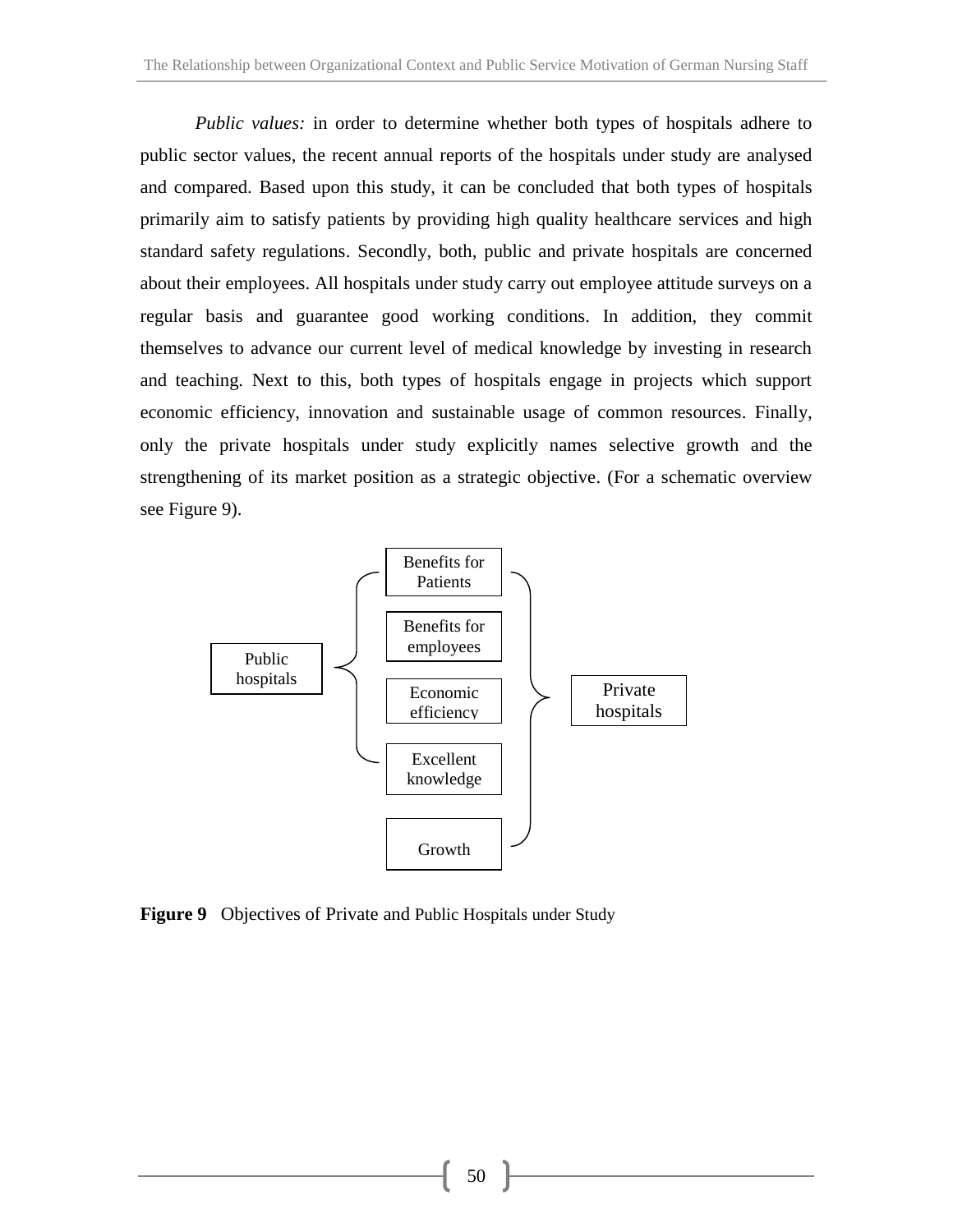Summing up, private and public hospitals just differ on one of four dimensions of publicness. Both types of hospitals are strictly controlled by the public healthcare department and they do not differ with regard to their political and economic authority. Moreover, the funding systems of both types of hospitals are similar. Both agencies receive funds from the federal states for investments while the operating costs are covered by healthcare insurances. (The only exception, private hospital possess a certain amount of own capital, too.) Concerning public values, no fundamental difference can be obtained from the annual reports either. Both types of hospitals focus on the provision of high quality healthcare for everyone, good working conditions, investments in research and teaching and sustainable usage of rare resources. For this reason, the difference between private and public hospital regarding their degree of publicness is limited to the dimension ownership. Private hospitals are (to a varying degree) in private hand, whereas public hospitals are commonly owned. According to me, the discrepancies between private and public hospitals are so subtle that no differences in the level of PSM can be expected. These findings lead to the following hypothesis:

*H11: The level of PSM in public hospitals is not significantly higher than the level of PSM in private counter partners.*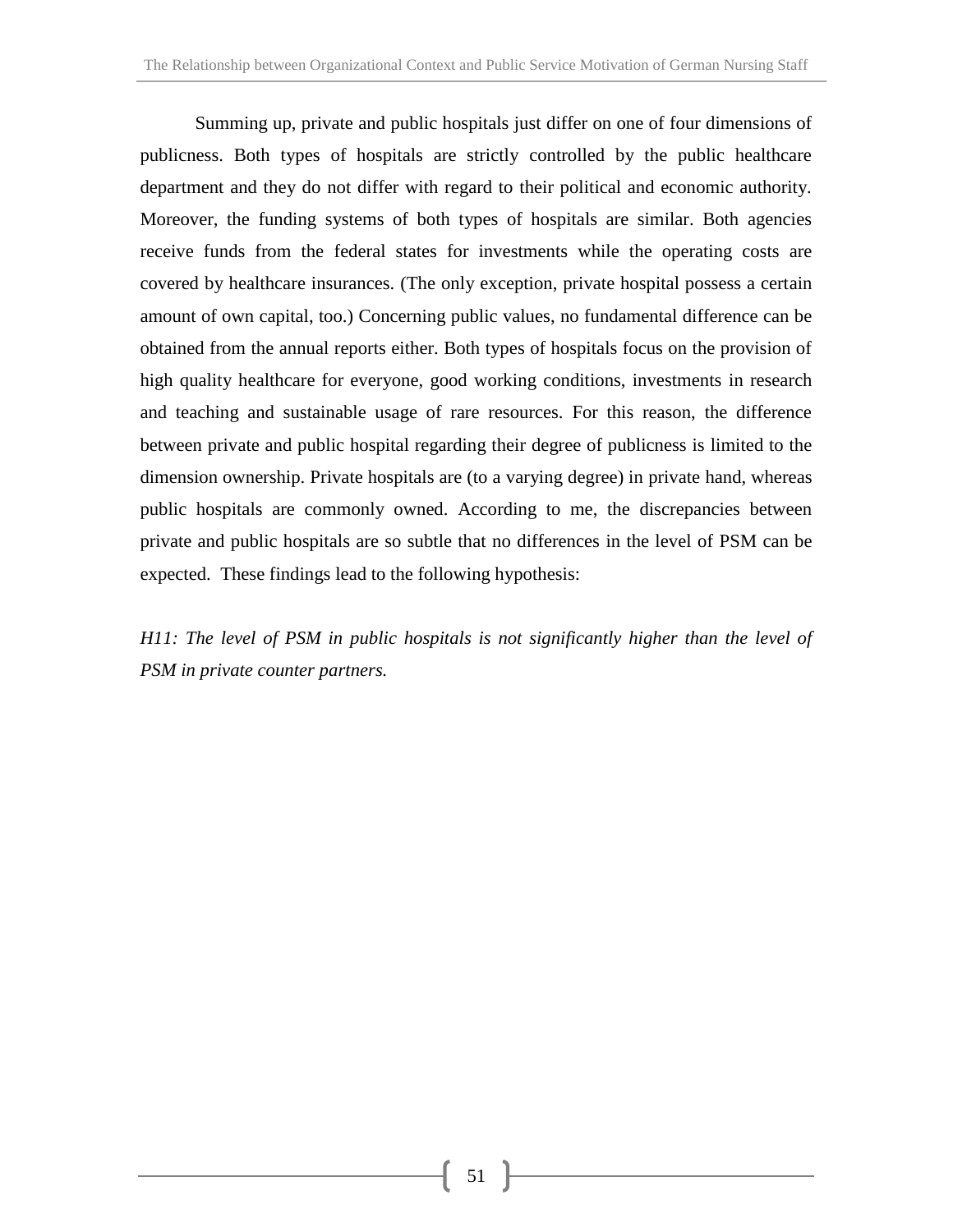# **3.0 Methods**

In this section, a short description of the quantitative data's gathering-process and the sample will be given. Next to this the sample's representativeness will be analysed and a discussion of the measurement instruments and the statistical techniques are provided.

### **3.1.0 Procedure and Sample**

Throughout the whole study, the data was collected by the standardized paper – pen questionnaires which were adopted from literature (for further information see section 3.2). Throughout the whole study, all questionnaires were given to nursing staff only and not to HR executives or managers. This is because the construct to be measured should be the HR practices actually implemented in the hospitals rather than the HR policies written down formally but not carried out necessarily (Gerhard, Wright & McMahn, 2000). Reports by nurses are more likely to be reliable, because for HR executive reports to be accurate, the person in charge must have much more detailed information available (Gerhard, Wright & McMahan, 2000). In contrast to the stated policy, practices are much more variable (across work groups, individuals, supervisors etc.) and less observable (unless the executive engages in monitoring on a regular basis) (Gerhard,Wright & McMahan, 2000). For this reason, using nursing staff as a sample is a valid and efficient way to figure out the HR practices.

Seven private and three public hospitals were addressed in order to ask for their participation in this study (first via formal letters and one week later via phone call and personal contacts). Notable was that public institutions were much more likely to participate. Two out of three public hospitals took part in this study (60%). In contrast, only two out of seven private agencies were willing to participate (29 %). This leaves us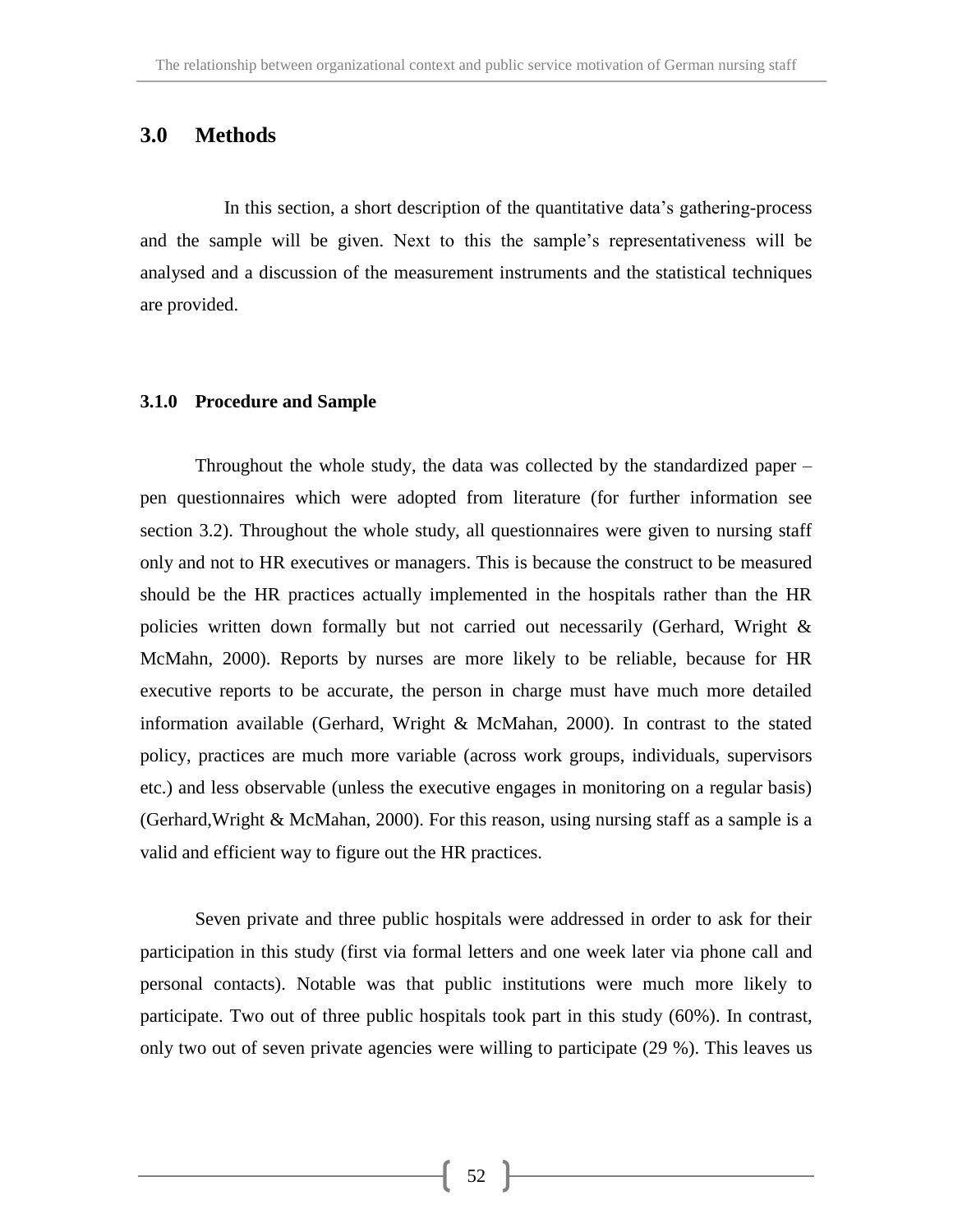with two privately and two publicly owned hospitals were more than 2000 nurse were employed. This implies a total response rate of 40 % on an organizational basis.

The public hospitals will be referred to as A1 and A2; the private counter partners as B1 and B2. The four hospitals differed regarding their size and function. Hospital A1 was a medium sized hospital which offered primary and secondary healthcare. A2 was by far the largest hospital under observation. It offered specialized consultative care in many different areas of medical expertise. The private hospitals B1and B2 were the smallest ones. B1 offered (acute) primary health care and B2 was a private hospital specialized in internal medicine, specifically, cardiology. (For further information see Appendix Table A3a.)

In hospitals A1, B1 and B2 the data's gathering process was similar. The questionnaires were personally handed out to every nurse who attended the daily shift that day. Ten days later, the questionnaires were recollected.

For hospital B2, the process of data collection was slightly different due to its enormous size and large number of areas of medical expertise. 600 questionnaires were personally given to the head of wards with the request to disperse them among the staff. Moreover, the data was not collected by the researcher, but the participating nursing staff was asked to send the filled in questionnaires back by mail.

The percentage of addressed nurses per hospital varied from 40% to 80% due to logistical reasons. In total, more than 850 nurses were addressed (see Appendix Table A3a).

The rate of returned questionnaires was about the same for hospital A1 and B1 (approximately 50%). For hospital B2 it was 35 %. The response rate for hospital A2 was lowest (22%) (This phenomenon might be explained by the different processes of data collection). Overall, the response rate of the returned questionnaire was 35 %. That means, 251 nurses participated in this study. (Again see Appendix Table A3a for more information).

Summing up, the data has been collected in two publicly and two privately owned hospitals where more than 2000 nurses were employed. In total, 850 nurses received a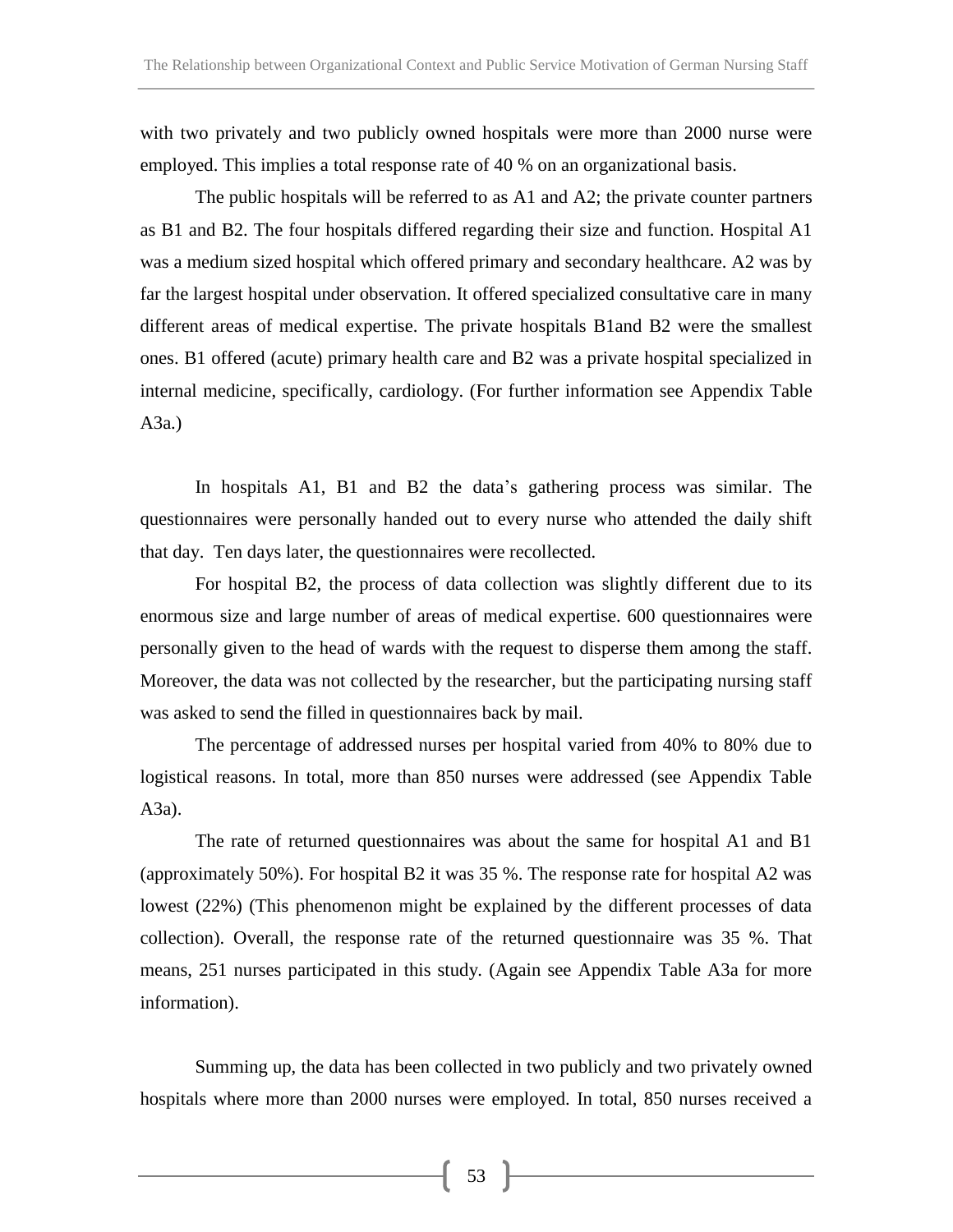paper-pen-based questionnaire. The rate of response varied from 22% to 52%. This yielded a total response of 251 respondents.

### 3.1.1 Representativeness of the sample

Results of the  $\chi^2$  test, which are based on the comparison of information obtained from Germany's Federal Statistical Office and the sample's actual control variables, demonstrated that the sample's gender ratio was representative for the German nursing sector in general. In this sample, the male- female ratio was 22:78 compared to 18:82 in the rest of Germany (P ( $\chi^2 > X^2$ ) = 6, 63 > 0. 95). (For more information see appendix Table A3b.) The same is applicable for the type of working contract (full-time vs. parttime employed). In this sample, 64.4 % of the nursing staff was full-time employed compared to 28. 2 % part-timers (P ( $\chi^2$  > X<sup>2</sup>) = 6.63 > 1, 01). (For more information see appendix Table A3c.) Unfortunately, no information regarding the question whether the sample's average age, working positions and education is representative as well could be obtained from Germany's Federal Statistical Office. On average, most participants were between 25 and 55 years old (73.7 %). They had a degree in nursing schooling (79. 3 %) and they were employed as 'regular' nurses (65. 4 %). This means, they had specialization or management tasks. (For more information see appendix Table A3c)

### **3.2.0 Measurements**

Three standardized instruments were used to measure the variables included in this empirical survey research. Composite reliability, a measurement that indicates the overall reliability of a collection of heterogeneous but similar items, is applied to the PSM scale and the scale of the basic psychological needs because it is known for its robustness. In contrast to Cronbach's alphas, composite reliability is based on standardized factor loadings and error variances.

## 3.2.1 Measuring Public Service Motivation: Original Scale by Perry (1996)

In this study an extended version of Perry's measurement scale (1996) is used which is shorter (18 items) and more suitable for the European market (for further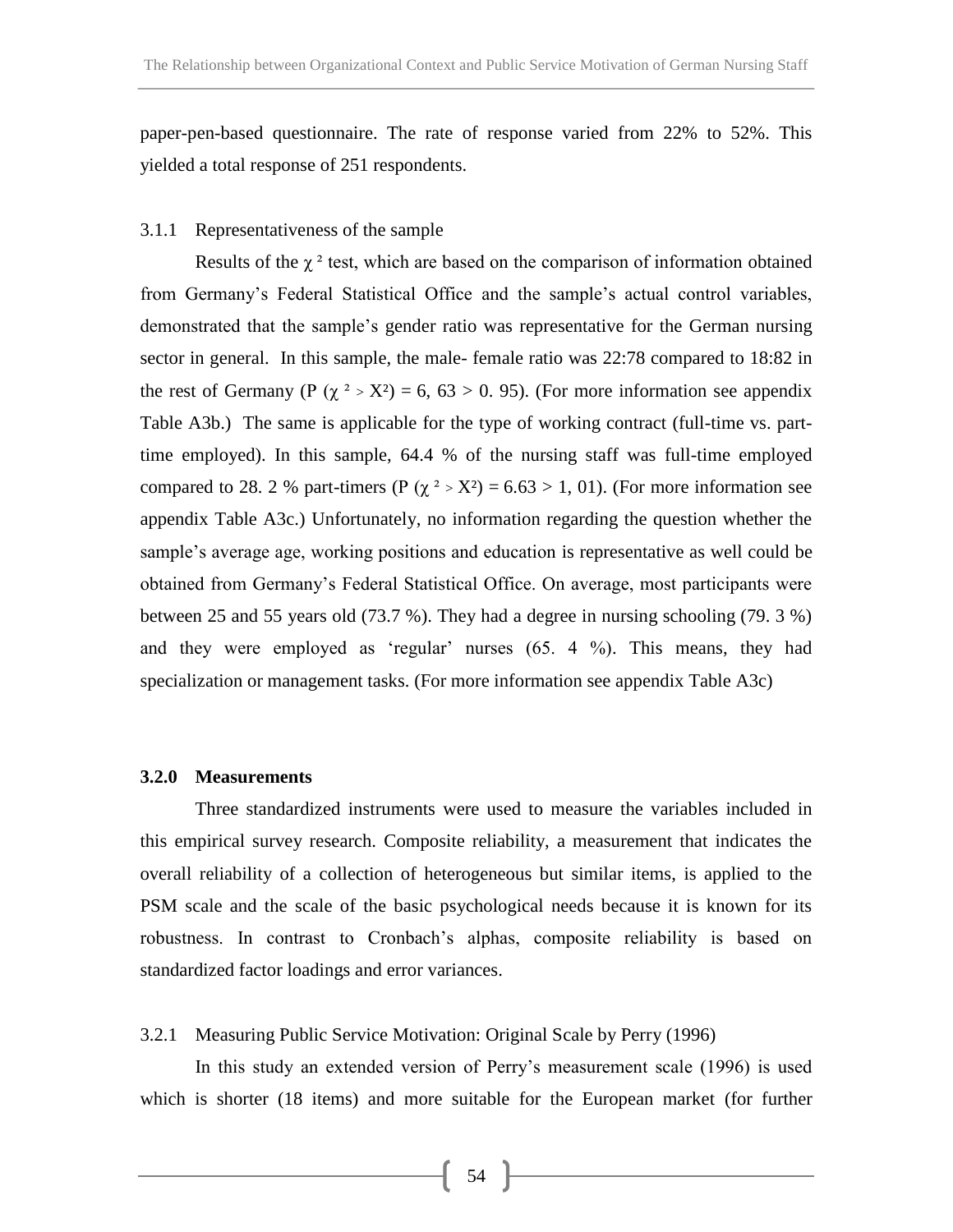information go back to section 2.1.2). Each dimension is measured by a number of different items using a 5-point Likert-scale (ranging from agree to disagree). The composite reliability was good acceptable. Only 'democratic governance' was on the low boundary with .50. For more information see Table 3. (In addition the full correlation matrix of this measurement instrument can be found in Appendix Table A2b.)

## 3.2.2 Measuring Autonomy, Competence and Relatedness

In order to measure the three basic psychological needs, a measurement adopted form of Vlachopoulos and Michailidoi (2006)' scale is used, which assess the perception of the degree to which the innate needs for autonomy, competence and relatedness are satisfied among nursing stuff. The instrument originally consists out of 12 items which are subdivided into the three dimensions autonomy, relatedness, and belongingness. Because the pilot test of the translated measurement scale showed very low reliability on two of the 12 original items, they were excluded. Consequentially each dimension is measured by four or three different items using a 5-point Likert-scale (ranging from agree to disagree). After deleting item 2 of the dimension 'competence', the composite reliability was very good acceptable for all dimensions: autonomy .53; competence .75; relatedness .84. For more information about this measurement instrument, see Appendix Table A1a. (In addition, the full correlation matrix of this measurement instrument can be found in Appendix Table A2a.)

#### 3.2.3 Measuring High Performance Work Systems

In this study, the 17 item measurement instrument of Harley et al. (2007) is used, because this questionnaire is especially designed to assess the perception of staff working in hospitals concerning the presence of HPWS. Nevertheless, small changes had to be made in the German translation in order to satisfy the requests of the participating hospital's management teams. The scale is made of seven dimensions: 1) selection, 2) training, 3) performance-based pay, 4) say in decision-making process, 5) teamwork, 6) organizational communication, and 7) job characteristics. Each dimension is measured by a number of items (varying from 1 items to 5 items) which are addressed by a 5-point Likert-scale (ranging from agree to disagree). The Cornbach's alphas have proved good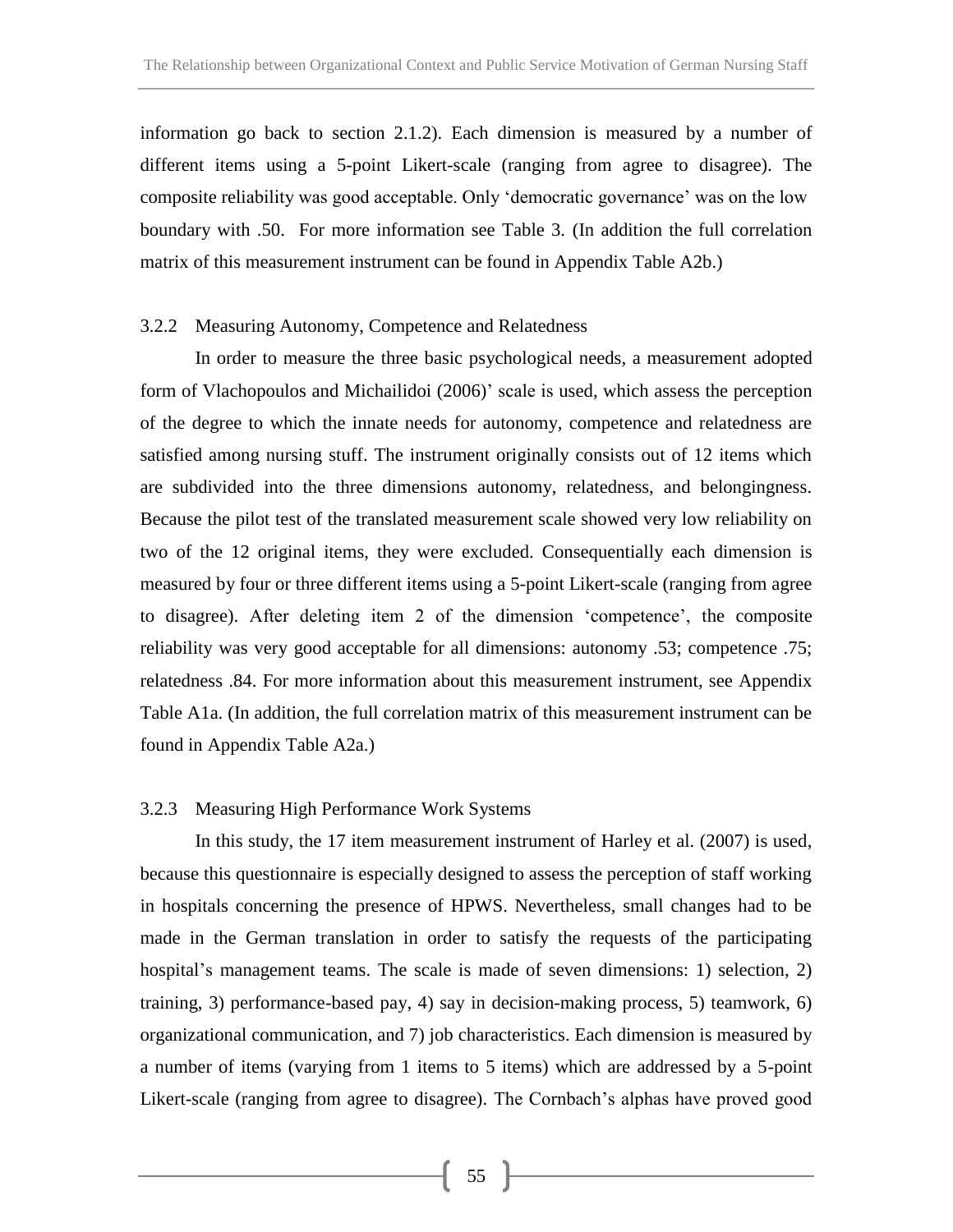reliability of the dimensions. Selection and staffing (2 items),  $\alpha$  = .61; training (1 items), performance-based pay (5 items),  $\alpha = .66$ ; say in decision-making process (1 items); teamwork (5 items),  $\alpha$  = .74; organizational communication (1 items); job characteristics (2 items),  $\alpha$  = .85. More information about this scale is provided in the Appendix (Table A1b)

### **3.3.0 Analyses**

In this section a number of statistical techniques are discussed which are used throughout this study.

Firstly, *Pearson's product-moment correlation coefficient* assesses the degree of linear relationship between two variables ranking from -1 to +1 (Kutner, Nachtsheimer, Netter & William, 2005). This correlation coefficient is used because its bias has proofed to be small when n is large (Kutner, Nachtsheimer, Netter & William, 2005). For a complete overview of the correlations of all variables under study, see Table 4.

Secondly*, confirmatory factor Analysis (CFA)*, a special form of factor analysis which is used to assess whether an applied measurement instrument has a good fit with its underlying theoretical model (Bryant & Yarnold, 1994), is also applied in this study.

In this study, a CFA was performed with LISREL 8.71 in order to analyze whether the observed variables load on the theoretical dimensions of the concepts 'PSM' and 'basic needs' as described in the theoretical framework.

Factor analysis models involving ordinal variables (as it was the case in this study) are often estimated by using a 3-stage procedure where the last two stages try to obtain parameter estimates by the least square from the sample's polychromic correlations (Forero, Maydeu-Olivares, Gallardo-Pujol, 2009). For this reason, a polychromic correlation matrix and an asymptotic covariance weight matrix were calculated. These tests are the basis for a diagonally weighted least square estimation (DWLS), which is particularly appropriate for the estimation of ordinal variables because of its distribution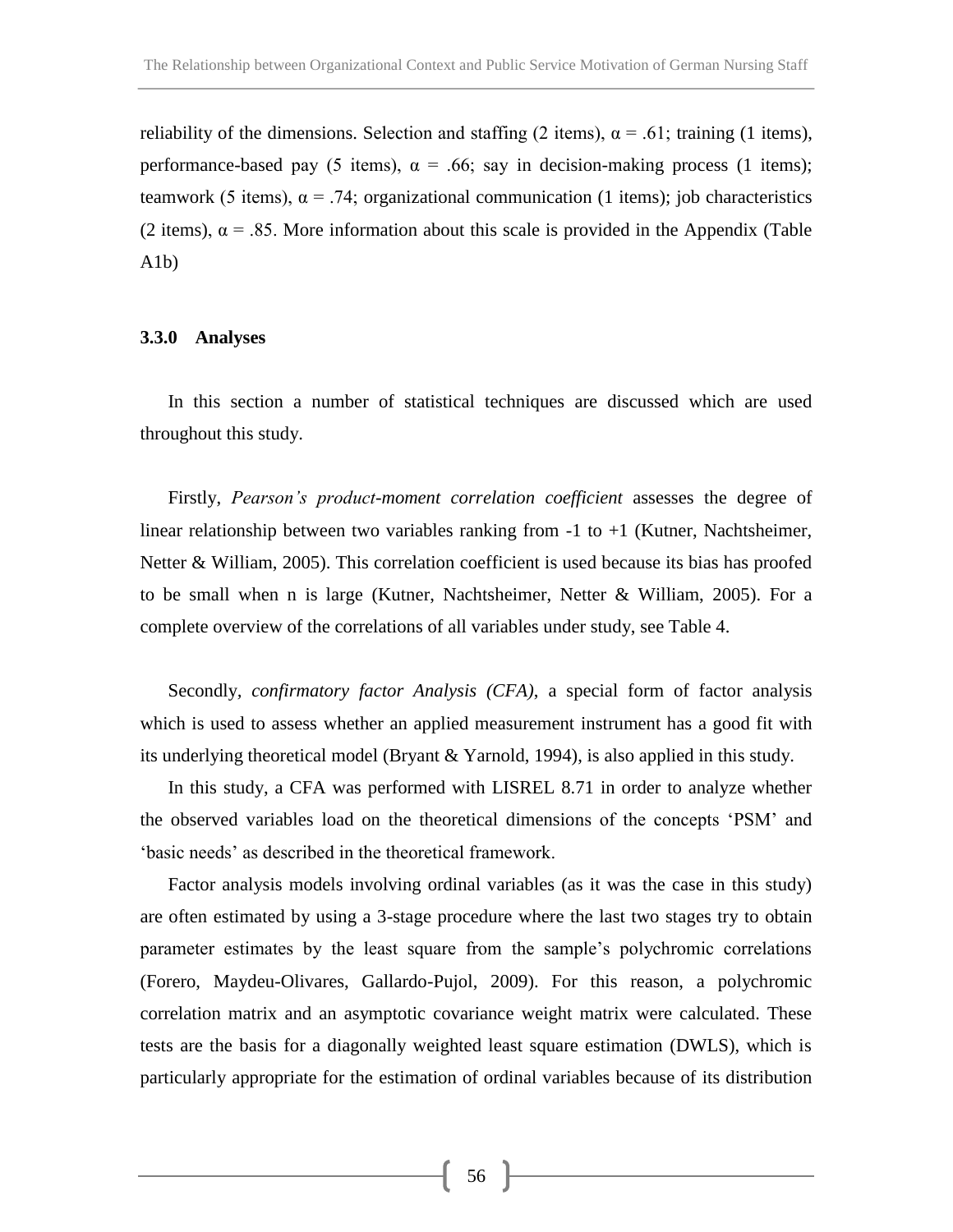free character (Vandenabeele, 2008a). In addition, it works for relatively small samples (Vandenabeele, 2008a).

In line with Vandenableele (2008a),  $\chi^2$  was not used to employ the measurement model because the statistic is known to inflate for samples  $N > 200$ . In other words, the  $\chi$ <sup>2</sup> index is a too powerful statistical tool which exaggerates very small effect sizes. Another index which must be treated with caution is the 'root mean squared error of approximation' (RMSEA) because of its tendency to overreject true- population models at small sample size (Hu & Bentler, 1999). (Keeping in mind, the sample is  $N = 251$ . That means, it is larger than  $N > 200$ , but not for a long time jet, a large sample of a couple of thousand participants.)

For this reason, the model's fit was estimated by three different fit indices, namely: the goodness of fit index (GFI), the comparative fit index (CFI) and the normed fit indicator (NFI). The GFI is an example of an absolute fit indicator which asses how well a priori model reproduces the sample date (Hu & Bentler, 1999). In contrast, the NFI belongs to the group of incremental fit indicators which measure the proportionate improvement in a fit by comparing a target model with a more restricted baseline model (Hu & Bentler, 1999).

*Linear regression analysis*, a statistical tool which answers questions about the dependence of a response variable on one or more predictors was used to test the model under study. More specifically, regression analysis helps to understand how the value of the depended variable changes due to variations in one of the independent variable while the other independent variables are held constant. This made it possible to discover which predictors are important and estimate the impact of the changing predictor or treatment on the value of the response (Weisberg, 2005).

The mediating effect of the three basic psychological needs was addressed by applying a hierarchical linear regression analysis to the rules of Baron and Kennedy (1986).This rules state that mediation is shown when: a) there are significant correlations between the independent variable (HPWS) and the presumed mediator (basic needs) (*path a);* b) the presumed mediator (basic needs) affects the dependent variable (PSM) (*path b)*; c) differences in the independent variable (HPWS) are significantly related to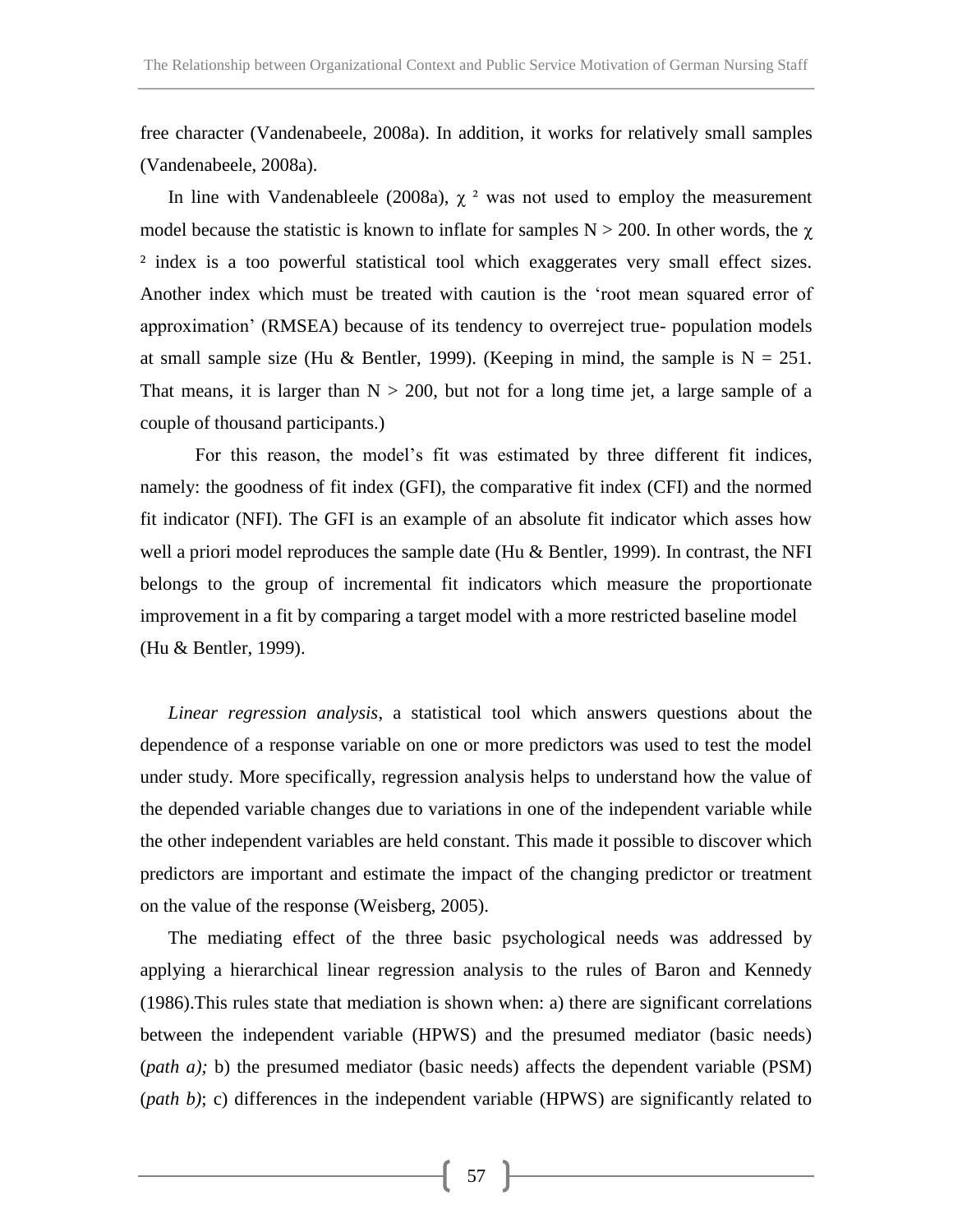differences in the dependent variable (PSM) *(path c)*; and finally, when path a) and b) are controlled, the previously significant relation between independent (HPWS) and dependent variable (PSM) vanishes.

However, according to Vandenabeele (2009), it is unlikely to achieve complete mediation, because of the complexity of the social reality. He (2009) suggests that the last condition (condition d) can be relaxed to a significant reduction instead of complete elimination of the effect size. In this case we can speak of 'partial mediation' (Vandenabeele, 2009). In order to test partial mediation the Sobel test applied. This test calculates partial mediation by multiplying the β of a mediator (path a) with the β of the dependent variable (path b) and dividing them by their SD. A z-score <1.95 can be considered as partial mediation (Vandenabeele, 2009).

In the fourth place, the *Chi² test,* a wildly used test which determines whether there is a significant difference between the expected frequencies and the observed frequencies in one or more categories (Moore & McCabe, 2005), is used in this study to investigate whether the control variables of the sample (demographical and sociohistorical background) are representative for the German nursing sector in general. Data, obtained from Germany's Federal Statistical Office, is used as reference point or stated differently, as expected frequencies.

Finally, the *t-test* is applied which compares the actual differences between the means of two variables in relation to the variation in the dataset (Kutner, Nachtsheimer, Netter & William, 2005). In this context, the t-test was used in order to investigate whether the level of PSM was significantly higher in one of the two types of hospitals under study. One of the advantages of the t-test is its robustness and reliability even when applied to a relatively small number of cases (Kutner, Nachtsheimer, Netter & William, 2005).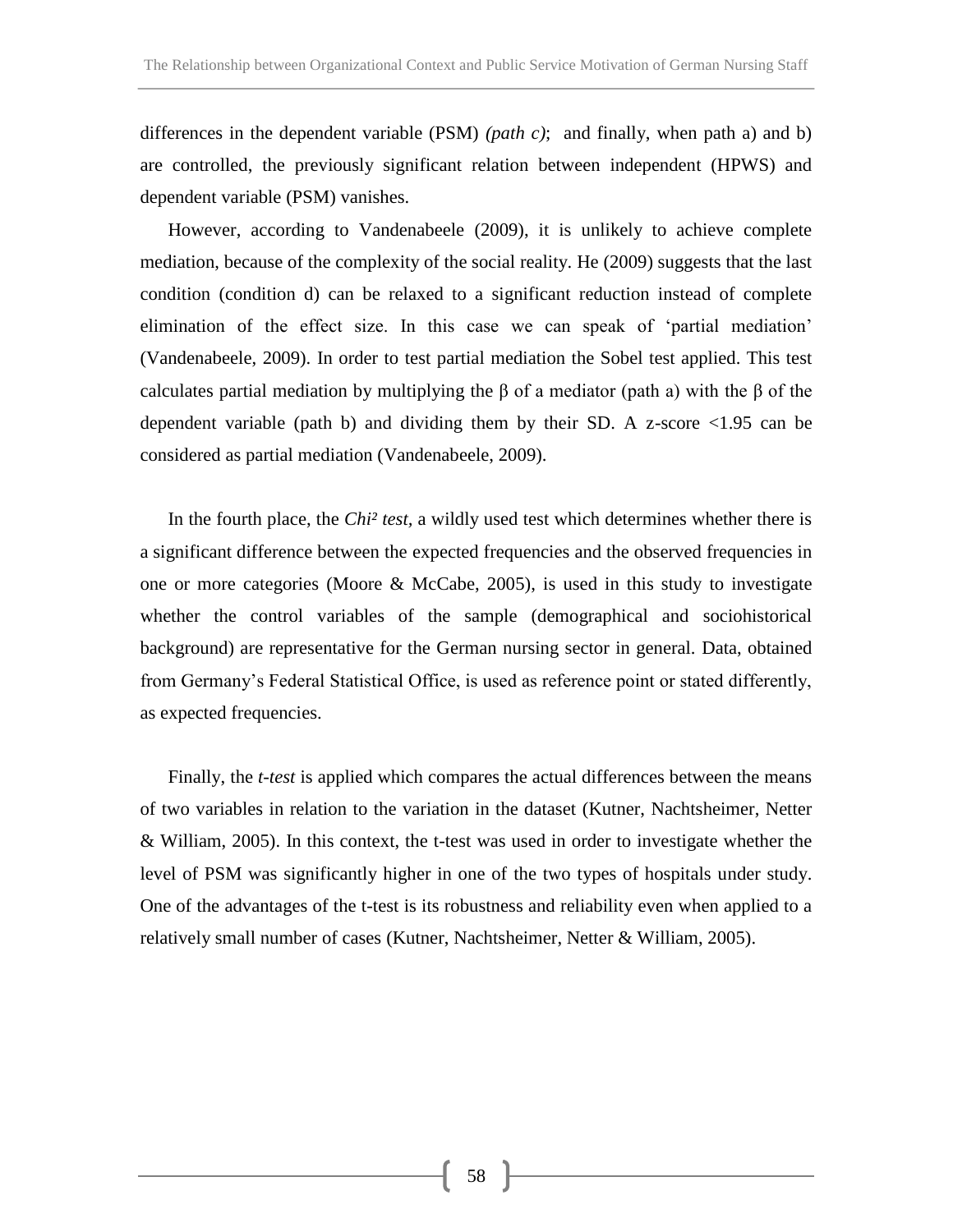# **4.0 Results**

In this section, the results are discussed based on statistical techniques. In the first place, the validity of the measurement instruments is tested by applying a confirmatory factor analysis. In order to answer research question 1, the descriptive statistics of the variables were analysed. In the second place the viability of the measurement instruments are tested by applying a confirmatory factor analyse. Thirdly, results of the regression analyses are given which provide answer to research question 2. Finally, results of the ttest answer research question 3.

#### **4.1.0 Test of Measurements: Confirmatory Factor Analysis**

According to Hu and Bentler (1999), CFI and GFI indicators above .95 and a NFT indicator above .90 might be interpreted as a demonstrating a good model fit. This was the case for theoretical model of PSM (see Table 3). However, the fit indicator CFI of the basic needs is below the excepted threshold of, 95. For this reason, item 5, which a rendered non-significant factor loading, was excluded from further analysis. As a result, all fit-indices increased (see Table 3). Put it differently, the measurements for PSM and basic needs seem to have a good fit with their underlying theoretical models. This fact is a crucial factor for the following up analysis, because it is demonstrates that the measurements are highly valid.

**Table 3** Fit Statistics Calibration Models

|                   | CFI  | <b>GFI</b> | NFI  |
|-------------------|------|------------|------|
| <b>PSM</b>        | .950 | .960       | .911 |
| (full model)      |      |            |      |
| Basic needs       | .948 | .959       | .911 |
| (full model)      |      |            |      |
| Basic needs       | .971 | .975       | .941 |
| (item 5 excluded) |      |            |      |
| Cut off criteria  | < 95 | < 95       | < 90 |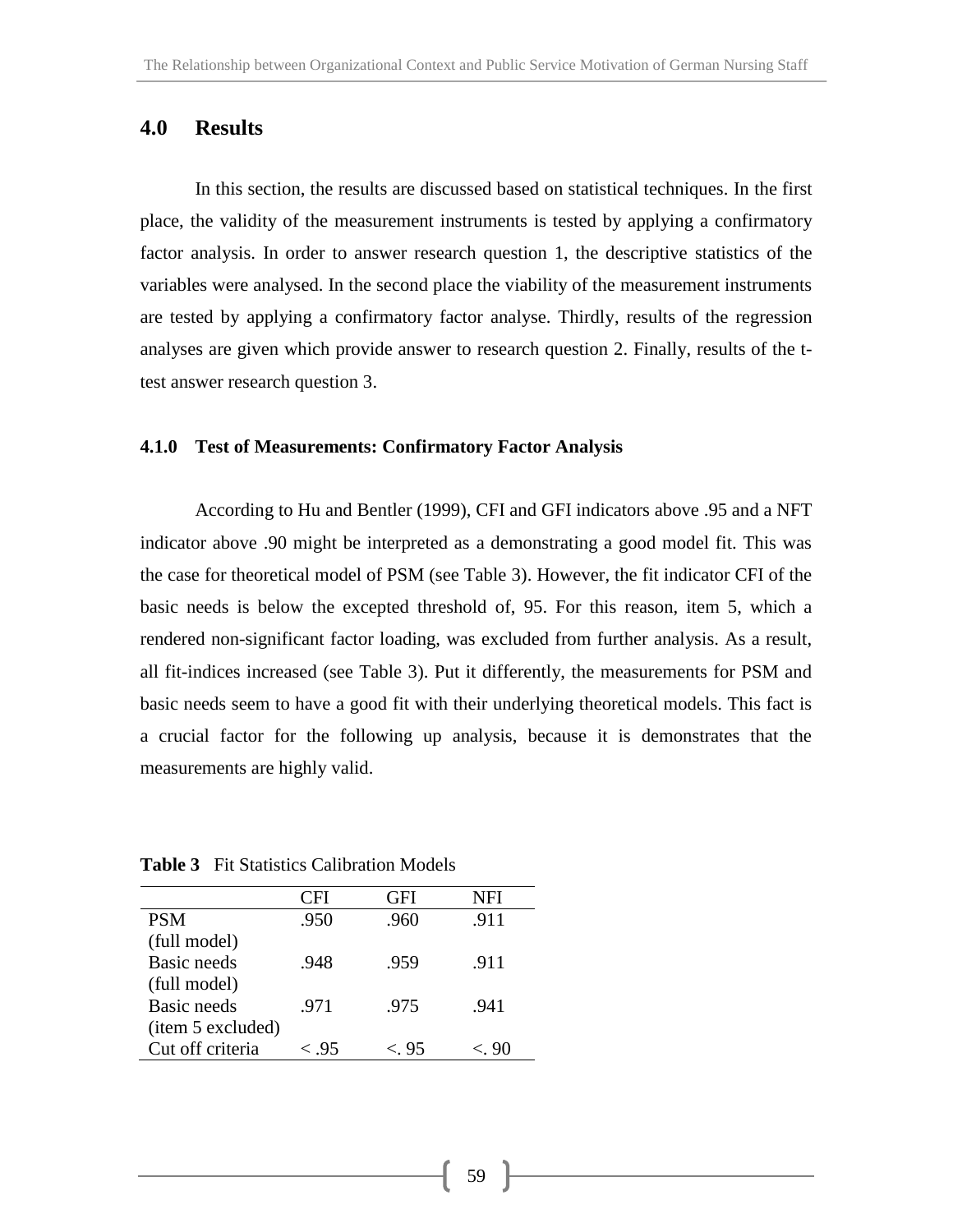### **4.2.0 Descriptive Statistics**

The analysis of Table 4 demonstrates that the average score of the PSM items is rather high. Only 7 items score below 3, the scale's centre, and the average score on the items is 3.25. All items are good well distributed varying from .80 up to 1.15. The average standard division is .83.

From Table 4, it can be obtained that the different dimensions of PSM vary regarding their average score. The dimensions 'self-sacrifice' (3.99), 'public interest' (3.94), and 'compassion' (3.64) score highest; in contrast, the dimensions 'attraction to politics' and 'democratic governance' score below the average of 3.25.

The scores on the basic psychological needs measurement instruments are even higher than the average PSM score varying from 3.29 up to 3.96 ('autonomy' 3.29, 'competence' 3.59, and 'relatedness' 3.96 relatedness).

Regarding HPWS, Table 5 presents a different picture, with is characterised by great differences between the average scores of the dimensions. 'Training' scores as low as 2.60, while 'job characteristics' reach a score of 4.01. Noticeable is also the high standard deviation of the dimension 'selection and staffing' which reaches a score of 2.01.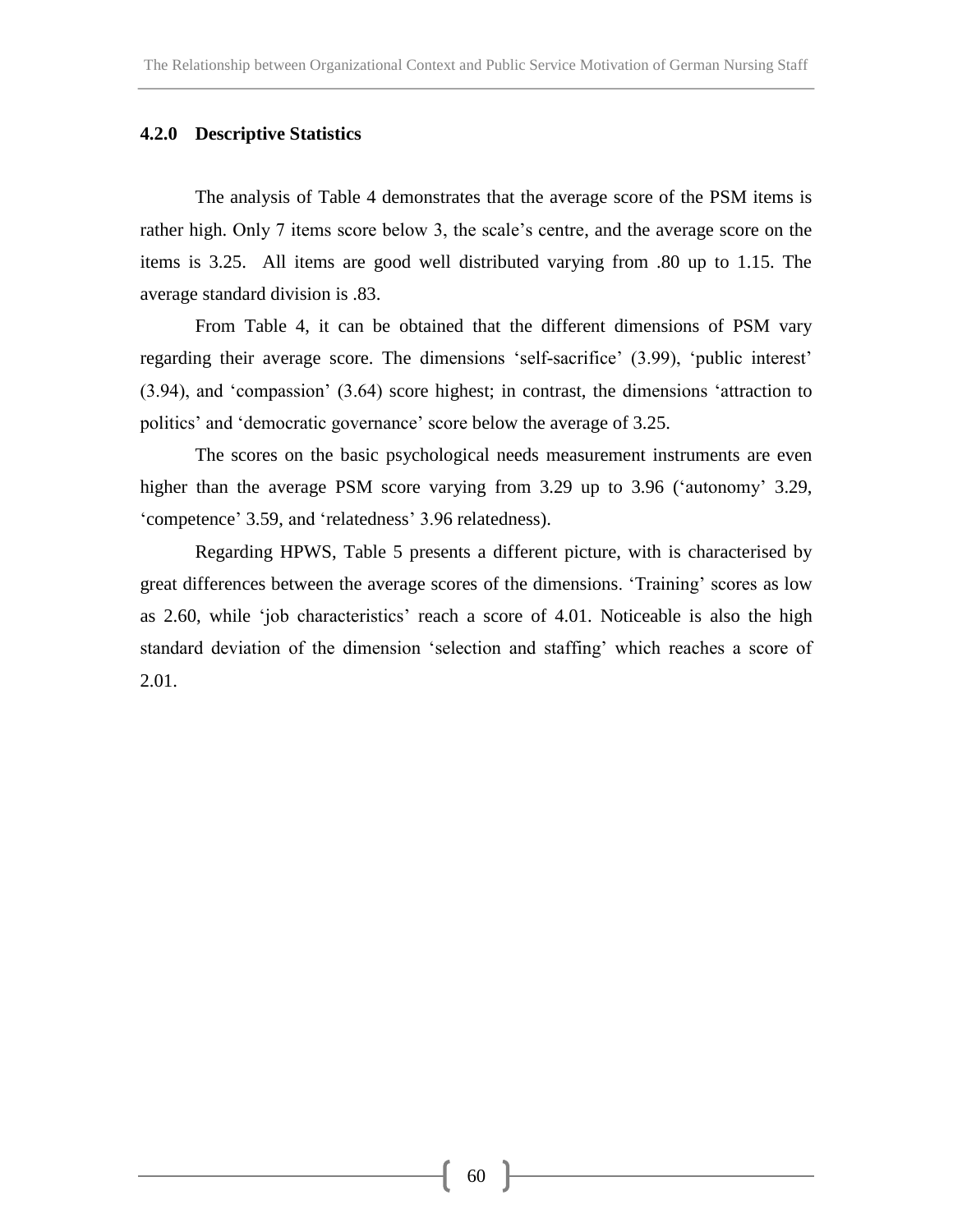| Vandenabeelen,    |                                                                        | Composite          | <b>SD</b> | <b>Mean</b> |
|-------------------|------------------------------------------------------------------------|--------------------|-----------|-------------|
| 2008b             |                                                                        | <b>Reliability</b> |           |             |
|                   | <b>Public Interest</b>                                                 | .65                |           |             |
| PSM1              | I voluntarily and unselfishly contribute to my community               |                    | .975      | 3.57        |
| PSM <sub>2</sub>  | Serving the public interest is an important drive in my daily like (at |                    | .870      | 3.65        |
|                   | work or outside work)                                                  |                    |           |             |
| PSM3              | Te me, serving the public interest is more important than helping      |                    | .907      | 3.21        |
|                   | individual persons                                                     |                    |           |             |
| PSM4              | To me, before anything, goes civilians should think of society         |                    | .893      | 2.88        |
|                   | Compassion                                                             | .75                |           |             |
| PSM5              | To me, patriotism includes seeing to the welfare of others             |                    | 1.038     | 2.70        |
| PSM <sub>6</sub>  | Fighting poverty is an important duty of the government                |                    | 1.008     | 3.61        |
| PSM7              | I seldom think about the welfare of other people whom I do not know    |                    | .890      | 1.94        |
|                   | personally (1)                                                         |                    |           |             |
| PSM <sub>8</sub>  | Without solidarity, our society is doomed to fall apart                |                    | .929      | 3.90        |
| PSM9              | To me, helping other people who are in trouble is very important       |                    | .806      | 3.86        |
|                   | <b>Attraction to politics</b>                                          | .69                |           |             |
| PSM10             | Politics' is a dirty word (1)                                          |                    | 1.006     | 3.06        |
| PSM11             | I do not care much about politicians (l)                               |                    | 1.140     | 2.86        |
|                   | <b>Self-Sacrifice</b>                                                  | .68                |           |             |
| PSM12             | Much of what I do is for a cause bigger than myself                    |                    | 1.065     | 3.31        |
| PSM13             | Making a difference in society means more to me than personal          |                    | .989      | 3.08        |
|                   | achievements                                                           |                    |           |             |
| PSM14             | I feel people should give back to society more than that they get from |                    | .855      | 2.96        |
|                   | it                                                                     |                    |           |             |
| PSM15             | I am prepared to make enormous sacrifices for the good of society      |                    | .933      | 2.61        |
|                   | <b>Democratic governance</b>                                           | .50                |           |             |
| PSM16             | Everybody is entitled to a good service, even if costs a lot of money  |                    | .886      | 2.91        |
| PSM17             | Even in case of major disaster, public servants account for all cost   |                    | .886      | 3.30        |
|                   | they make                                                              |                    |           |             |
| PSM <sub>18</sub> | It is important that public servants account for all costs they make   |                    | 1.105     | 3.11        |

**Table 4** Items and Composite Reliability, SD and Means of Self-Reported PSM Scale

(l) Reversed coding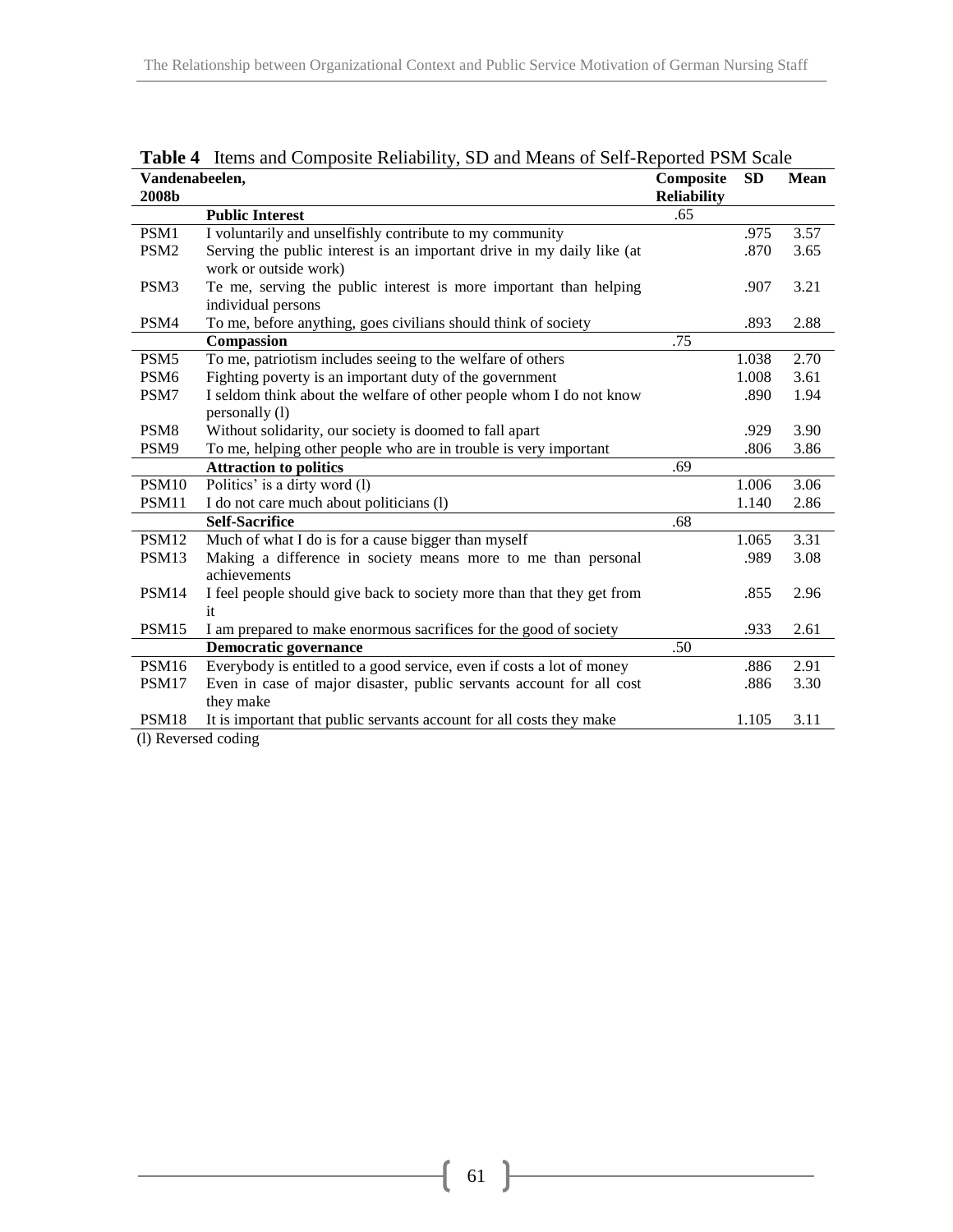| <b>Variable</b>                    | Mean | (SD) |           |                |          |          |                | <b>Correlations</b> |          |         |         |          |          |       |        |        |          |    |
|------------------------------------|------|------|-----------|----------------|----------|----------|----------------|---------------------|----------|---------|---------|----------|----------|-------|--------|--------|----------|----|
|                                    |      |      |           | $\overline{2}$ | 3        | 4        | 5              | 6                   | $\tau$   | 8       | 9       | 10       | 11       | 12    | 13     | 14     | 15       | 16 |
| <b>Basic needs</b>                 |      |      |           |                |          |          |                |                     |          |         |         |          |          |       |        |        |          |    |
| 1. Autonomy                        | 3.29 | .63  |           |                |          |          |                |                     |          |         |         |          |          |       |        |        |          |    |
| 2. Competence °                    | 3.59 | .60  | $.244**$  |                |          |          |                |                     |          |         |         |          |          |       |        |        |          |    |
| 3. Relatedness                     | 3.96 | .83  | .035      | .109           |          |          |                |                     |          |         |         |          |          |       |        |        |          |    |
| <b>High performance work</b>       |      |      |           |                |          |          |                |                     |          |         |         |          |          |       |        |        |          |    |
| systems                            |      |      |           |                |          |          |                |                     |          |         |         |          |          |       |        |        |          |    |
| 4. Job characteristics             | 4.01 | .85  | $.167**$  | $.175***$      | $.171**$ |          |                |                     |          |         |         |          |          |       |        |        |          |    |
| 5. Organizational<br>communication | 3.49 | .98  | .058      | .019           | $.167**$ | $.178**$ | $\overline{1}$ |                     |          |         |         |          |          |       |        |        |          |    |
| 6. Performance based pay           | 2.70 | .74  | .051      | .006           | .197**   | $-.018$  | $.155*$        |                     |          |         |         |          |          |       |        |        |          |    |
| 7. Say in Decision                 | 2.74 |      | $.130*$   | .059           | .118     | .020     | $.277**$       | $.159*$             |          |         |         |          |          |       |        |        |          |    |
| making                             |      |      |           |                |          |          |                |                     |          |         |         |          |          |       |        |        |          |    |
| 8. Selection and staffing          | 3.45 | 2.08 | .060      | .094           | .120     | .105     | .052           | .101                | .027     |         |         |          |          |       |        |        |          |    |
| 9. Teamwork                        | 3.78 | 1.04 | $-.025$   | $.143*$        | $.418**$ | $.222**$ | 189**          | .106                | .118     | .108    | -1      |          |          |       |        |        |          |    |
| 10. Training                       | 2.69 | 1.18 | $.175***$ | .069           | $.272**$ | $.155*$  | .235**         | $.266**$            | 188**    | .142    | .130    |          |          |       |        |        |          |    |
| 11. Public Service                 | 3.25 | .83  | $.235**$  | $.250**$       | .309**   | $.213**$ | .120           | $.150*$             | $170**$  | .034    | $.152*$ | $.206**$ |          |       |        |        |          |    |
| <b>Motivation</b>                  |      |      |           |                |          |          |                |                     |          |         |         |          |          |       |        |        |          |    |
| 12. Attraction to politics         | 3.04 | .88  | .045      | .084           | .061     | .71      | .070           | $-.021$             | .029     | .007    | .046    | 117      | $.376**$ | 1     |        |        |          |    |
| 13. Compassion                     | 3.62 | .74  | $.191**$  | $.344**$       | $.307**$ | $.220**$ | .104           | .095                | .123     | $-.006$ | $.167*$ | $.146*$  | .792**   | .105  |        |        |          |    |
| 14. Democratic                     | 3.18 | .70  | $.137*$   | $.161*$        | $.224**$ | .071     | .060           | .120                | .085     | .014    | .110    | $.201**$ | $.702**$ | .125  | .490** |        |          |    |
| governance                         |      |      |           |                |          |          |                |                     |          |         |         |          |          |       |        |        |          |    |
| 15. Public Interest                | 3.94 | .90  | $.195***$ | $.246**$       | $.208**$ | $.126*$  | .097           | .087                | .115     | .046    | .124    | .124     | .754**   | 256** | .447** | .419** |          |    |
| 16. Self-Sacrifice                 | 3.99 | .93  | $.209**$  | $.105*$        | $.217**$ | $.162*$  | .138           | $.163**$            | $.204**$ | .014    | .088    | $.132*$  | .781**   | .070  | .507** | .417** | $.551**$ |    |

# **Table 5** Means, Standard Deviations, and Pearson's Correlation Coefficients for all Variables under Study

 $\frac{15.5}{15.5}$  item 2 deleted

\* Correlation is significant at the 0.05 level (2-tailed)

\*\* Correlation is significant at the 0.01 level (2-tailed)

62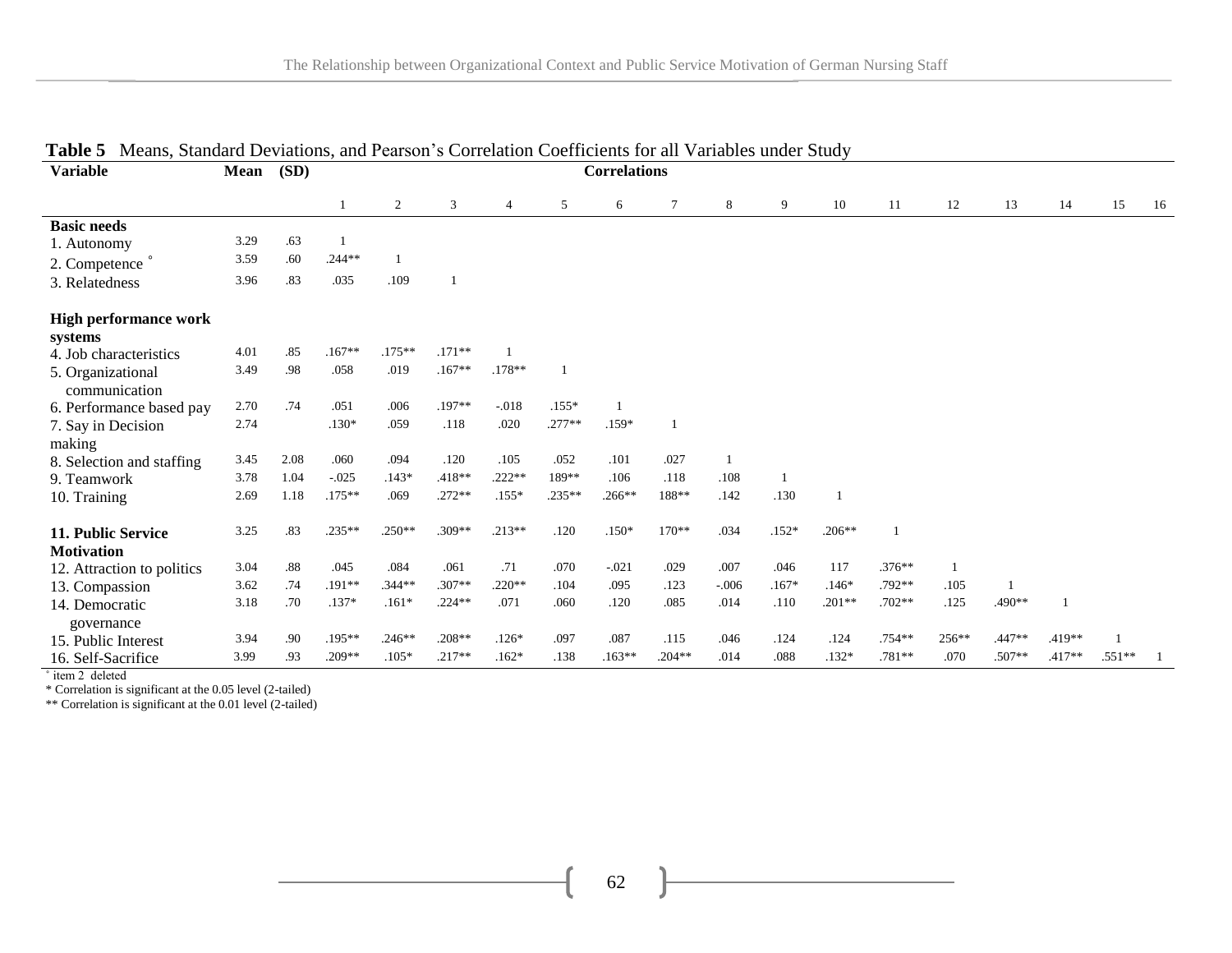## **4.3.0 Test of Hypothesises**

In the following section, all hypothesises will be tested by the use of statistical techniques described in section 3.3.0.

# 4.3.1 Test of Correlations: Hypothesis 1 to 9

Table 5, provides evidence for *H1a, H1b, H1c, and H1d.* In other words, PSM is related to the four dimensions of HPWS: 'say in decision making', 'job characteristics', 'training', and 'teamwork'.

Next to this, the Table 5 supports *H2a* ('say in decision making' is related to 'autonomy'), *H3a/b* ('job characteristics' are related to 'autonomy' and 'competence'), *H5b/c* ('teamwork' is related to 'competence' and 'relatedness), and *H8* ('organizational communication' is related to 'relatedness'), Furthermore, four unexpected correlations were found, namely 'job characteristics' are related to 'relatedness'; 'training' is related to 'autonomy and relatedness'; and finally, 'performance based pay is related to 'relatedness'.

In addition, Table 5 provides evidence for *H9a/b/c*. That means, there is some evidence that all three basic psychological needs correlate with PSM. For a schematic overview of this correlations, see Figure 10 in the end of this section.

Additionally to the correlation analyses, regression analyses are carried out because of their predictive capabilities. Moreover, regressions analyses have the advantages that they help to demined which of the independent variables influence the dependent the most.

Table 6 provides evidence that 9 % (adj. R² .087) of the variation of PSM can be explained by variation in the independent variables (HPWS). In this relationship, the dimension 'job characteristics' plays the most important role (β .187).

Next to this, Table 6 shows that 21 % of 'relatedness's' variation can be explained by the HPWS dimensions 'training', 'teamwork', and 'performance based pay' (adj. R² .213'). In this case, 'training' and 'teamwork' have the most significant effect on 'relatedness' (teamwork's β. 344, training's β .183). In the case of two remaining basic psychological needs 'autonomy' and 'competence', 'job characteristics' predict variation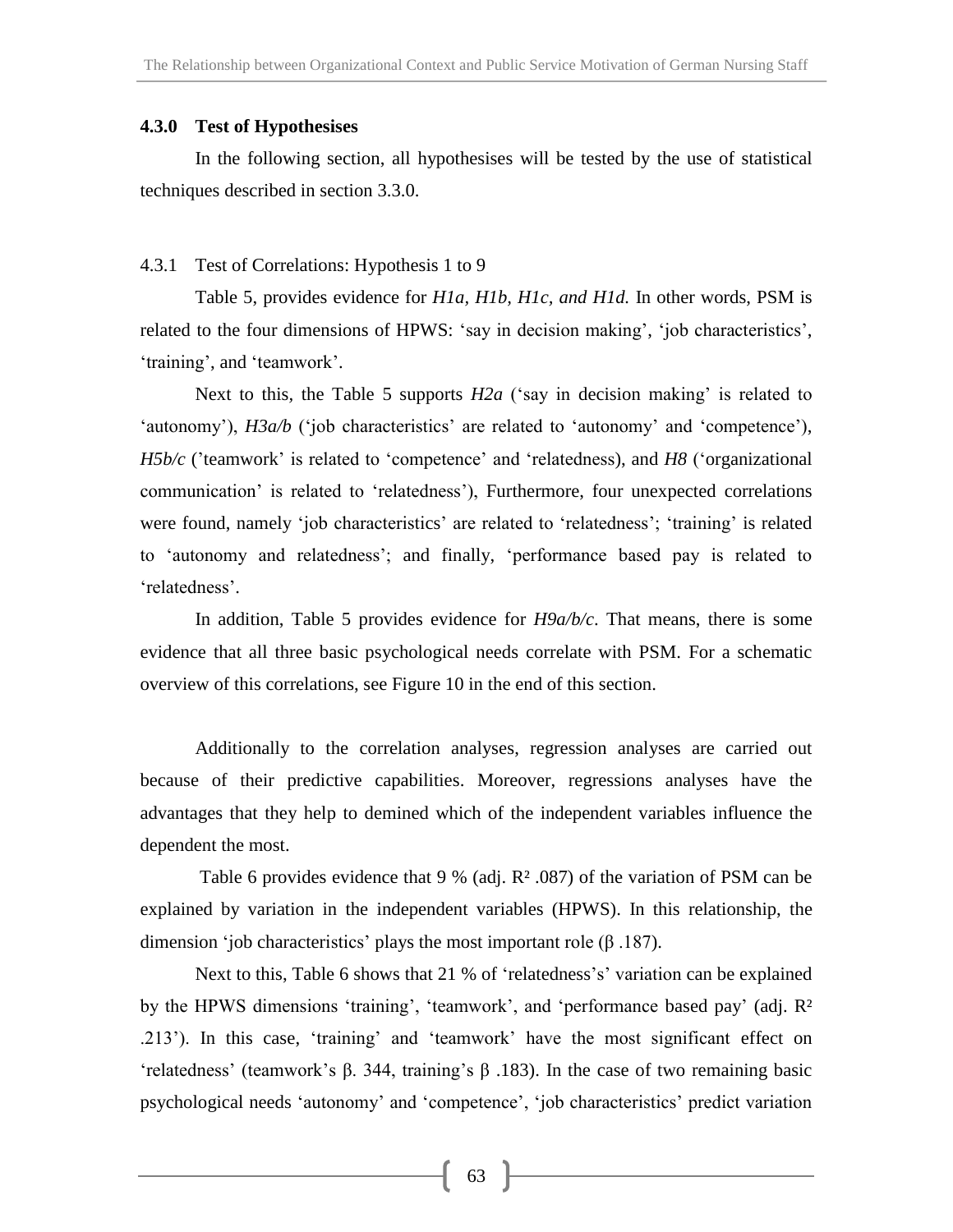in the dependent variables best. ('Job characteristics' β for autonomy .196; 'job characteristics' β for competence .150)

Regarding the relationship between the basic psychological needs and PSM *(H9),*  Table 6 provides adequate explanation for variation of PSM with an adjusted R² of .179. All three basic needs are have a significant impact on PSM (autonomy's β.189, competence's β.175, relatedness's β.283)**.**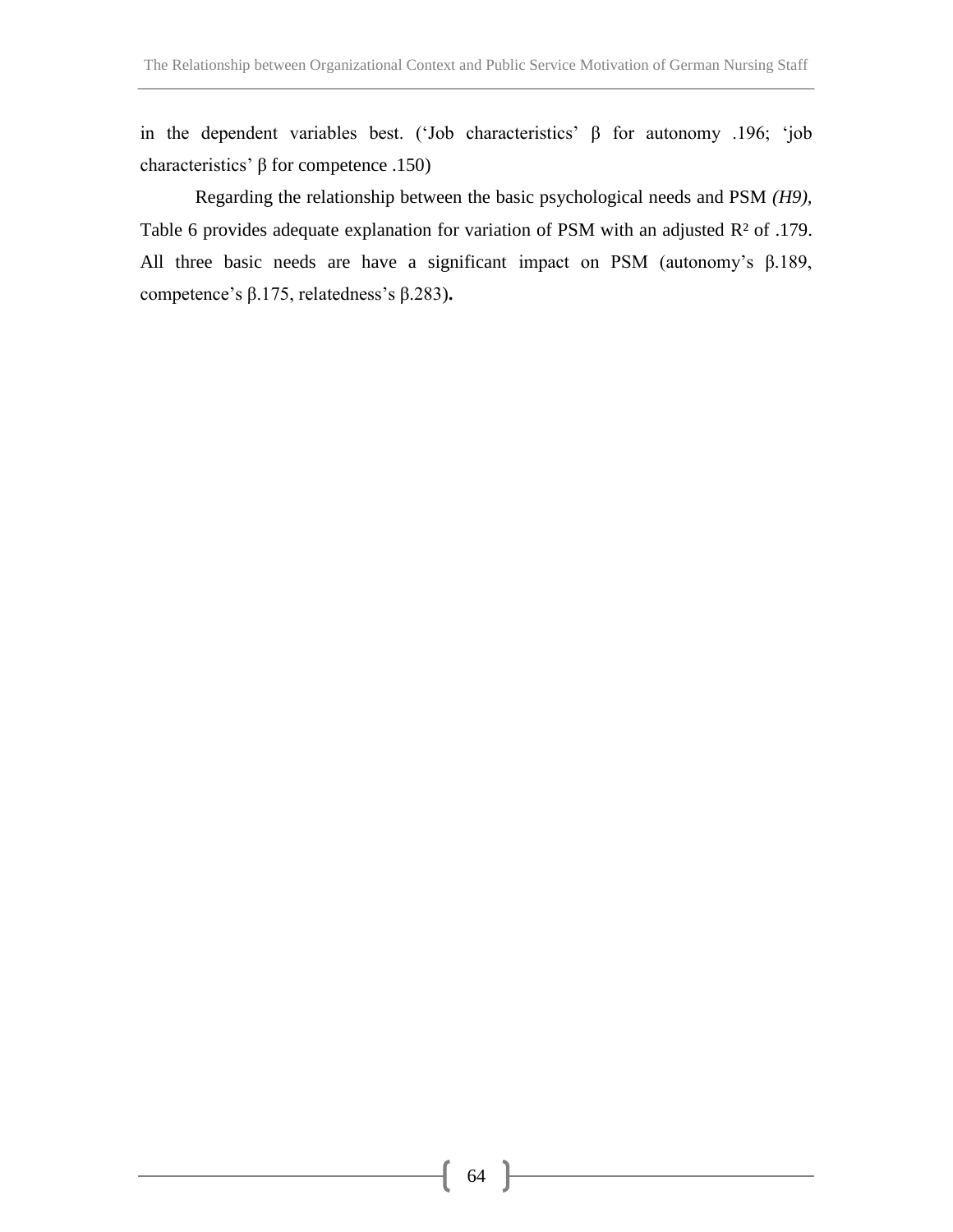|                                 | <b>PSM</b><br>(path c)                        |          | <b>PSM</b><br>(path b)                                  |          | Autonomy                                               |      | Competence<br>(path a)                        |          | Relatedness                                              |           |
|---------------------------------|-----------------------------------------------|----------|---------------------------------------------------------|----------|--------------------------------------------------------|------|-----------------------------------------------|----------|----------------------------------------------------------|-----------|
|                                 | β<br>(B)                                      | $\rm SE$ | $\beta$<br>(B)                                          | $\rm SE$ | $\beta$<br>(B)                                         | SE   | β<br>(B)                                      | $\rm SE$ | β<br>(B)                                                 | <b>SE</b> |
| Say in decision<br>making       | $.118*$<br>(.824)                             | .453     |                                                         |          | $120*$<br>(.193)                                       | .104 | .049<br>(.075)                                | .101     | .017<br>(.036)                                           | .126      |
| Job<br>Characteristics          | $.187***$<br>(.880)                           | .305     |                                                         |          | 196***<br>(.217)                                       | .072 | $.150**$<br>(.158)                            | .069     | .059<br>(.087)                                           | .087      |
| Training                        | $.123*$<br>(.844)                             | .455     |                                                         |          | .139**<br>(.221)                                       | .106 | .074<br>(.048)                                | .089     | $.183***$<br>(.385)                                      | .128      |
| Teamwork                        | .071<br>(.187)                                | .169     |                                                         |          | $-.100$<br>$(-.061)$                                   | .040 | $.111*$<br>.065                               | .038     | $.364***$<br>(.296)                                      | .048      |
| Selection and<br>staffing       | $-.108$<br>(.247)                             | $-.028$  |                                                         |          | .038<br>(.034)                                         | .058 | .059<br>(.051)                                | .056     | .029<br>(.035)                                           | .070      |
| Organizational<br>Communication | $-.049$<br>(.006)                             | .550     |                                                         |          | $-.020$<br>$(-.039)$                                   | .127 | $-.046$<br>$(-.084)$                          | .124     | .022<br>(.055)                                           | .155      |
| Performance<br>based pay        | .004<br>(.033)                                | .547     |                                                         |          | .023<br>(.012)                                         | .033 | 032<br>$(-.009)$                              | $-.019$  | $.102*$<br>(.068)                                        | .040      |
| Autonomy                        |                                               |          | $.189***$<br>(.804)                                     | .260     |                                                        |      |                                               |          |                                                          |           |
| Competence                      |                                               |          | $.175**$<br>(.786)                                      | .275     |                                                        |      |                                               |          |                                                          |           |
| Relatedness                     |                                               |          | $.283***$<br>(.920)                                     | .193     |                                                        |      |                                               |          |                                                          |           |
|                                 | F-model 4.214<br>$R^2.114$<br>Adj. $R^2$ .087 |          | F-model 17.116<br>$R^2.179$<br>Adj. R <sup>2</sup> .168 |          | F-model 3.086<br>$R^2.083$<br>Adj. R <sup>2</sup> .056 |      | F-model 1.846<br>$R^2.052$<br>Adj. $R^2$ .023 |          | F-model 10.470<br>$R^2$ .235<br>Adj. R <sup>2</sup> .213 |           |

**Table 6** Regression Statistics for all Variables under Study

\* Significant at the 0.1 level (2-tailed)

\*\* Significant at the 0.05 level (2-tailed)

\*\* Significant at the 0.01 level (2-tailed)

65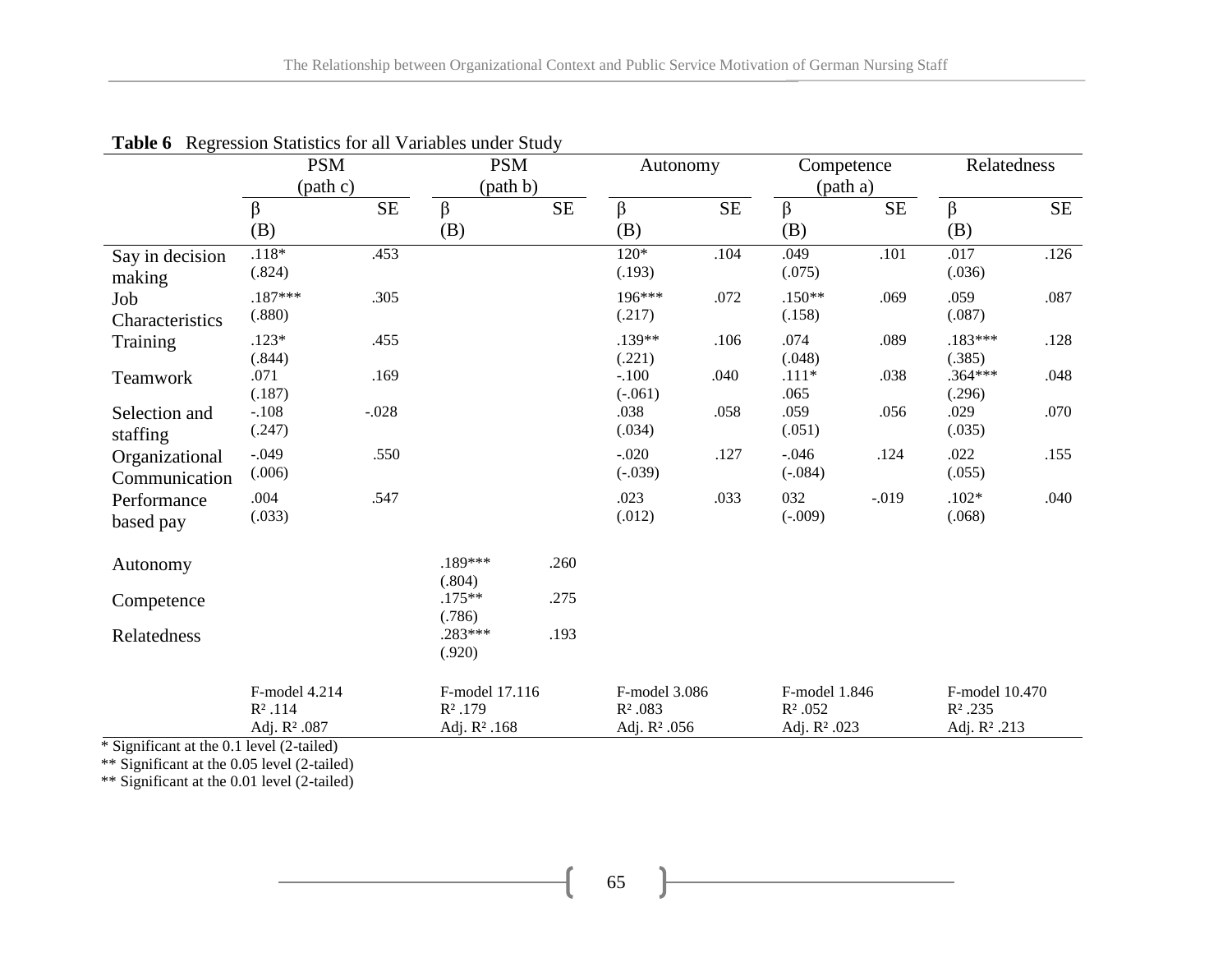# 4.3.2 Test of Mediation Effect: Hypothesis 10

As recommended by Baron and Kenny (1986), next to the three regression analyses already performed in section 4.3.1 (go back to Table 6), a fourth regression analysis was carried out, which integrates the mediator variable in the relationship between independent (HPWS) and dependent Variable (PSM) in order to test for possible mediation effects.

Remember, from Table 6 can be obtained that 'job characteristics', 'say in decision making', and 'training' influence PSM significantly (path c). The other dimensions of HPWS do not have a significant effect on PSM. Therefore, they are excluded from any further mediation analysis. Moreover, Table 6 provides evidence that all three basic psychological are significantly related to PSM (path b). Thirdly, it can be observed that 'training' has a significant effect on 'relatedness' and 'autonomy'; 'say in decision making' on 'autonomy'; and finally, 'job characteristics' on 'autonomy ' and 'relatedness' (path a).

In step four of the mediation analysis, the effect of the independent variable ('job characteristics', 'say in decision making' and 'training') on the dependent variable (PSM) was tested again, but this time the mediators (the three basic psychological needs) are held constant in order to test the model sequentially (Table 7). It can be observed that the initially significant dimension 'training' is completely mediated by the psychological basic need relatedness. In other words, after including the basic need relatedness in the model, the relationship between training and PSM (path c) is no longer significant (see Table 7). Next to this, it can be observed that the initially strongly significant effects of the independent variables are reduced. For this reason, the Sobel test was applied to test for partial mediation.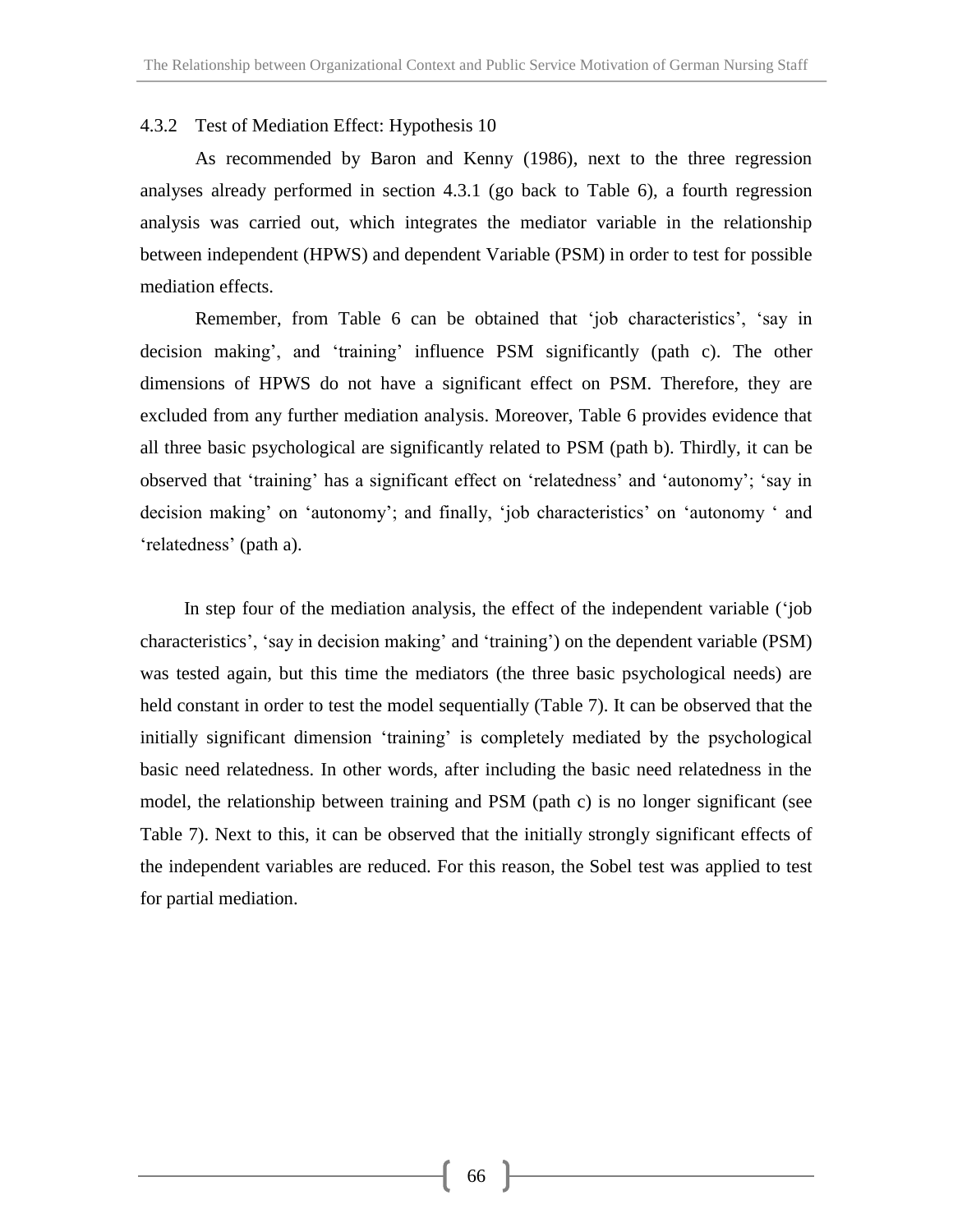|                           | <b>PSM</b>                                             |           | <b>PSM</b><br>$\overline{2}$                           |          | <b>PSM</b><br>3                                         |           | <b>PSM</b><br>$\overline{4}$                             |           |  |
|---------------------------|--------------------------------------------------------|-----------|--------------------------------------------------------|----------|---------------------------------------------------------|-----------|----------------------------------------------------------|-----------|--|
|                           | $\beta$<br>(B)                                         | <b>SE</b> | β<br>(B)                                               | $\rm SE$ | β<br>(B)                                                | <b>SE</b> | $\beta$<br>(B)                                           | <b>SE</b> |  |
| Job<br>Characteristics    | $.113**$<br>(.790)                                     | .457      | $.163***$<br>(.766)                                    | .293     | $.141**$<br>(.662)                                      | .291      | $.121**$<br>(.781)                                       | .283      |  |
| Training                  | $.192***$<br>(.909)                                    | .308      | $.129***$<br>(.884)                                    | .438     | $.130**$<br>(.890)                                      | .430      | .061<br>(.421)                                           | .429      |  |
| Say in decision<br>making | $.125***$<br>(.866)                                    | .463      | $.119*$<br>(.834)                                      | .483     | $.114**$<br>(.793)                                      | .432      | $.112*$<br>(.567)                                        | .283      |  |
| Autonomy                  |                                                        |           | $.169$ ***<br>(.716)                                   | .267     | $.126**$<br>(.556)                                      | .271      | $.150**$<br>(.638)                                       | .263      |  |
| Competence                |                                                        |           |                                                        |          | $.178***$<br>.801                                       | .283      | $.160***$<br>(.716)                                      | .274      |  |
| Relatedness               |                                                        |           |                                                        |          |                                                         |           | .239***<br>(.776)                                        | .199      |  |
|                           | F-model 8.349<br>$R^2.095$<br>Adj. R <sup>2</sup> .083 |           | F-model 8,145<br>$R^2.121$<br>Adj. R <sup>2</sup> .106 |          | F-model 8.318<br>$R^2$ .150<br>Adj. R <sup>2</sup> .132 |           | F-model 10.359<br>$R^2$ .211<br>Adj. R <sup>2</sup> .191 |           |  |

|  |  |  |  | <b>Table 7</b> Regression Statistics for HPWS and PSM While the Mediator is Fixed |
|--|--|--|--|-----------------------------------------------------------------------------------|
|--|--|--|--|-----------------------------------------------------------------------------------|

\* Significant at the 0.1 level (2-tailed)

\*\* Significant at the 0.05 level (2-tailed)

\*\* Significant at the 0.01 level (2-tailed)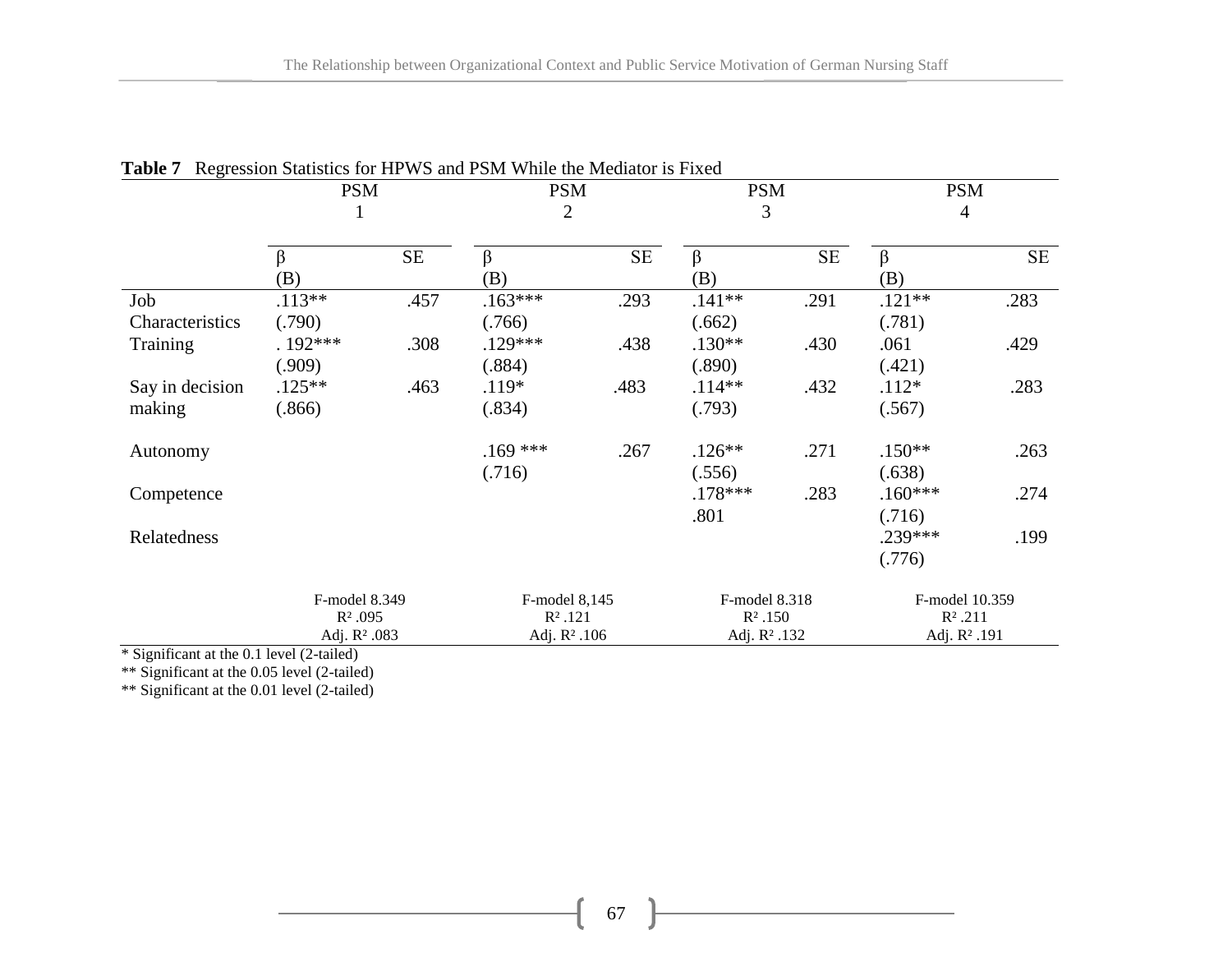Beyond that, the analysis of Table 7 provides evidence that the model is truly hierarchical. The F-ratios for each step show that the model becomes better each time another dimension of HPWS and another basic psychological needs is included in the regression analysis. In the final model, 21 % of PSM can be explained by the variables mentioned above (adj. R² .191).

The results of the Sobel test are summarized in Table 8. From this table, it can be obtained that the relationship between 'job characteristics' and PSM is partially mediated by 'relatedness'  $(z = 2.55)$  and 'autonomy'  $(z = 1.95)$ .

## 4.3.3 Testing Differences in Group's Mean Level of PSM: Hypothesis 11

In order to test *H11*, which claims that there is no significant difference in the level of PSM in public compared to private hospitals, in situations where the difference in degree of publicness are small and no risk of an influencing sociohistorical and demographical context exists, a T-test was processed.

But first, it needed to be tested whether the same sociohistorical and demographical context was presented in the two types of organizations. The results of the t-test supported the idea sciohisorical and demographical context in private hospitals do not differ significantly from the sciohisorical and demographical context in public ones (age:  $((t (249) = .883, p < .378))$ ; gender: ((t (249) = -.208, p < .836); education: ((t (226) = .990, p < .323); position: (( (t (238) = -.67,  $p < .947$ )). For more descriptive information about the sociohisotical and demographical context of private and public hospitals, see Appendix Table A3d)

In the second step, the t-test is used to compare the mean levels of PSM in public and private hospitals. The data found supports  $H11$  (t (239) = -.203, p < .855). In other words, there is no significant difference between the average levels of PSM in public hospitals compared to private counter partners. (The average score of PSM in public hospitals (N210) is 58.45; in private hospitals (N31), it is 58.10).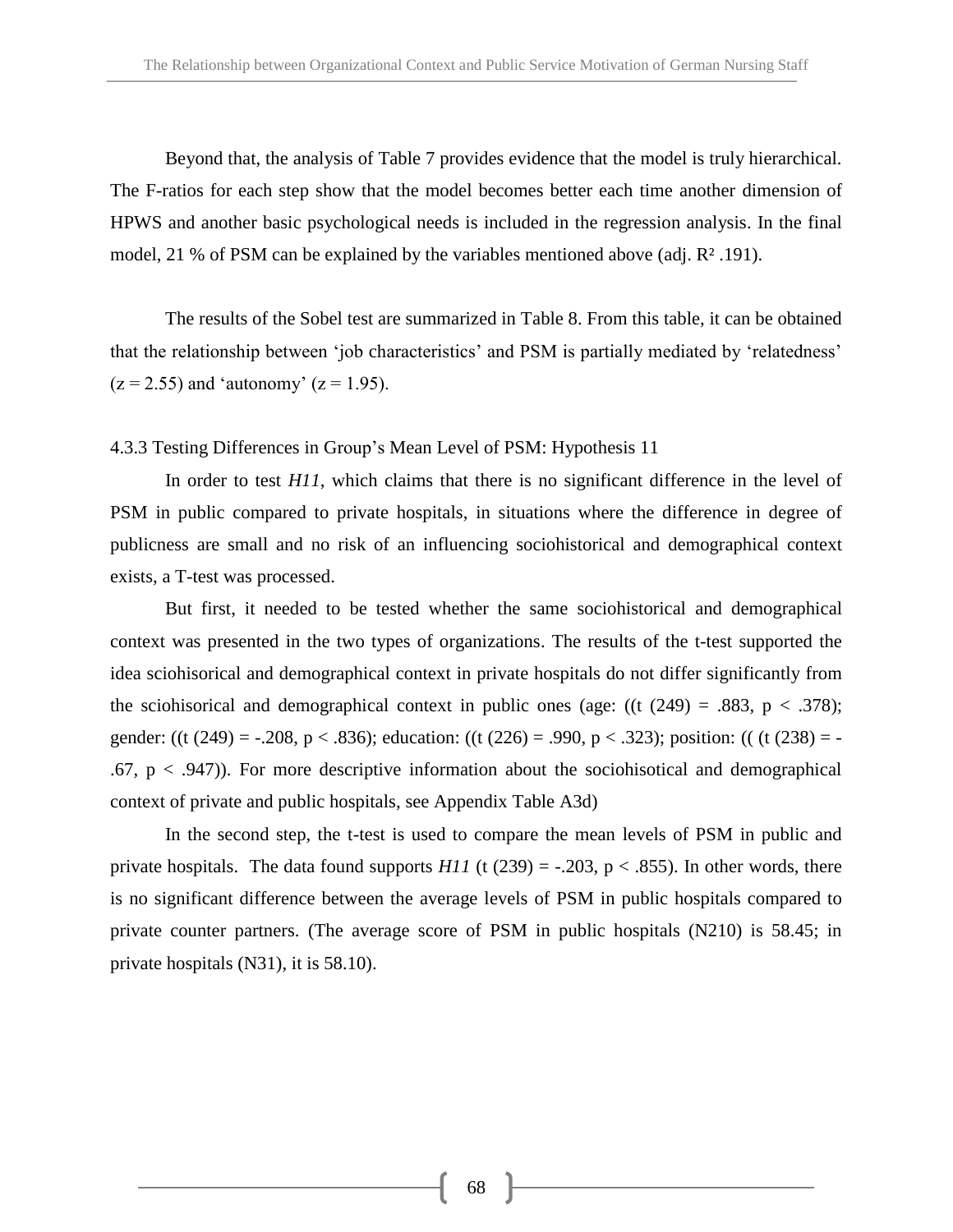|                                                                                                                                                 | Autonomy           |                     |      |                 | Competence |                    |                     |      | Relatedness |              |                                  |                     |      |                 |      |
|-------------------------------------------------------------------------------------------------------------------------------------------------|--------------------|---------------------|------|-----------------|------------|--------------------|---------------------|------|-------------|--------------|----------------------------------|---------------------|------|-----------------|------|
|                                                                                                                                                 | Bа<br>(B)          | βb<br>(B)           | Sea  | SE <sub>b</sub> | Z          | βa<br>(B)          | $\beta b$<br>(B)    | SEa  | SEb         | <sup>Z</sup> | Ba<br>$\left( \mathrm{B}\right)$ | βb<br>(B)           | SEa  | SE <sub>b</sub> | Z    |
| Job characteristics                                                                                                                             | $.173**$<br>(.156) | $.804***$<br>(.189) | .069 | .260            | 1.95       | $.172**$<br>(.165) | $.920***$<br>(.283) | .165 | .193        | .08          | $.504**$<br>(.239)               | $.786***$<br>(.275) | .090 | .275            | 2.55 |
| Say in Decision<br>making                                                                                                                       | $.171*$<br>(.105)  | $.804***$<br>(.189) | .102 | .260            | 1.47       | $NA^{\circ}$       | $.920***$<br>(.283) |      | .193        |              | $.186***$<br>(.127)              | $.786***$<br>(.275) | .113 | .275            | 0.26 |
| Training<br>$\mathbf{M}$ and $\mathbf{M}$ and $\mathbf{M}$ and $\mathbf{M}$ and $\mathbf{M}$ and $\mathbf{M}$ and $\mathbf{M}$ and $\mathbf{M}$ | $.209**$<br>(.131) | $.804***$<br>(.189) | .102 | .260            | 1.71       | $NA^{\circ}$       | $.920***$<br>(.283) |      | .193        |              | $NA^{\sim}$                      | $.786***$<br>(.275) |      | .275            |      |

|  |  | <b>Table 8</b> Testing Mediation effects of the three Basic Needs (Sobel test) |  |  |  |
|--|--|--------------------------------------------------------------------------------|--|--|--|
|--|--|--------------------------------------------------------------------------------|--|--|--|

 $NA \cong No$  significant path a (no mediation possible)

NA<sup> $=$ </sup> No significant path c (already fully mediated)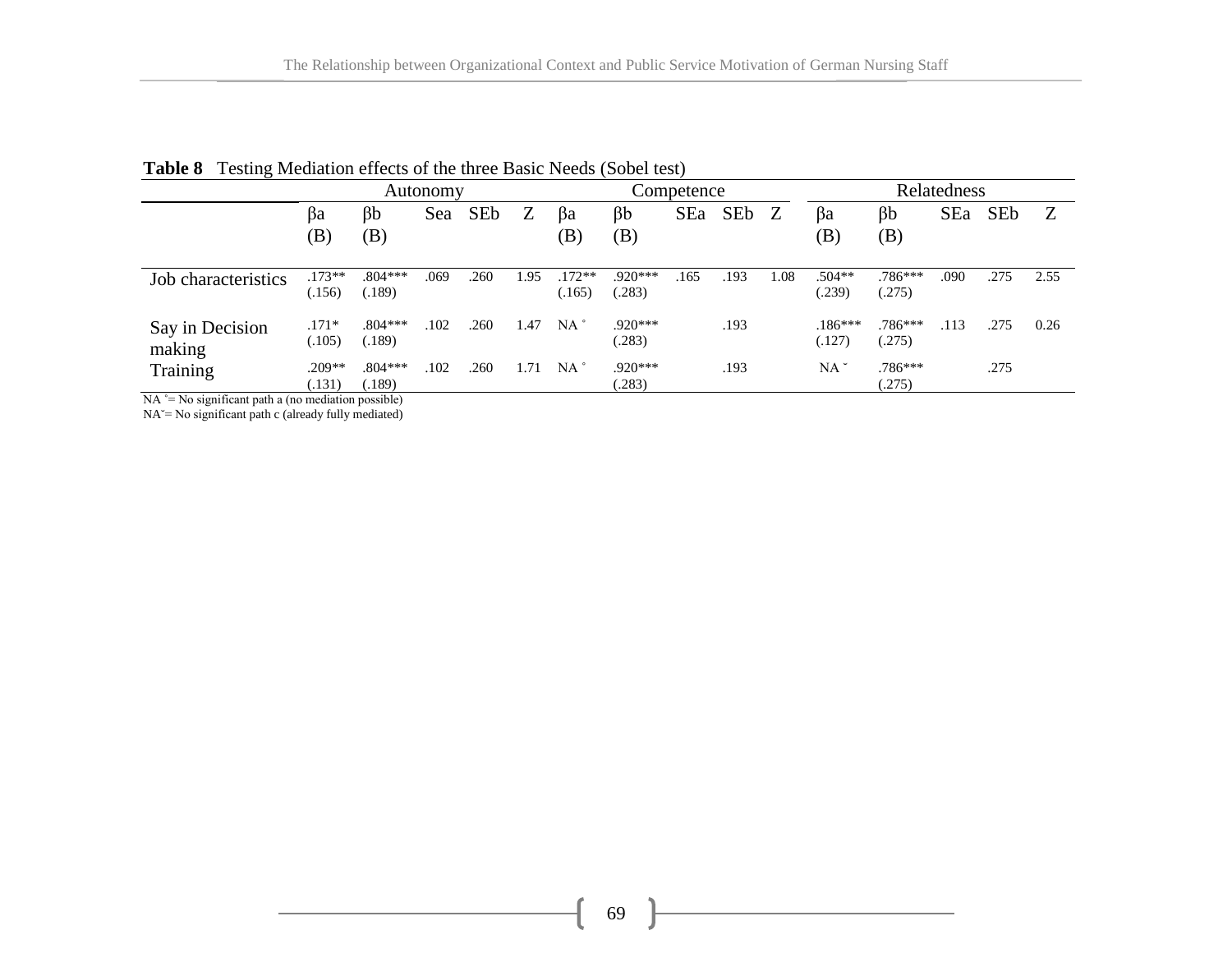# 4.3.4 Summary of the Results

Summing up, the data does not support the theoretical model, presented in the theoretical framework, where the three basic psychological needs have been thought to completely mediate the relationship between HPWS and PSM. However, there still is evidence that PSM, HPWS, and the three basic psychological needs are interrelated. PSM is linked to the dimensions of HPWS 'job characteristics', 'say in decision making', 'training', 'teamwork', and to the three psychological basis needs 'competence', 'autonomy' and 'relatedness'. In addition, six HPWS dimensions are related to the three basic psychological needs. 'Relatedness' mediates the link between 'training' and 'PSM'. The same is partially true for 'autonomy and relatedness' which mediate the relationship between 'job characteristics' and PSM.

Regression analyses demonstrate that the dimensions 'job characteristics' and 'training' play the most important role in this complex relationship since they are of greatest predictive value for the dependent variables.

Finally, as expected, there is no evidence that the level of PSM differs in public hospitals compared to private ones.

For a schematic overview of these results, see Figure 10.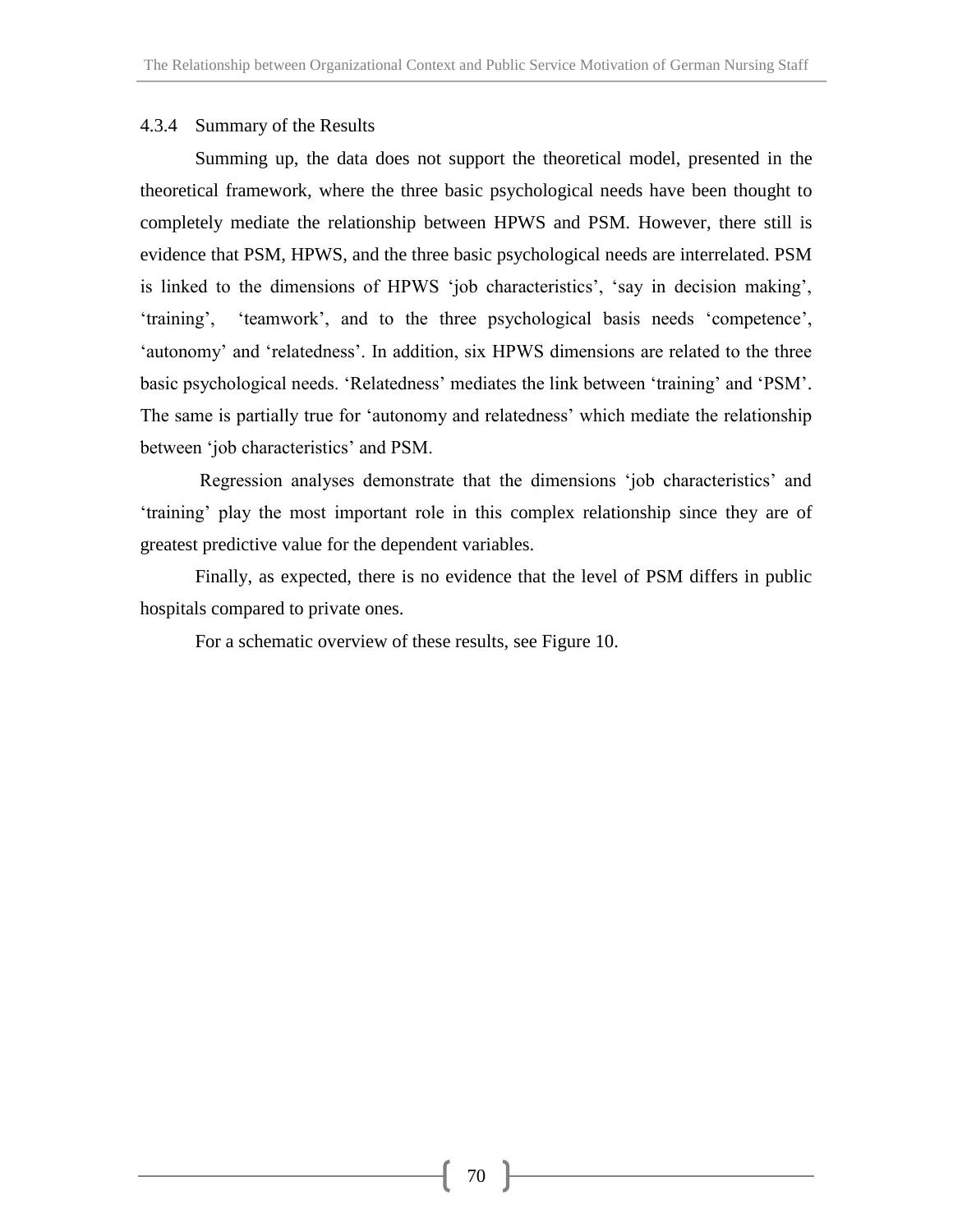

**Figure 10** Schematic Review of the Results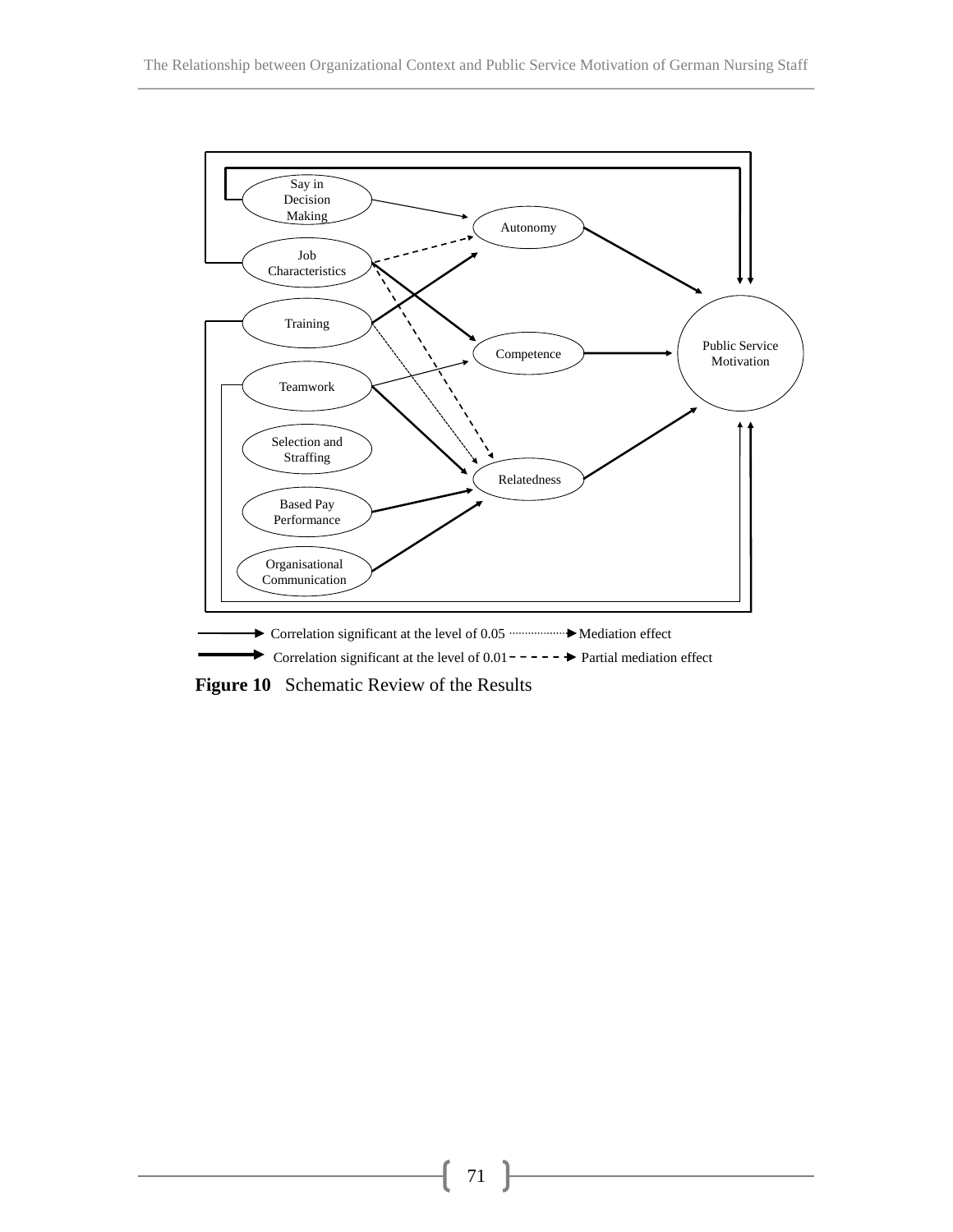# **5.0 Discussion and Conclusion**

Based upon the data presented in this study, it can be concluded that PSM plays a role in German hospital settings among nurses, because its average scores is rather high. Compared to Flemish state civil servants of the central ministries, the average score of PSM is only slightly lower (For more information about this study, see Vandenabeelen 2008a).

Moreover, the conclusion can be drawn that the five different dimension of PSM are not equally presented among nurses (and therefore do not play equally important role), since the average scores of the dimensions 'self-sacrifice', 'public interest', and 'compassion' are higher than in the two remaining dimensions 'attraction to politics' and 'democratic governance'.

This phenomenon is not surprisingly, because the nursing profession does not involve any form of political authority. Before individuals enter the nursing profession, they are familiar with the fact that involvement in public policy making will not be one of their future tasks. In contrast, the nursing profession is known for the opportunity to help and care for others under exertive working conditions (think of night shifts) in return for little money and prestige. Consequently, individuals who want to get involved in public politics are unlikely to enter the nursing sector.

In addition, because hospital's primary tasks focus on heath provision, their organizational values are more likely to emphasise the importance of altruism and benevolence than values that push employees into political involvement. This fact might foster the high level of 'self-sacrifice', 'public interest', and 'compassion' through the process of internalization

Summing up, the mechanisms self-selection and internalization provide a good explanation for the dominance of the dimensions 'self-sacrifice', 'public interest', and 'compassion' in hospitals.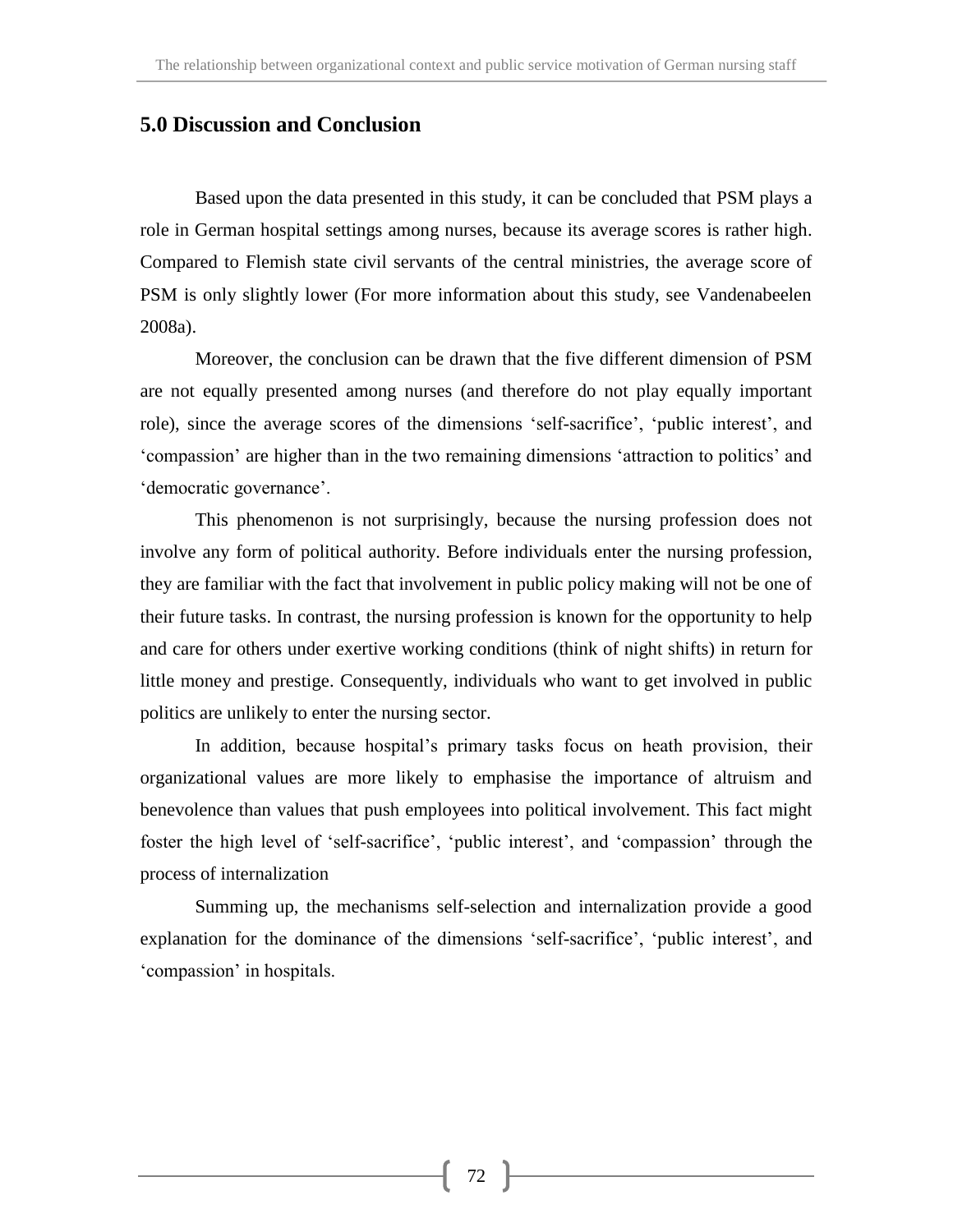Next to this, even though the theoretical model explaining PSM cannot be verified as expected, based upon the data presented, one can conclude that this study provides empirical evidence for the importance of the organizational context in fostering PSM directly and via the satisfaction of the three basic psychological needs.

Empirical testing of the hypothesizes proofed that four of the seven dimensions of HPWS correlated positively with PSM *(H1a/b/c/d).* In addition, a positive relationship between all three basic psychological needs and PSM could be demonstrated *(H9a/b/c)*  and a number of hypotheses regarding the relationship between HPWS and basic psychological needs could be verified as well *(H2a, H3a/b, H5b/c, H8*).

Therefore, it can be concluded that three concepts (HPWS, psychological basic needs, and PSM) are interrelated. This phenomenon supports the usability of the selfdetermination theory in explaining the transmission of the organizational context (institutions addressed as HPWS) to an individual level of behaviour (public service motivated behaviour) trough the process of internalization (the basis of the formation of identities) which depends on the satisfaction of the three basic psychological needs.

Because 'training' and 'job characteristics' were of the greatest predictive value, it can be concluded that these two play the most important role in the complex relationship between the organizational context and PSM.

Against expectations, the dimensions 'selection and staffing', 'performance based pay', and 'organizational communication' were not related to PSM *(H1e/f/g)*.

An explanation for the first missing correlation (the one between 'selection and staffing' and PSM, *H1e*) might lie in the high distribution of the variable 'selection and staffing'. It is notable that nurses in general answer the items of this dimension very differently. This raises the question whether the items can be interpreted differently, or whether there exist different staffing and selection techniques for nursing staff in different positions (think of specialized nurse and nurses with a management function). Both cases could have influenced the variability of the 'selection and staffing' dimension in a negative way, what in turn, might have adulterated the relationship between 'selection and staffing' and PSM.

The second missing correlation, the one between 'performance based pay' and PSM *(H1f)* might be explained by the idea that employees scoring high on PSM cannot

73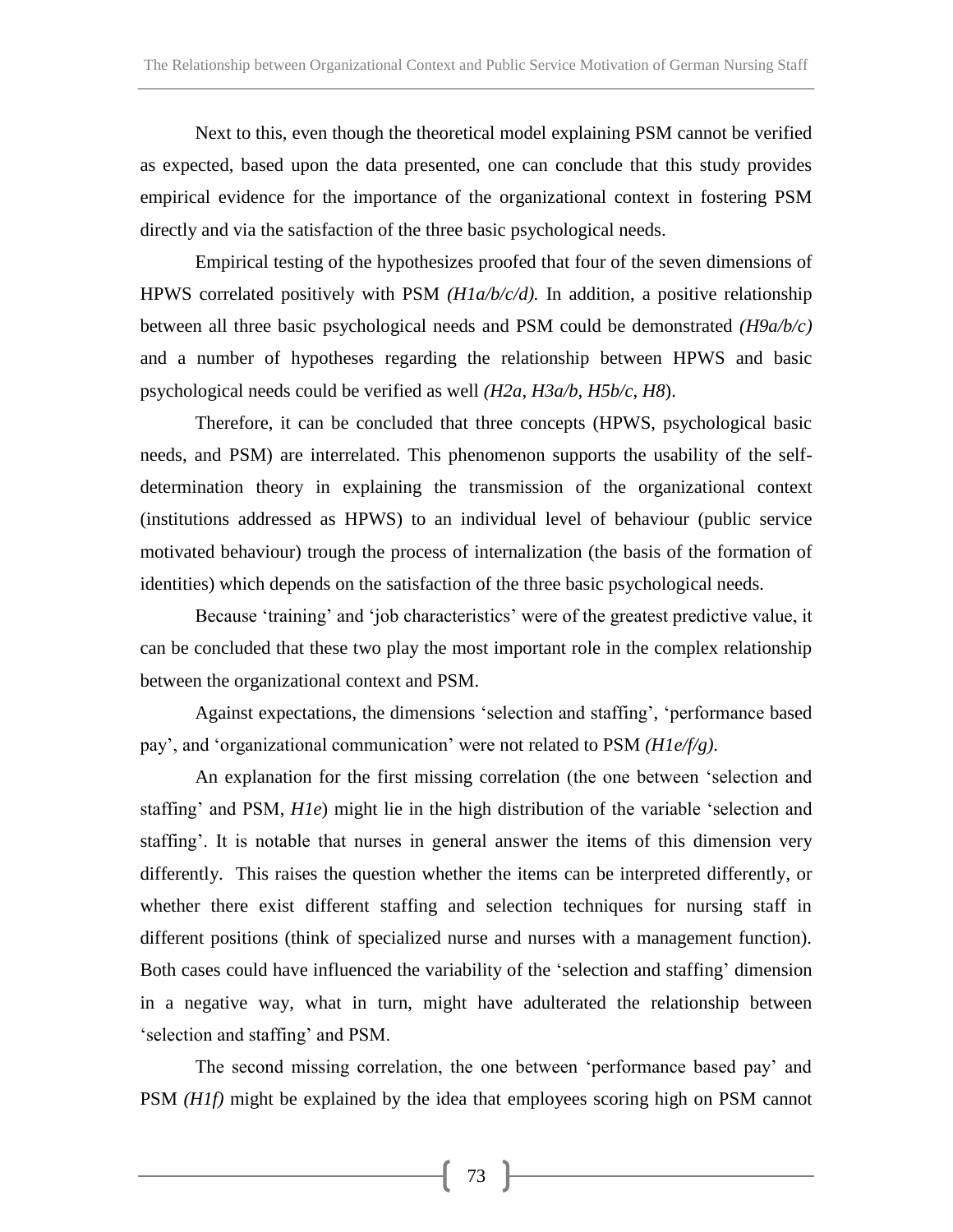be motivated easily by monetary incentives (Perry & Wise, 1990; Camilleri, 2004). There is some evidence that monetary incentives may even undermine PSM (Perry & Wise, 1990). The crowding out theory offers a plausible explanation for this phenomenon. Following Deci (1971, p.105), one is said to be intrinsically motivated to perform an activity when she or he receives no apparent reward except for the activity itself. Consequently, momentary incentives crowd-out intrinsic motivation because people are not longer able to do an activity for the sake of it (Frey & Jegen, 2001). According to Frey (2000), crowding-out-effect and relative effect price (described in section 2.2) work simultaneously. The relative price effect gives an incentive to supply more of the activity while the crowding-out-effect undermines existing intrinsic motivation and reduces supply. The occurrence of these two effects simultaneously might be an explanation for lack of the relationship between 'performance based pay' and PSM.

Finally, one reason for missing correlation between 'organizational commitment' and PSM *(H1f)* might the fact that the variable 'organizational commitment' is measured by only one item. Generally, measurement instrument which use only one item to measure a certain construct run the risk of low construct validity which might have lead to an adulteration of the relationship between 'organizational commitment' and PSM because the measurement instrument is not a reflection of the initially intended construct.

The mediating hypothesis *(H10)*, which claims that this relationship is mediated by the three psychological basic needs 'relatedness', 'competence', and 'autonomy', could not be corroborated in general by the data found (depending on the HPWS and basic need dimension). Therefore, it can be concluded that these needs are not the only variables that contribute to a deeper insight into the processes through which organizational values are transmitted to an individual level. In other words, even though the self-determination provides a good explanation for the transmission of institutional variables to an individual level of analysis, it cannot explain the whole process exclusively.

Against expectations, the data provides evidence for the variable 'relatedness' to mediate the relationship between 'training' and PSM. Next to this, the relationship between 'job characteristics' and PSM is partially mediated by 'relatedness' and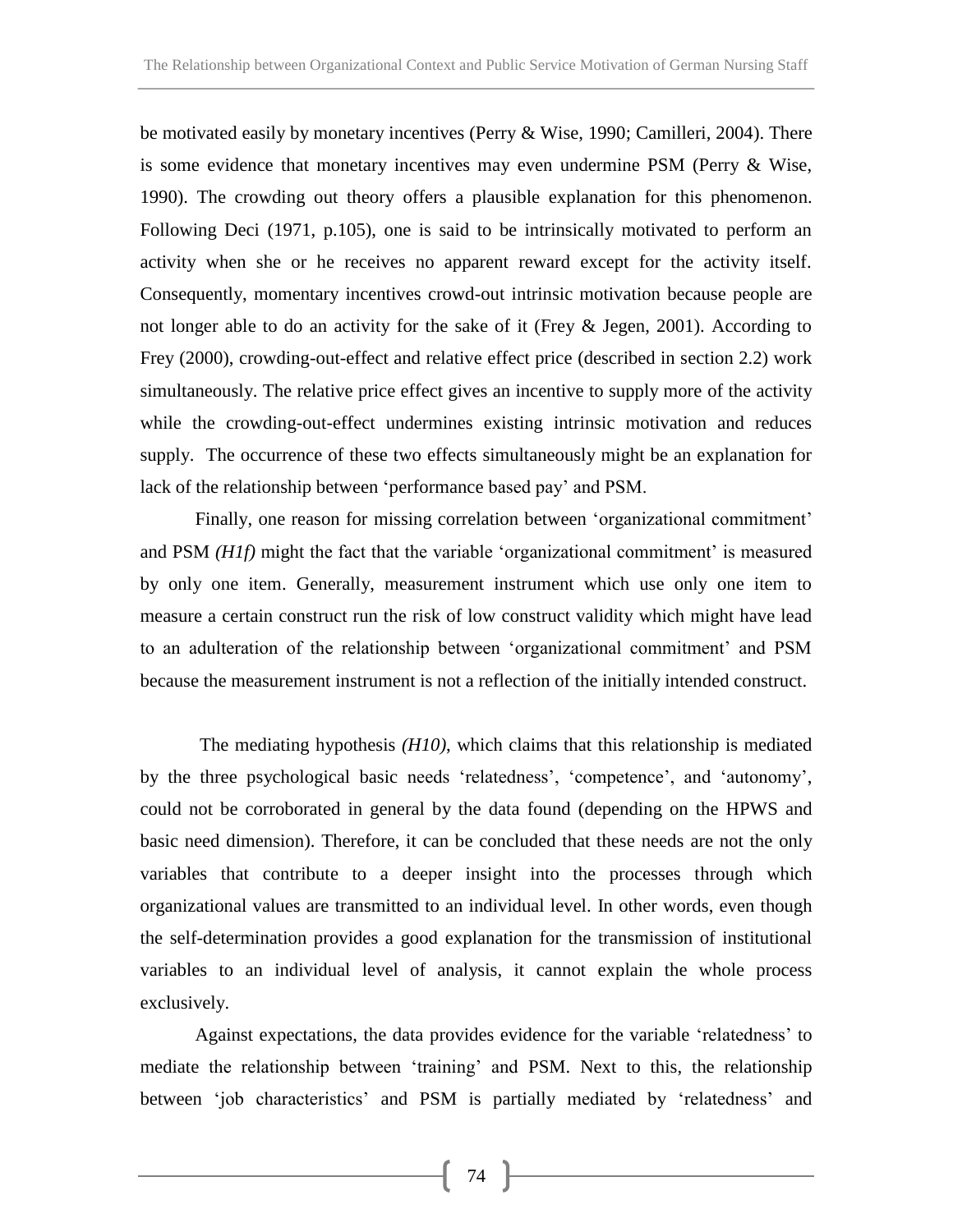'autonomy'. Reasons for these unexpected results might be found in the incomplete theoretical framework. For example, it can be argued that employees, having training possibilities, develop a sense of 'relatedness' because they experience that their employer believes in their abilities and developmental capacities. In addition, because they get to know their colleagues better during 'trainings', they might develop a stronger sense of 'relatedness' towards them, too. Next to this, it seems logical that employees who receive (constructive) 360˚ feedback on a regular basis are more likely to develop a higher sense of 'relatedness' towards colleagues and supervisors than others who don't.

The failed general mediating effect might be grounded in the fact that this study focuses on one single type of mediator, namely 'psychological basic needs', thus ignoring the potential interrelationships between this variable and other relevant employee outcomes, such as 'organizational commitment', 'job satisfaction', which are also related to PSM (Bright, 2008; Stijn, 2008; Vandenabeele, 2009), or organizational variables, such as 'organizational strategy' or 'climate climate'. In other words, it would be interesting to expand the self-determination theory and investigate whether a combination of the three basic psychological needs with other relevant variables would result in a better model of the relationship between HPWS and PSM, which represents the complex social reality in a more accurate way.

Finally, based upon the presented data, one can conclude that wildly spread claim 'the level of PSM in public organisations is higher than in private ones' cannot be generalized to the medical sector, particularly to the nursing profession, where the differences in the degree of publicness of the two types of organizations are very small. This raises the question, whether the initial claim must be rejected in general or differentiated. Further effort should repeat this research in organizations where the differences in the degree of publicness are larger. For example, one could think of research in privately and publicly run airline or phone companies which are not in charge of the provision of such a vulnerable common good as healthcare. Moreover, it would be interesting to observe, whether the results found in this study can be repeated among higher educated employees who, in general, can be choosier about their job's choice and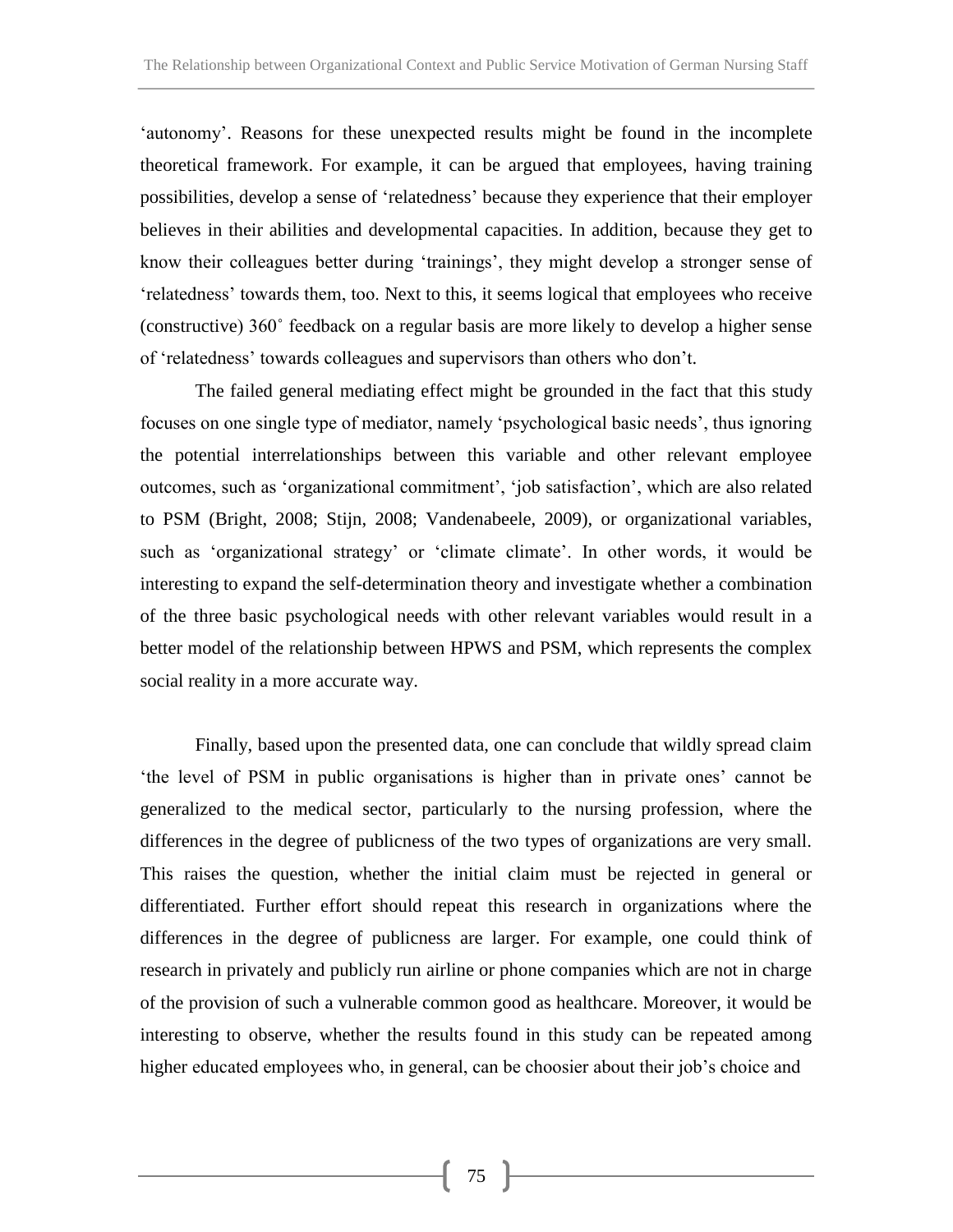working place. In other words, it would be rewarding to cross-validate this study in other sectors and among employees of different professions, because this process will help to determine whether the conclusions of this study can be generalized to a broader context.

However there are also some limitations in this study that should be considered and highlighted.

Firstly, the dataset upon which this study is based is medium sized  $(N = 251)$ . A larger sample size leads to more accurate parameter estimates and provides more chances for unrepresentative elements to cancel each other out (Dooley, 2001). In other words, due to the relatively small simple size of this study, small effect sizes run the risk to remain unrecognized. Consequently, it can be suggested to repeat this study using a larger sample size. Next to this, the hospitals under study differ regarding their size and function. For instance, hospital A2 is a tertiary care hospital which employs over 1600 nurses. In contrast, in hospital B2 only work about 50 nurses. These facts might have had an unwanted effect on the data presented.

Secondly, another point of limitation we must keep in mind is the research design. Longitudinal datasets would have yield better internal validity because they allow us to make stronger causal claims. That calls for repeating this research on a regular basis.

Thirdly, regarding the methodology of this empirical study, self-reported measurement instruments are used to measure all variables under study. This fact might have yield biased results. More in detail, we can think of the risk of social desirable answers or a biased sample. (For instance think of the possibility that only the most dependable employees were willing to fill in the questionnaire.) Another methodological limitation of this study is the fact that the scale of HPWS measures three dimensions by using only one item. Using only one item might be a risk to the construct validity. In other words, the item might not cover the complete theoretical construct which it is supposed to represent. For this reason, for further research on this subject might consider using a different measurement instrument to measure HPWS. In addition, further effort should also analyze the tensions between the concept HPWS used in this study and other common definitions of this term to reach consensus for further research involving HPWS.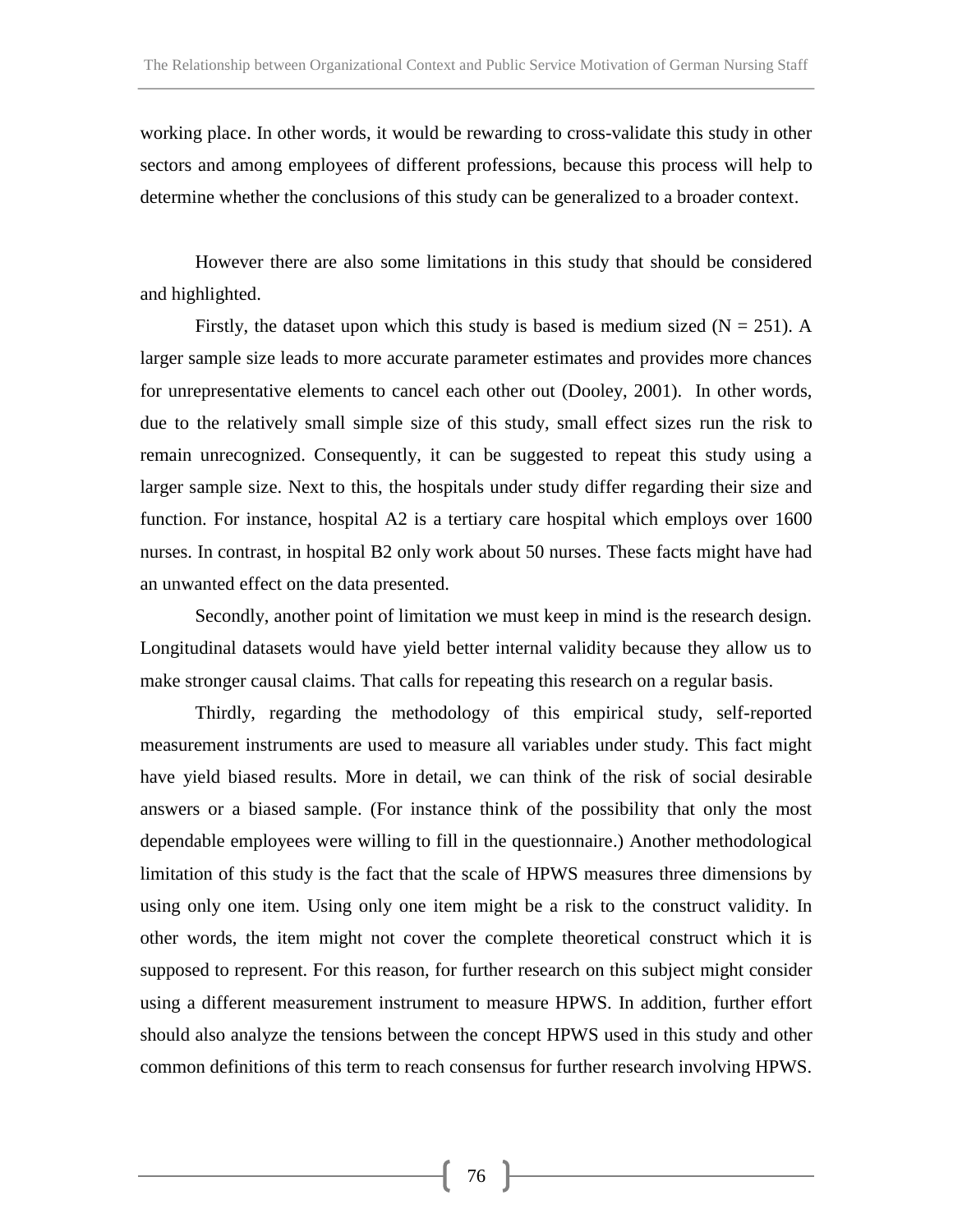Summing up as answer to research question 1 (*what is the role of PSM in German hospitals, especially among nurses?):* based upon the analysis of statistical desriptives it can be concluded that PSM in general plays a role in German hospital settings. In detail, the three dimensions self-sacrifice', 'public interest', and 'compassion' seem to be most important.

With regard to research question 2 (*what is the relationship between high performance work systems and public service motivation, and which role do basic psychological needs play in this relationship?)*: based upon the presented data, it can be concluded that four dimensions of HPWS ('job characteristics', 'training', 'say in decision making', and 'teamwork') have a positive and significant effect on PSM. Next to this, it can be concluded that the three psychological basic needs ('relatedness', 'competence', and 'autonomy') also play a relevant role in fostering PSM, because they influence PSM and HPWS as well. However, against the expectations, they do not mediate the relationship between PSM en HPWS completely. That means, selfdetermination theory self-determination provides a good explanation for the transmission of institutional variables to an individual level of analysis, but cannot explain the whole process exclusively.

Concerning research question *3 (what are the differences in the level of PSM in private organisations compared to public organizations operating in one sector?):* Just as expected, on the basis of the shown data, one can conclude that there are no significant differences in the level of PSM in the two types of hospitals under study among nursing staff.

77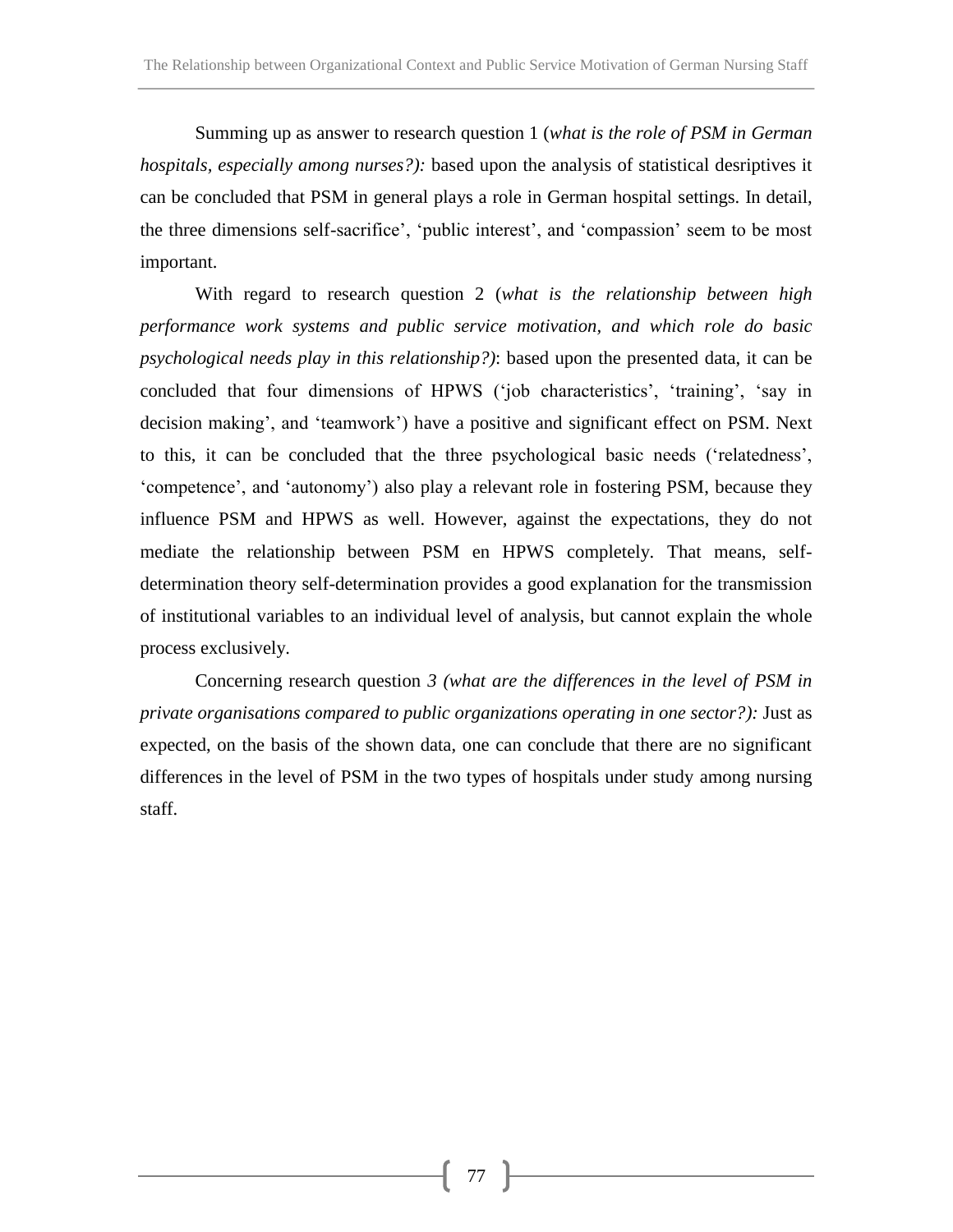#### **5.1.0 Practical Implications**

The results of this study should urge managers of nursing staff to consider the relevance of HR activities as a possibility to foster PSM, and in turn, to increase the performance of the nursing staff. Especially the HPWS dimensions 'job characteristics' and 'training' seem to play a crucial role in the relationship between HPWS and PSM, because these dimensions correlate strongest with PSM (directly and indirectly).

Once again, the HPWS dimension 'job characteristics' can be described best by the five task dimensions 'skill variety', 'task identity', 'task significance' and 'employee's autonomy' with which he or she is able to perform the job (Martel & Dupuis, 2006). The HPWS dimension 'training' is characterised by a set of activities which react to the present needs and is focused on the instructor (Beardwell & Claydon, 2007).

Skill variety can be achieved by job rotation, a HR tool established in the 1970s with spin-off effects (if properly structured) for business performance. More in detail, job rotation aims to reduce boredom, vary activities and develop or increase skill level by encouraging employees to change jobs periodically (Beardwell & Claydon, 2007). In the praxis, it can be recommended to organise work in such a way that nurses can work in different areas of medical expertise and fulfil different tasks within a team. Depending on the present skills of the working staff, job rotation might require additional trainings so that the employees are capable of completing the new task successfully.

One way to increase the skill level of employees is the introduction of a mentor program, a HR activity, which started to be recognized about 25 years (Beardwell & Claydon, 2007). This means, a more experienced worker (a mentor) guides, encourages and supports a less experienced worker, a so called 'protégé' (Beardwell & Claydon, 2007). The advantage of this program lays in the fact that both parties benefit from this mentor- protégé- relationship. While the developmental needs of the protégé are met, mentors experience that they are needed and that they fulfil an important task. In addition, they gain greatly from being challenged to understand their own jobs and organization from different point of view (Beardwell & Claydon, 2007). In other words, through the introduction of mentor programs the 'task significance' of experienced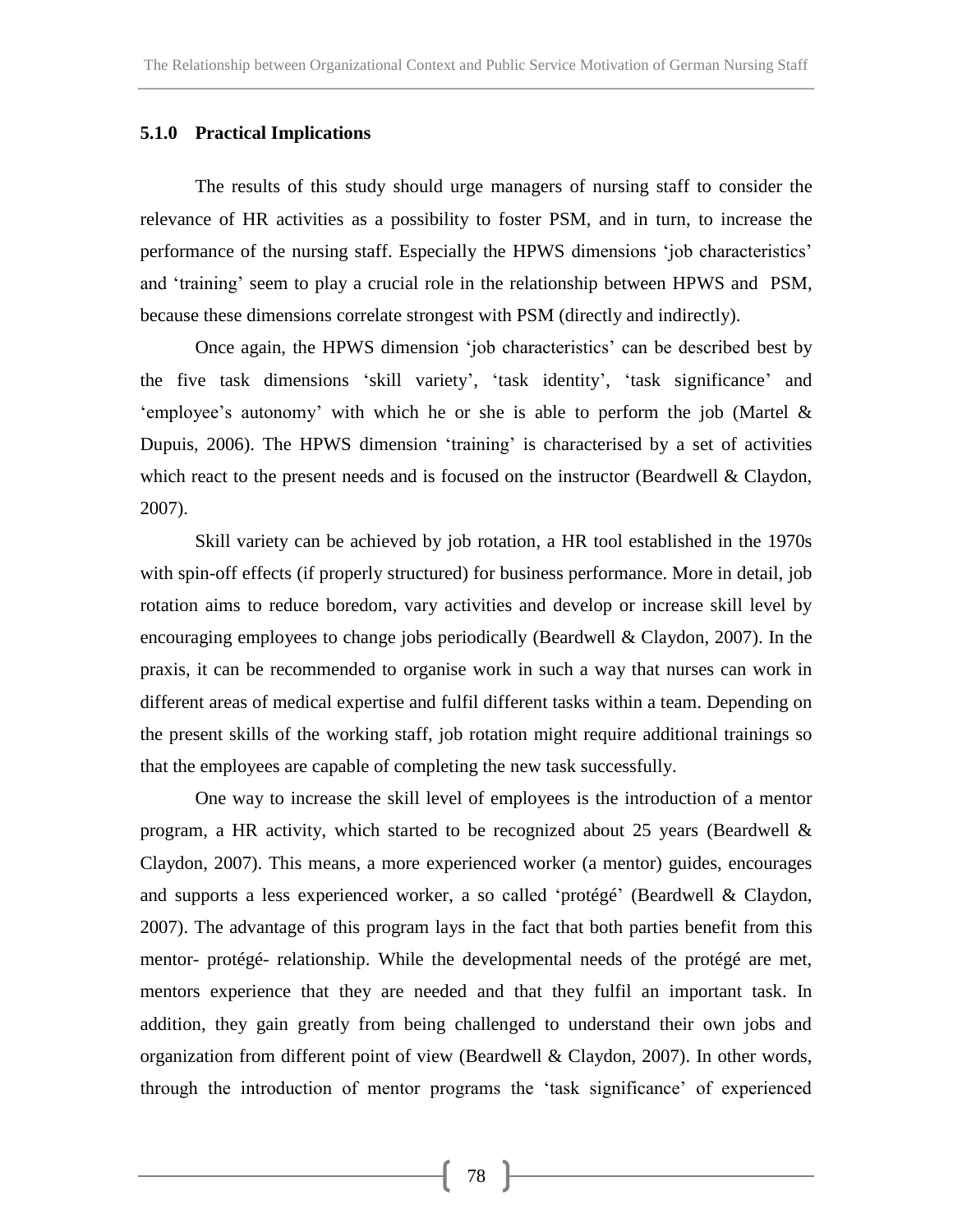employees and younger employee's needs for 'training' is stimulated. Next to this, the 'task variety' of both parties increases, because throughout process, young employees become capable to perform a greater number of tasks and more experienced workers are challenged to understand their jobs and organizations from a broader point of view (Beardwell & Claydon, 2007).

Another way to increase 'task significant' can be achieved by implementing a feedback culture which makes employees feel that they do crucial and meaningful job. Two types of feedback can be distinguished: formal feedback, in form of appraisal interviews and informal feedback, for instance personal chats, which is less timeconsuming and highly effective (Beardwell & Claydon, 2007) For this reason, it can be recommended to urge all employees, especially employees in a higher position, to give feedback on a daily and constructive basis, because just these little words increase the employee's sense of doing a highly valued and significant task. In addition, 'job rotations' based on the recovery of a patient will also increase the employee's 'task significance', because he or she gets the chance to see the own efforts directly in the increased health status of the patient.

Summing up, it can be recommended to introduce 'mentor programs', 'jobrotation' and the implementation of a feedback culture in hospital settings among nursing staff. These three interrelated HR activities will support the HPWS dimensions 'job characteristics' and 'training', and in turn, increase the performance of nursing staff in the long run

.

79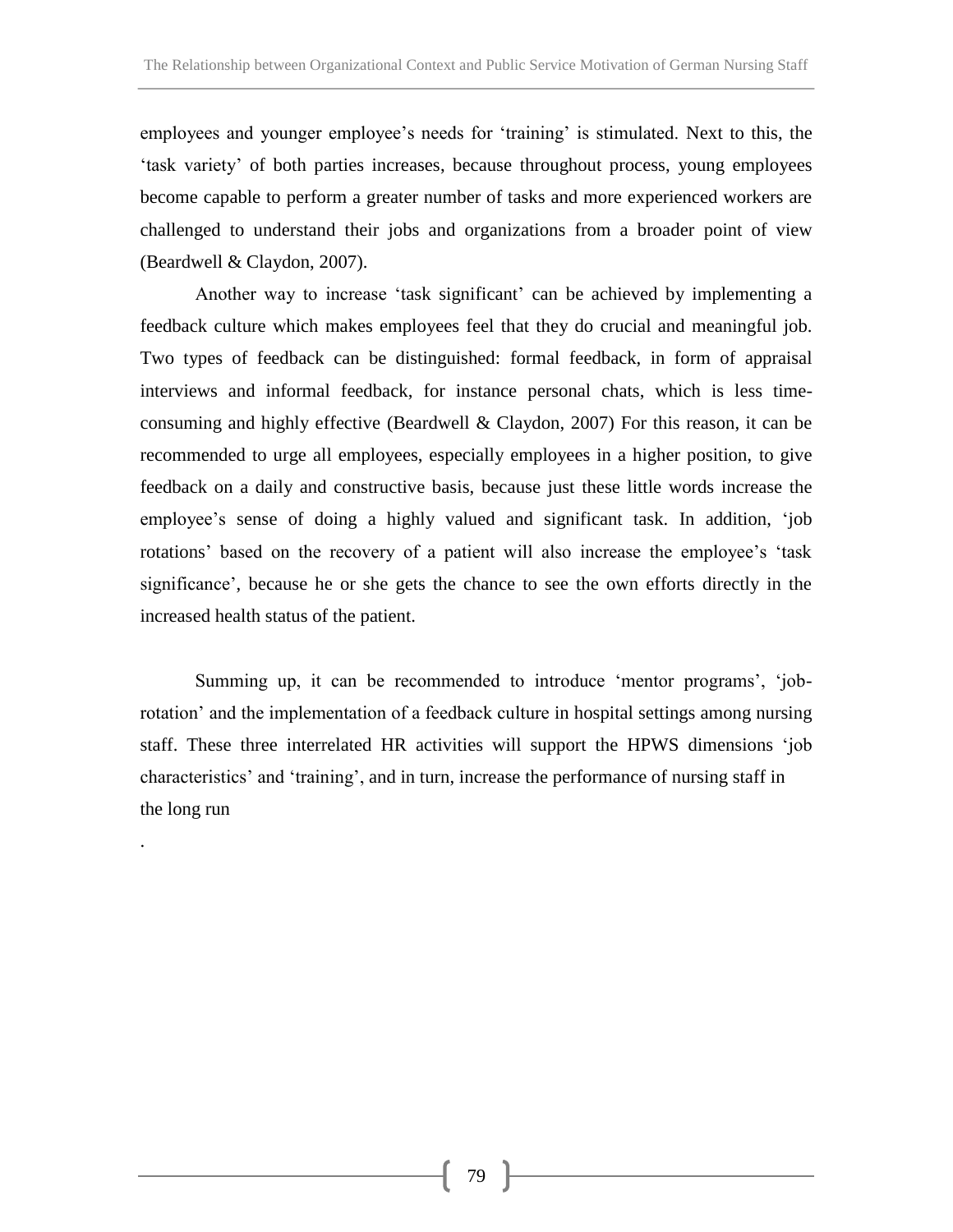|  |  | <b>Appendix 1: Items Used in Measurement Instruments</b> |  |
|--|--|----------------------------------------------------------|--|
|--|--|----------------------------------------------------------|--|

|                     | Table A1a Items of the Self-Reported Basic Psychological Needs Measurement Instrument |             |
|---------------------|---------------------------------------------------------------------------------------|-------------|
| <b>Based on</b>     |                                                                                       | Composite   |
|                     | <b>Vlachopouslos and Michailidoi, 2006</b>                                            | reliability |
|                     | <b>Autonomy</b>                                                                       | .53         |
| Auto1               | The work I follow is highly compatible with my choices and                            |             |
|                     | interest                                                                              |             |
| Auto <sub>2</sub>   | Even if I could, I wouldn't change any processes of the work I do<br>(1)              |             |
| Auto3               | I feel very strongly that I have the opportunity to make choices                      |             |
|                     | with respect to the way I do my work                                                  |             |
|                     | Competence                                                                            | .75         |
| Comp1               | I have been making huge process with respect to the carrier                           |             |
|                     | objectives I have in mind                                                             |             |
| Comp2               | From time to time I have doubts that I go anywhere regarding my                       |             |
|                     | current work position $(l)^*$                                                         |             |
| Comp3               | I feel that I can manage with the requirements of the job I am                        |             |
|                     | involved                                                                              |             |
| Comp4               | If feel that I am doing a good job at my workplace                                    |             |
|                     | <b>Relatedness</b>                                                                    | .84         |
| Relate1             | I feel extremely comfortable when my colleagues are around                            |             |
| Relate2             | I feel that a can talk with my colleagues about everything (private                   |             |
|                     | and work related topics)                                                              |             |
| Relate3             | The contact with my colleagues goes beyond working hours.                             |             |
|                     | From time to time, we meet after the shift                                            |             |
| (l) Reversed coding |                                                                                       |             |

\* Excluded item after confirmatory factor analysis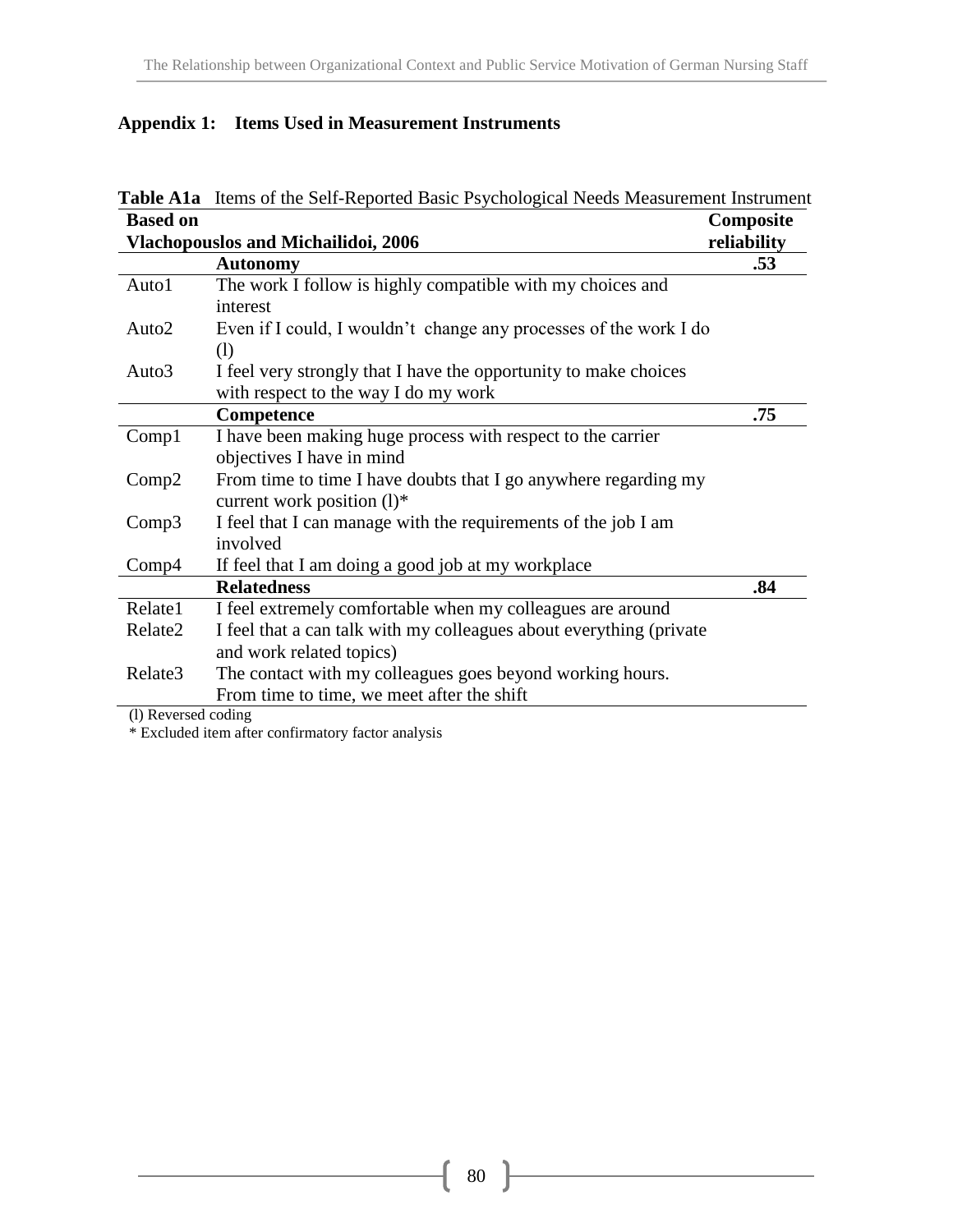|                    | Based on Harley et al. (2007)                                      | Cronbach's<br>aplpa |
|--------------------|--------------------------------------------------------------------|---------------------|
|                    | <b>Selection and Staffing</b>                                      | .61                 |
| SandS1             | I had enough time to ask questions and present myself during       |                     |
|                    | the recruitment process                                            |                     |
| Sand <sub>S2</sub> | The employee selection process at this hospital was very           |                     |
|                    | rigorous involving tests, interviews, work samples                 |                     |
|                    | <b>Training</b>                                                    |                     |
| Training1          | Over the last 12 month I had sufficient chances to participate     |                     |
|                    | in trainings (at least twice)                                      |                     |
|                    | <b>Performance based Pay</b>                                       | .66                 |
| PbasedP1           | My performance is judged by more than one person                   |                     |
| PbasedP2           | Performance more than once a month discussed with                  |                     |
|                    | employees                                                          |                     |
| PbasedP3           | The wages in this hospital are not very competitive for this       |                     |
|                    | industry $(l)$                                                     |                     |
| PbasedP4           | In this hospital, pay is not closely tied to individual            |                     |
|                    | performance (l)                                                    |                     |
| PbasedP5           | When I am judged my supervisor, personal willingness to            |                     |
|                    | perform plays a important role                                     |                     |
|                    | Say in decision making                                             |                     |
| SDMing             | When new nursing methods are introduced, I personally have         |                     |
|                    | a say in the decision about the changes                            |                     |
|                    | <b>Organizational Communication</b>                                |                     |
| OrgCom2            | Usually, I am informed about any changes in the organization       |                     |
|                    | I work and/or my working condition                                 |                     |
|                    | <b>Teamwork</b>                                                    | .74                 |
| Team1              | I see myself as a member of a formally designated team             |                     |
| Team <sub>2</sub>  | The success of the team depends on team members working            |                     |
|                    | together                                                           |                     |
| Team3              | Team members appoint their own leader                              |                     |
| Team4              | Team members jointly decide how work is done                       |                     |
| Team <sub>5</sub>  | Teams are given responsibility for particular tasks or services    |                     |
|                    | <b>Job characteristics</b>                                         | .85                 |
| JobC1              | My job involves doing a whole piece of work from start to          |                     |
|                    | finish, and the results of my effort are easily seen in the health |                     |
|                    | of the patient                                                     |                     |
| JobC <sub>2</sub>  | My job provides me with the chance to be completely                |                     |
|                    | involved in the recovery of patients                               |                     |

**Table A1b** Items of the Self-Reported HPWS Measurement Instrument

(l) reversed coding

 $\{81\}$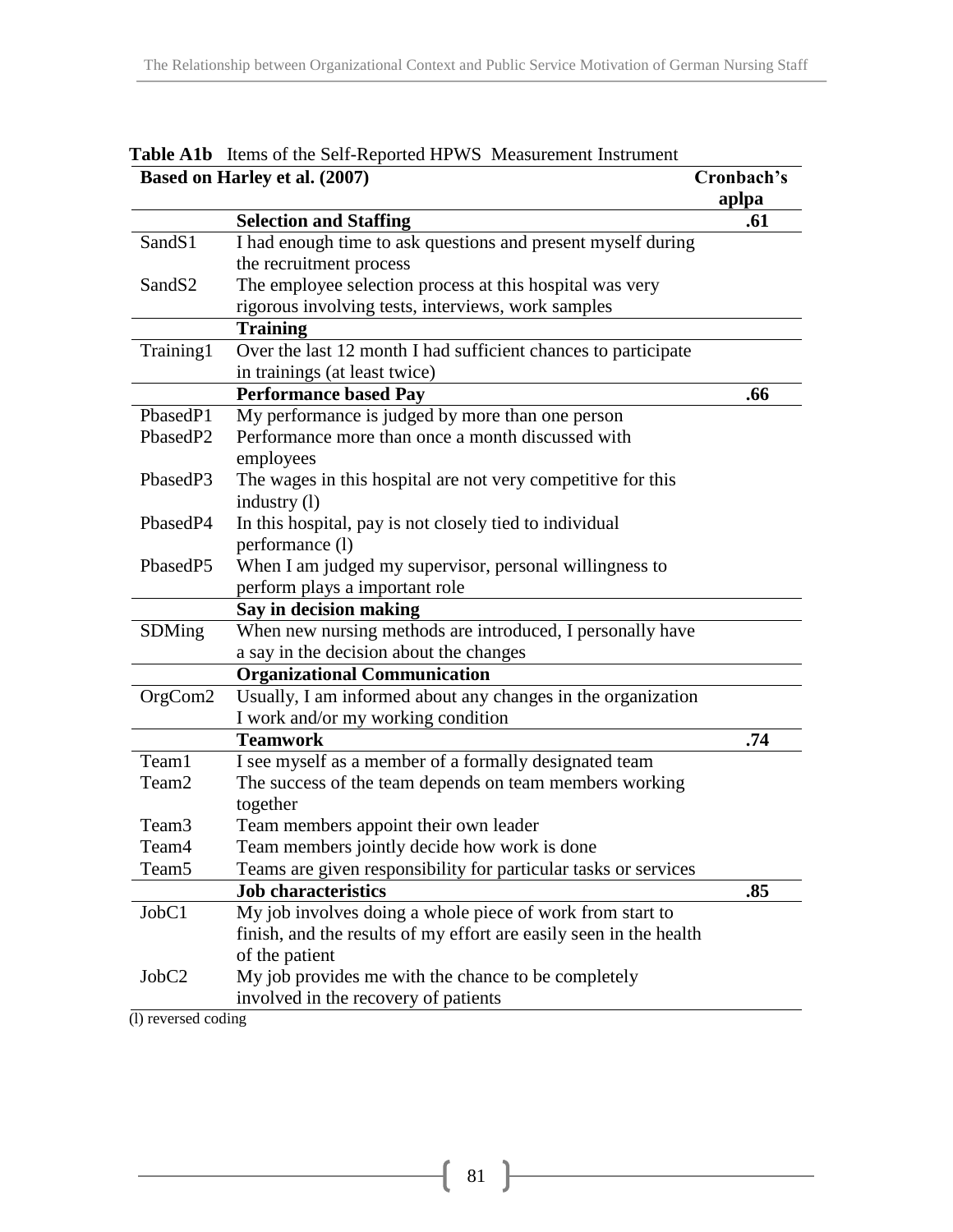### **Appendix 2: Full Correlation Matrix of Psychological Basic Needs and PSM**

| <b>Basic needs</b>  | <b>Correlations</b> |          |         |         |         |         |      |      |      |    |
|---------------------|---------------------|----------|---------|---------|---------|---------|------|------|------|----|
|                     |                     | 2        | 3       | 4       | 5       | 6       |      | 8    | 9    | 10 |
| 1. autonomy1        |                     |          |         |         |         |         |      |      |      |    |
| 2. autonomy $2$ (I) | $-162$              |          |         |         |         |         |      |      |      |    |
| 3. autonomy3        | .512                | $-196$   |         |         |         |         |      |      |      |    |
| 4. competence 1     | .213                | $-0.000$ | .208    |         |         |         |      |      |      |    |
| 5. competence2 (I)  | $-.050$             | .0334    | $-.047$ | $-.035$ |         |         |      |      |      |    |
| 6. competence3      | .120                | .0131    | .226    | .292    | .120    |         |      |      |      |    |
| 7. competence4      | .085                | .041     | .265    | .254    | .020    | .747    |      |      |      |    |
| 8. relatednesss1    | .168                | $-.228$  | .142    | .010    | $-.203$ | .232    | .363 |      |      |    |
| 9. relatedness 2    | .176                | $-.237$  | .198    | $-.051$ | $-.178$ | .103    | .225 | .743 |      |    |
| 10. relatedness3    | .073                | $-162$   | .067    | $-.094$ | $-.121$ | $-.004$ | .064 | .568 | .593 |    |

**Table A2a** Full Correlation Matrix for Basic Psychological Needs

\* Correlation is significant at the 0.05 level (2-tailed)

\*\* Correlation is significant at the 0.01 level (2-tailed)

(l) Reversed coding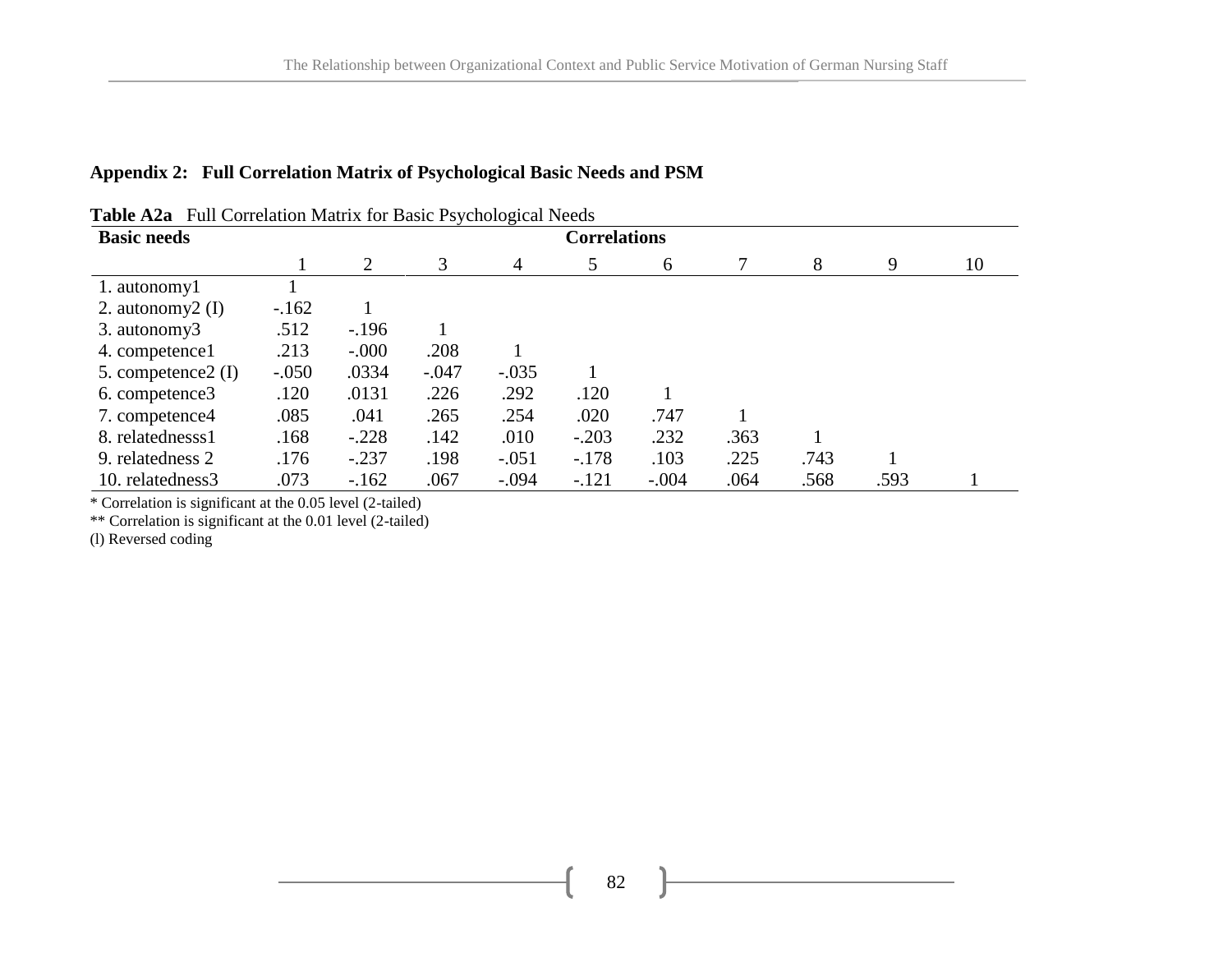| <b>Public Service</b> | <b>Correlations</b> |         |         |         |         |         |         |         |        |         |         |      |      |      |      |      |     |    |
|-----------------------|---------------------|---------|---------|---------|---------|---------|---------|---------|--------|---------|---------|------|------|------|------|------|-----|----|
| <b>Motivation</b>     |                     |         |         |         |         |         |         |         |        |         |         |      |      |      |      |      |     |    |
|                       |                     | 2       | 3       | 4       | 5       | 6       | 7       | 8       | 9      | 10      | 11      | 12   | 13   | 14   | 15   | 16   | 17  | 18 |
| 1. PSM1               |                     |         |         |         |         |         |         |         |        |         |         |      |      |      |      |      |     |    |
| 2. PSM2               | .737                |         |         |         |         |         |         |         |        |         |         |      |      |      |      |      |     |    |
| 3. PSM3 (I)           | .189                | .221    |         |         |         |         |         |         |        |         |         |      |      |      |      |      |     |    |
| 4. PSM4               | .299                | .372    | .275    |         |         |         |         |         |        |         |         |      |      |      |      |      |     |    |
| 5. PSM5               | .243                | .303    | .281    | .428    |         |         |         |         |        |         |         |      |      |      |      |      |     |    |
| 6. PSM6               | .243                | .320    | .276    | .282    | .213    |         |         |         |        |         |         |      |      |      |      |      |     |    |
| 7. PSM7 (I)           | $-.346$             | $-.303$ | $-.012$ | $-.066$ | $-.177$ | $-.270$ |         |         |        |         |         |      |      |      |      |      |     |    |
| 8. PSM8               | .402                | .425    | .019    | .113    | $-.030$ | .334    | $-.227$ |         |        |         |         |      |      |      |      |      |     |    |
| 9. PSM9               | .474                | .539    | .320    | .220    | .262    | .319    | $-.333$ | .481    |        |         |         |      |      |      |      |      |     |    |
| $10$ .PSM $10(I)$     | $-.208$             | $-.135$ | $-.082$ | $-.163$ | .004    | $-.072$ | $-.102$ | $-.054$ | $-126$ |         |         |      |      |      |      |      |     |    |
| 11. $PSM11(I)$        | $-256$              | $-.207$ | $-.072$ | $-.259$ | $-.043$ | $-.005$ | .068    | $-.209$ | $-119$ | .406    |         |      |      |      |      |      |     |    |
| 12. PSM12             | .366                | .310    | $-.001$ | .198    | .135    | .312    | $-.282$ | .303    | .300   | .008    | $-.029$ |      |      |      |      |      |     |    |
| 13. PSM13             | .339                | .362    | .151    | .381    | .395    | .239    | $-186$  | .117    | .3987  | .057    | $-.064$ | .506 |      |      |      |      |     |    |
| 14. PSM14             | .369                | 423     | .104    | .374    | .428    | .260    | $-.137$ | .092    | .321   | $-.018$ | $-.030$ | .185 | .436 |      |      |      |     |    |
| 15. PSM15             | .380                | .460    | .099    | .426    | 400     | .171    | $-.100$ | .072    | .359   | $-.155$ | $-.112$ | .276 | .533 | .573 |      |      |     |    |
| 16. PSM16             | .279                | .371    | .128    | .308    | .220    | .243    | $-.141$ | .345    | .366   | $-.040$ | $-.065$ | .228 | .281 | .359 | .482 |      |     |    |
| 17. PSM17             | .310                | 430     | .155    | .178    | .155    | .364    | $-181$  | .375    | .391   | $-.086$ | $-.093$ | .254 | .221 | .256 | .219 | .386 |     |    |
| 18. PSM18             | .329                | .307    | 156     | .252    | .065    | 300     | $-.118$ | .299    | .228   | $-116$  | $-.131$ | .099 | .214 | .245 | .239 | .367 | 367 |    |

**Table A2b** Full Correlation Matrix for PSM

\* Correlation is significant at the 0.05 level (2-tailed)

\*\* Correlation is significant at the 0.01 level (2-tailed)

(I) Reversed coding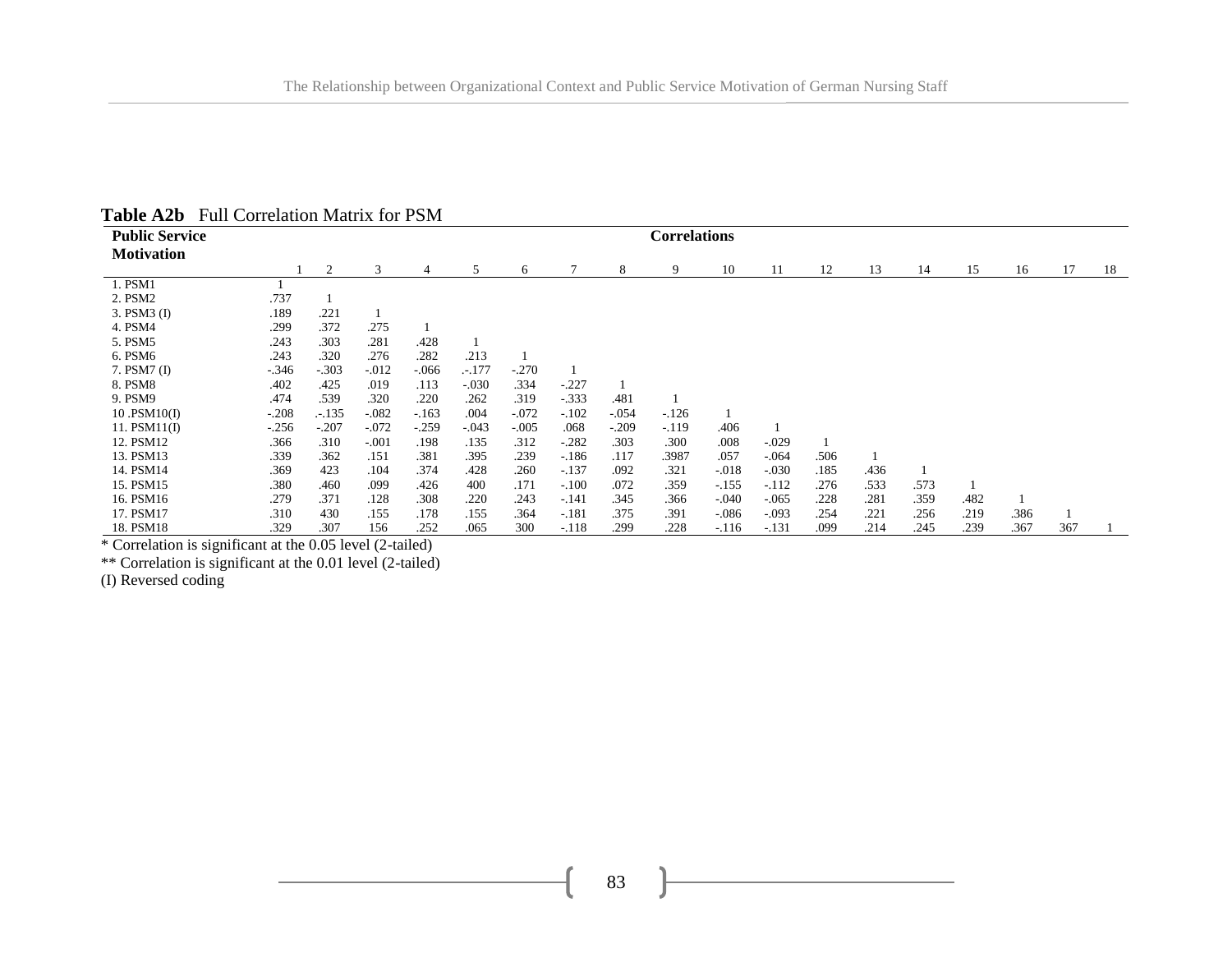# **Appendix 3 Descriptives Statistics and Representativeness of the Sample**

| Hospital                                 | $\mathbf{A}$ 1          | A <sub>2</sub>         | B <sub>1</sub>                   | B <sub>2</sub>                   | <b>Total</b>           |
|------------------------------------------|-------------------------|------------------------|----------------------------------|----------------------------------|------------------------|
| <b>Status</b>                            | Secondary care hospital | Tertiary care hospital | Primary care hospital            | Specialist hospital              |                        |
|                                          | (Akutkrankenhaus der    | (Krankenhaus der       | (Krankenhaus der akuten)         | (Spezialklinik)                  |                        |
|                                          | Zentralversorgung)      | Maximalversorgung)     | Grund- und Regelversorgung)      |                                  |                        |
| Number of beds                           | ~1.350                  | ~1300                  | ~130                             | $\sim$ 35                        | 1815                   |
| Number of nurses                         | ~100                    | ~1500                  | ~100                             | $~1$ 50                          | 2050                   |
| (incl. apprentices and<br>medical temps) |                         |                        |                                  |                                  |                        |
| Number of addressed                      | 170                     | 600                    | 40                               | 40                               | 850                    |
| nurses                                   | (43% of total number)   | (40 % of total number) | $(40\% \text{ of total number})$ | $(80\% \text{ of total number})$ | (40 % of total number) |
| <b>Responses</b>                         | 89 (52%)                | 130 (22 %)             | 18 (45%)                         | 14 (35%)                         | 251                    |

84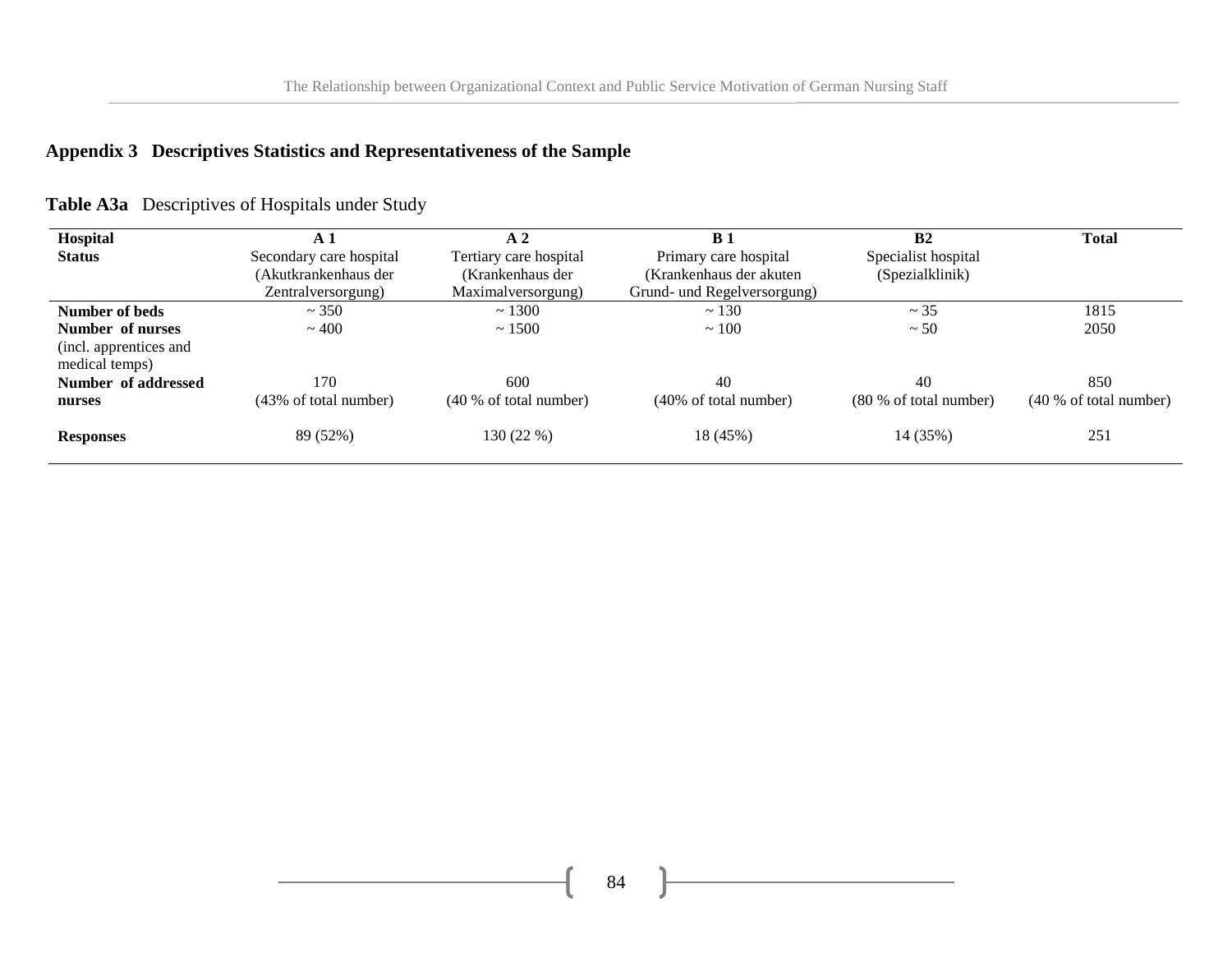|        | <b>Table AJD</b> CIII <sup>-</sup> Test for Genuer |          |           |
|--------|----------------------------------------------------|----------|-----------|
|        | Real                                               | expected | $\bf{Y}2$ |
| Male   | 22.1%                                              | 17.7%    | 0.65      |
| Female | 77.9 %                                             | 81.3%    | 0.33      |
|        |                                                    |          | 0,95      |

Table A<sub>3</sub>b Chi<sup>2</sup> Test for Gender

 $\chi^2$  0.99 (1)= 6, 63  $P(\chi^2 > X^2) = 6, 63 > 0, 95 \rightarrow$  Groups do not differ significantly from one another.

$$
\chi^2 = \sum_{j=1}^m \frac{(n_j - n_{jo})^2}{n_{jo}}
$$

**Appendix A3c** Chi² Test for Type of Working Contract

|           | Real   | expected | $\bf{Y}^2$ |  |
|-----------|--------|----------|------------|--|
| Full-time | 61,6 % | 69,5%    | 0.89       |  |
| Part-time | 28,7 % | 30.5 %   | 0.12       |  |
|           |        |          | 1,01       |  |

 $\chi^2$  0.99 (1)= 6,63  $P(\chi^2 > X^2) = 6.63 > 1, 01 \rightarrow$  Groups do not differ significantly from one another

$$
\chi^2=\sum_{j=1}^m\frac{(n_j-n_{jo})^2}{n_{jo}}
$$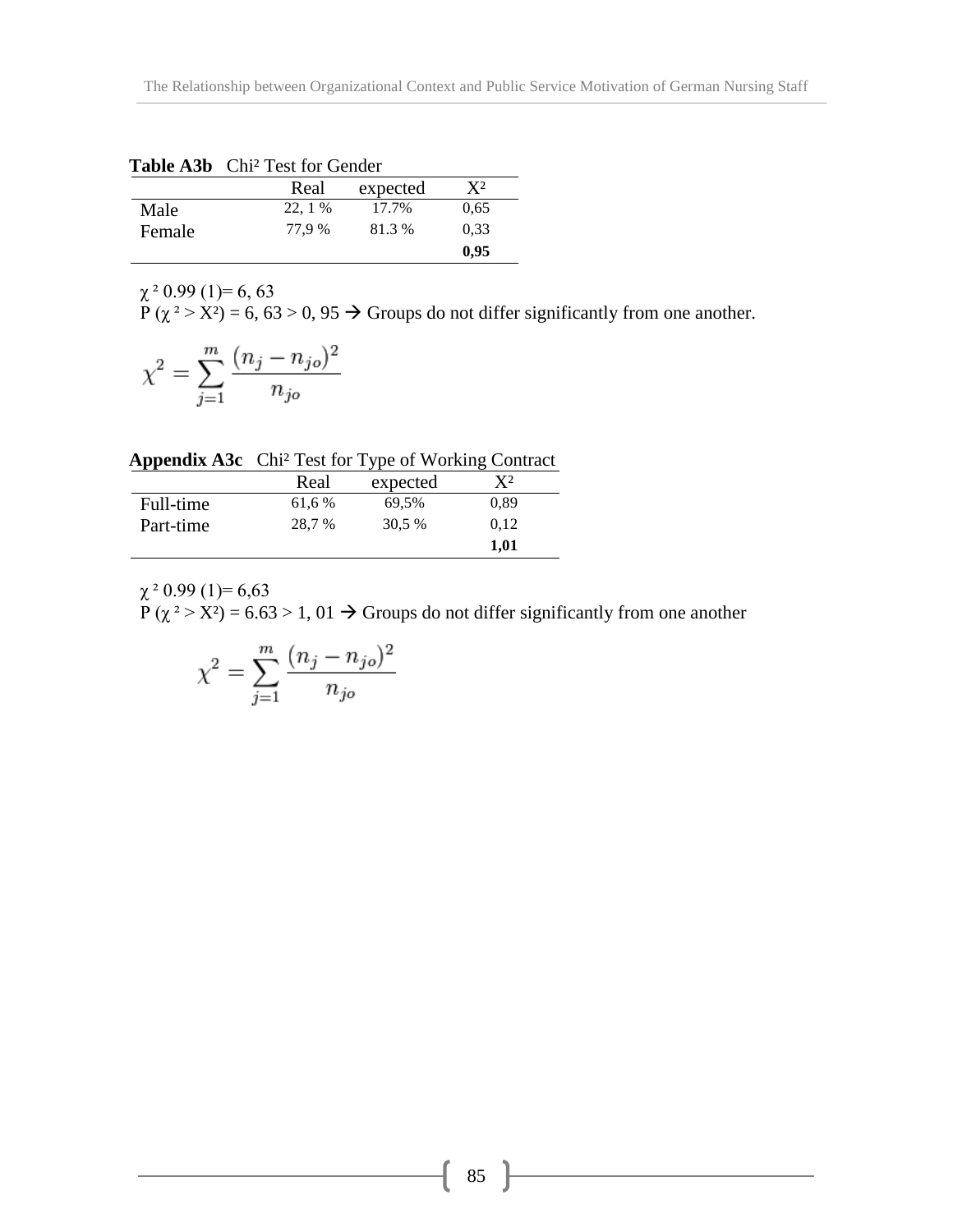|                               | ${\bf A1}$    | <b>B1</b>     | A <sub>2</sub> | B2            | <b>Total</b>  |
|-------------------------------|---------------|---------------|----------------|---------------|---------------|
|                               | $(N=88)$      | $(N=19)$      | $(N=130)$      | $N=14$        | $N = 251$     |
|                               | $\frac{0}{0}$ | $\frac{0}{0}$ | $\frac{6}{9}$  | $\frac{0}{0}$ | $\frac{6}{9}$ |
| <b>Position</b>               |               |               |                |               |               |
| Apprentice                    | 5,7           | 5,3           |                |               | 2, 5          |
| <b>Nurse</b>                  | 71,6          | 37,7          | 62, 1          | 42,9          | 65,4          |
| Specialized nurse             | 12,5          | 10,5          | 25,9           | 50,0          | 21,3          |
| Nurse in higher position      | 10,2          | 10,5          | 12,1           | 7,1           | 10,8          |
| Age                           |               |               |                |               |               |
| $>35$                         | 19,3          | 36,8          | 15,7           | 28,7          | 19, 9         |
| $<$ 35>55                     | 71,6          | 57,9          | 78, 7          | 61, 7         | 73, 7         |
| $<$ 55                        | 9,1           | 5,3           | 5,5            |               | 4,8           |
| <b>Education</b>              |               |               |                |               |               |
| Nursing school                | 92, 9         | 94, 1         | 81,4           | 90,0          | 79,3          |
| University of applied science | 4, 7          | 5, 9          | 18,4           | 10,0          | 10,8          |
| University                    | 2,4           |               |                |               | 0,8           |

## **Appendix A3d** Descriptives of Position, Age and Education

 $\overline{\mathfrak{f}}$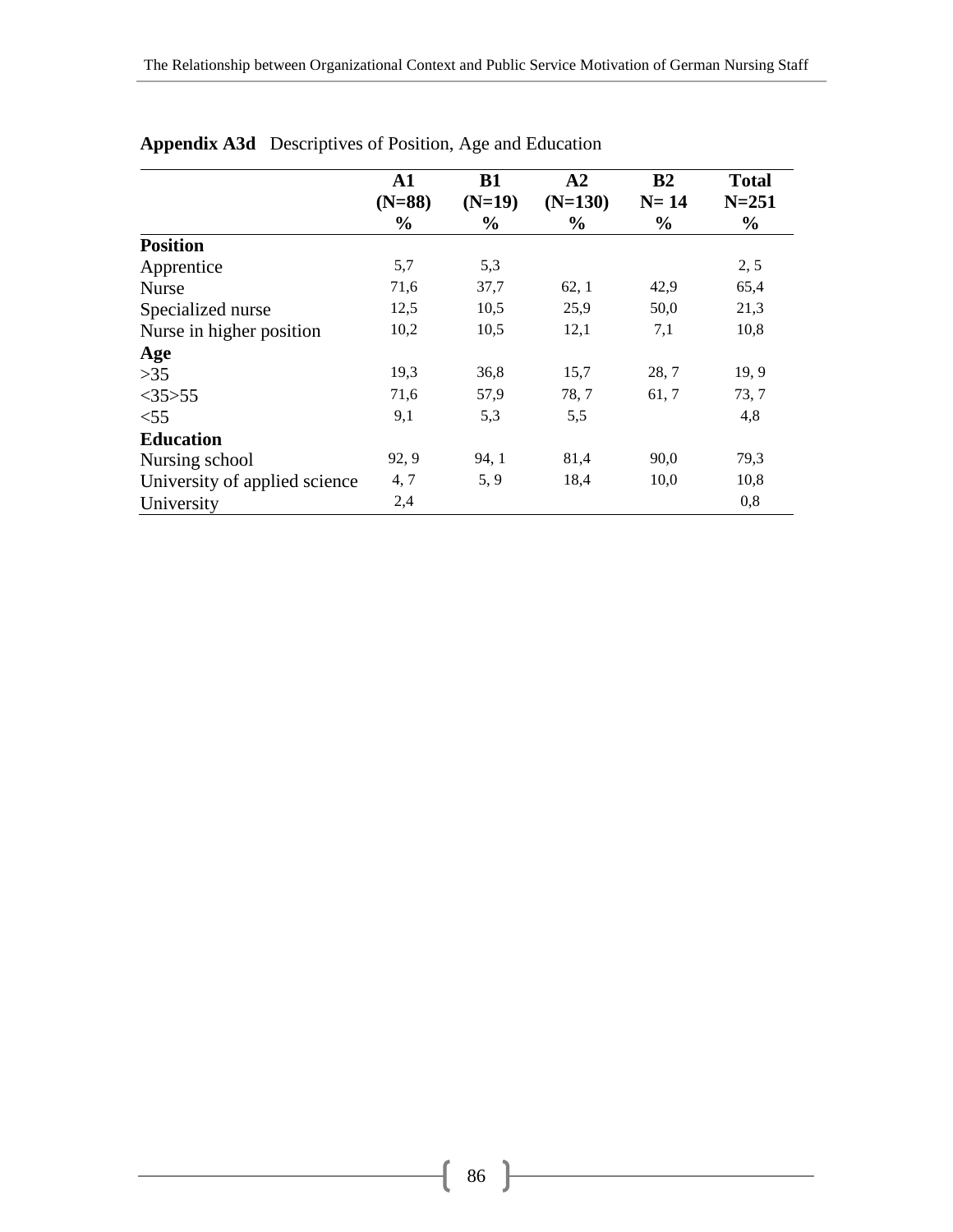| <b>Variable</b>               | Private hospital |               |                | <b>Public hospitals</b> |  |  |
|-------------------------------|------------------|---------------|----------------|-------------------------|--|--|
|                               | ${\bf N}$        | $\frac{0}{0}$ | N              | $\frac{0}{0}$           |  |  |
| Gender                        |                  |               |                |                         |  |  |
| Male                          | 47               | 21,7 %        |                |                         |  |  |
| Female                        | 164              | 75,6%         |                |                         |  |  |
| Position                      |                  |               |                |                         |  |  |
| Apprentice                    | 5                | 2,4 %         | $\mathbf{1}$   | 29 %                    |  |  |
| <b>Nurse</b>                  | 136              | 66,6%         | 21             | 61,0%                   |  |  |
| Specialized nurse             | 42               | 20,4 %        | 9              | 26,5 %                  |  |  |
| Nurse in higher position      | 23               | 11,2%         | 3              | 8,8 %                   |  |  |
| Age                           |                  |               |                |                         |  |  |
| $>35$                         | 38               | 17,5 %        | 12             | 35,2 %                  |  |  |
| $<$ 35>55                     | 164              | 75,6 %        | 21             | 61,7%                   |  |  |
| $<$ 55                        | 11               | 5,1%          | $\mathbf{1}$   | 2,9 %                   |  |  |
| Education                     |                  |               |                |                         |  |  |
| Nursing school                | 173              | 79,7 %        | 26             | 70,5 %                  |  |  |
| University of applied science | 25               | 11,5 %        | $\overline{2}$ | 5,9%                    |  |  |
| University                    | $\overline{2}$   | 11,2 %        |                |                         |  |  |

**Table A3e** Statistics on the Sociohistorical Context: Private and Public Hospitals Compared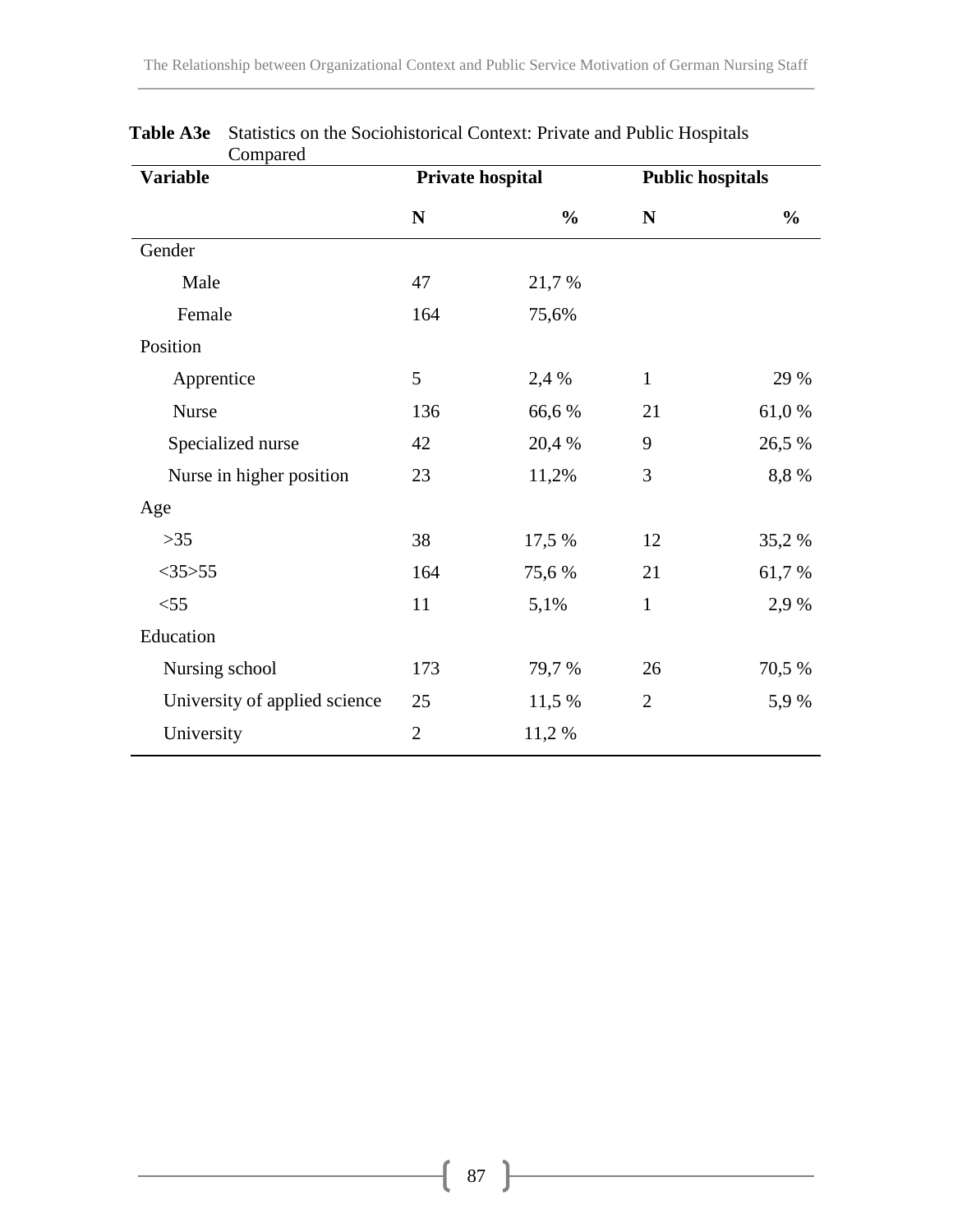#### **Appendix 4: Paper about the public dimension of this master thesis**

# *De publieke dimensie van de masterscriptie: De relatie tussen personeelsbeleid en public service motivation*

Dit paper maakt onderdeel uit van mijn masterscriptie die erop gericht is de samenhang tussen personeelbeleid en public service motivatie in publieke en private ziekenhuizen empirisch te onderzoeken. Doelstelling van dit paper is een analyse van de publieke dimensie van a) de organisatie waar ik onderzoek uitvoer en b) het onderzoeksvraagstuk. Gezien de beperkte omvang van dit paper zal ik de analyse toespitsen op één publiek ziekenhuis dat deel uit maakt van mijn onderzoek.

Eerst zal ik analyseren wat het ziekenhuis waar ik onderzoek uitvoer tot een publieke instelling maakt. Daarna zal ik na gaan of maatschappelijk verantwoord ondernemen een doelstelling van het HR beleid van het ziekenhuis is. Ten slotte, zal ik mijn eigen oordeel over de publieke dimensie van mijn vraagstuk geven, analyseren hoe het ziekenhuis op dit moment met het vraagstuk omgaat en aangeven hoe de beleidsmedewerkers het vraagstuk aan zouden kunnen pakken

Het onderscheiden van publieke en private organisaties is niet altijd eenvoudig, omdat het onderscheid op verschillende criteria gebaseerd kan worden (Rainey, 2003). Ten eerste, bestaat de mogelijkheid private en publieke organisaties op grond van formele kenmerken, zoals eigendom, bron van inkomsten en zeggenschap in te delen (Rainey, 2003). Helaas is deze indeling niet altijd zinvol, omdat er een grote variatie tussen de twee categorieën (private en publieke organisaties) blijkt te zijn (Rainey, 2003). Zo kunnen organisaties die het eigendom van één shareholder zijn, maar bijvoorbeeld over een goed beleid ter integratie van gehandicapten beschikken, 'publieker' zijn dan hun 'werkelijk publieke' counterpartners, omdat ze hun functie als voorbeeldwerkgever beter nakomen (Boyne, 2002).

De kenmerken moeten dus meer als continuüm worden opgevat en niet als aparte dimensies die het verschil tussen private en publieke organisaties zwart-wit aangeven (Boyne, 2002, Rainey, 2003). Als men een dergelijke formele indeling (op basis van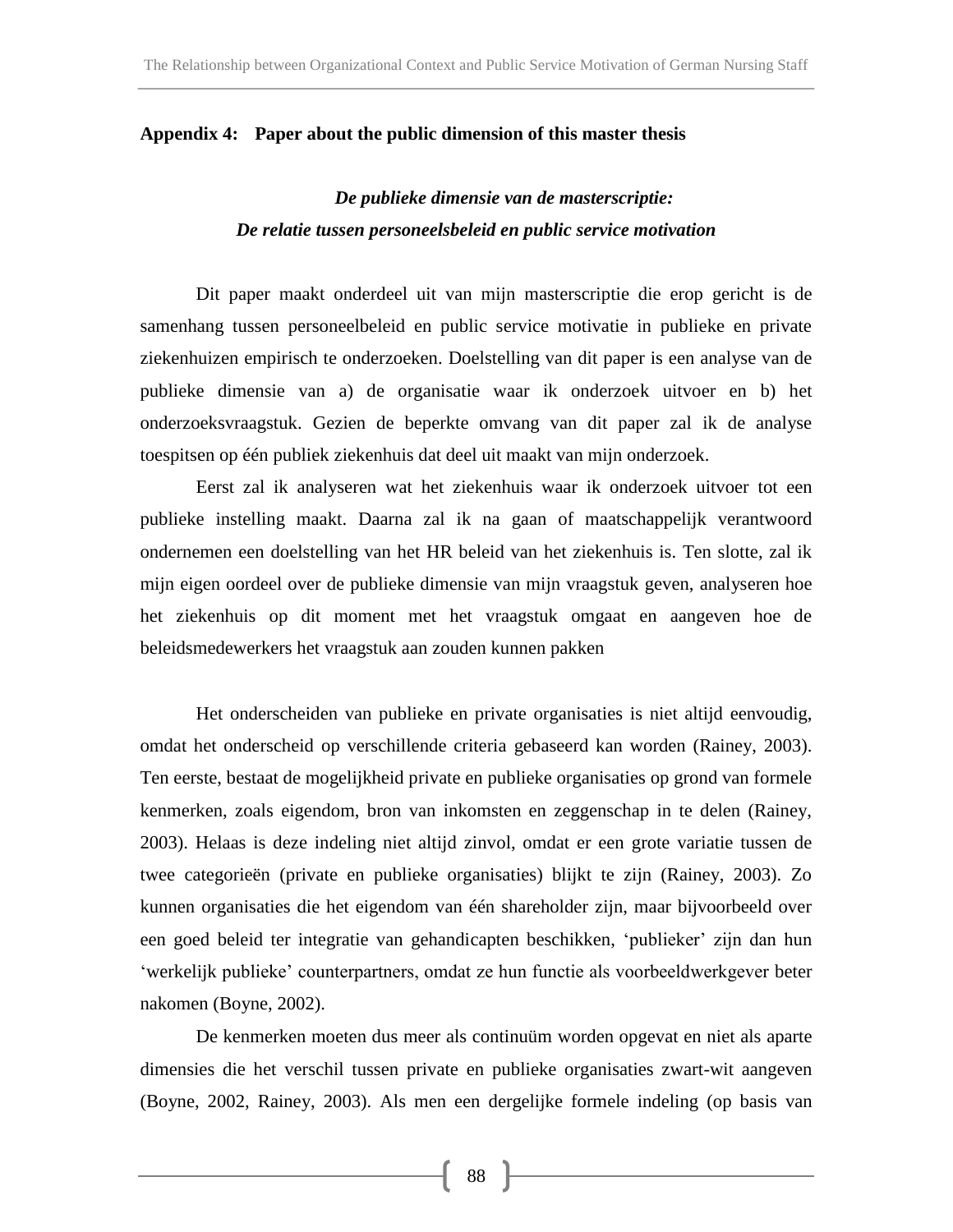eigendom, bron van inkomsten en zeggenschap) toepast op het ziekenhuis waar ik mijn onderzoek uitvoer komen we dit verschijnsel ook tegen. Het betreffende ziekenhuis wordt beheerd door de provincie Baden-Württemberg (Qualitätsbeticht, 2008), de belangrijkste stakeholders van het ziekenhuis zijn de patiënten, de werknemers en de overheid. Verschillende politieke partijen zitten in het bestuur (Klinikum Konstanz, 2010). Volgens de directeur van het ziekenhuis brengt dit met zich mee, dat grote beslissingen, bijvoorbeeld de sluiting van een inefficiënte afdeling, niet zo maar kunnen worden gemaakt. Bij de diverse betrokken partijen staan de neuzen vaak niet dezelfde kant op, hetgeen het besluitvormingsproces tot een langdurend en bureaucratisch proces kan maken. De financiering van grote investeringen wordt binnen het ziekenhuis door provincies en de regering geregeld, terwijl lopende kosten voor de rekening van zorgverzekeraars komen (RWI, 2009). Binnen de dimensies van financiering en eigenaarschap is het ziekenhuis dus puur publiek. Daar tegenover staat dat het ziekenhuis nauwelijks over zeggenschap beschikt. Door voorlichtingen kan het ziekenhuis wel enigszins de meningen van de burgers vormen, maar het ziekenhuis heeft niet de macht namens anderen bepaalde zaken te regelen. Het heeft ook niet de macht om bindende beslissingen te nemen, zoals bij bijvoorbeeld een publieke instantie als de politie dat wel heeft.

Naast bovengenoemde formele criteria, kunnen verschillen in het bestaansrecht ook als criteria worden gebruikt om private en publieke ondernemingen te kunnen onderscheiden (Rainey, 2003). In Duitsland heeft iedereen het recht op voldoende zorgverlening (GG, Art. 74). Als men de zorgsector geheel door de markt laat reguleren bestaat het gevaar dat de kosten voor de zorgverlening omhoog gaan, en dat er mensen buiten de boot vallen omdat ze niet over voldoende financiële middelen beschikken om voor zorgverlening in aanmerking te komen. De markt is dus geen goed coördinatiemechanisme die 'zorg voor iedereen' kan garanderen. In andere worden, de bestaansreden voor het ziekenhuis is van relationele rationaliteit. Niet efficiëntie, effectiviteit and winstmaximalisatie (economische rationaliteit) maar gelijkheid en participatie staan centraal. Daarnaast vervult het ziekenhuis een functie waartoe individuele burgers zelf niet in staat zijn. Verschillende specialisten van het ziekenhuis maken deel uit van international en nationaal onderzoeksprojecten. Op deze manier kan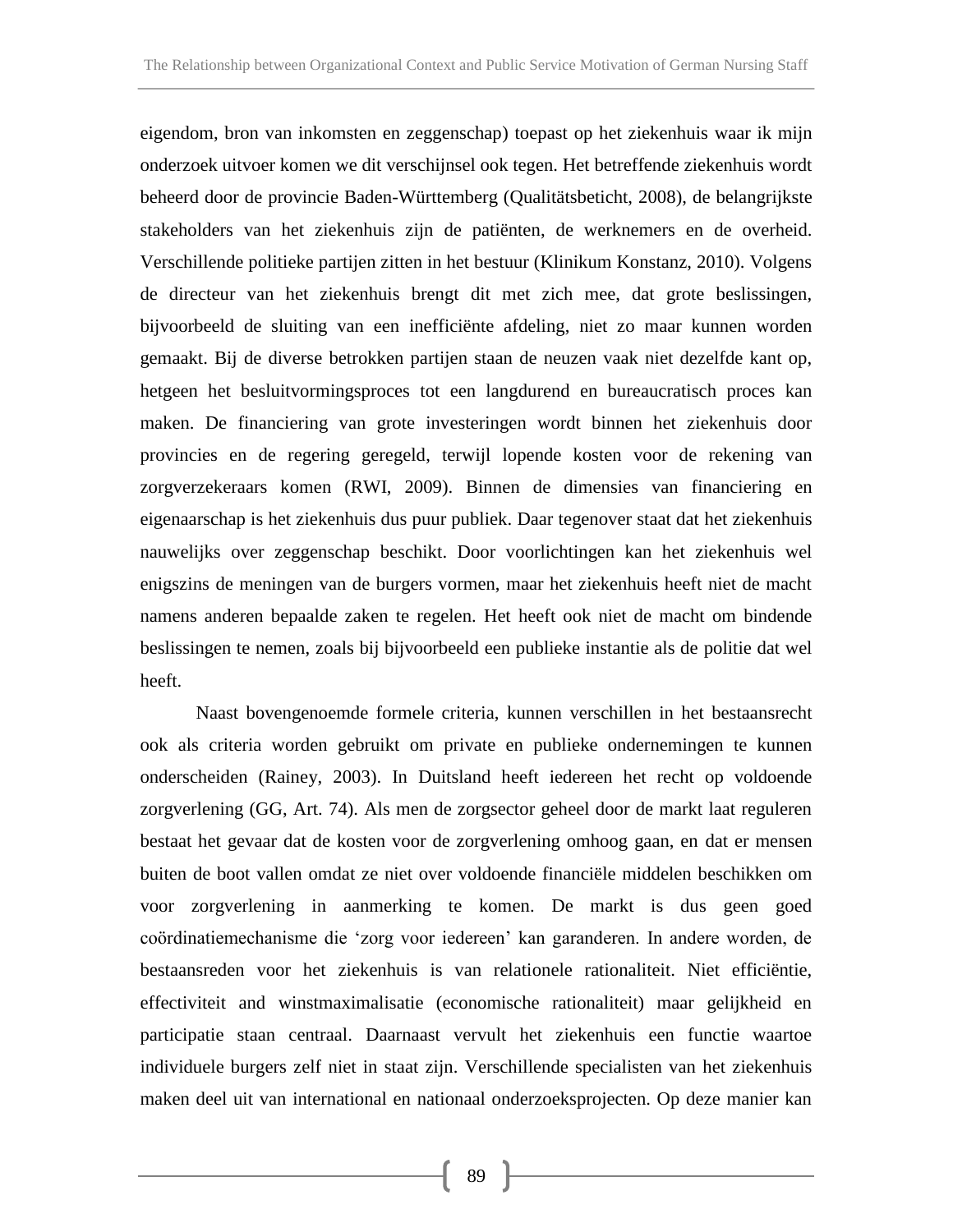de stand van kennis op het gebied van geneeskunde verder worden ontwikkeld wat iedereen ten goede komt.

Nordegraaf e.a. (2003) hanteert het criterium 'identiteit' om de publieke dimensie van organisaties te kunnen bepalen. De identiteit van publieke organisaties uit zich in het streven naar hoge en duurzame doelen die bepalen waar de organisatie voor staat (Nordegraaf & Teeuw, 2003). In tegenstelling, de identiteit van private organisaties is gekenmerkt door de focus op operationele, korttermijn doelen. Inzicht in de strategievorming maakt het mogelijk de identiteit van organisaties te achterhalen (Nordegraaf & Teeuw, 2003). De strategie van het ziekenhuis waar ik mijn onderzoek uitvoer is gericht op het verbeteren van a) duurzame faciliteiten, b) de kwaliteit van de zorg, c) transparantie, c) netwerken, d) coöperatie en e) integratie. Het expliciete noemen van het grote aantal lange termijn doelstellingen, en het buiten beschouwing laten van economische korttermijn doelen, onderstreept het publieke karakter van het ziekenhuis.

Samenvattend kan gezegd worden, dat de publieke dimensie van het ziekenhuis waar ik onderzoek doe groot is, onafhankelijk van het criterium dat wordt gehanteerd. Slechts met betrekking tot zeggenschap is het niet geheel duidelijk dat het zich om een publieke instelling handelt.

In de volgende sectie zal ik na gaan of maatschappelijk verantwoord ondernemen een doelstelling is van het HR beleid van het ziekenhuis. Volgens Boxall e.a. (2008) heeft strategisch human resource management (SHRM) vier doelstellingen: efficiëntie, maatschappelijk verantwoord ondernemen, autonomie, en flexibiliteit. (Merk op, dat maatschappelijk verantwoord ondernemen slechts één van de doelstellingen is.) Volgens de auteurs (2008) kunnen deze doelstellingen spanningen op roepen. Er is sprake van maatschappelijk verantwoord ondernemen als organisaties naast winst ook nog naar positieve effecten voor het milieu, de mensen binnen de onderneming en de samenleving als geheel streven (MVO Nederland, 2009).

Het ziekenhuis waar ik onderzoek uivoer noemt in zijn jaarverslag niet expliciet een systematisch HR beleid of het doel meer maatschappelijk verantwoord bezig te zijn. Echter is het wel met maatschappelijk verantwoord ondernemerschap bezig. Dat uit zich in de duurzame manier van renovatie aan oude gebouwen, in de jaren 2007 en 2008, met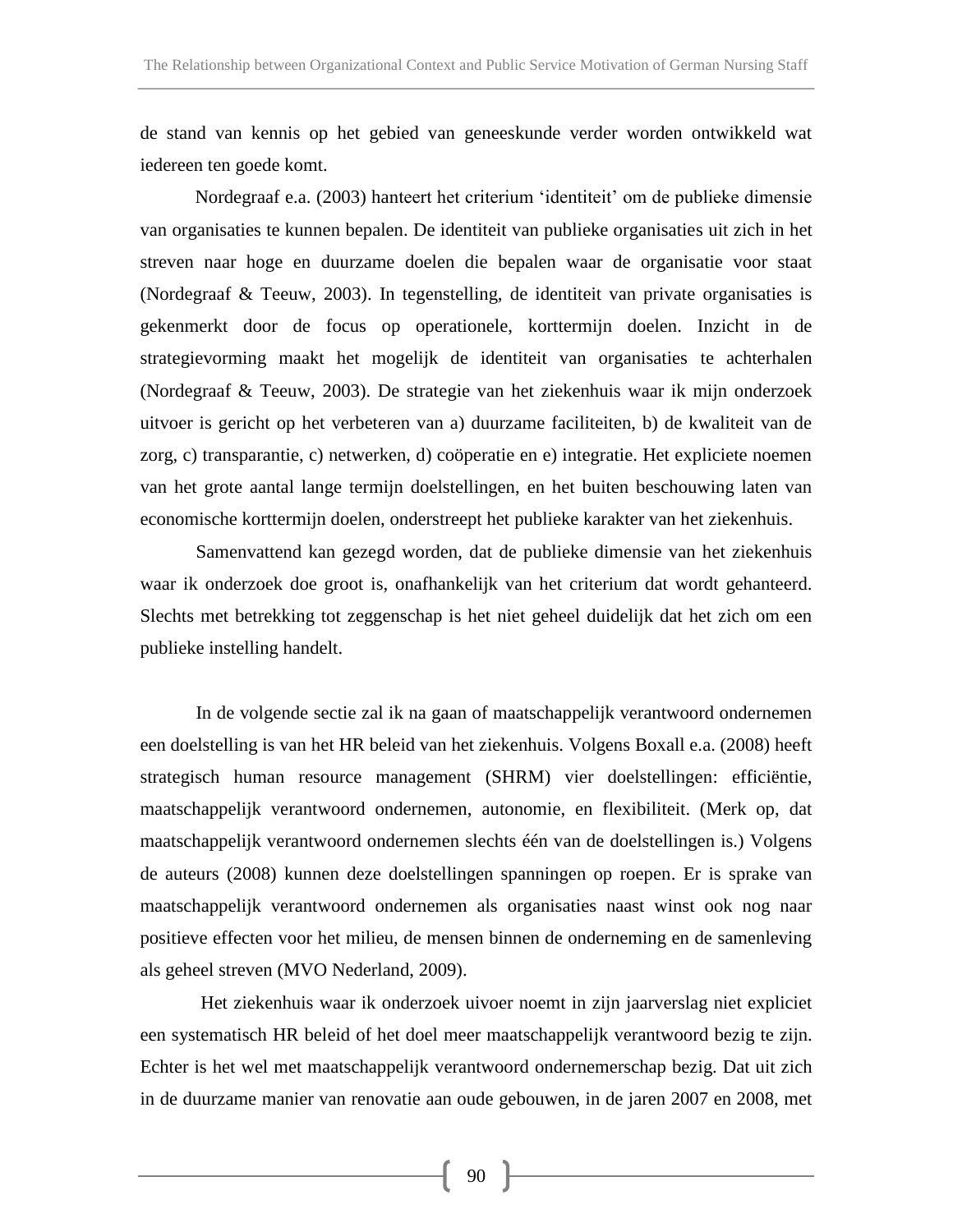als doelstelling op de lange termijn energiekosten te kunnen besparen. Als bewijs voor de duurzame renovatie is het ziekenhuis in 2008 met een prijs (Gütesiegel Energiesparendes Krankenaus) voor een energiezuinig ziekenhuis bekroond (Qualitätsbeticht, 2008).

Twee, los van elkaar staande, HR activiteiten worden in jaarverslag van het ziekenhuis sterk benadrukt: een bedrijfsideeënbus (Betriebliches Vorschlagwesen) en training (Qualitätsbeticht, 2008). Medewerkers hebben de mogelijkheid voorstellen voor verbetering en persoonlijke bezwaarden en klachten aan het managementteam door te geven. Voorstellen die helpen de processen binnen het ziekenhuis te optimaliseren worden met een bonus gehonoreerd. Daarnaast vindt een keer per maand een 'supervision' op elk afdeling plaats om problemen op tijd te communiceren te voorkomen. Daarnaast wordt alle medewerkers de mogelijkheid geboden hun kennis te actualiseren en te verbreden. Vier keer per jaar verschijnt een brochure die de medewerkers over interne trainingscursussen informeert. De kosten worden volgens de medewerkers grotendeels (afhankelijk van de gewerkte uren) door de werkgever betaald.

Ondanks dat het HR beleid van het ziekenhuis waar ik mijn onderzoek uitvoer niet zeer uitgebreid besproken in het sociaal jaarverslag, is het aannemelijk dat de HR activiteiten die centraal staan op de relationele rationaliteit gericht zijn en niet op de economische rationaliteit (die zich op korte termijn doelstellingen en winstmaximalisatie focust). De bedrijfsideeënbus biedt medewerkers een toegankelijke manier om problemen aan te kaarten of ergernissen en bedenkingen te uiten. Op deze manier kunnen waarden zoals gelijkheid, medezeggenschap en participatie gewaarborgd worden. Ook het aanbieden van trainingen levert de organisatie geen directe winst op, omdat tijd nodig is om de nieuw geworven kennis te implementeren. De kosten voor trainingen worden als investering voor de toekomst gezien om altijd state-of-the-art zorg aan te kunnen bieden.

In hoe ver het ziekenhuis zich bewust bezig houd met mijn eigen vraagstuk 'de relatie tussen HR beleid en public service motivatie, of motivatie in het algemeen' wordt in het geraadpleegde beleidstuk niet duidelijk. Ook gesprekken met medewerkers in verschillende functie leverden geen extra informatie op. Om deze reden kan men concluderen dat het ziekenhuis zich niet (voldoende) van het belang van gemotiveerde werknemers bewust is.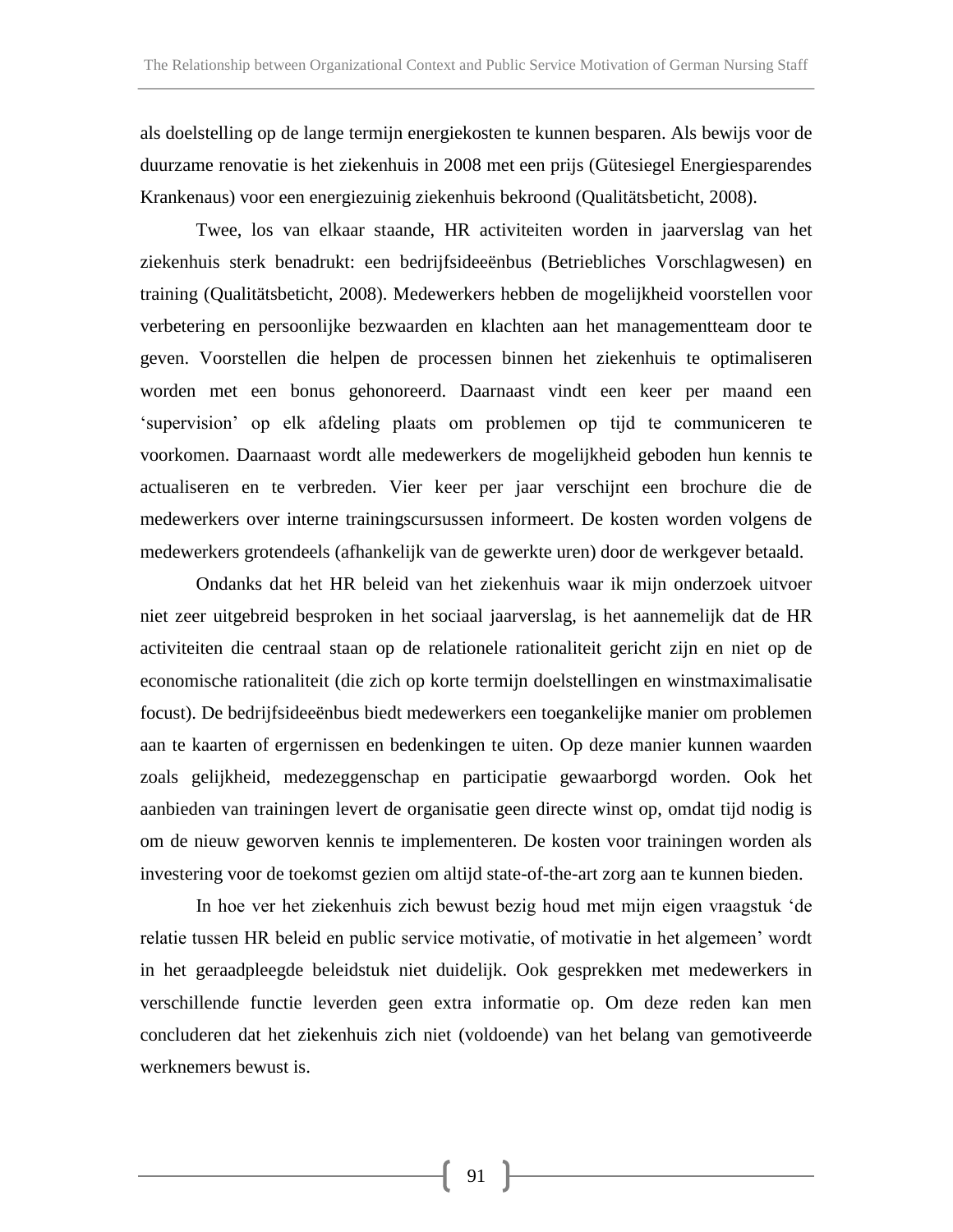In de laatste sectie van dit werkstuk zal ik de publieke dimensie van het vraagstuk dat ik onderzoek beoordelen en uitleggen hoe het ziekenhuis het vraagstuk aan zou kunnen pakken.

Het vraagstuk naar de samenhang van public service motivation heeft volgens mij zowel publieke als ook economische aspecten. Als de (public service) motivatie van medewerkers door HR instrumenten versterkt kan worden, kan het ziekenhuis zijn publieke taak 'het verzorgen van patiënten' beter vervullen, omdat public service motivatie als factor van prestatie kan worden gezien (Perry & Wise, 1990, Brewer in Perry & Hondeghem, 2008). Juist in een tijd die gekenmerkt wordt door een steeds groter wordend aantal hulpbehoevende mensen, veroorzaakt door vergrijzing en toename aan chronische ziektes, is goed gemotiveerd en goed presterend vakkundig personeel cruciaal. Aan de andere kant kan het stimuleren van motivatie natuurlijk ook als middel in worden gezet om de efficiëntie van de werkprocessen te verhogen. Maar aangezien de organisatiestrategie van het ziekenhuis niet op winstmaximalisatie, maar op de langdurige verbetering van faciliteiten, transparantie en kwaliteit gericht is, weegt de publieke dimensie van mijn vraagstuk volgens mij zwaarder.

De eerste stap die binnen het ziekenhuis moet worden gezet is, naar mijn mening, de bewustwording dat HR beleid een cruciale bijdrage aan het prestatievermogen van de organisatie kan leveren, zowel in de publieke als ook in de economische zin (Pauuwe, 2004). Op dit moment geeft het ziekenhuis duidelijk aan, dat het naar verbetering op de gebieden samenwerking, transparantie en faciliteiten streeft, maar het beschikt niet over een HR beleid dat goed bij deze doelstellingen aansluit. Belangrijk is dat het bewustwordingsproces aan de top van de organisatie begint omdat het management een belangrijke sleutelfunctie in dit proces inneemt (Boxall & Purcell, 2008). Zonder het besef dat HR beleid een cruciale beidrage aan de realisatie van de organisatiedoelstellingen kan leveren hebben vervolgstappen die het vraagstuk concreet aan zouden kunnen pakken weinig zin.

Over de volgende stap, de implementatie van bepaalde HR activiteiten ter bevordering van public service motivation, hoop ik na de analyse van de gegevens die ik voor mijn scriptie wil verzamelen meer te kunnen zeggen. Uit de literatuur blijk weliswaar dat HR beleid van invloed op public service motivation is (Mayonihan &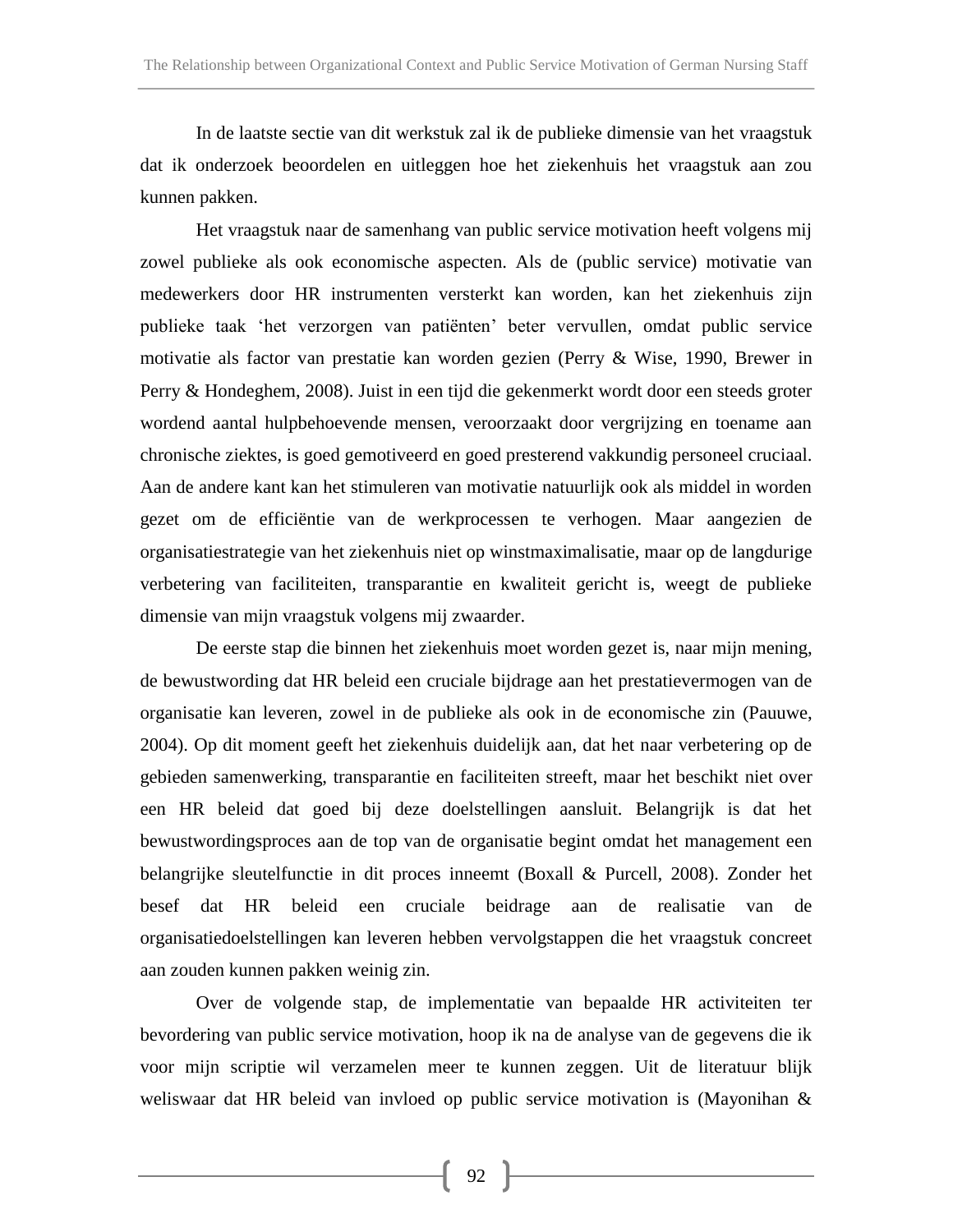Pandey, 2007, Camilleri, 2007), maar het komt niet duidelijk naar voren welke HR instrumenten het sterkste verband met motivatie hebben.

ſ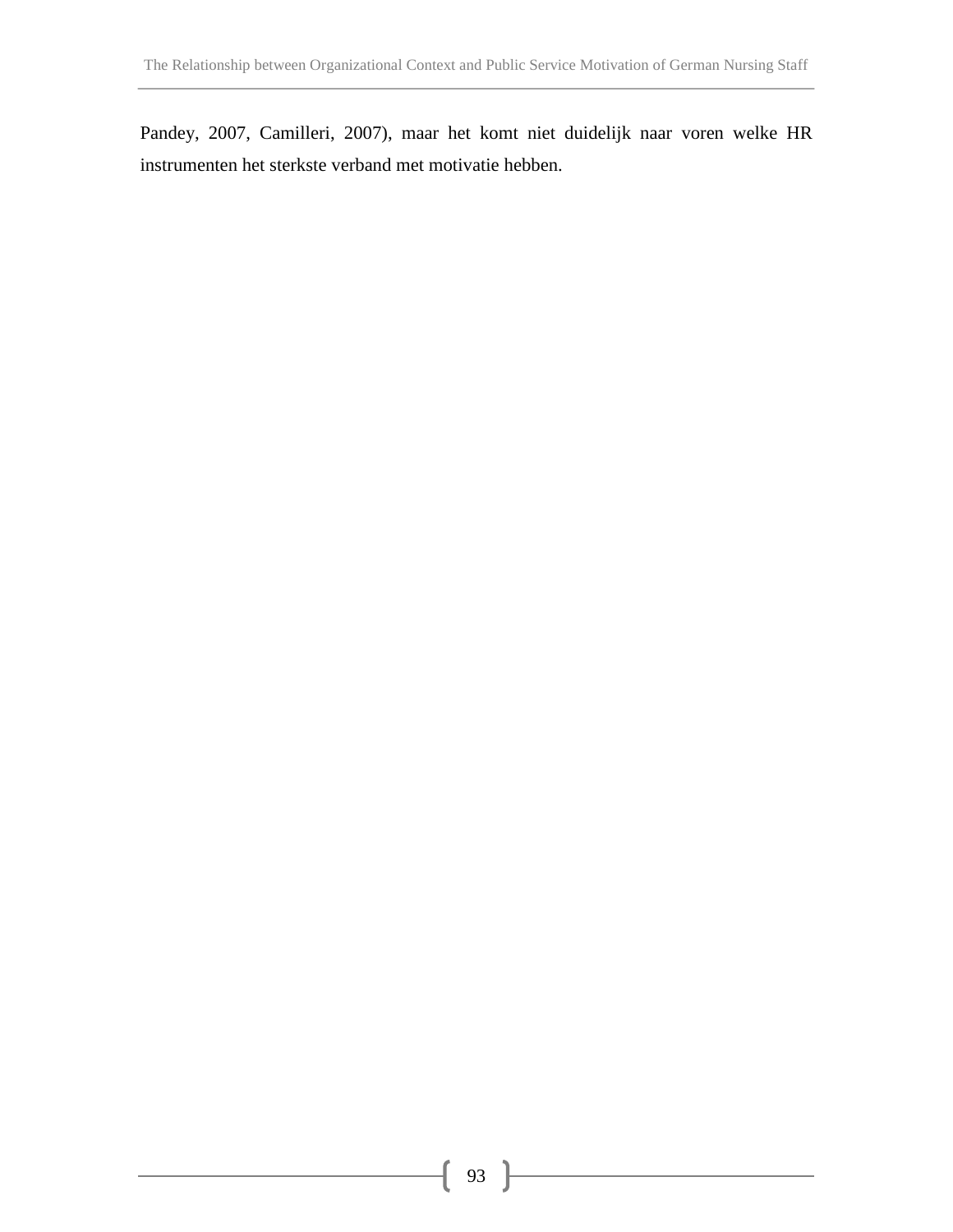## *Refferences*

Antonsen, M., Jorgensen, T., B. (1997). The 'publicness' of public organizations. *Public Administration*, 75, 337-357.

Baron, R. M., Kenny, D. A. (1986). The moderator-mediator variable distinction in social psychological research: conceptual, strategic, and statistical considerations. *Journal of Personality and Social Psychology*, 51, 1173-1182.

Beardwell. J., Claydon, T. (2007). *Human resource management: a contemporary approach.* Prentice Hall: Financial Times.

Bedeutung der Krankenhäuser in privater Trägerschaft. (2009). Rheinisch-Westfälisches Institut für Wirtschaftsforschung (RWI). Addressed at 1th April 2010, from [http://www2.carenoble.de/index.php?eID=tx\\_nawsecuredl&u=0&file=uploads/media/R](http://www2.carenoble.de/index.php?eID=tx_nawsecuredl&u=0&file=uploads/media/RWI_Private_Kliniken.pdf) [WI\\_Private\\_Kliniken.pdf.](http://www2.carenoble.de/index.php?eID=tx_nawsecuredl&u=0&file=uploads/media/RWI_Private_Kliniken.pdf)

Beltrán-Martín, I., Roca-Puig, V., Escring-Tena, A., Bou-Llusar, J. C. (2008). Human resource flexibility as a mediating variable between high performance work systems and performance. *Journal of Management*, 34, 5, 10009-1044.

Bhattacharya, C., B., Hayagreeva, R., Glynn, M.-A. (1995). Understanding the bond of identification: an investigation of its correlates among art museum members. *The Journal of Marketing*, 59, 4, 46-57.

Boxall, P., Purcell, P. (2008). *Strategy and Human Resource Management*, 2nd ed. Palgrave macmillan.

Bovens, M., A., P., Hart, P., M., Twist, M., J., W. (2007). *Opbaar bestuur: beleid, organisatie en politiek*. Kluwer: Alphen aan den Rijn.

Boyne, G., A. (2002). Public and private management: what's the difference. *Journal of Management Studies*, 39, 1, 97-122.

Bozeman, B. (1987). *All organizations are public*. London: Jossey-Bass.

Brewer, G., A. (2008). *Employee and organizational performance.* In: Perry, J., L., Hondeghem, A. (2008) Perry, L., P., Vandenabeele, W. (2008). *Behavioral dynamics: institutions, identities, and self- regulation*, 56-79, in Perry, J., L., Hondeghem, A. (2008). *Motivation in public management: the call of public services*, NY: Oxford University Press.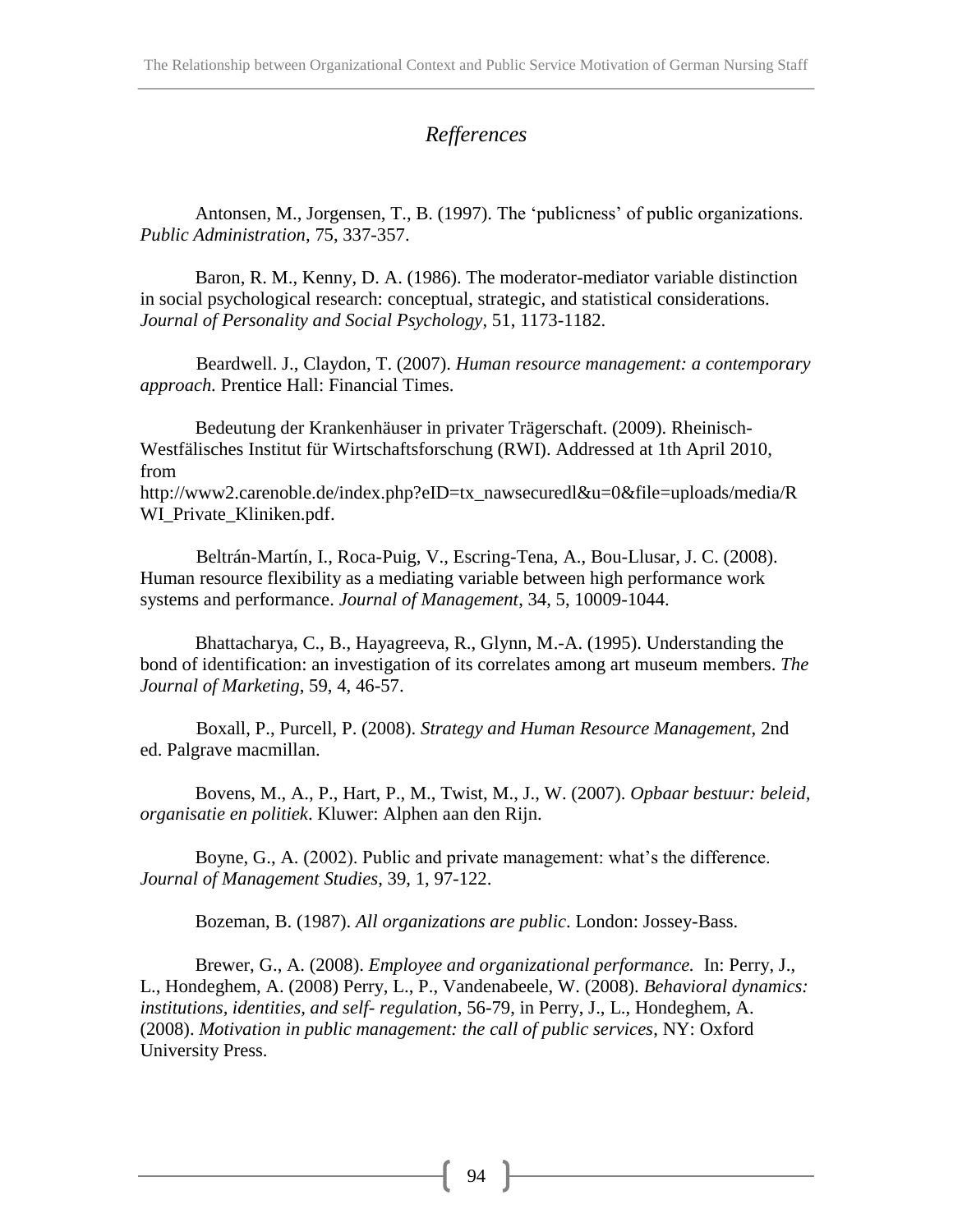Brewer, G., A., Selden, S., C. (1998). Whistle blowers in the federal civil service: new evidence of the public service ethic. *Journal of Public Administration Research and Theory*, 8, 3, 413-439.

Brewer. G., A. (2003). Building social capital: civic attitudes and behavior of public servants. *Journal of Public Administration Research in Theory*. 13, 5, 5-26.

Bright, L. (2005). Public employees with high levels of public service motivation: Who are they, where are they and what do they want? *Review of Public Personnel Administration*, 25, 2, 138-54.

Bright, L. (2007). Does person-organization fit mediate the relationship between public service motivation and job performance of public employees? *Review of Public Personnel Administration*, 27, 4, 361-379.

Bright, L. (2008). Does public service motivation really make a difference on job satisfaction and turnover intention of public employees? *American Review of Public Administation*, 38, 4, 361-379.

Bryant, E., Yarnold, P. (1994). Principal-components analysis and exploratory and confirmatory factor analysis. In: Grimm, L., Yarnold, P. (1994). *Reading and understanding multivariate statistics* (pp. 99−136). Washington, DC: American Psychological Association.

Buchan, J., Seccombe, I. (2003). *More nurses, working differently? A review of UK nursing labor market 2002-2003*. RNC: London.

Camilleri, E. (2007). Antecedents affecting public service motivation. *Personal Review*, 36, 3, 356-277.

Coomber, B., Barriball, L., K. (2007). Impact of job satisfaction components on intent to leave and turnover for hospital-based nurse: a review of the research literature. *International Journal of Nursing Studies*, 44, 2, 207-314.

Crewson, P., E. (1995a). *The public service ethic.* PH. D. diss. American University.

De Hart-Davis, L., Pandey, S., K., Marlowe, J., (2006). Gender Dimensions of Public Service Motivation. *Public Administration Review,* 873-887.

Deci, E., L. (1971). Effects on externally mediated rewards on intrinsic motivation. *Journal of Personality and Social Psychology*, 18, 105-115.

Deci, E., L., Ryan, R., M. (2000). The 'what' and the 'why' of goals pursuits: Human needs and the self-determination of behavior. *Psychological Inquiry*, 11, 227-268.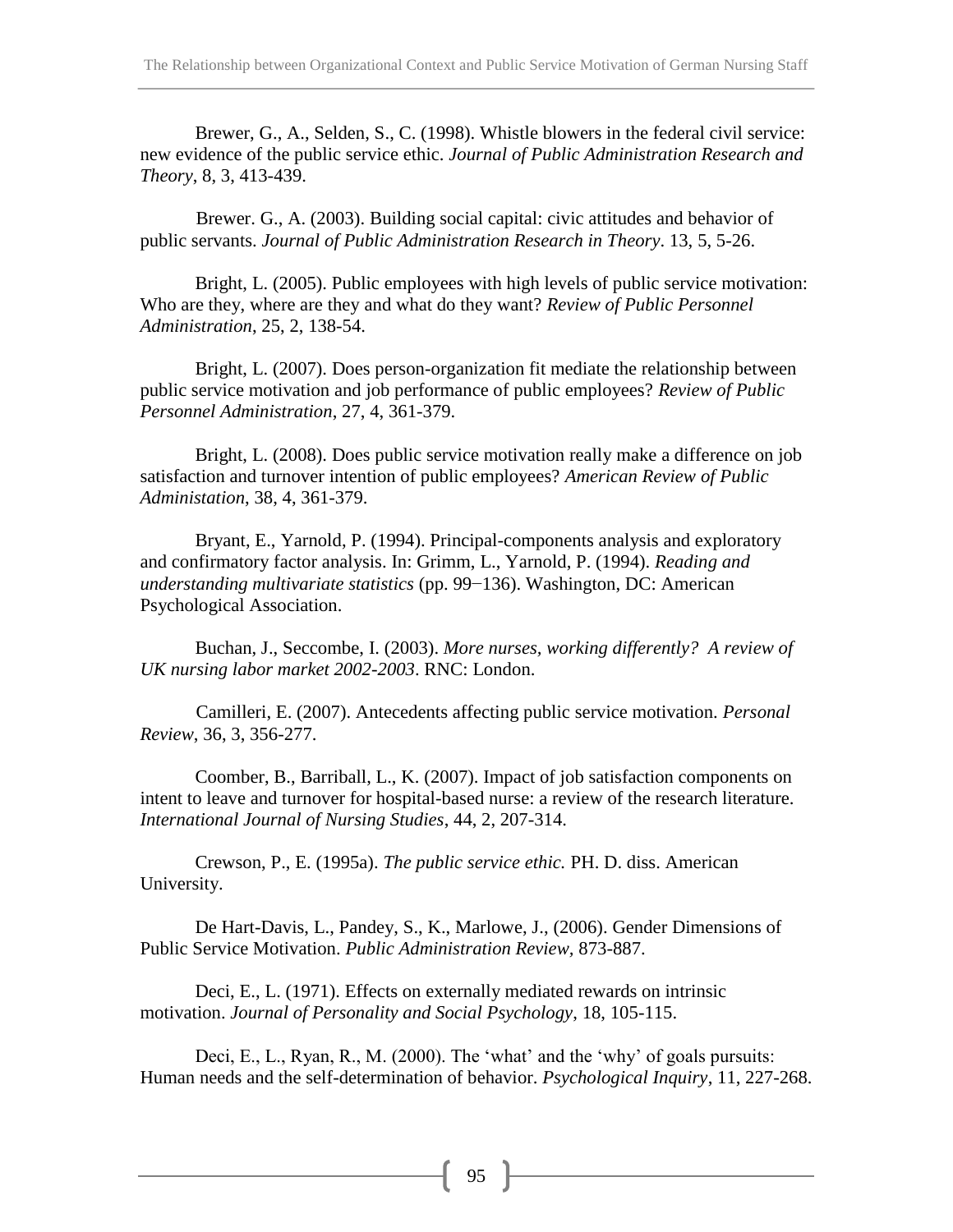Deci., E., L., Koestner, R., Ryan, R., M. (1999). A meta-analytic review of experiments examining the effect of extrinsic rewards on intrinsic motivation. *Psychological Bulletin*, 125, 627-688.

DiIulio, J., J. (1994). Principles agents: the cultural bases of behavior in a federal government bureaucracy. *Journal of Public Administration Research and Theory,* 4, 277- 318.

Dooley, D. (2001). *Social research methods*, 4<sup>th</sup> ed. New Jersey: Prantice Hall.

Downs, A. (1967). *Inside Bureaucracy*. Boston, MA: Little, Brown and Company.

Escury, T. C., Alma, A. (2008). Ontwikkelingen Nederlandse ziekenhuizen 2003- 2008 en belangrijkste aandachtspunten voor de toekomst. Adressed at 10 December 2010, from

[http://www.rolandberger.nl/media/pdf/Roland\\_Berger\\_zorgstudie\\_20090928.pdf.](http://www.rolandberger.nl/media/pdf/Roland_Berger_zorgstudie_20090928.pdf)

Forero, C., G., Maydeu-Olivares, A., Gallardo-Pujol, D., (2009). *Factor Analysis with ordinal indicators: a monte carlo study comparing DWLS and ULS Estimation*. Structural Equation Modeling, 16, 625-641.

Frederickson, H., G., Hart, D., K. (1985). The public service and the patriotism of benevolence. *Public Administration Review*, 45, 547-553.

Frey, B., S. (2000). Motivation and human behaviour. In: Taylor-Gooby, P., F. (2000). *Risk trust and welfare.* London: Palgrave Macmillan.

Frey, B., S., Jegen, R. (2001) Motivation crowding theory. *Journal of Economic Survey*, 15, 5, 489-611.

Gagne, M. Deci, E. (2005). Self-determination theory and work motivation. *Jounal of Organizational Behavior*, 26, 331-362.

Garriga, E., Mele, D. (2004). Corporate soocialresponsibility theory: mapping the territory. *Journal of Business Ethics*. 53, 51-71.

Gerhart, B., Wright, P., M., McMahan, G., C. (2000). Measurement error on the human resource and firm performance relationship: further evidence and analysis. *Personnel Psychology*, 35, 856-872.

Gillian, V. (2009). Work as Community: Narratives of Solidarity and Teamwork in the Contemporary Workplace, Who Owns Them? *Sociological Research Online*, 14, 4.

Grundgesetz, Artikel 74

96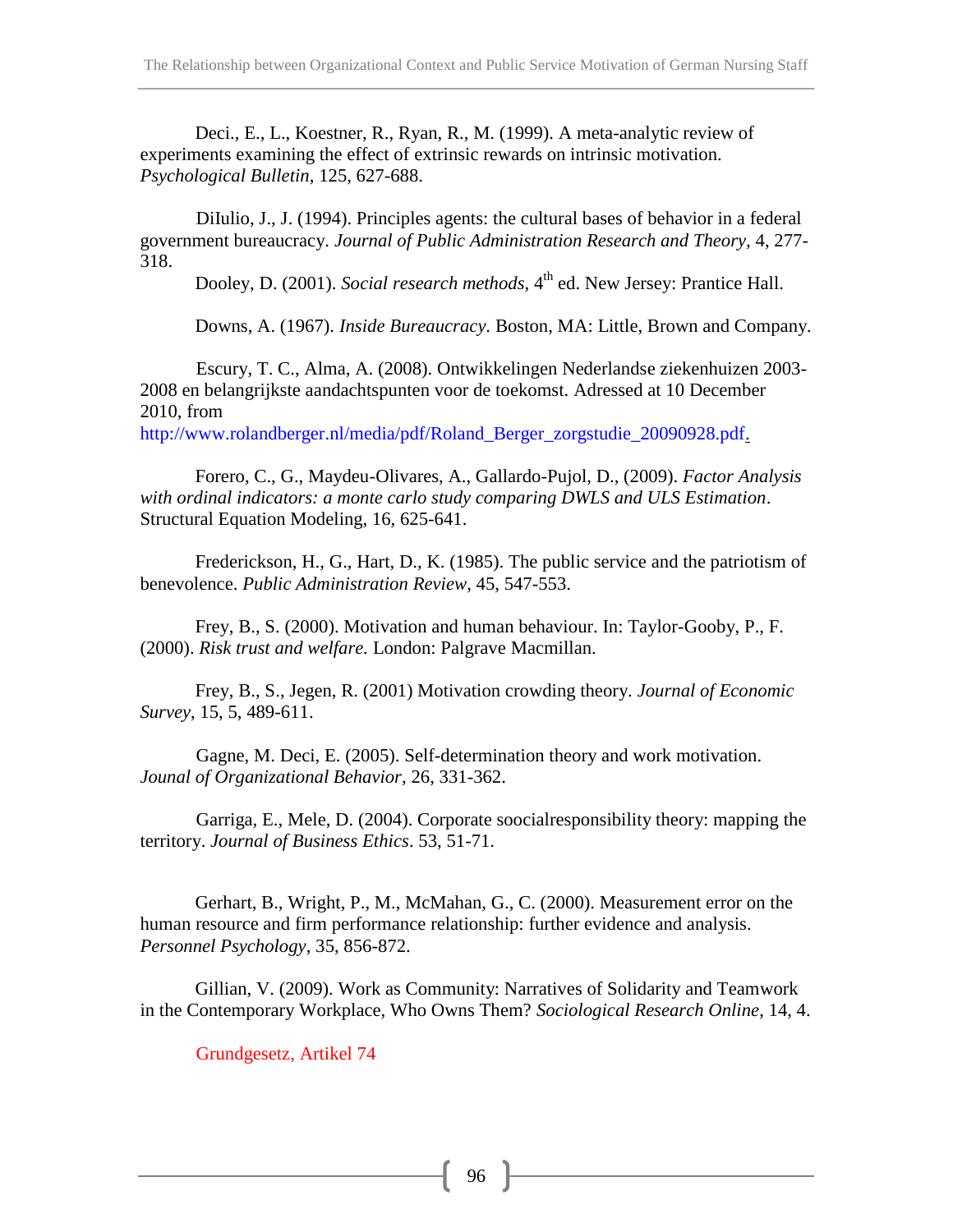Guest, D., E. (1997). Human resource management and performance: a review and research agenda. *International Journal of Human Resource Management*, 8, 263-276.

Guthrie, J., P., Flood, P., C., Liu, W., MacCurtain, S. (2009) 'High performance work systems in Ireland: human resource and organizational outcomes', *The International Journal of Human Resource Management*, 20, 1, 112 - 125.

Harley, B., Allen, B., C., Sargent, L., D. (2007). High performance work systems and employee experience of work in the service sector: The case of aged care. *British Journal of Industrial Relations*, 45, 3, 607-633.

Herrenstein, R., J. (1990). Rational choice theory: necessary but not sufficient. *American Psychologist*, 45, 3, 365-367.

Hood, C. (1995). The 'new public management' in the 1990s: variations on a theme. *Accounting Organizations and Society*, 20, 2, 93-109.

Houston, D., J. (2000). Public-service motivation: a multivariate test. *Journal of Public Administration Research and Theory*, 10, 2, 713-728.

Houston, D., J. (2006). Walking the walk of public service motivation: public employees and charitable gifts of time, blood and money. *Journal of Public Administration Research and Theory*, 16, 1, 67-86.

Hu, L-T., Bentler, P., M. (1999). Cutoff criteria for fit index in covariance structure analysis: conventional criteria versus new alternatives. *Structural Equation Modeling*, 6,1, 1-55.

Huff, C., Sproull, L., Kiesler, S. (1989). Computer communication and organizational commitment: Tracing the relationship in a city government. *Journal of Applied Social Psychology,* 19, 1371-1391.

Hulin, C., L. (1971). Individual differences and job enrichment: the case against general treatments. In Marker, J., R. (1971). *New perspectives in job enrichment*, NY: van Nostrand Reinhold.

Huizingh, E. (2004). *Inleiding SPSS: 12.0 voor windows en data entry*. Den Haag: Academic Service

Katzenbach, J., R., Smith, D., K. (1993). *The wisdom of teams: creating the highperformance organization*, Harvard Business School Press, Boston.

Kelmanm S. (1987). Public choice and public spirit. *The Public Interest,* 87, 80- 94.

97 ]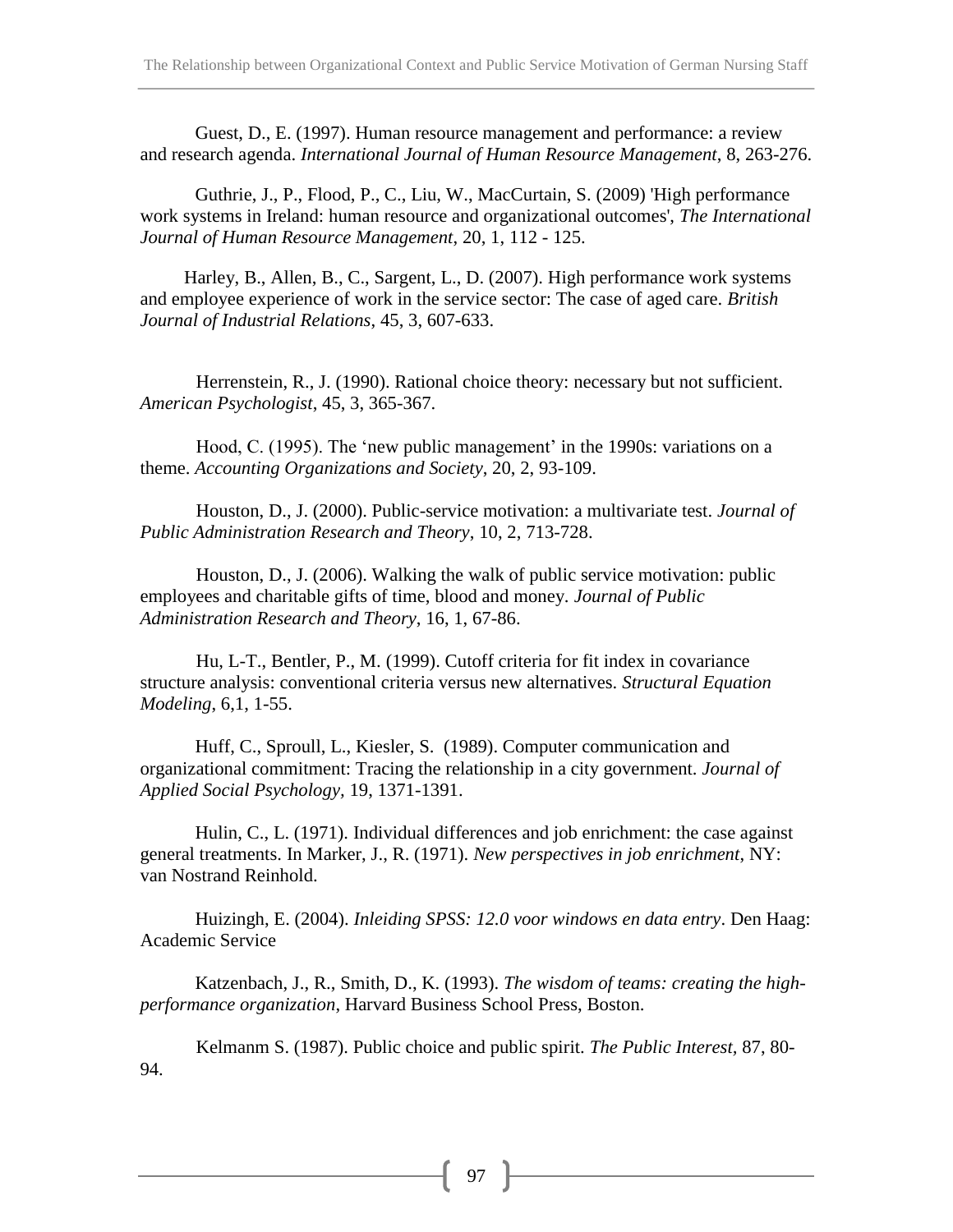Kelmann, S. (2005). Public management needs help! *Academy of Management Journal, 48,967-46.*

Knoke, D., Wright-Isac, C. (1982). Individual motives and organizational incentive systems. *Research in the Sociology of Organization,* 1, 209-254.

Koestner, R., Losier, G., F., Vallerand, R., J., Carducci, D. (1996). Identified and interjected forms of political internalization: Extending self-determination theory. *Journal of Personality and Social Psychology,* 70, 1025-1136.

Krombacher. (2010). Adressed at 1th June 2010. [www.Kromber.de.](http://www.kromber.de/)

Kutner, M., H., Nachtsheim, C., J., Neter, J., William, L. (2005). *Applied linear statistical models, 5th ed*. New York: McGraw-Hill.

Latham G., P., Winters, D., C., Locke, E., A. (1994). Cognitive and motivational effects of participation: a mediator study. *Journal of Organizational Behavior*, 15, 1, 49- 63.

Lee, S., M. (1971). An Empirical Analysis of Organizational Identification. *The Academy of Management Journal*, 14, 2.

Leisink, P. (2004). *Do polities nourish public service motivation?* Paper to be presented at the EGPA Annual Conference, 1 to 4 September, 2004, Llublijana, Slivenia.

Lewis, G., B., Alsonso, P. (1999). *Public service motivation and job performance*. Paper presented at the  $60<sup>th</sup>$  national conference of the American Society for Public Administration, 10 to 14 April, 1999, Orlando, Florida.

Locke, E., A. (1991).Introduction to special issue. *Organizational Behavior and Human Decision Process*, 50,288-299.

Mann. G., A. (2006). A motive to serve: public service motivation in human resource management and the role of PSM in the nonprofit sector. *Public Personnel Management*, 35, 1, 33-48.

March, J., G., Olson, J., P. (1989). *Rediscovering institutions: the organizational basis of politics*, New York: Free Press.

Martel, J-P., Dupuis, G. (2006). Quality of working life: theoretical and methodological problems, and presentations of a new model and measuring instrument*. Social Indicators Research*, 77, 333-368.

Meyer, J., P., Becker, T., E., Vandenberghe, C., (2004). Employee commitment and motivation: a conceptual analysis and integrative model. Journal of Applied Psychology, 89, 6, 991-1007.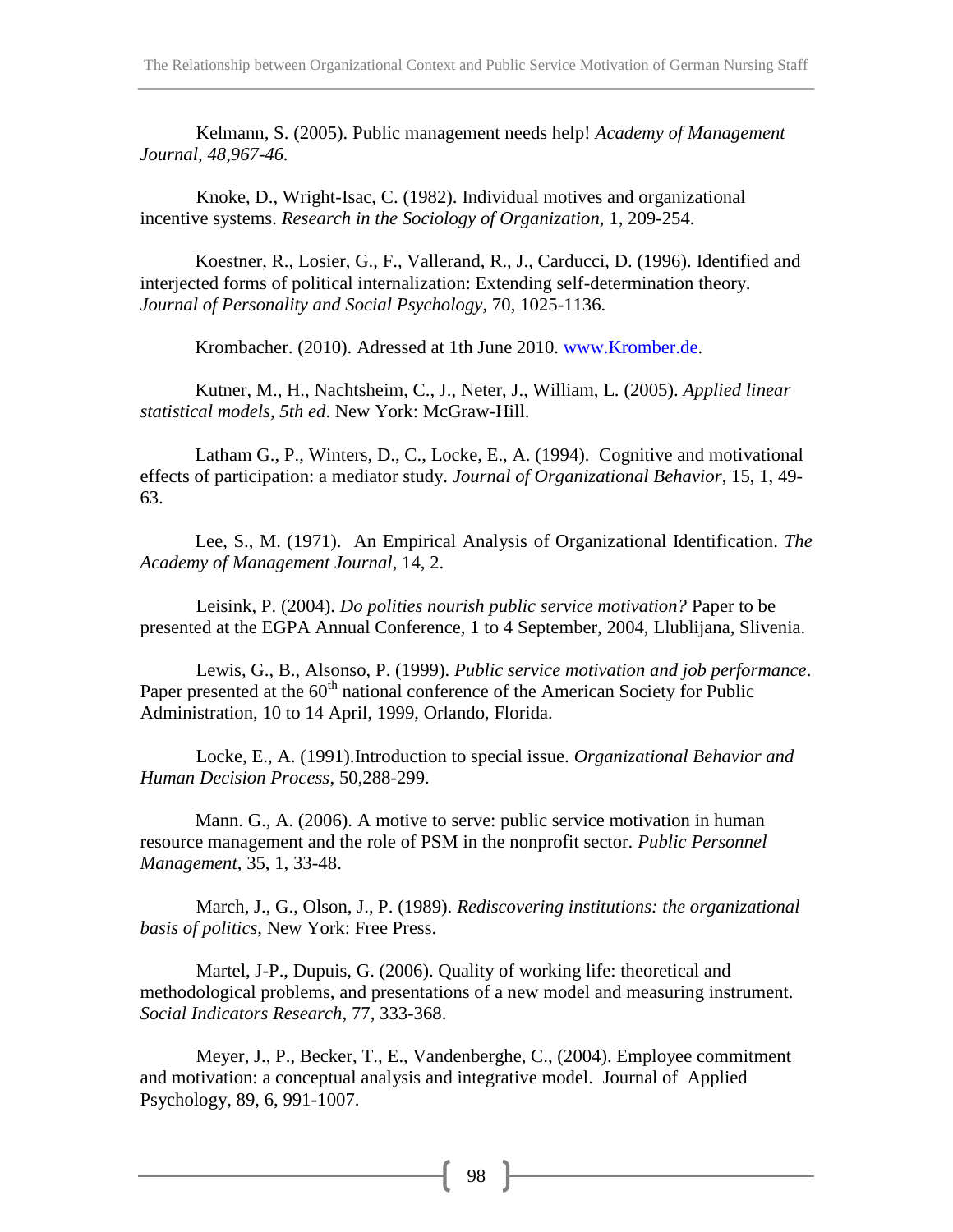Moore, D., S., McCabe, G., P. (2005). *Statistiek in de Praktijk 3ed*. Den Haag: Academic Service.

MVO Nederland (2009), adressed at 1 november 2009 van [http://www.mvonederland.nl](http://www.mvonederland.nl/)

Moynihan, D., P., Pandey, S., K. (2007). The role of organizations in fostering public service motivations. *Public Administration Review*

Myers, M.,T., Myers. G., E. (1982). *Managing by communication : an organizational approach*. New York: McGraw-Hill Book Company.

Noordegraaf, M., Teeuw, M., M. (2003). Publieke Identiteit: eigentijds organiseren in de publieke sector. *Bestuurkunde jaargang,* 12, 1, 1-13.

Pampers. (2010). Adressed at 1th June 2010, from [www.pampers.nl.](http://www.pampers.nl/)

Pandey, S., K., Stazyk, E. (2008). *Antecendents and Correlates of Public Servive Motivation* in Perry, J., L., Hondeghem, A. (2008). *Motivation in public management: the call of public services*, NY: Oxford University Press.

Paauwe, J. (2004). *HRM and Performance: achieving long term viability*. Oxford: University Press.

Perry, J. L. (1996). Measuring public service motivation: an assessment of the construct reliability and validity. *Journal of Public Administration Research and Theory*, 1, 5-22.

Perry, J. L., Wise, L., R. (1990) The motivational base of public service. *Public Administration Review*.

Perry, J., L. (1997). Antecedents of public service motivation. *Journal of Public Administration Research and Theory*, 7, 2, 181-97.

Perry, J., L. (2000). Bringing society in: toward a theory of public-service motivation. *Public Administration research and theory*, 10, 2, 471-488.

Perry, J., L., Hondeghem, A. (2008). *Motivation in public management: the call of public services*, NY: Oxford University Press.

Perry, L., P., Vandenabeele, W. (2008). *Behavioral dynamics: institutions, identities, and self- regulation*, 56-79, in Perry, J., L., Hondeghem, A. (2008). *Motivation in public management: the call of public services*, NY: Oxford University Press.

Pfeffer, J. (1998). *The human equation building profits by putting people first*. Boston, MA: Harvard Business School Press.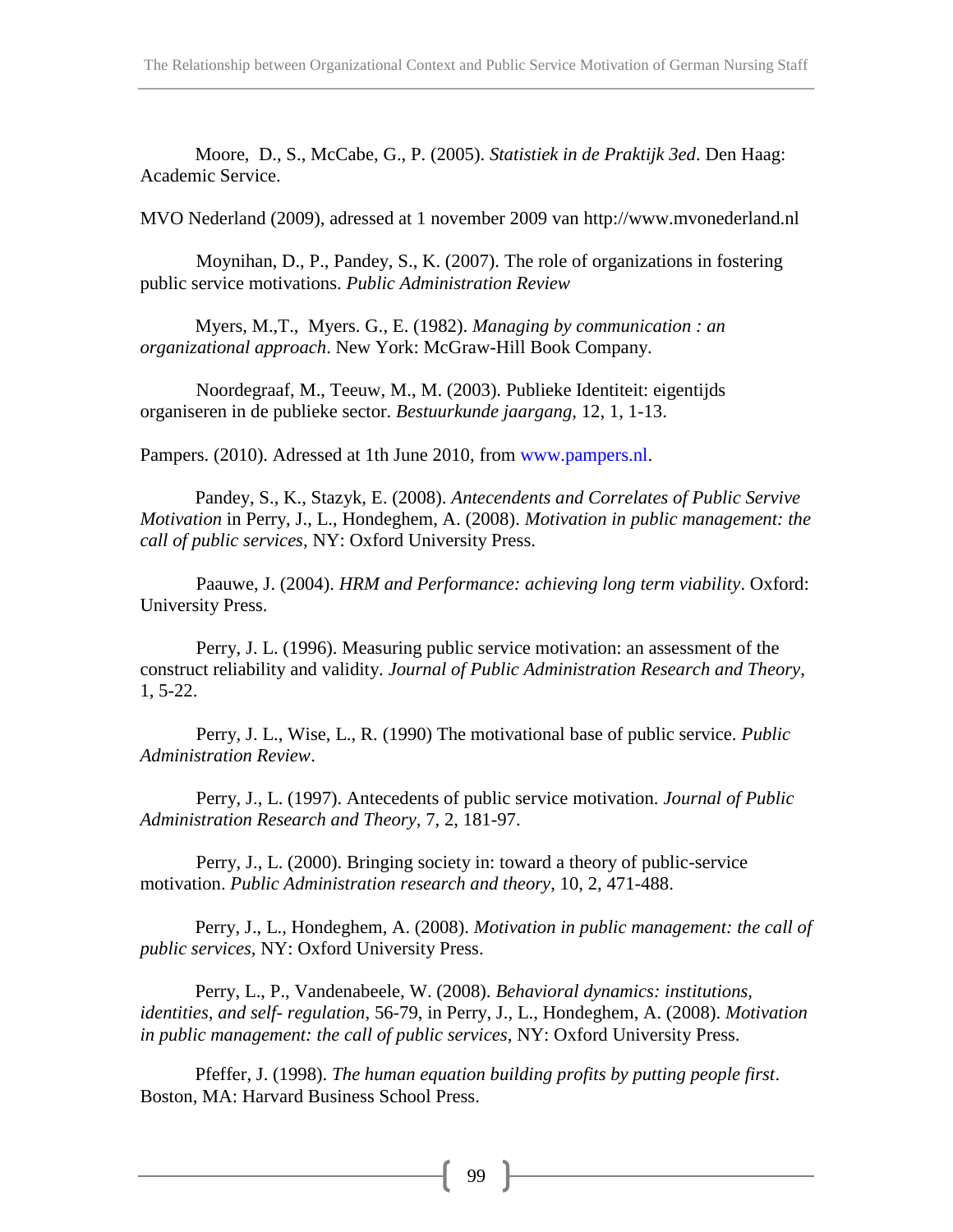Pilivin, J., A., Grube, L., A., Callero, P., L. (2002). Role as a resource for action in public service. *Journal of Social Science*, 58, 459-485.

Rainey H. G. (1982). Reward Preferences among public and private managers: in search of the service ethic. *American Review of Public Administration*, 16, 288-302.

Rainey, H., G. (1983) Public agencies and private firms incentive structures, goals, and individual roles. *Administration and Society*, 15, 207-242.

Rainey, H., G. (2003). *Understanding and managing public organizations*. San Francissco: Jessey-Bass

Rainey, H., G. (2003). *Understanding and managing public organizations*. San Francissco: Jessey-Bass.

Rawels, J. (1971). *A theory of justice*. Cambridge: Belknap Press.

Ray, M., A., Turkel, M., C., Marino, F. (2002).The Transformative Process for Nursingin Workforce Redevelopment. *Nurse Admintration Quarterly*, 2002, 26, 2, 1–14.

Ryan, R., M., Deci, E., L. (2005). *[On assimilating identities to the self: a](http://books.google.de/books?hl=de&lr=&id=vafgWfgxUK8C&oi=fnd&pg=PA253&dq=On+assimilating+identities+to+the+self&ots=rd9cJyuEdN&sig=4eXgyWETxj0h7XgHM35TCXpcCps) self[determination theory perspective on internalization and integrity within cultures](http://books.google.de/books?hl=de&lr=&id=vafgWfgxUK8C&oi=fnd&pg=PA253&dq=On+assimilating+identities+to+the+self&ots=rd9cJyuEdN&sig=4eXgyWETxj0h7XgHM35TCXpcCps)*, 253- 276. In: Leary, M., R., Tangney, J., P. (2003). *Handbook of self and identity* NY: The Gilford Press.

Ryan, R., M., Deci, E., L. (2006). Self- regulation and the problem of human autonomy: does psychology need choice, self-determination, and will? *Journal of Personality,* 74, 6, 1557-1586.

Ryan, R., M., La Guardia, J., G. (2000). What is being optimized? Self determination theory on the basic and experience. *International Journal of Sport Psychology*, 28, 335-354.

Shell. (2010). Adressed 1th June 2010.www.shell.com.

Shields, M. A., Ward, M. (2001). Improving nurse retention in the National Health Service in England: the impact of job satisfaction on intentions to quit. *Journal of Health Economics*, 20, 5, 677-701.

Snell, S., A., Dean, Jr., J., W. (1992). Integrated manufacturing and human resource management: a human capital perspective. *Academy of Management Journal,* 35, 3, 467-504.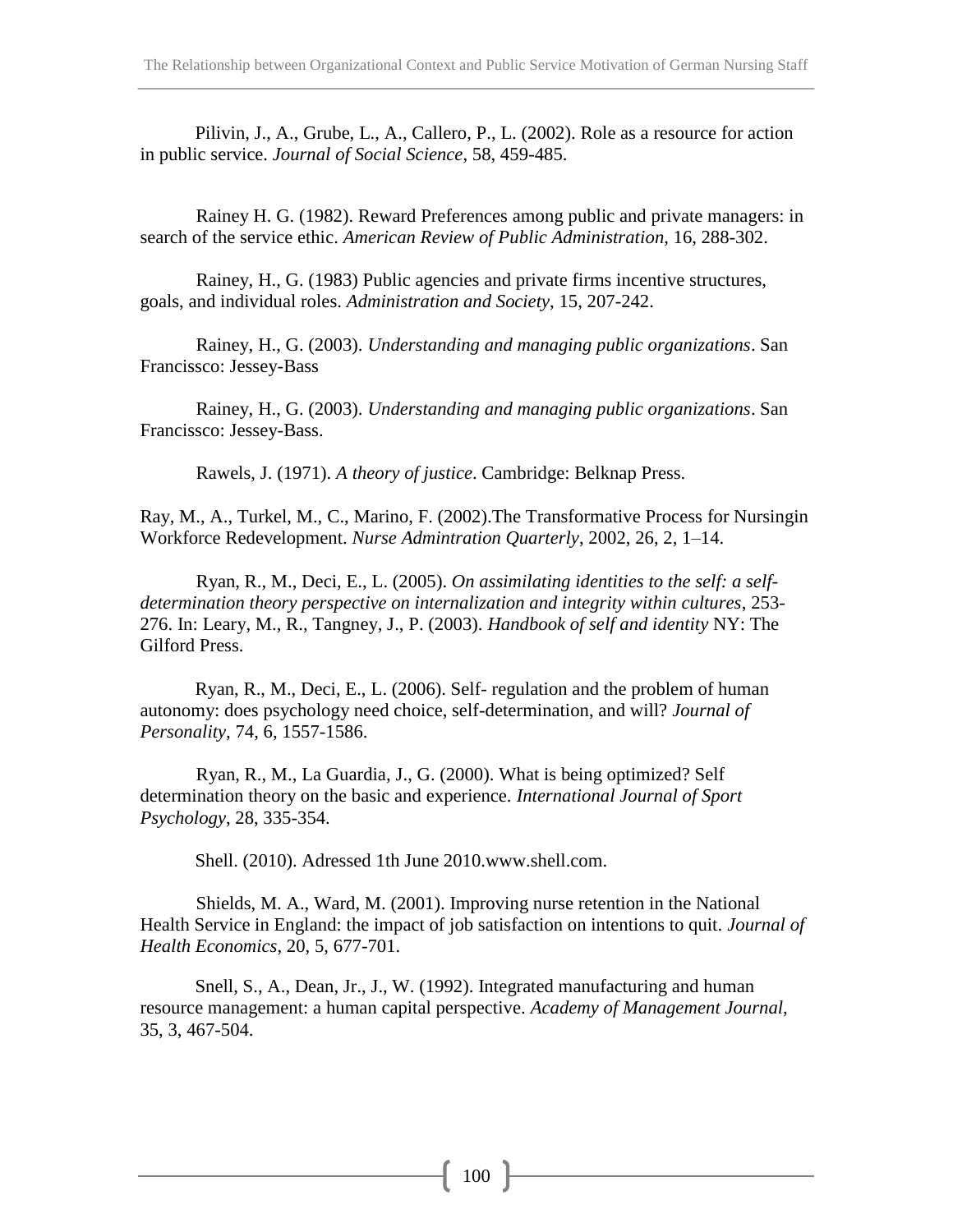Steijn, B. (2008). Person-environment fit and public service motivation. *International Public Management Journal*, 11, 1, 13-27.

Stijn, B. (2006). *Public service motivation in the Netherlands*. Paper prepared for presentation at the Annual Conference of the European Group of Public Administration (EGPA), Public Personnel Politics Study Group, Milan, Italy.

Stone, G., P., Faberman, H., A. (1970). *Social psychology through symbolic interaction*. Waltham, MA: Ginn-Baisdell.

Taylor, J. (2008). Organizational influences, public service motivation and work outcomes: an Australian study. International public Management Journal, 11,1 , 67-88.

Tourangeau, A., E., Cranley, L., A. (2006). Nurse intention to remain employed: understanding and strengthening determinants, *Nursing and Healthcare Management and Policy.* 55, 4, 497-509.

Trendrapport Vraag naar arbeid. (2000). Addressed at 1th April 2010, from [http://arno.uvt.nl/show.cgi?fid=96324.](http://arno.uvt.nl/show.cgi?fid=96324)

Vandenabeele, W. (2008a). Development of a public service motivation measurement scale: corroborating and extending Perry's measurement instrument. *International Public Management Journal*, 11, 1, 143-167.

Vandenabeele, W. (2008b). *Toward a public administration theory of public service motivation*, Dissertaion, Instituut voor de overhead, Katholieke Universiteit Leuven.

Vandenabeele, W. (2009). The mediating effect of job satisfaction and organizational commitment on self-reported performance: more robust evidence of the PSM-performance relationship. *International Review of Administrative Science*, 71, 1, 11-32.

Vandenableele, W. (2007). Toward a public administration theory of public service motivation: An institutional approach. *Public Management Review*, 9, 4, 54-60.

Visser, B. (2000). Organizational communication structure and performance. *Journal of Economic Behavior & Organization*, 42, 231–252.

Vlachopoulos, S., P., Michailidoi, S. (2006) Delevepment and initial validation of a measure of autonomy, competence and relatedness in exercise: the basic psychological needs in exercise scale. *Measurement in Physical Education and Exercise Science*, 10, 3, 197-201.